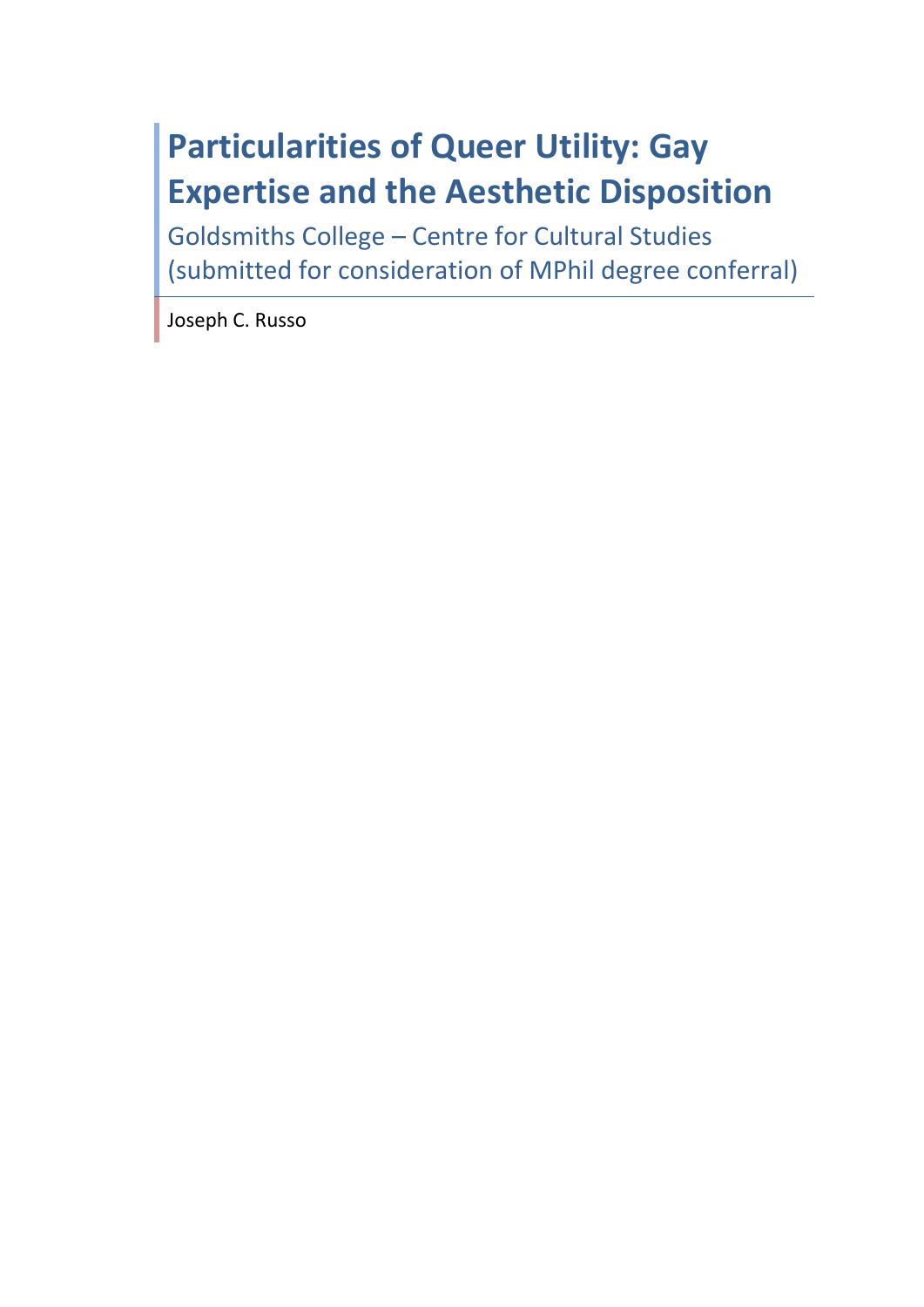**The work presented in this thesis is the candidate's own. Date: January 22, 2015. Signed: Joseph C. Russo**

### **ABSTRACT**

This thesis attempts a reconceptualization of queerness as it is discussed within queer studies and popular cultural forms. It avoids the tendency towards queerness as pure abstraction, in which queerness constitutes an aleatoric force that defines some basic quality of nature (flux, change, chaos, possibility); it also attempts to find creative ways to circumvent a compartmentalization of queerness into identity formation. That is, it avoids describing queerness as either a phenomenon or an identity choice. Instead, this thesis conceives of queerness as a set of functions, or utilities, that enact social processes. In this work, these processes are referred to as 'masks' in order to exemplify their use value. By using Pierre Bourdieu's notion of distinction and Guy Hocquenghem's theory of homosexual desire, as well as engaging with contemporary works of queer theory, it presents an analysis of the figure of the 'gay expert' within popular culture discourses as an arbiter of aesthetics whose queer functionality (not ruling class status) provides him with cultural capital and the power to advise and instruct consumers. This power amounts to the ability to encode and decode cultural knowledge. Additionally, the concept of the 'queer avatar' is explored in analyses of various popular cultural forms, including professional wrestling and popular television series, in which a particular functionality of aberrance is deployed to various ends, including horror, satire, and valor.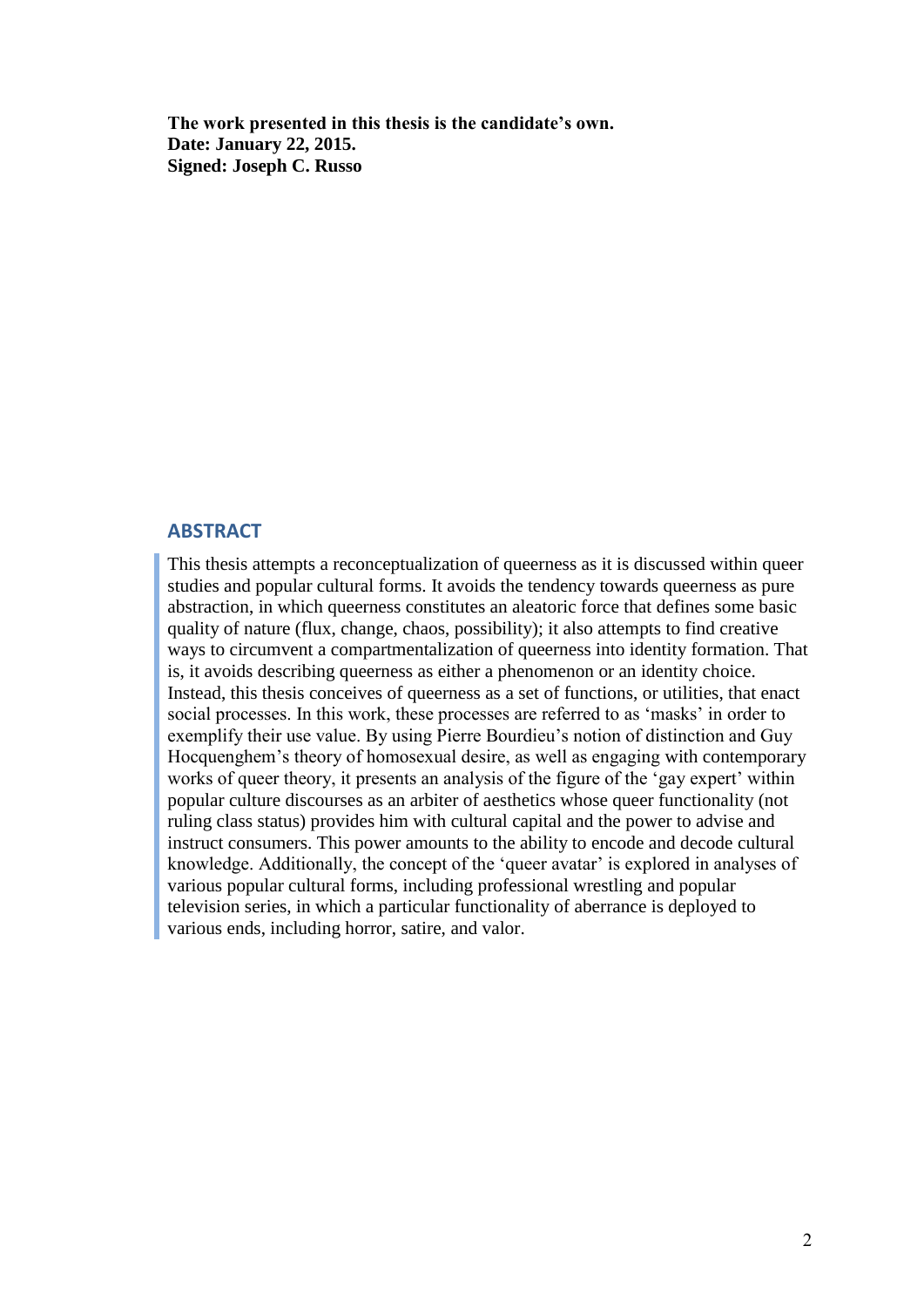## **Table of Contents**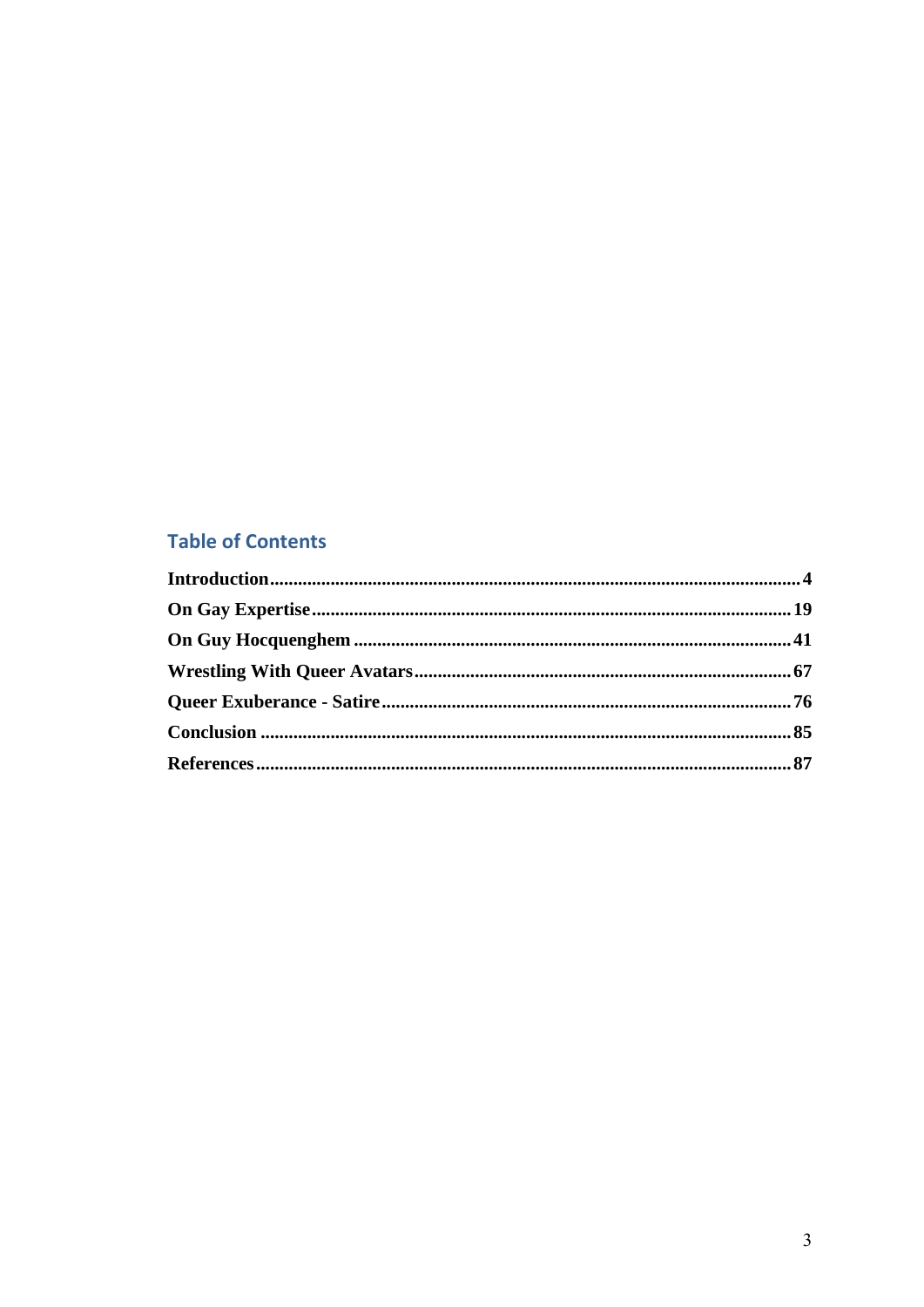### **Particularities of Queer Utility: Gay Expertise and the Aesthetic Disposition**

#### *Introduction*

This thesis is an exploration of the concept of functionality with regard to the development of the homosexual subject, particularly the figure of the gay man, in contemporary Western culture. Drawing from historical, anthropological, and cultural sources, it begins work towards the recognition of the figure of the gay expert as a complex assemblage of functions whose primary aim is to recuperate the notion of queerness via the strict delimitations of what constitutes proper public displays of queerness. To this end, the distinction between gayness and queerness in this thesis refers to a long discussed and much debated conversation that has been taking place in gay/queer circles for decades: namely, that at the expense of social acceptance, gay men have transformed their primary social function, that of the aesthetic expert, from a signifier of conceptual difference into a tool that benefits and reinforces normativity and sameness. The thesis asks what, if anything, has been lost in this process of containing the aberrant, through close readings of cultural texts such as reality television programs that feature gay experts as well as various examinations of a diverse field of texts which foreground some element of queer aberration.

One of the seminal texts that explicitly marked the inception of the debate between queer/gay ideologies in the context of what function gay men have and how that function is taken up and utilized is *Gay Spirit: Myth and Meaning*, a 1987 volume edited by Mark Thompson, which is often attributed as the beginning of the so-called Gay Spirituality Movement. Judith Grahn's contribution to this volume, entitled "Flaming Without Burning: Some of the Roles of Gay People in Society", makes a few tentative claims towards the concept of gay functionality with regard to creativity.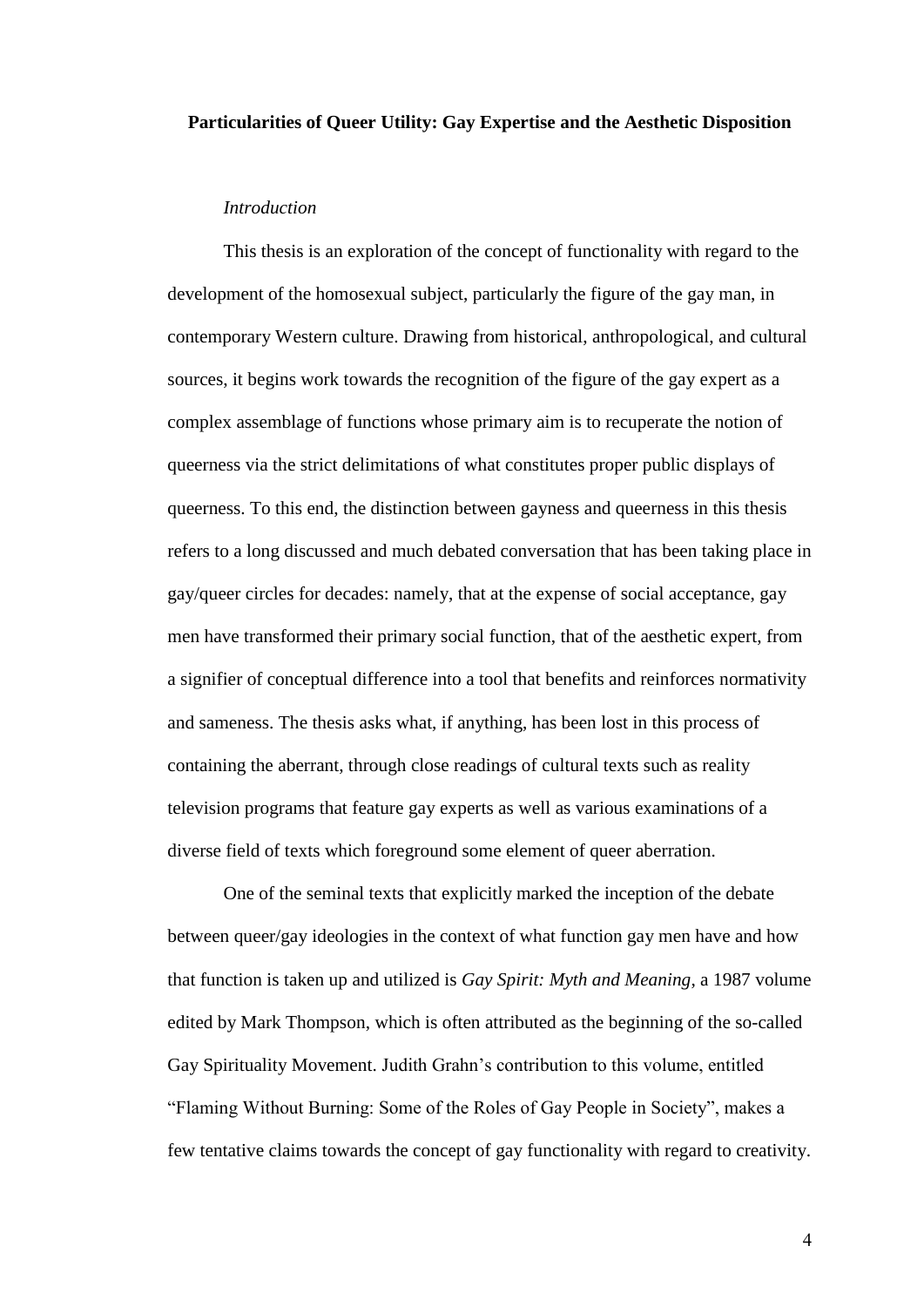Grahn states: "Society uses all gay people who participate in gay culture, for special purposes. We are closely watched to see what constitutes the limit of a thing—too far out, too much, too low, too bad, too outrageous, too soft…One of the strongest measures heterosexual culture has is how close each of its members comes to being 'like a faggot' or 'like a dyke.' We are essential to them knowing who they are." (Grahn, 5)

The concept of queerness has a number of different contextual registers, and the history of its usage in the English language covers three main trajectories. First, the word "queer" appears as a  $16<sup>th</sup>$  century adjective to describe odd or strange objects or behaviors, and was not assigned as a pejorative term ascribed to homosexuals until the later 19<sup>th</sup> century. Some historians associate the beginnings of queer as a connotation of sexual deviance with the colloquial phrase of finding oneself "on queer street", a term that first appeared in the United Kingdom in 1811, entering queerness into the vernacular as a state of being sexually wrong or out of place. Queer was reclaimed during the 1980s as an identity that defined itself against LGBTQ politics, using the binary of normativity/anti-normativity to describe the oppositional qualities of gay vs. queer, most notably rooted around the notion of assimilationism. It was simultaneously taken up in academic circles (queer theory was coined by Teresa de Lauretis in 1991) as an anti-normative identity politics and mode of thought, and has since become a descriptor for larger concepts of dynamism, flux, and the notion of nature's ever-changing states. Within the past two decades or so, there has been a marked change in the manner by which academic writing (across the Humanities and within certain sub-sects of hard scientific theoretical writing) comes to understand, to utilize, and to make sense of queerness. Defined widely as a form that takes hold of bodies, queerness traditionally signifies a non-normative relationship to sex and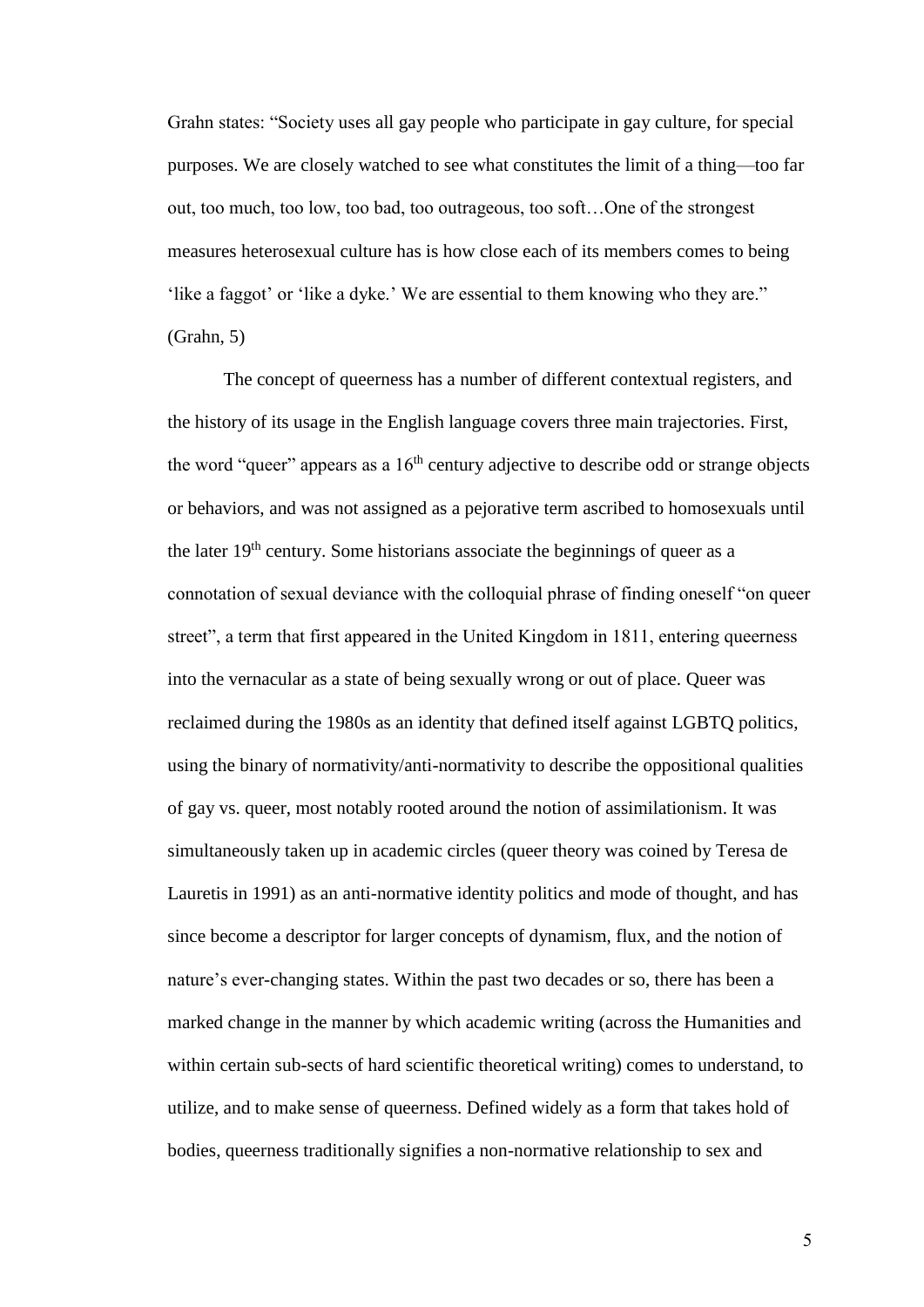gender. Bodies are said to engage or perform in queerness; people are said to be queer in the ways that they act, the things that they reject, and the sex that they have. In recent development, however, queerness has undergone what queer theorists have called a "subjectless turn"(Eng, Halberstam, Muñoz, 1), which is symptomatic of the larger so-called ontological turn in the Humanities. This, in part, points to the notion that queerness as a form does not any longer only relegate itself to bodies, but has entered the discourse as a tactical deployment that describes relational and intersectional fields. Things are said to be "queered"; events and non-living objects, atmospheres and phenomena, nonhuman animals, poetic frameworks of various types of literature, even theories themselves, what Jordana Rosenberg so brilliantly calls the "molecularization of sexuality" (Rosenberg, 1), have all become ensconced in the possibilities of what queerness looks like and what it does. Even in places where, previously, the precise opposite of queerness was to be found, scholars are now strategically locating its unwieldy and generative movements. Queerness (and it should be noted that I consider this a problem not only because it takes queerness from "queer people" – but that that it does not sufficiently describe queerness' potential) no longer requires a body as vessel. It only requires the recognition that within nearly any form, material or conceptual, lies the potential of what I refer to as "flux" and what Alexander Galloway, in his review and reflections upon Rosenberg, calls "queer atonality": "By queer atonality we mean the notion that queerness can be abstracted to mean deviation as such, aleatoriness as such, or openness as such, and thus, through such extreme abstraction, queerness may be assigned as a proper monicker [sic] for biological and even ontological systems" (Galloway, 1).

I am not aiming simply to utilize the classic arguments of queer theory, nor is my intention to produce a critique of queer theory. Although, there are many texts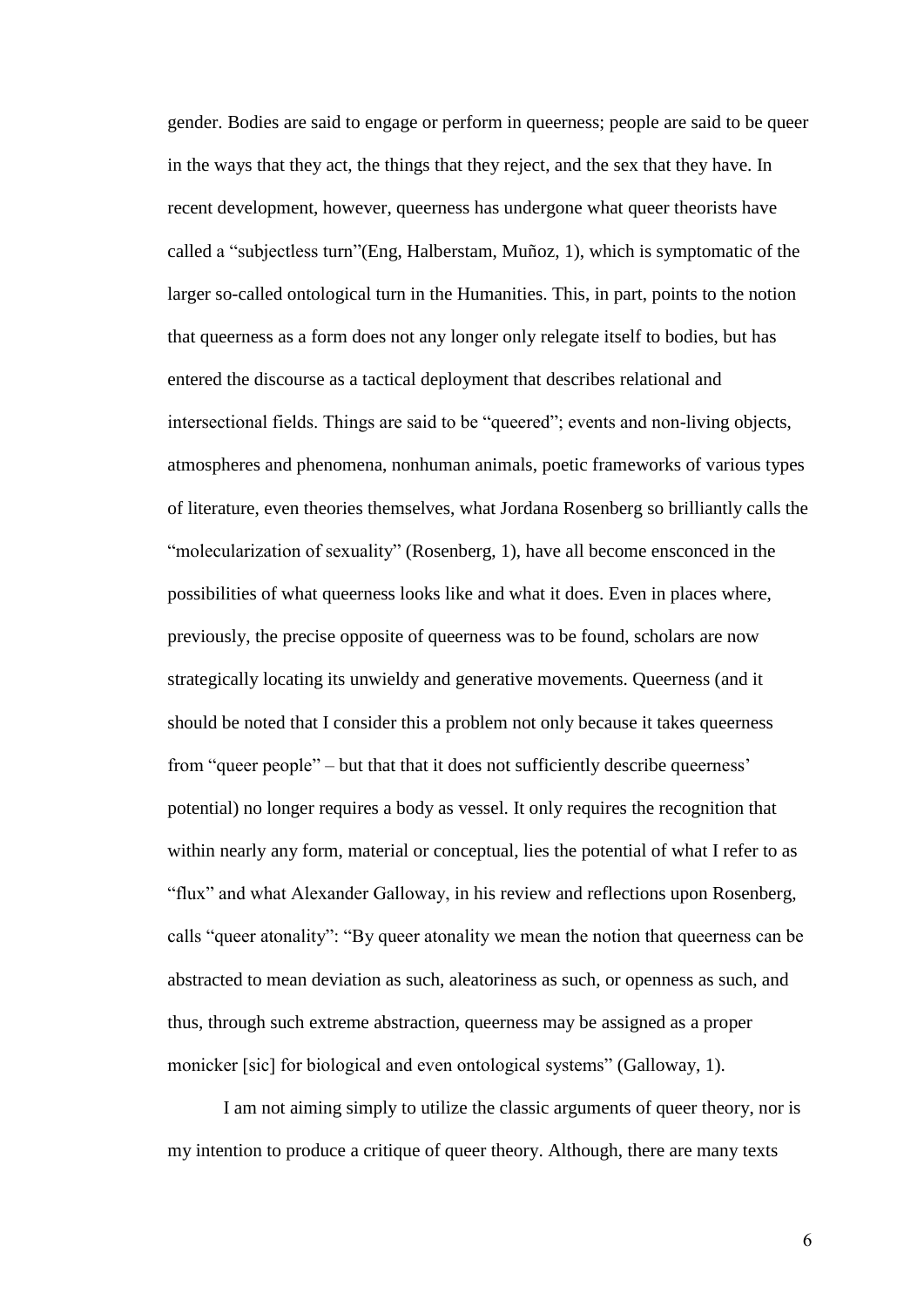associated with that set of practices that I find both useful and harmful. One of the more compelling recent developments is the current so-called anti-anti-relational turn in queer studies that centers around a debate between Lee Edelman's *No Future: Queer Theory & The Death Drive*, which places queerness as "the limit point of ontology, [for] the constitutive exclusion that registers the no, the not, the negation in being" (Edelman, 4), and José Esteban Muñoz' *Cruising Utopia: The Then And There Of Queer Futurity* which "is a polemic that argues against anti-relationality by insisting on the essential need for an understanding of queerness as collectivity" (Muñoz, 16) and is influenced by the discussions of utopianism put forth by Ernst Bloch and, to an extent, Theodor Adorno. Utopianism and anti-relationality inform important aspects of any exploration of queerness as an instrumentalized event; yet to merely focus on the possibilities of how queerness functions or does not function in accordance or discordance with other events ignores a large, perhaps more complex and messier version. How might queerness become understood as something already entrenched in every aspect of sociality, as a set of poetic events that cannot be extracted or compartmentalized into a singularity?

Muñoz' utopianism, which is based in futurity, a "not-yet-here" of queerness, often devolves into abstractions of potentiality. In speaking of a queer manifesto from the liberation movement of the late 1960s, for instance, Muñoz dissects the author's use of "we": "This 'we' does not speak to a merely identitarian logic but instead to a logic of futurity. The 'we' speaks to a 'we' that is 'not yet conscious,' the future society who is being invoked and addressed at the same moment. The 'we' is not content to describe who the collective is but more nearly describes what the collective and the larger social order could be, what it should be." (Ibid, 18) This concept of futurity, which Muñoz himself admits falls underneath a particular necessary idealism, cannot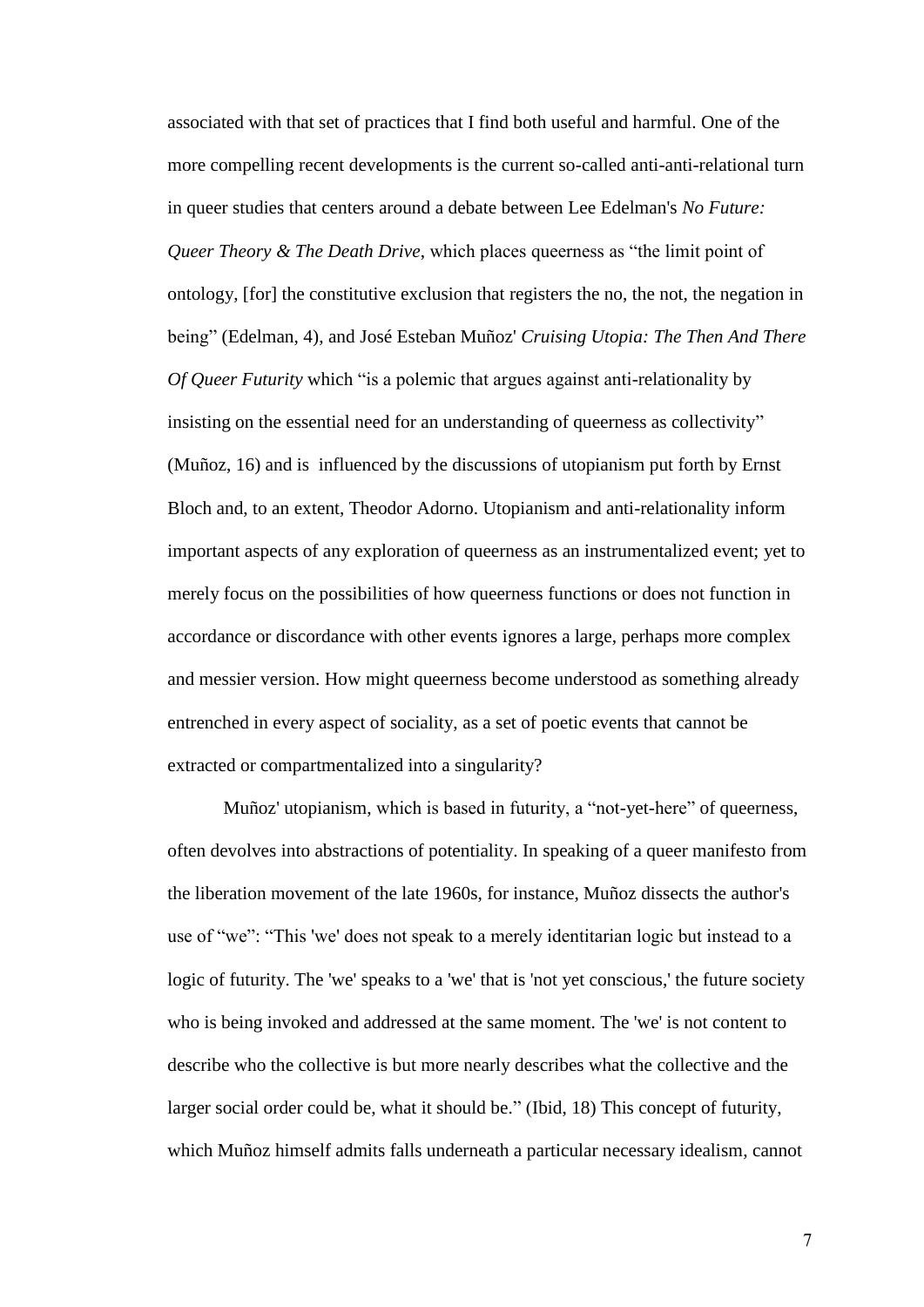serve a cultural studies approach of celebrating and even sometimes expressing horror at specific scenes of queerness since it presupposes a sort of pure, raw queerness that *exists* elsewhere as a kind of untapped force that is inherently *positive* and therefore superior to other forces. The mode of analysis that interests me is necessitated by a sort of acknowledgment of the radically present nature of a mask or even a moment of rupture, especially when these scenes are deranged, false, mis-activations of queer potentiality. Further, Muñoz' work with futurity tends to bend for the allowance of a 'here and now' regardless of its emphasis on futurity. By speaking of queerness in the present, I do not claim to hold a familiarization with something that has become banal and therefore useless; I merely seek, as a critic, to be struck by whatever forces, either productive or nullifying, take hold of me in my encounter with pieces of culture that insist upon their own presence. Similarly, Edelman's anti-relational thesis, which proclaims that the 'future is kid stuff' and that queers have a specific place within the social that must embrace a certain *jouissance* of negation, seems to me an easy method of excusing the queer subject from the morass of the social from which he and she are most certainly alienated, but not altogether exempted from its machinations. I feel that a convenient social negation is not only a distortion of the truth and a closing down of the possibilities of the queer social being, but that in this similar rejection of "reproductive futurism" found in Edelman and trivial disdain which Muñoz finds in the annoyance of having to navigate around baby carriages on the street, there is an underestimation of heterosexuality's relationship to queer lives. I anticipate both utopic moments and anti-relational moments; they are both surely encountered in the manifold production of queer scenes.

It seems pertinent to include a discussion of the insistent binary of gay pride/gay shame, a line drawn in the sand that has always struck me as paralytic with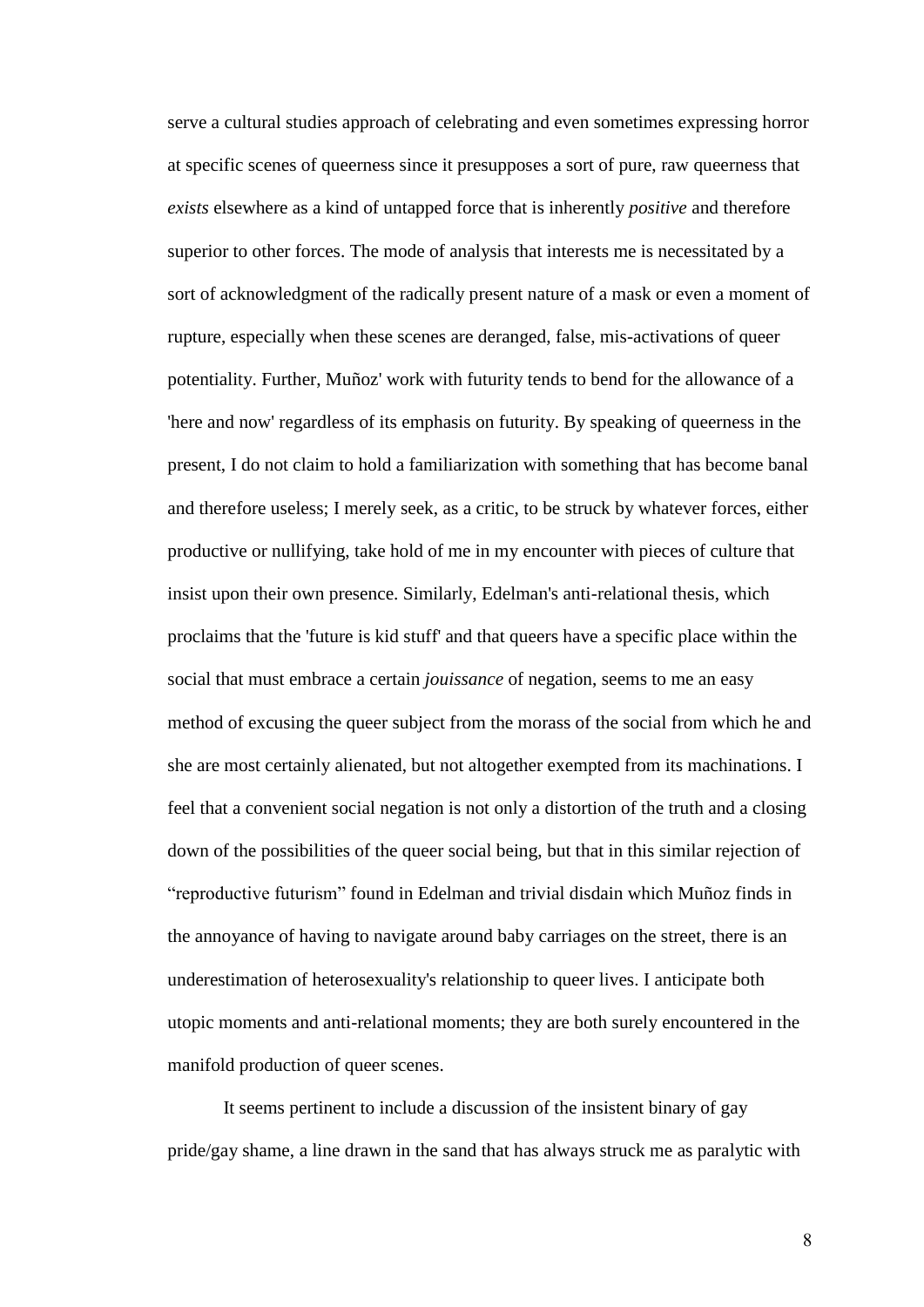regard to queerness' ability to manifest as troublingly cohesive on both sides of this supposed divide. One can, it seems to me, be simultaneously proud and ashamed of their modes of queerness. In fact, these dualities ongoing struggle maintains the precarity of queer sociality as a process that is thought through, without implying some final stand. I will try to avoid diving heading into what is common in queer studies: a widespread use (and often, a misreading) of Judith Butler, Michael Warner's notion of counter-publics, and Leo Bersani's *Homos*, hailed as the seminal antirelational queer theory text that repositions writers like Jean Genet, Marcel Proust, and Andre Gide in interesting yet problematic ways. It is in fact through Genet that I primarily find a fruitful resistance to both parties in the "relationality" debate. For although Bersani reads Genet as ultimately resisting a "heteroized sociality" (Bersani, 4), I find this interpretation to be a too-simple rendering of Genet's relationship to the social in general, and find Genet, for all of the exhaustive explorations violently enacted upon his work by Sartre, Derrida, Bersani, Edmund White, and others, to still have a potentiality for un-mined materials with regard to the queer life.

 I avoid a quantifiable, sociological exploration of homosexuals that seeks to search for or uncover some moral coding or proselytizing rhetoric on the subject; indeed, I hope that what I find within a study of queerness will provoke the very opposite. Although I am not opposed to the idea of a collection or social exploration of interviews with homosexuals, I do not feel that these sorts of explorations produce absolute or a more authoritative knowledge (nor am I interested in thinking about knowledge in such a manner) about what it is that I am trying to describe. There are undoubtedly patterns and exceptions to be uncovered in exploring individual's descriptions of their own experiences, but I am concerned less with statistics than with what Stewart designates as the ordinary affect that emerges between the lived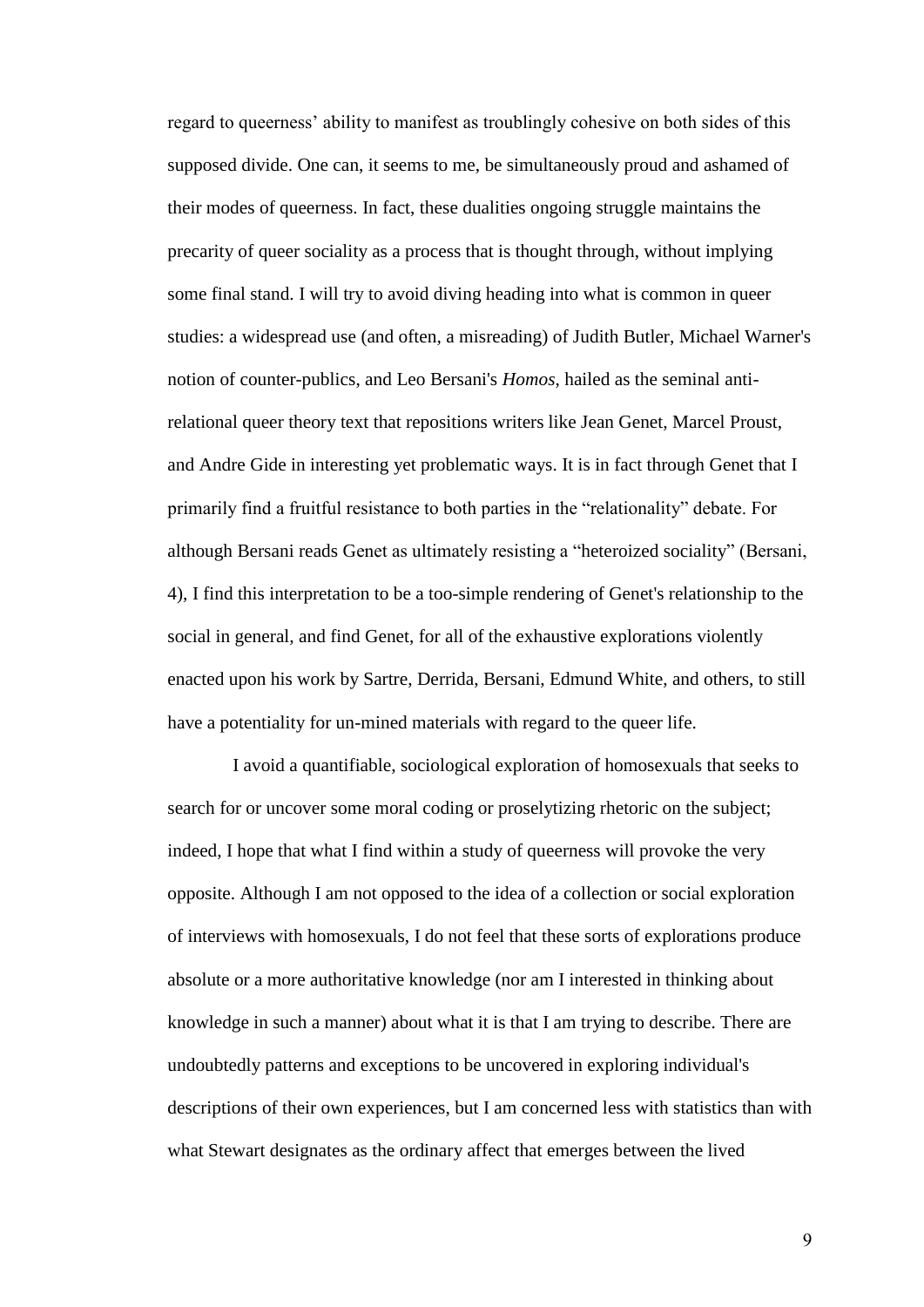experiences and the cultural hall of mirrors that is queerness, as well as her understanding of the Heideggerian notion of worlding. A simpler way of putting it might be to say that I aim to speak of what might be unquantifiable or even unspeakable in homosexual lives, yet what is also bound up with the consequences of the traces that are left behind after the enactment of public homosexuality takes place. The vastness of these consequences, understood normatively as a group-formation, use a set of terms and phrases (the closet, coming out, tolerance, gay pride, homophobia, the right to marry, etc.) that belong to a particular strategic formation. Since what is supposedly a matter of identity and its subsequent complexifying can be traced back, at least in part, to activism of the  $20<sup>th</sup>$  century, I seek to understand the historical origins of what culminated in the 1960s with Susan Sontag's damning assignation of the homosexual as the 'connoisseur of taste'.

A predominant reaction in queer studies uses this sort of designation as a starting point from which to position and often reject homosexual grouping as a tainted spawn and tool of bourgeois values, as a deployment specific to this amorphous formation called "The West". Furthermore, this Western narrative of homosexuality, which is said to be voiced and also enforced by both groups and individuals, positions itself to a certain degree as the *only* narrative, part of the mechanism of so-called neoliberalism. The traditional mode of argument within this mechanism is that homosexuality safely becomes public in a society when certain indicators and specific routes of economic and social 'growth' or 'progress' are recognizable. So, without imposing upon every culture this concept of homosexuality, without placing it where it is most certainly does not occur without the prodding of specific mechanisms, I wish instead to focus on its inevitability as a specific mode that is embedded within other mechanisms, such as imperialism, and the implications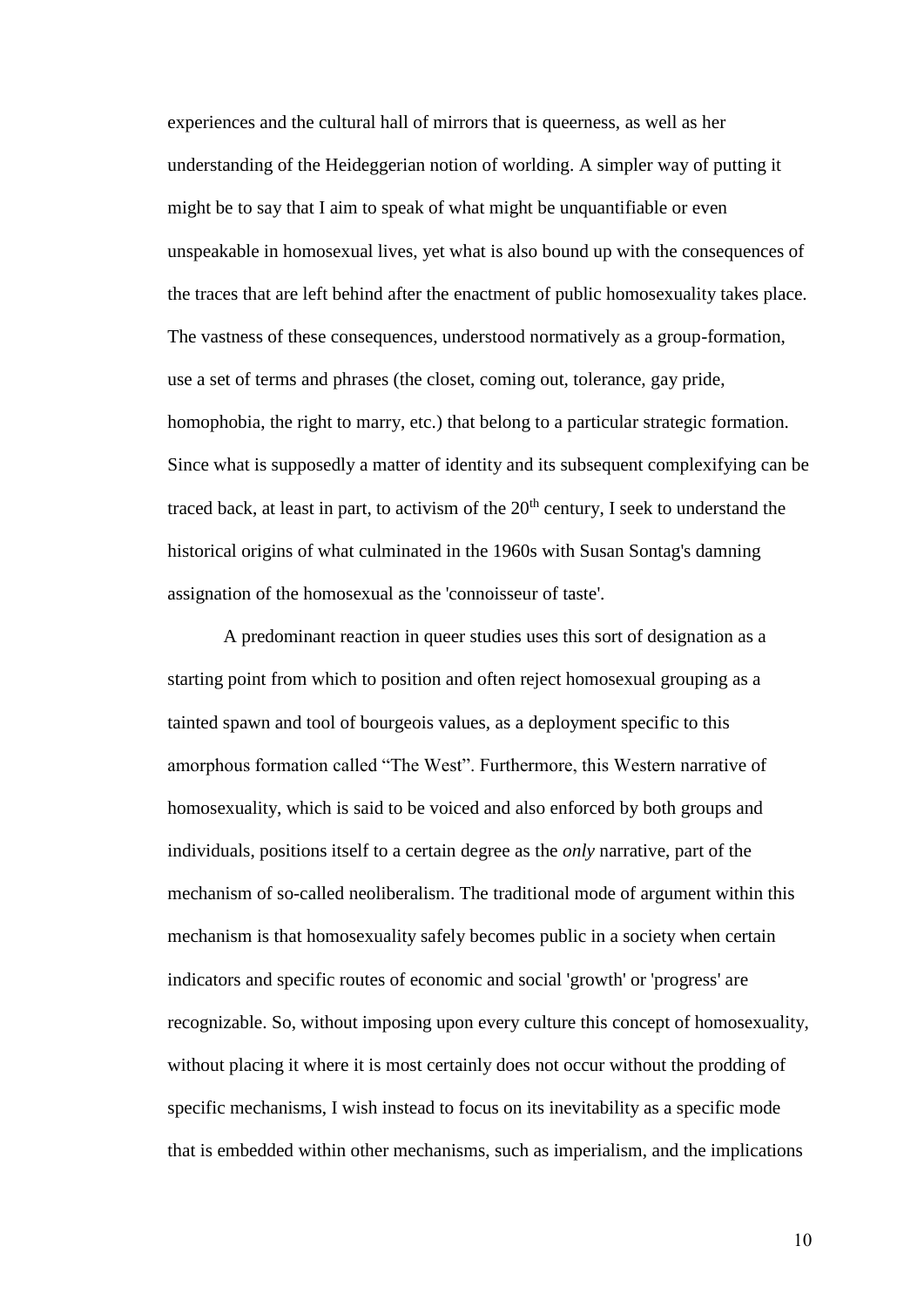of this inevitability as an 'unsustainable' or mis-activated offspring, a public mask which becomes stuck on. This contains a specific utility of homosexual presence similar to what Lisa Duggan famously called "homonormativity". In her widely-cited 2003 article "The New Homonormativity: The Sexual Politics of Neoliberalism", she describes the strategies of this particular rhetoric: "The privacy-in-public claims and publicizing strategies of 'the gay movement' are rejected in favor of public recognition of a domesticated, depoliticized privacy. The democratic diversity of proliferating forms of sexual dissidence is rejected in favor of the naturalized variation of a fixed minority arrayed around a state-endorsed heterosexual primacy and prestige." (Duggan, 3) An example of my engagement with homonormativity involves a fascination with reality television, in which the figure of the gay man takes on the court-jester or minstrel-like role of style guru, or the overwhelming onslaught in films and television shows of lesbian fetishization under the implied, watchful gaze of the male viewer, the nascent "transploitation" industry of programs such as 'My Transsexual Summer' or "RuPaul's Drag Race", or even the possibly satirical commentary of Christwire journalist Stephenson Billings on how the television sitcom 'The Golden Girls' turned a generation of American boys into homosexuals.

My two preoccupations are performing a perpetual balancing act. On the one hand, I aim to expose what is being lamented or spoken against in contemporary queer/gender studies critiques: what is being lost, misused, or exploited in the phenomenon of homonormativity and what might be gained from a resistance to its thrust, both "at home" and abroad via such notions as "pinkwashing" and the rejection of the western narrative of the homosexual by queer Palestinian groups such as Al-Qaws. This necessarily involves the omnipresent conjuring and enforcing of queer dramas in the news with the constant imposition of the question of queerness, of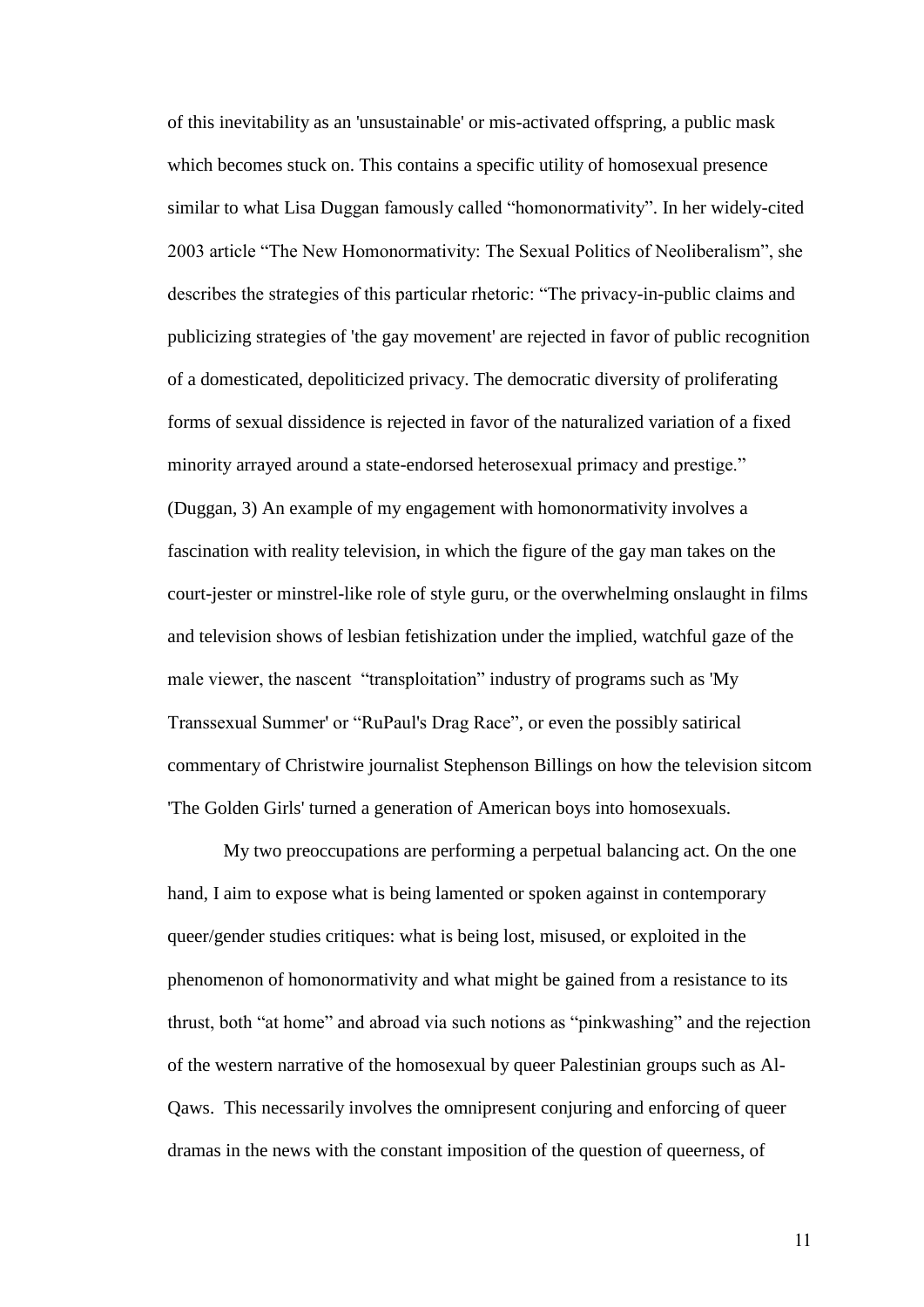homophobia, and of panic. A recent and compelling example concerning the reportage on the Neapolitan legacy of the *femminielli* in relation to the capture of the Mafia's first transgender don, Ugo Gabriele, exemplifies such scenes of shocked or speechless media stories that only flounder in the occurrence *sans objectif*, and cannot provide any trajectory for commentary. The queer mask *speaks for itself*. Here it is, yet what to do with it? This first inclination also includes a questioning of some of the absolutist values that are predominant within queer discourse, such as the notion of heterosexuality's irreversible and diabolical association with stultification and state violence, a notion even Muñoz does not escape in his critiques of queer theory.

This notion strikes me as a remnant of a specific generation of queer studies whose impetus relied upon the necessity of an absolutist politics of rejection. I feel that the situation of our contemporary moment demands a more creative injunction into these struggles, which have certainly become more complex as we see not only a failure in mainstream gay politics but conjointly in many of its supposedly radical alternatives. The relationship of the public with homosexuality has evolved into much more than a sheer horror at its manifestation: they have become interwoven, or more precisely, the dazzlingly varied modes of enacting homosexuality presents this already-existing interwovenness on nearly every level of our public imagination. Relations of pleasure, anticipation, hatred, celebration, panic, fetishization, abjection, derision, emulation, occultization, and even self-nullification overwhelm the simple binaries of how we speak of these public scenes, demanding an almost absurdly specific engagement with their manifold expressions.

This brings me to the second inclination, in which I seek to pinpoint instances where manifestations of homosexual desire create scenes or moments of poetic rupture, even if they remain in potentiality, within and through the various medias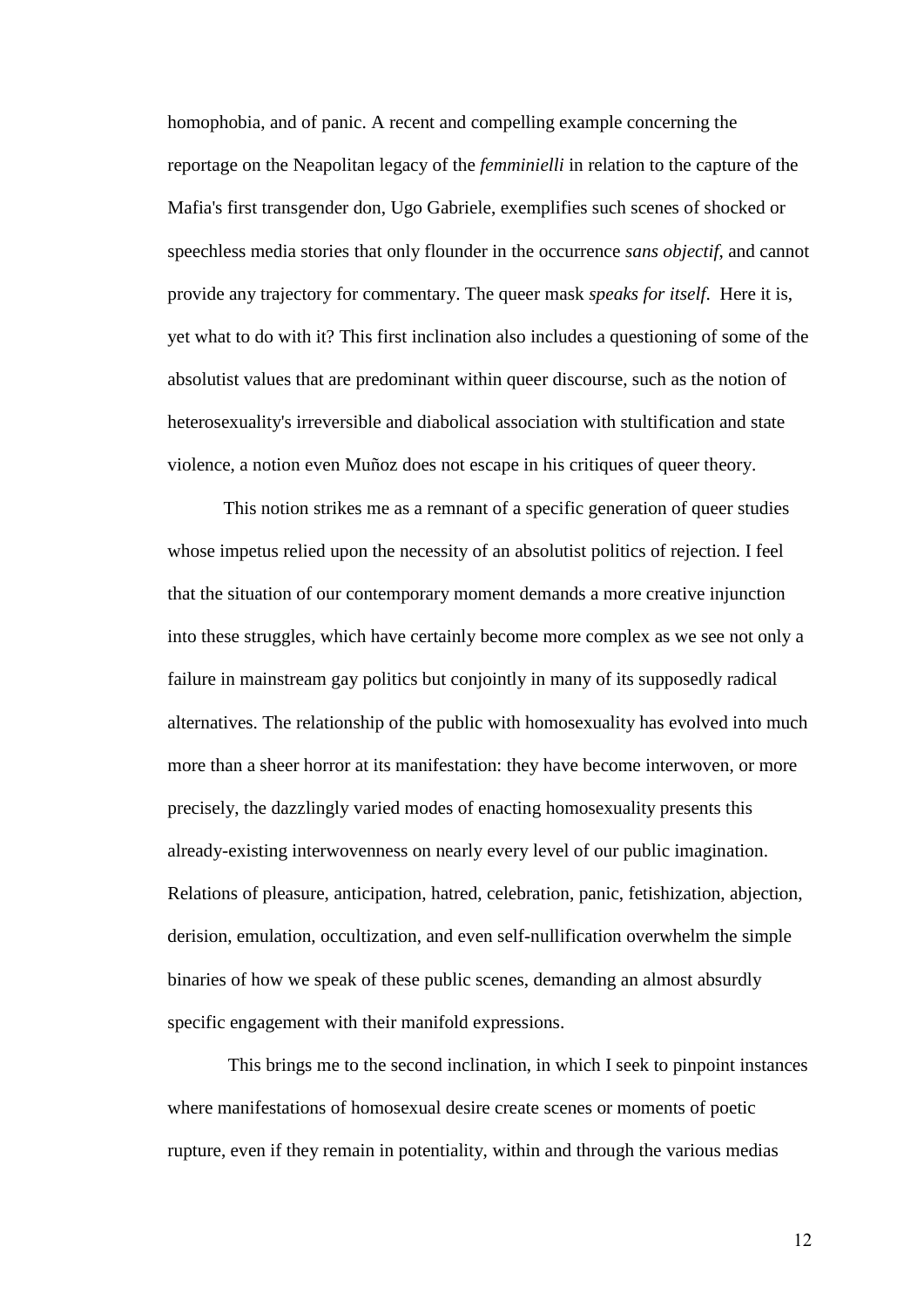peculiar to the cultures that are engaged in these processes, what might be seen as an already-embedded rupture within both the coerced imposition of a homonormative scene and within the culture that finds itself as the site of this coercion. Drawing from Muñoz' dismantling strategy of what he calls "pragmatic gay and lesbian politics" (Muñoz, 2), I hope to begin work towards the concept that there is not necessarily an absolute moment of closed pragmatism inherent to queerness, or perhaps that queerness can never be successfully brought off within the pragmatism scheme that Muñoz attacks.

The raw materials for this strategy were first conceptualized by Guy Hocquenghem in his book *Homosexual Desire,* published in 1973 and widely hailed as the first work of queer theory, addressing the specificity of what I have referred to above as the unsustainable "public mask" of the homosexual. The exception being that Hocquenghem seemed only interested in speaking of gay men and kept lesbians and queer people of color mostly at the periphery of his argument. In an essay entitled *The Screwball Asses*, Hocquenghem makes the assertion that "there are two sexes on earth, but this is only to hide the fact that there are three, four, ten, thousands, once you throw that old hag of the idea of nature overboard. There are two sexes but only one sexual desire." (Hocquenghem, 18) I feel that the assertion, made in the heat of late 1960s activism in Paris, informs a certain method of speaking of desire that has become a standard, reactionary argument against group formation. Ironically, Hocquenghem's effort to de-medicalize homosexuality has, in part, contributed to a popular rhetoric that reimposes the relationality of the sex binary. Issue must be taken as well with the second part of Hocquenghem's statement, that there is only one sexual desire. Throughout his career, Hocquenghem understood this process, to oversimplify, as the harnessing of a kind of raw desire which only signifies as hetero,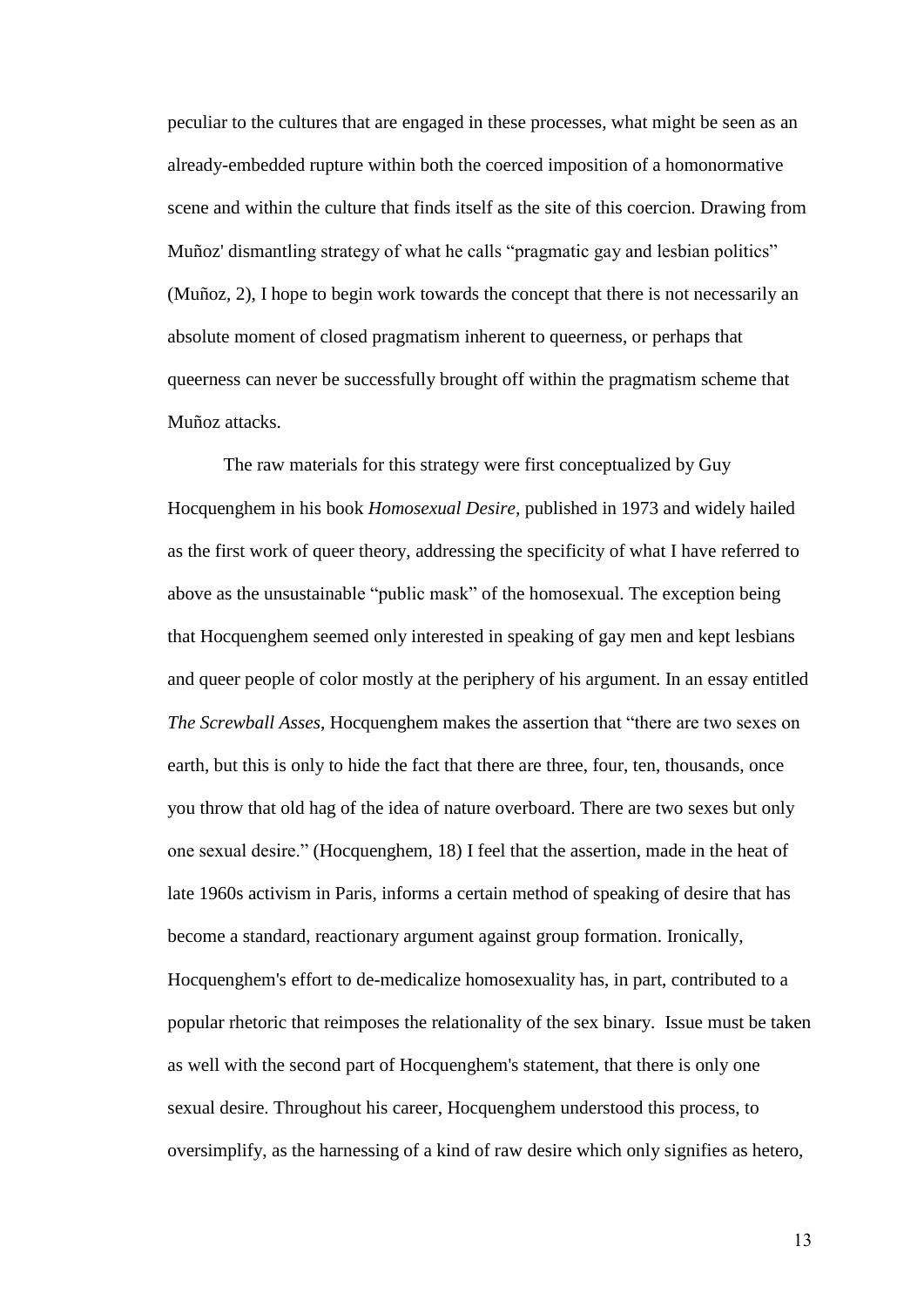homo, or other due to the political machinations of a society whose sole purpose is to compartmentalize and whose citizens are manipulated into reproduction and the enforcement and worship of reproduction, what Edelman referred to two decades later as reproductive futurism. Or else, those unfortunate enough to clash as dissonant or incompatible with this process of harnessing have the displeasure of being fed into a different sort of ensnarement. Having failed the illusion of the Oedipus complex, they settle for the game of the homosexual. The mask is taken up, automatically cementing the position of that individual into a behavioral, cultural template. Hocquenghem laments this as a reduction of the potential of desire; its multiplicities having been reduced to basic inversion or anomaly, the blueprint for enacting new social forms (as Foucault would have it) is nullified. For although the masks might have slight variations (different colors or expressions, for instance) and while they might have a rubbery quality which gives ever so slightly to allow for the movement of the face beneath, they express a unilateral mechanism.

So when I speak of homosexuals within the confines of this thesis, I speak of a group that is defined and regulated by the law of the public mask and is maintained and proliferated by various laws of media and within various public spaces. Therefore, I address the unilateral illusion and the consequences of that illusion's being put forth into the world as a real singularity. Such consequences necessarily affect the human beings who are subjected to the illusory construct of their being gay people who act and look and exist in particular ways. This is what is at stake for me as a writer and a queer subject: What is this illusion, how does it play out in the public sphere, in the media, on television, in film, literature, and therefore in the lived experiences of human beings? How is it enforced? How is it resisted? The next steps in the development of this discourse would be to diagnose the condition of existing in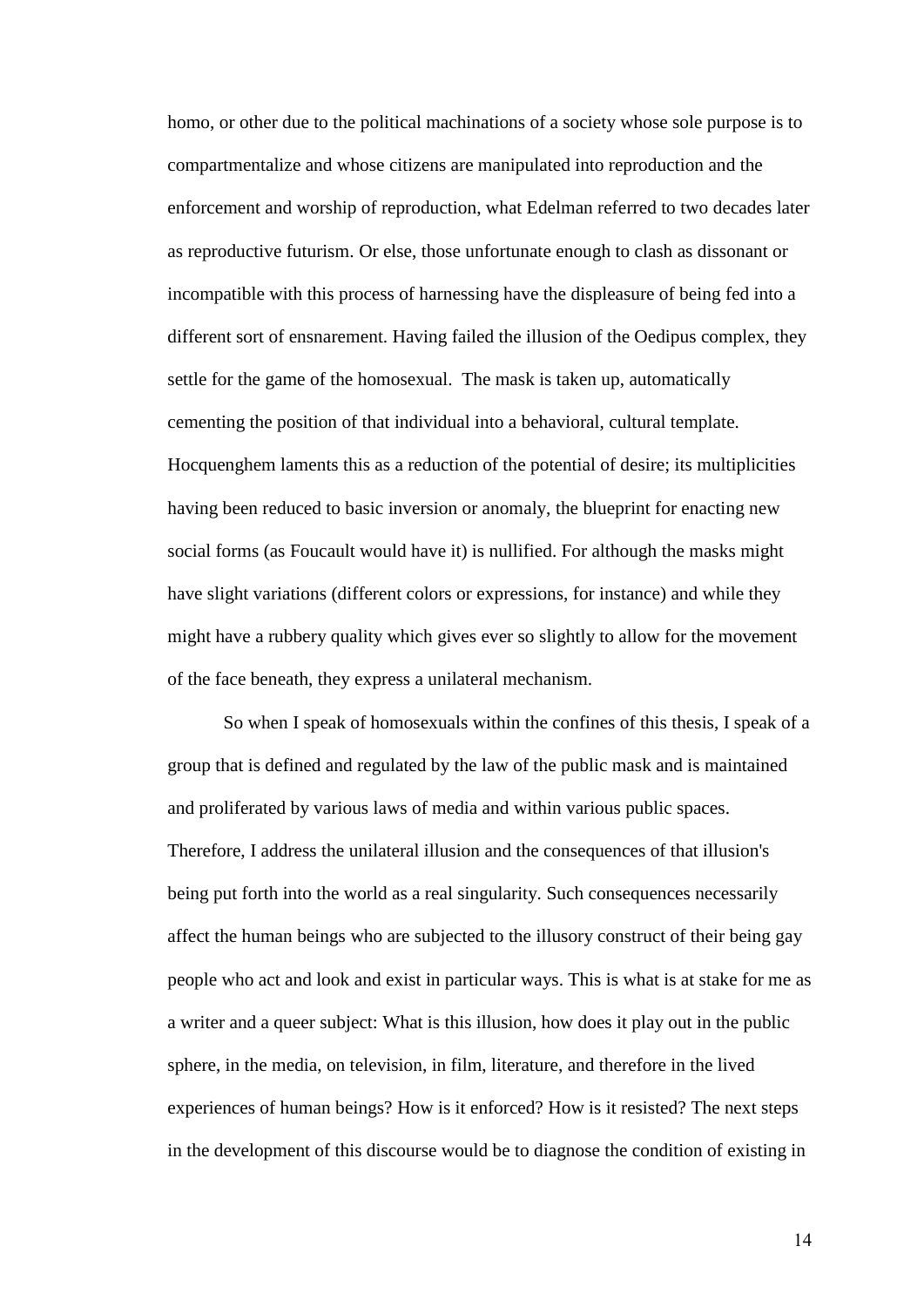the world as 'homosexual'; how and where is the unsustainable public mask of homosexuality taken up and worn?

The potentiality of queerness is a vigorously contested concept within the high walls of academic discourse. It is either the great sword of negation or the flickering hope of utopia. Rather than always dwelling upon those examples of queer potentiality that might point towards a strategic way out of normative gay banality either through anti-relational rejection or assertions of collectivity, I wonder what might be learned in an engagement with types of Muñoz' and Judith Jack Halberstam's queer failure that do not harbor a potentiality but fail in a more literal sense. I am speaking of queer masks that surface more and more prominently on our various monitors; treacherous in their collusion with the hetero/homonormative; certainly anti-progressive regardless of one's allegiance within the contentious world of "thinking queer". Perhaps, to speak poetically, these masks are evil insofar as they do not stand apart, so to speak, from these normative worlds, but actually flounder amongst, within, even beneath the onslaught of these banalities, neither negating, rejecting, or circumnavigating. The designation of evil comes from the dogged complicity of these mask's utility in aiding the proliferation and upkeep of normativity; far from just being normal in an inactive sense of assimilation, the normativity that I am speaking of aids and abets larger forms of abuse, empire, and manipulation.

Inspired by Halberstam's recent work *The Art Of Queer Failure*, I am wondering about such possibly humorous (or even failed?) terms as queer dullness, queer servility, the queer-diabolical; all of these absorptions and deployments of queerness-as-futility within what many critics might identify as homonormative or queer liberal scenes, such as in the performance of the gay male on the style television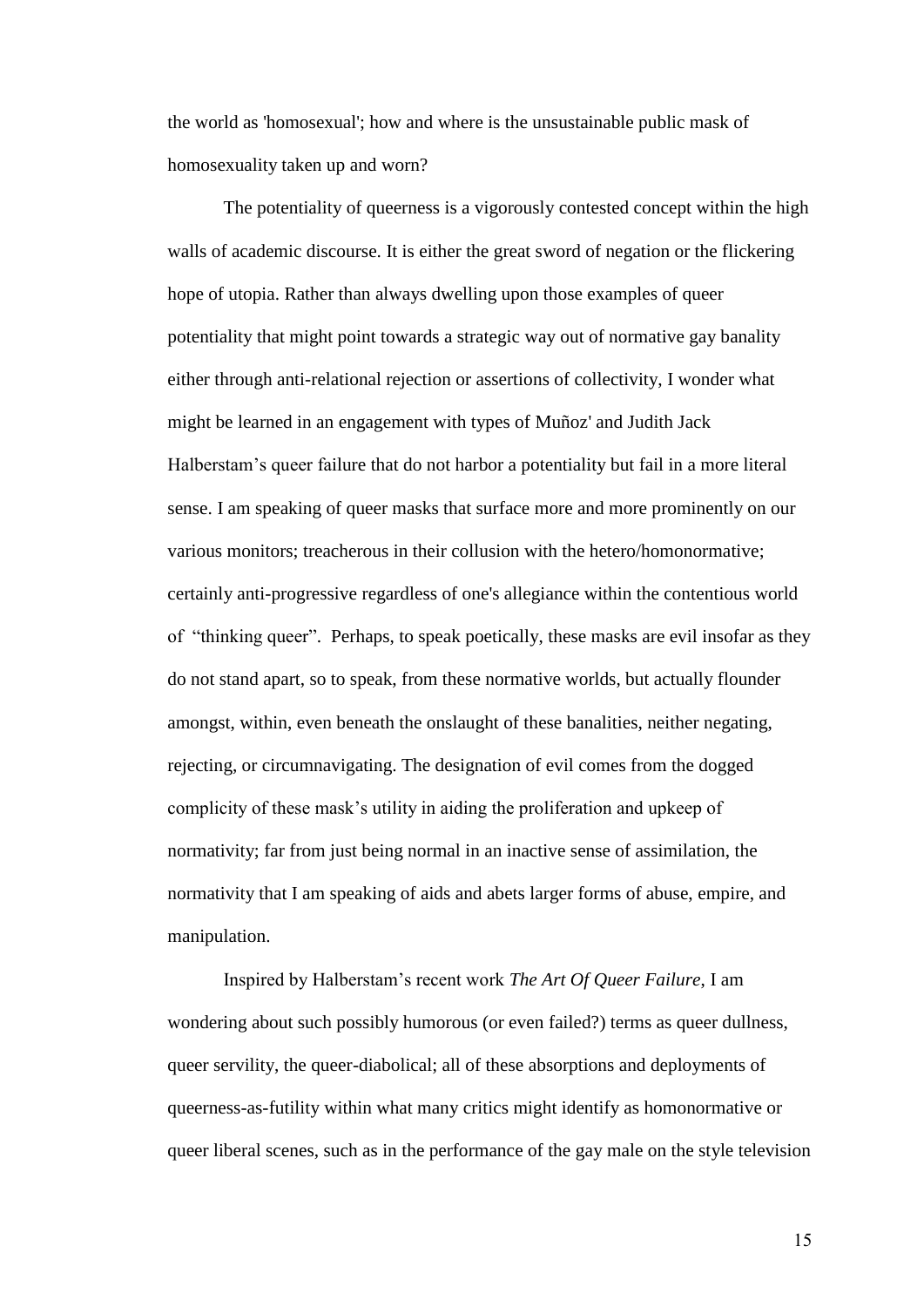program (a range of sub-genres contained therein, from the interior

design/wardrobe/wedding axis to the heavily ritualized violent camp of pageantry), a performance I feel is invaluable to an understanding of the complexity of the public mask. It is through this sometimes quite stultifying performance of servility in which the homosexual reaches into his bag of tricks (the bag which contains the great and heavy history of not only astute aestheticizing but also the armada of queer gesture and performativity that elsewhere might point to utopia) in order to properly dress or instruct the hetero/homonormative engaged couple, for instance, that we might identify a moment of absolute floundering and compliance with the normalizing thrust that is the bane of utopic/anti-relational academic queerness yet is supposedly the very essence of normative gay politics. In this moment of reaching into the bag of gay tricks, what we might actually discover is a moment that ruptures from both ends; it is certainly an abomination to any redeployment of queerness' potentiality, yet I am arguing that it never explicitly serves a hetero/homonormative inclination. That is, utopic, Halberstamian queer failure might present a means of escape, yet what I wish to explore is actualized queerness-as-failure (which is, in normative terms, a great success of assimilation) before it can be transmuted as potential. In the cheapening and flattening of a queer life into a mask, the system of mask making is exposed as flimsy; the very machination of creating a normative gay subject is essentially made transparent. As Judith Grahn notes, "…we may even venture forth with the idea that all imagery is an illusion" (Grahn, 6).

What is being welcomed with open arms into normativity is precisely *not*  queerness, but a unilateral and illusory construct that does not have the strength to hold, or more precisely to *contain*, the poetic weight and history of queerness' expressions. If the conceptual pitfalls of "straight time" (Muñoz's term) are to be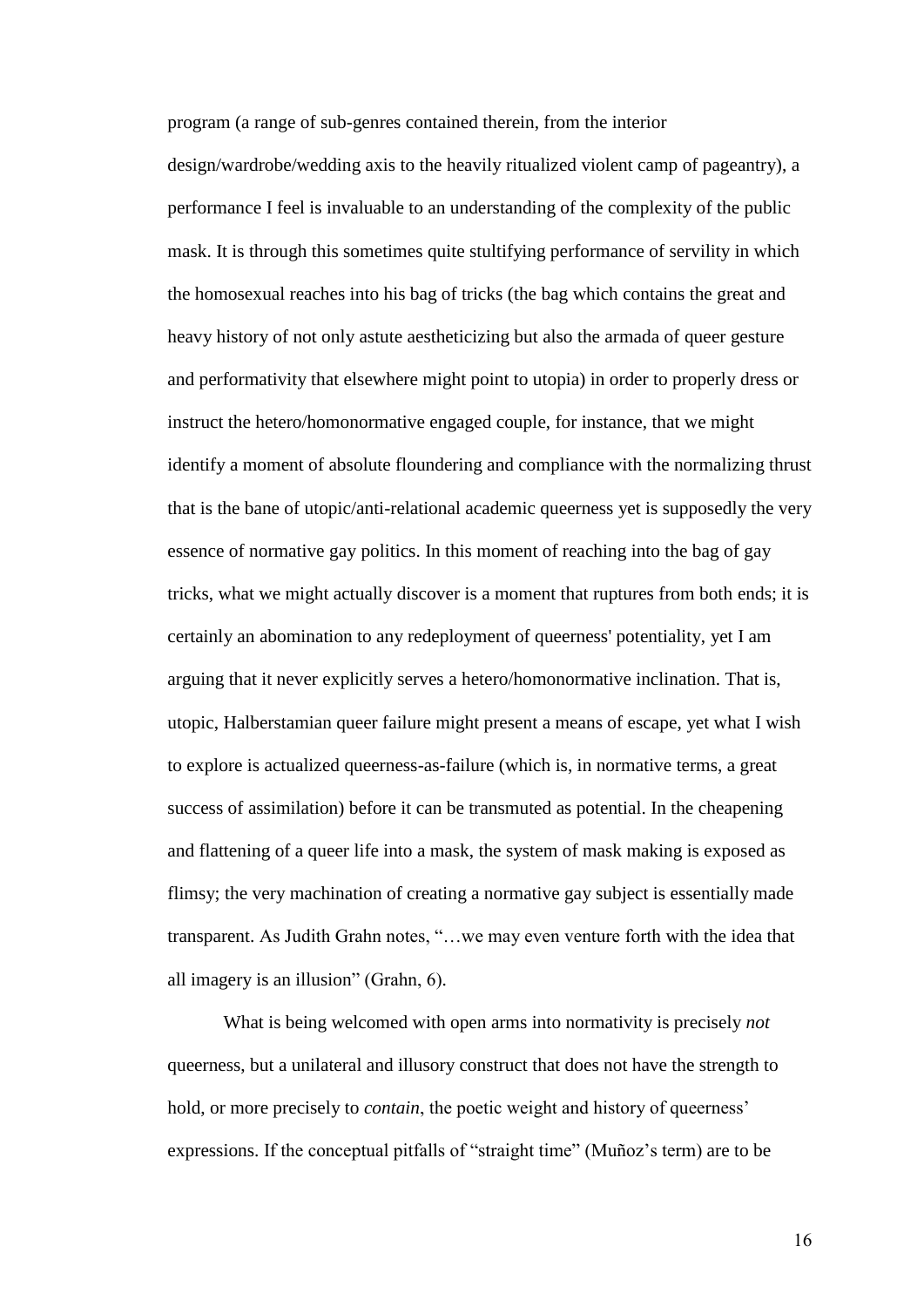properly regarded as an opportunity for strategic queer failure, then they must be composed of some inherent porousness that has already failed any subject ensconced within. What I am suggesting is that alongside a possible example of queer failure such as Muñoz' celebrating of the performer Dynasty Handbag or Halberstam's invigorating study of Pixar films, we might be able to identify a presence that performs a literal queer failure (in a non-subversive sense) that contains its own brand of negative poetic heft precisely in the impossibility of refusal or escape. I am thinking of the characters from *Queer Eye* or the omnipresent UK presenter Gok Wan (although there is a nearly countless roster of these figures), gay experts whose task is to aid the public in and normalizing itself using the supposedly queer talent of aesthetic optimization. Rather than simply succumbing to the notion that these performances are bad for queerness, or that they perpetuate stereotypes, it is important to understand why their deployment is not only a failure of potential, but also a failure of transmittal. What we might read as happening in the performance may not be what is actually happening. The particular image of the gay expert is composed under a number of slight variations on a theme; there are nuances and subplots, assuredly. Yet these variations, I argue, congeal into something that is read by both normative and outsider publics as monolithic.

Gay expertise, for a large portion of the population, is a representative behavior; it is something that is known publicly to *be* (to be a direct representation of) homosexuality. Dismissing the images we see on television as universally understood to be distortions is simply irresponsible. I have recorded multiple accounts of gay men, for instance, whose entire manner of sociality within a particular grouping (the family, the school, the workplace) are based solely upon the effects of these images. In fact, it could even be said that they are a *welcome* and *desired* access point into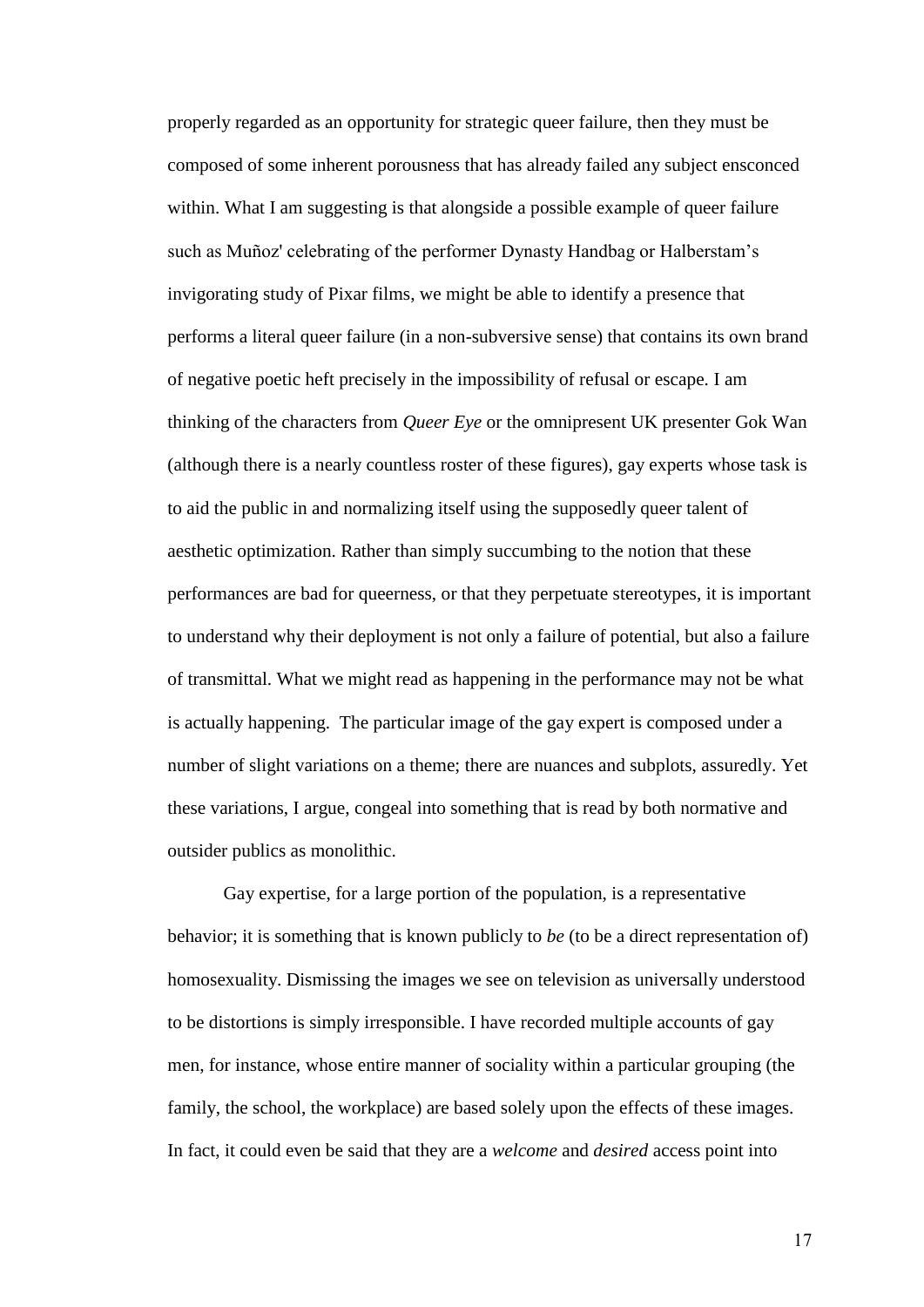queerness for a straight public previously scratching their heads in confusion or perhaps fighting back feelings of fear at the thought of creating a sociality that accommodates queerness. For example, one gay interviewee insisted that his extended family were not able to relate to him at all until they became schooled in the language of style television and gay expertise. After that, he became a boon to the family: representative of a successful cosmopolitanism, an enviable mastery of the elusive and cruel art of fabulousness, and a marker of that family's automatically bestowed liberal or progressive status. This implies that embedded within the contemporary public's notion of aesthetics is the image of the homosexual.

Within the normative understanding of the progress of gay politics, this omnipresent image is welcomed, celebrated. I often hear such statements as: "Well, at least we are more visible now. We weren't twenty years ago. This is progress." Interpreted within much of queer studies, on the other hand, this presence is seen as inherently negative, homonormative, and anti-progressive. While I agree that the images hold a certain weight and from a certain angle, are quite dubious, I also want to explore what is being lost in the polemical exchange of gay vs. queer in understanding this presence on our various programs.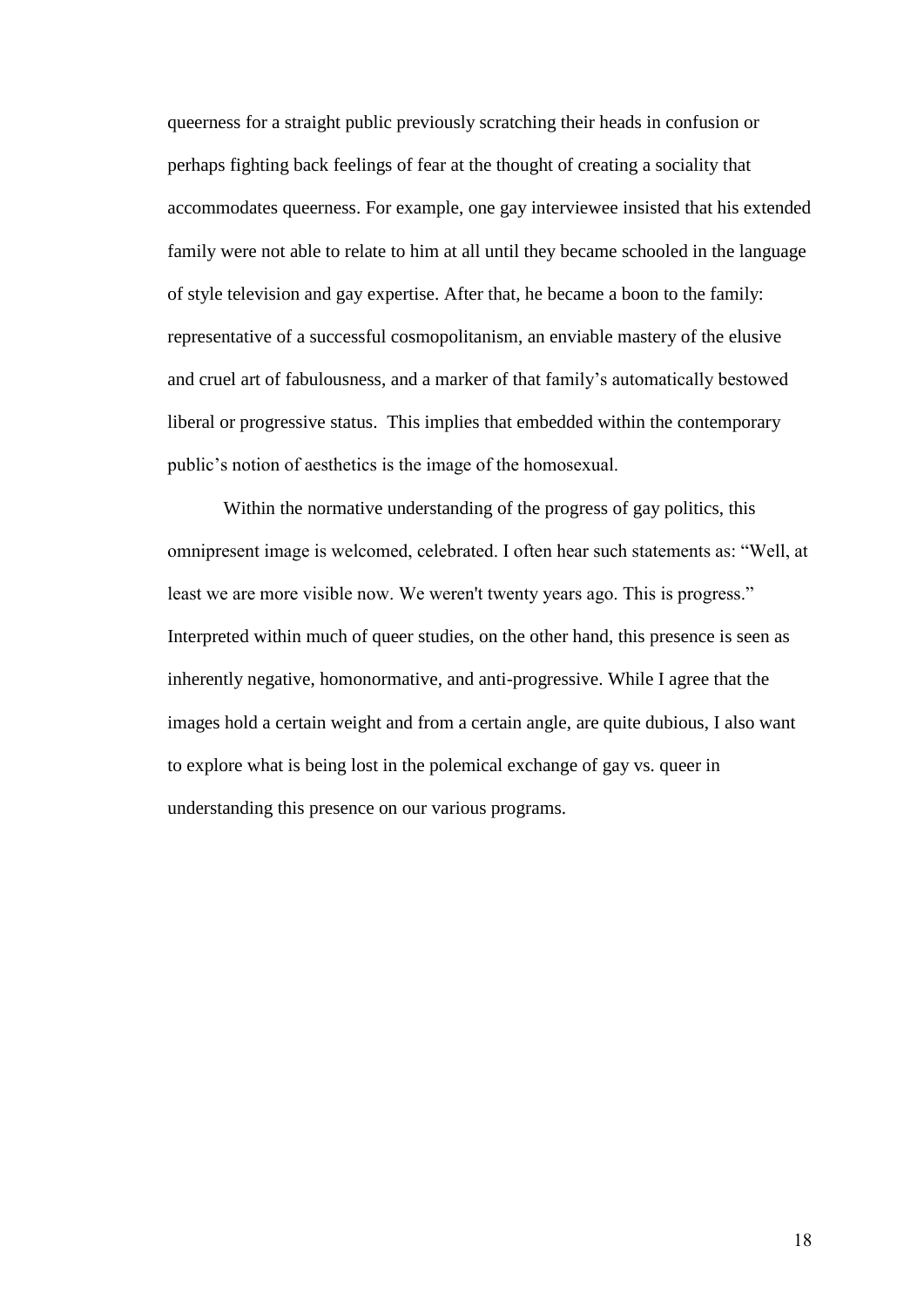*On Gay Expertise - Charisma, Prestige, and the 'Poetics' of the Gay Expert*

*"If we behave like those on the other side, then we are the other side. Instead of changing the world, all we'll achieve is a reflection of the one we want to destroy.*" **-** Jean Genet, *The Balcony*

*"I'm gonna go out there, on their own turf, in their own world, and show them that I can do exactly what they can do, and in many cases do it better. Because, you know, that's what we do as gay people, we fluff it up and sell it back to them for three times what we paid for it." -* Simon Sermon, gay professional wrestler

Dumontian prestige is a slippery concept; its basic assertions have been misread widely, and yet a close reading reveals an idea that is filled with potential. In Louis Dumont's comparative sociological model foregrounded in *Homo Hierarchicus*, the purity-impurity spectrum generates the idea that differences in standing do not necessarily function coterminously with differences in power. Power can sit alongside ranked orders of prestige. There are a number of significant emergences in Western society that suggest that seem specifically Dumontian in scope. The phenomenon of gay expertise, a peculiarly American invention (really more of a trope modification, as I describe below) has disseminated widely, along with the entire set of behaviors peculiar to the process of globalization, or "global capitalism", which much of academia commonly explain through Foucauldian notions of power relations. Dumont strictly opposes preoccupations with power as a univocal force upon the social. Further, he rejects individualism as an illusory project that basically distorts views of other and self in Westerners. Gay expertise, I argue, is a prestigious order of distinction specific to particular actors, originated in the figure of the gay, white male reality TV host (there are countless subgenres) who seamlessly projects and performs a particular set of behaviors that bestow him with aesthetic authority. In thinking through gay expertise with Bourdieu, one might say that the bestowal is a presupposition of an inbuilt "aesthetic disposition" in the subjectivities of gay men. This is a rather provocative claim, for it basically argues that these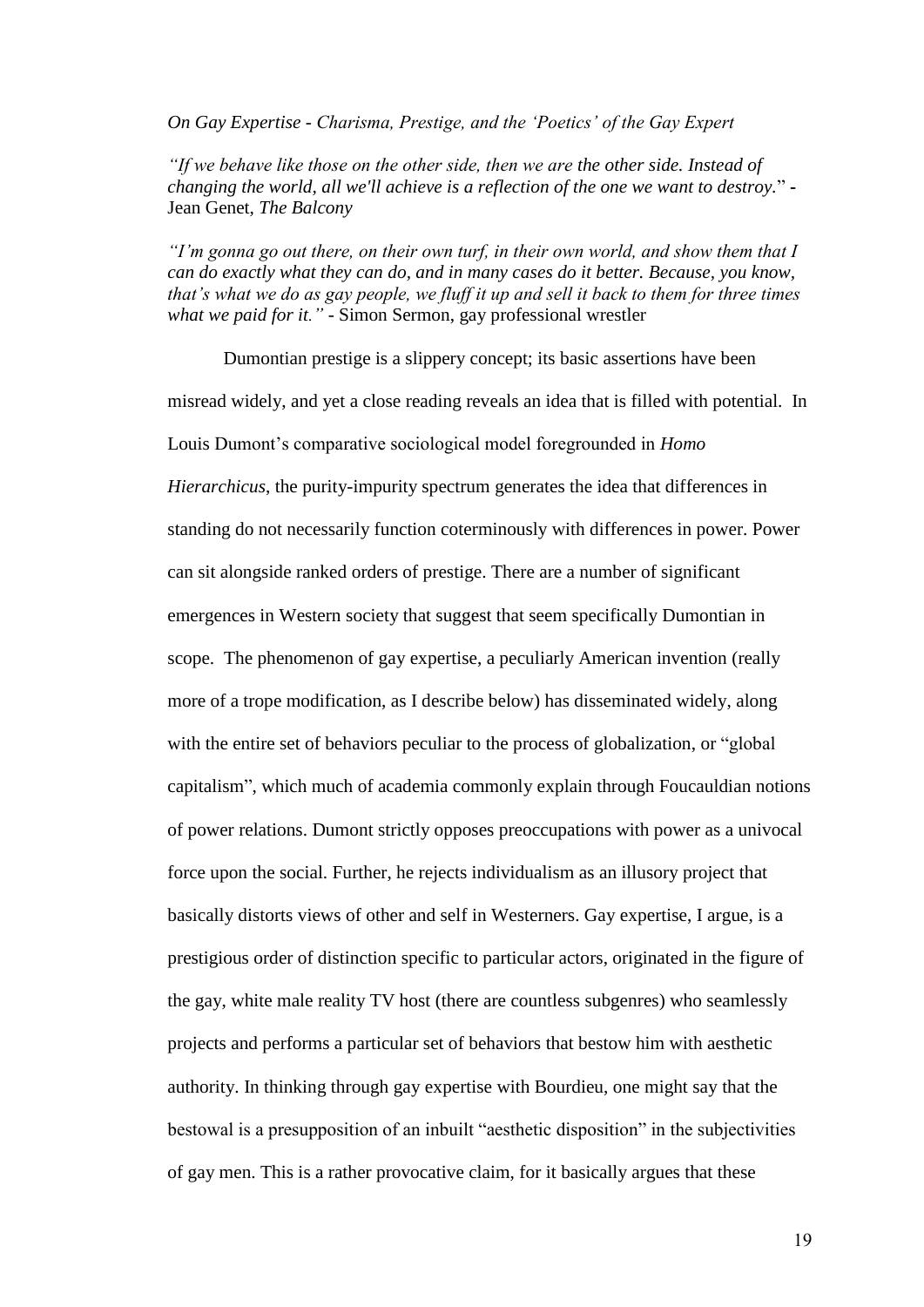behaviors are reflected not only on reality TV, but also in the social world as we know it in the sense that certain inextricable associations with aestheticism and homosexuality are widespread enough to become legible stereotypes. This association has circulated publicly since at least Susan Sontag's 1964 provocation (in her 'Notes on Camp') that homosexuals are the connoisseurs of taste, and most likely this was a sentiment felt and circulated significantly before then. This claim, then, describes a bestowal which involves massive publics – the ostensibly heteronormative public's bestowal of authority upon gay men writ large, and a significant number of the gay community's acceptance of such a bestowal. I am suggesting that, not unlike the ranked order of prestige commonly associated with the ruling class described by Bourdieu, the "taste" of homosexuals is not only trusted – it is sought out and even, in some instances, emulated.

Of course, it is not so simple. There are certainly a vast set of circumstances in which this prestige does not obtain; there are regions of the United States, for instance, where gay and straight publics alike do not necessarily participate in such social relations, although there is hardly a corner of the "developed" world in which these images are not on some level familiar to any person with a reasonable access to media. This lack of context is usually determined by political inclination or feeling based on region; in more conservative regions in which public representations of homosexuality are scarcer, it necessarily follows that such prestige has no context within which to operate. This is very telling, primarily for the reason that the gay expert emerges as a recuperative template; I mean to suggest that the gay expert does not merely function as an aesthetic disposition with no object - to be perfectly clear, he exists for the benefit of the heteronormative public as a guide and the homosexual public as a representation of respectability and recuperability: his function redeems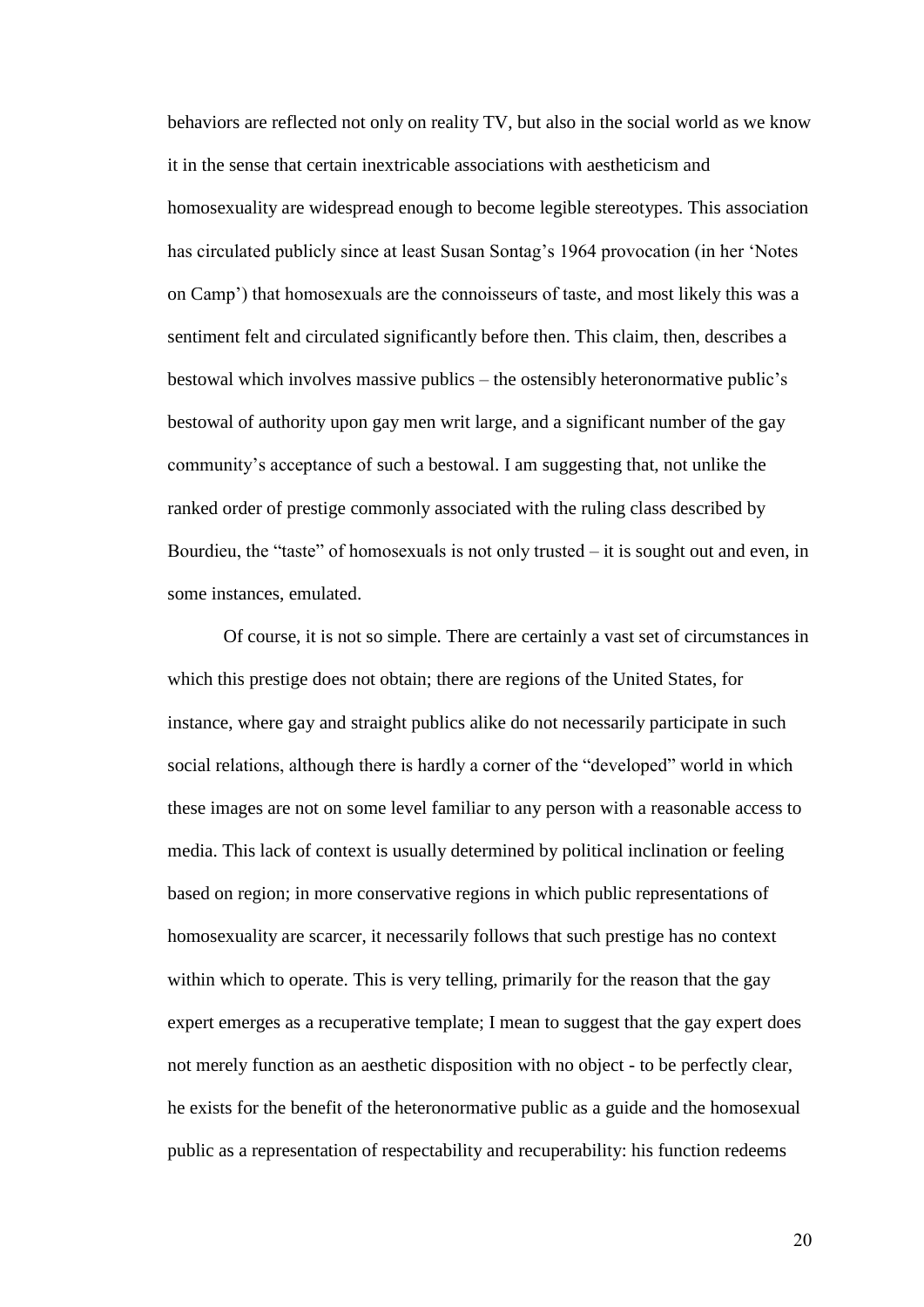him. Therefore, in a cultural space that provides no space for redemption, this function is anathema to the public. That is not to say that there will not be actors who, having experienced such media representations, seek to emulate them. It merely suggests that in many places (my own personal experience makes me familiar with the region of Southeast Texas, for instance) these gay social actors must travel to other regions in order to realize these behaviors as contextually relevant to a public, such as an urban public in a major city like Houston, New York, or San Francisco. Before I begin the discussion of the gay expert, I would like to briefly digress along a historical route that might contextualize *why* homosexuals fit in certain societies as experts of aesthetics.

Integral to early studies (late  $19<sup>th</sup>$ , early  $20<sup>th</sup>$  century) of what eventually becomes "homosexuality" is the inclination towards locating what can only be termed a function; it is through this function (and in some cases, the strategic denial or omitting of such a function) that the homosexual type becomes legitimated. This legitimation traverses a spectrum that describes a subjectivity ranging from perfectly natural and harmless, in the case of Karl Heinrich Ulrichs' *urning* or Uranian man, on to nearly superhuman and vital to the survival of a group, in the case of Edward Carpenter's *intermediate type*. It is Carpenter that takes precedence in this particular notion of gay expertise, most notably because the concept of intermediate type does a great deal of work in de-pathologizing homosexuality and eventually getting to the notions of Dumontian prestige, Weberian charismatic authority (which I am describing here as a secular role that has its origins in the sacred), and Bourdieu's aesthetic disposition. Primarily, the intermediate type concept performs this work through the repurposing of the concept of *inversion* - qua sexologist Havelock Ellis and then taken up widely (perhaps most famously by Proust) - to mean not only a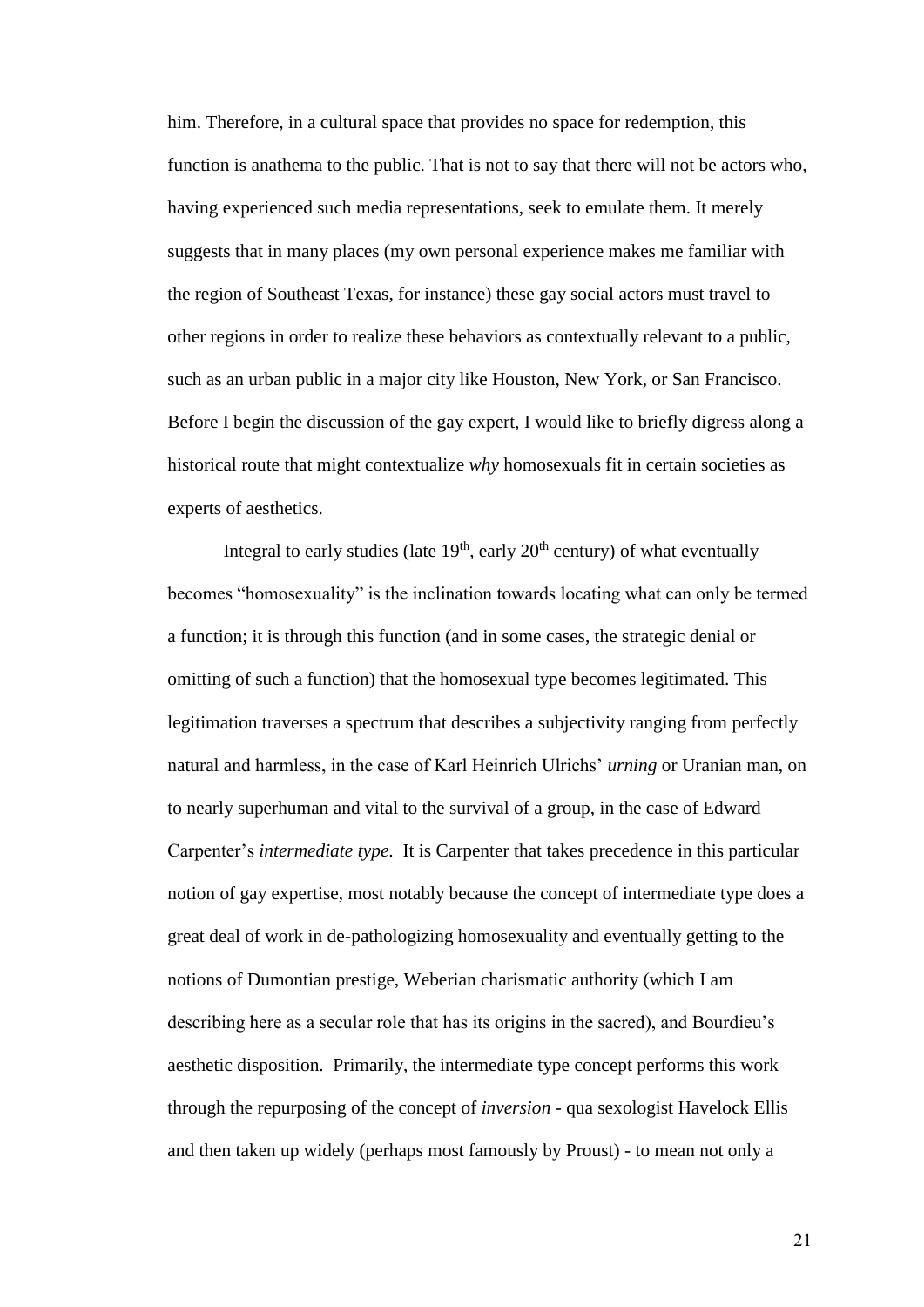failed mirroring or negation of heterosexuality, but also a method of conceptual difference that had deeply political implications. Carpenter's work most notably influenced American gay activist Harry Hay in the formation of the Mattachine Society and so began a sort of genealogy that led to what we now call gay liberation politics. From these early  $20<sup>th</sup>$  century conceptions of intermediacy's value up to the historical present, in which the homosexual's role as cultural connoisseur or expert performs a different sort of recuperation, intermediate function rests upon what I am tenuously referring to as a poetics.

In positing poetics as the crux of Carpenter's politics, for instance, which he developed over the course of a lifetime's work of socialist activism that used as its centerpiece the relationship of the homosexual to "rougher types" in the form of working-class men, I am attempting to conceptualize poetics as inherently political (and somehow defining the political) and central to the notion of value emergent in the works of these thinkers. The origins of such a concept will have to be slighted in the interest of time, but suffice it to say that not only a deep interest in British socialism, but also an engagement with non-Western, specifically Indian forms of thought and spirituality heavily influenced Carpenter's (as well as Christopher Isherwood's and E.M. Forster's, after him) formation of aesthetic-political concepts. The concept of poetics used here is taken from linguist and literary theorist Roman Jakobson, and in linguistics refers to language whose primary function is not to reference or disclose information, but exists for itself – Jakobson uses the examples of poetry and political slogans such as "I like Ike" – which he argued foregrounded a phonetic quality that resonated with the American public. In the context of this thesis, poetics refers more broadly to the quality of excess or exuberance that accompanies not only linguistic utterances, but also visual and cultural representations. This quality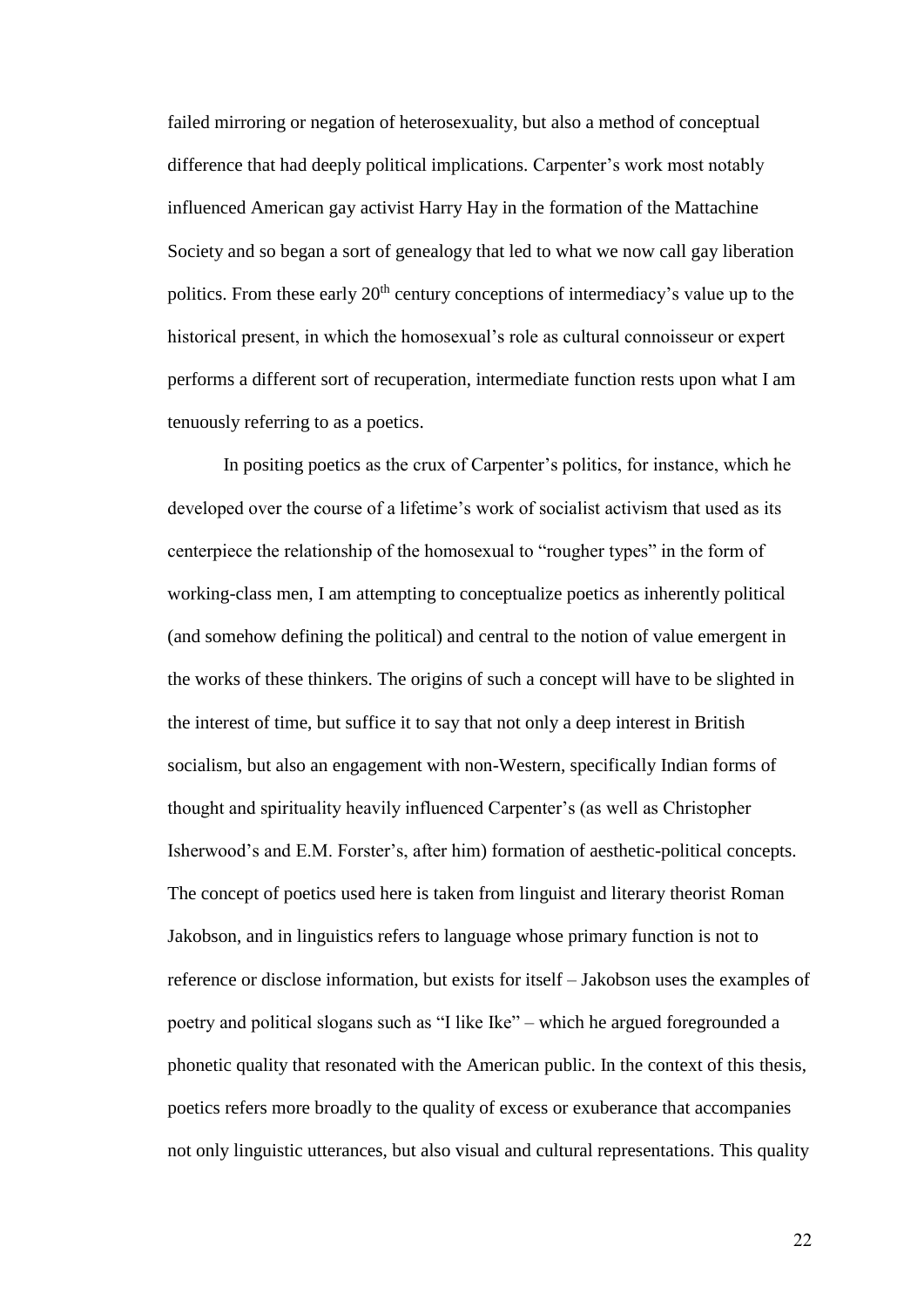has no immediate function or logic and is apprehended by a public as somehow singular. Broadly speaking, I understand the work that queerness does upon the public as primarily consisting of a poetic quality.

Karl Heinrich Ulrichs' concept of the *urning* or Uranian man did the important work of locating the tendency of homosexual desire and queer temperament as a biological disposition, a permanent state of the body, rather than merely a practice or quality that attached itself to bodies. To my mind, Ulrichs' work connects homosexuality to the individual, and legitimates the homosexual subject via what Dumont would call the notion of individualism. Although Ulrichs was a lifelong defender of homosexuality and is often considered the first person to "come out", his framework of inversion does not immediately embrace the possibility of the functional within the Uranian: instead, through the language of individualism, it requests a social space within which the Uranian might be admitted without legal condemnation. Ulrichs published the booklet *Araxes: A Call To Free The Nature Of The Urning From Penal Law*, completed March 24, 1870, which might be the first instance of the minority status argument within what has now become the backbone of the global neoliberal LGBTQ political line: "Just because Urnings are unfortunate enough to be a small minority, no damage can be done to their inalienable rights and to their civil rights. The law of liberty in the constitutional state also has to consider its minorities" (Ulrichs, 3).

The work asserts the bare minimum of justificatory rhetoric required in order to humanize and, therefore, defend the human, *individual* rights of the homosexual. Perhaps this framing of the homosexual as legitimate, minority citizen was necessary for its time; regardless, it provides an excellent launching point for the valorizing work of Carpenter which goes quite a few steps further in the valuation of the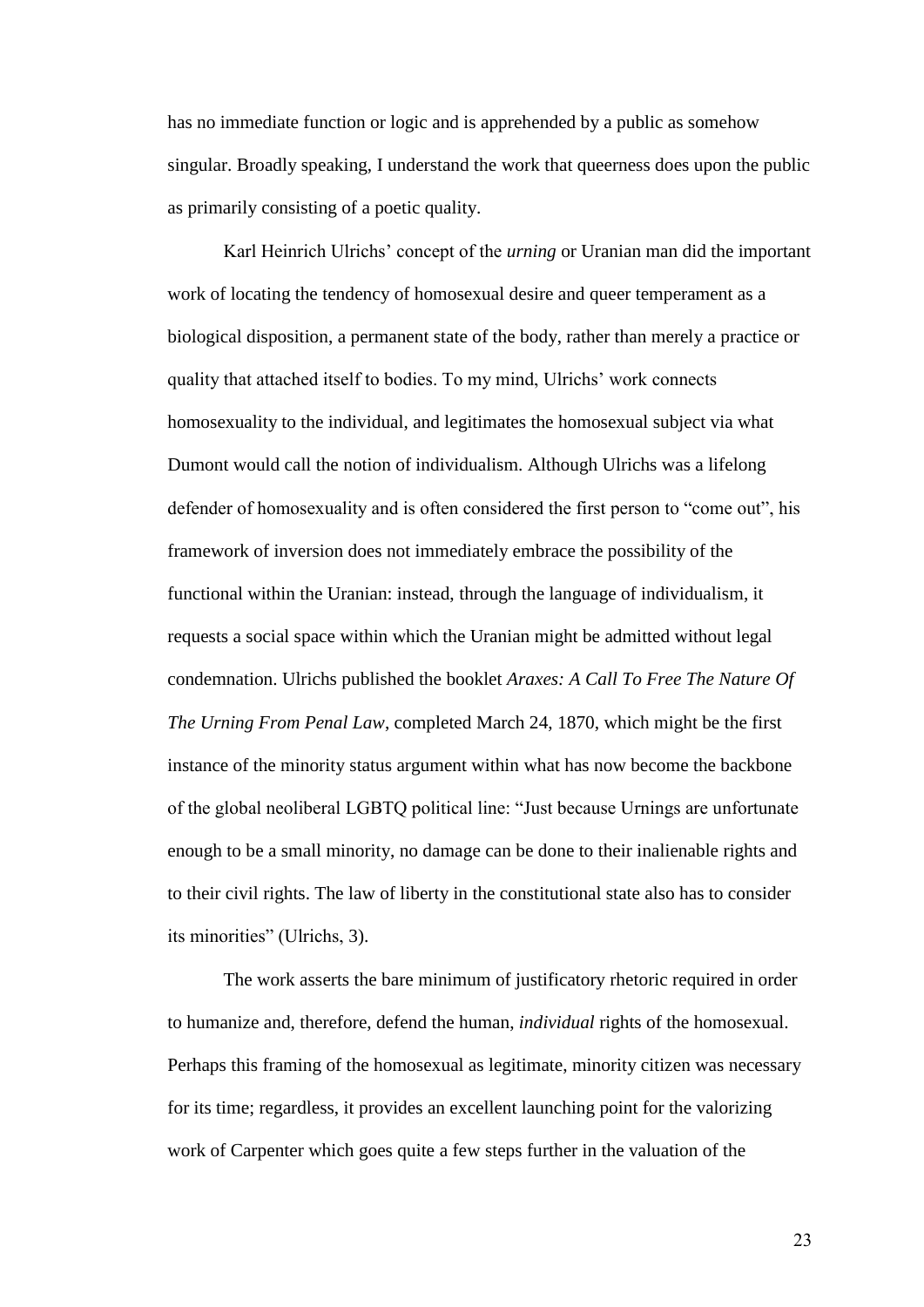homosexual as not only worthy of the bare minimum of human rights, but also in fact an instrumental component of societies: "The Urning, too, is a person. He, too, therefore, has inalienable rights. His sexual orientation is a right established by nature. Legislators have no right to veto nature; no right to persecute nature in the course of its work; no right to torture living creatures who are subject to those drives nature gave them" (Ulrichs, 3). Ulrichs' categorization of the urning was later complexified by his encounters with other homosexuals who did not fit his characterization of femininity: he developed a spectrum-model for temperament, with the *weibling*  (feminine man) on one end and the *manuring* (masculine man) on the other. It is pertinent that in *Araxes*, Ulrichs invokes the names of twenty heterosexual men of influence who he had listed in an earlier publication that shared his view of repealing the anti-homosexual law. He quotes one of his 'straight allies' during this period, Swiss cultural historian Otto Henne-Am Rhyn, who asserts that 'urning love' is 'inborn'. Henne-Am Rhyn later betrayed Ulrichs posthumously in a document from 1897. The historian Hubert Kennedy maintains that this 'apostasy' was the result of the sinister influence of the Morel/Kraft-Ebing doctrine of degeneration. (Kennedy, 1988) This doubling back on the tentative alliance did not reject the propositions of *Araxes* fully, but merely re-inscribed degeneracy as the trope within which it was situated in the first instance. Henne-Am Rhyn concluded: "It is just a question of a degeneration, whether inherited or not, which is not only one such of our time, but rather is one that is as old as humanity" (Henne-Am Rhyn, 27). Thus, Ulrichs was not simply a pioneer, but perhaps more significantly a voice which added to (and significantly troubled) the multi-tiered and cacophonous discourse of sexual perversion emergent during the late  $19<sup>th</sup>$  century.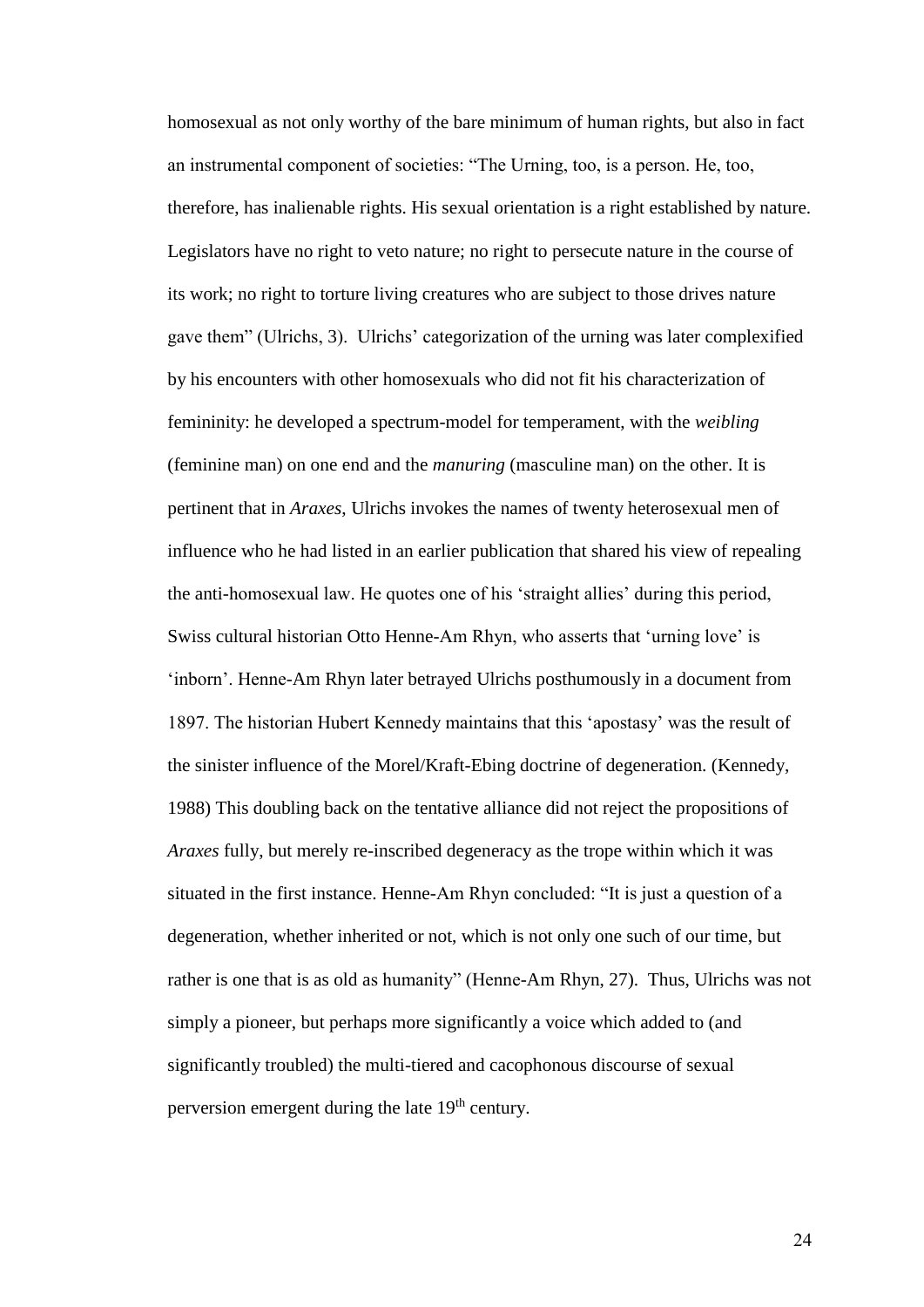To understand Edward Carpenter's intervention as a poetic intervention or, to be more precise, to understand poetics as the primary elucidation and contribution of Carpenter into the discourse of the homosexual subject, it is useful to turn toward what is, to my mind, the most coherent understanding and deployment of the term. Jakobson's theory of the six functions of language, or communication functions (referential, expressive, conative, poetic, phatic, and metalingual) is by now well known, and yet within poetic function, described by Jakobson that which "…projects the principle of equivalence from the axis of selection into the axis of combination." (Jakobson, 78), I attempt to locate a number of as-yet unexplored strategies in understanding the function of the homosexual as it is normatively regarded in the West and, indeed, elsewhere, as the Western model of homosexual subjectivity infects other spaces. There has occurred a marked and exponential spread of this infection during the first decade of the  $21<sup>st</sup>$  century with the advent of reality television and more widely circulated and readily available technological forms.

The poetic function focuses on "the message for its own sake" (the code itself, and how it is used) and is, for Jakobson, not only the crux of poetry, but also advertisements. This is not to say that poetry or advertisements are composed *only* of poetic language (or that any message is ever composed of one communication function), but instead implies that poetic language is *foregrounded* in these forms, that an essential melding of form and function takes place in the successfully conveyed poetic message: "…many poetic features belong not only to the science of language but to the whole theory of signs, that is, to general semiotics. This statement, however, is valid not only for verbal art but also for all varieties of language, since language shares many properties with certain other systems of signs or even with all of them (pansemiotic features)" (Jakobson, 70). This statement, which I take as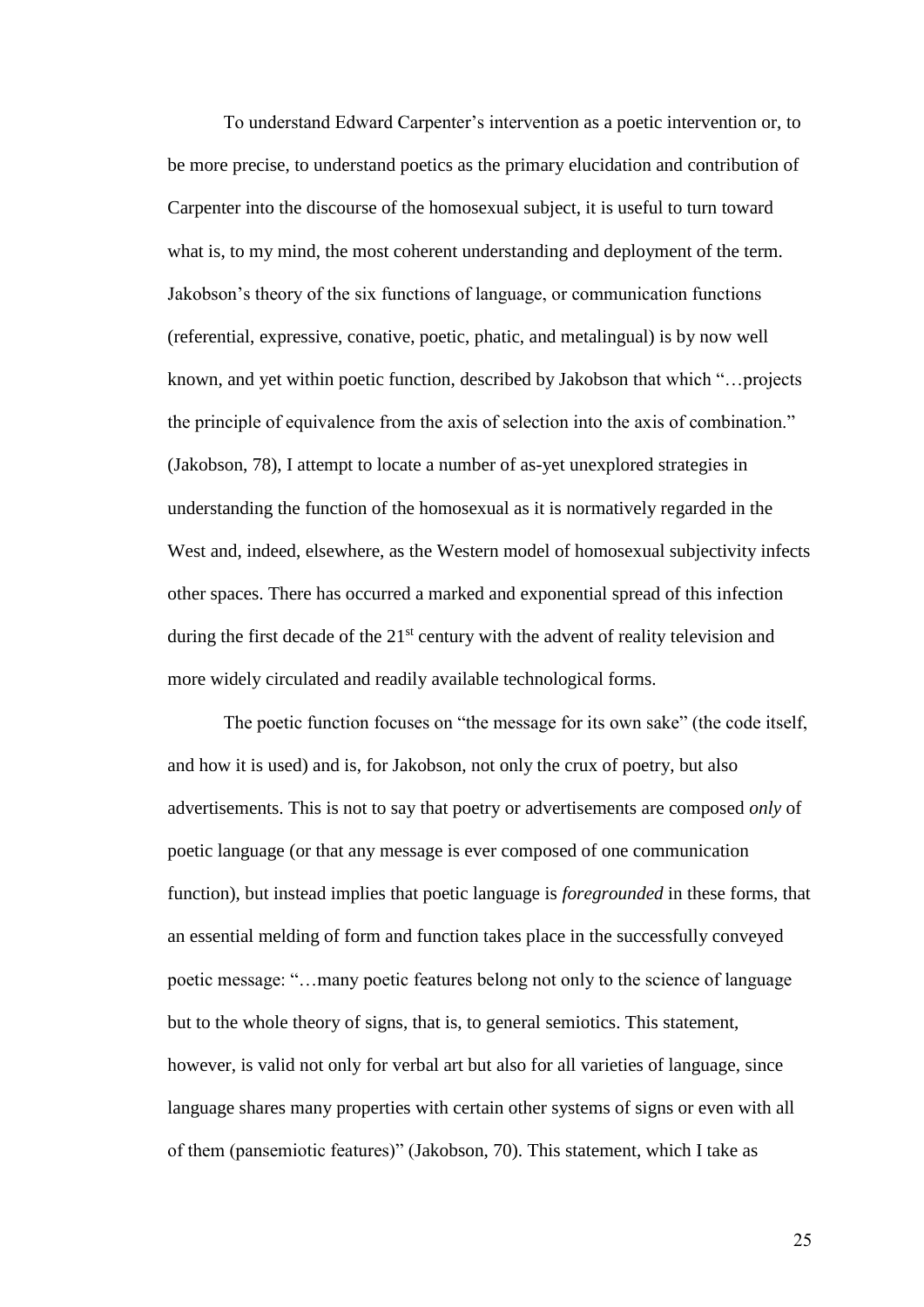something of a provocation and a prompt for research into poetic function in other forms, such as visual rhetoric, seems to suggest that poetics "happen", as it were, beyond communicative language – that indeed, poetics might structure something like a visual form or a cultural form. If we are to transpose the locating of poetics to an exploration like Carpenter's, which I believe is precisely what preoccupied Carpenter's lifelong political ambitions (the locating of poetics in politics), we must understand the *behavior* analyzed in a work like *Intermediate Types Among Primitive Folk* as the message, as it were – the thing being communicated. I might also add perfunctorily that this location and stratification of slippery and possibly problematic behaviors, has turned out to be a predominant feature of ethnography, ranging from the early years of Boas up to the present. Since Carpenter is occupied with positioning a functionality of the intermediate type (that is, the queer subjectivity who holds some non-normative relationship to gender, whether it be in military or religious schema) that might not only recuperate, but also *valorize* and *prioritize* the intermediate as an integral component of society, we must locate what conceptual tool is deployed in order to structure this recuperation. I would argue that the intermediate type, for Carpenter, is more than Ulrichs' Uranian man/*urning* in that it begins by describing those subjectivities that display effeminacy in a biologically male body, and goes on to describe a wide spectrum of gendered behaviors that encompasses manifestations of masculine behavior in male bodies as well as female bodies, and a rather nuanced spectrum in-between. Therefore, I do not think it a stretch to find 'contemporary' intermediate function in late capitalism in the behavior of something like the gay expert.

Poetics, in this sense, would be the recognition of a particular cultural form becoming somehow *exuberant*, which is to say, somehow exceeding (even if this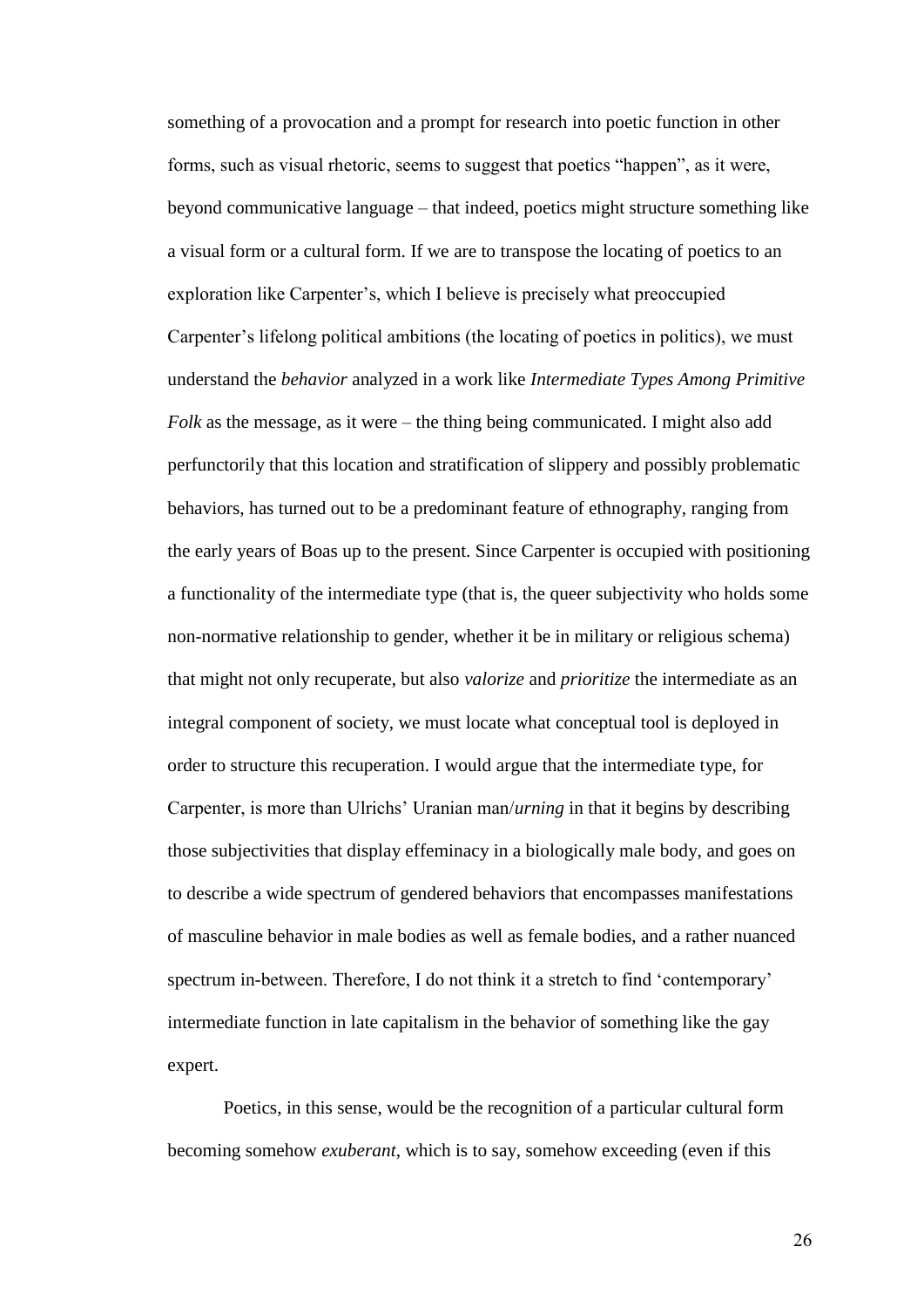excess is a lack) its supposed or ostensible function. This is precisely what Carpenter recognizes and makes legible when he locates in the intermediate a privileged, or sacred, social space. His language belies this, as it employs the careful rhetorical form of a scientific, methodological approach (as though the scientist is scandalized somehow by the yield of his own laboratory) so common to work of the age:

> One has to enquire first what advantages (if any) may have flowed, or been reported to flow, from the tendency, what place it may possibly have occupied in social life, and what (if any) were its healthy, rather than its unhealthy, manifestations. Investigating thus in this case, we are surprised to find how often— according to the views of these early people themselves— inversion in some form was regarded as a necessary part of social life, and the Uranian man accorded a certain meed of honour (Carpenter, 10-11).

Essentially, Carpenter designates an entire order of distinction composed of queer subjectivities across a broad (trans-global, trans-historical) spectrum based on the concept that their ambiguous or inverted relationships with gender granted them the societal designation of arbiter (he terms them 'prophet/priest' or 'witch/wizard' in the first section, and elucidates a sort of advanced militarization practice of homoerotic acts between soldiers or warriors in the second section) whether amongst a tribe, an infantry, or a congregation. Here, intermediacy designates the sacrosanct. Due to gender function showing an uncommon exuberance, a special designation emerges for the intermediate type. It could be even be argued that the performance of gender emergent in intermediacy calls attention to the process of gendering itself, thereby making the very existence of the intermediate type (as well as his/her abilities and contributions to a group), to risk oversimplification, poetic contributions deployed by a poetic being. All of this culminates in Carpenter's proposition that divination, as such, exists insofar as the traits which define it are not supernatural, as such, but are a chameleonic concatenation of qualities peculiar to the queer subjectivity (what I have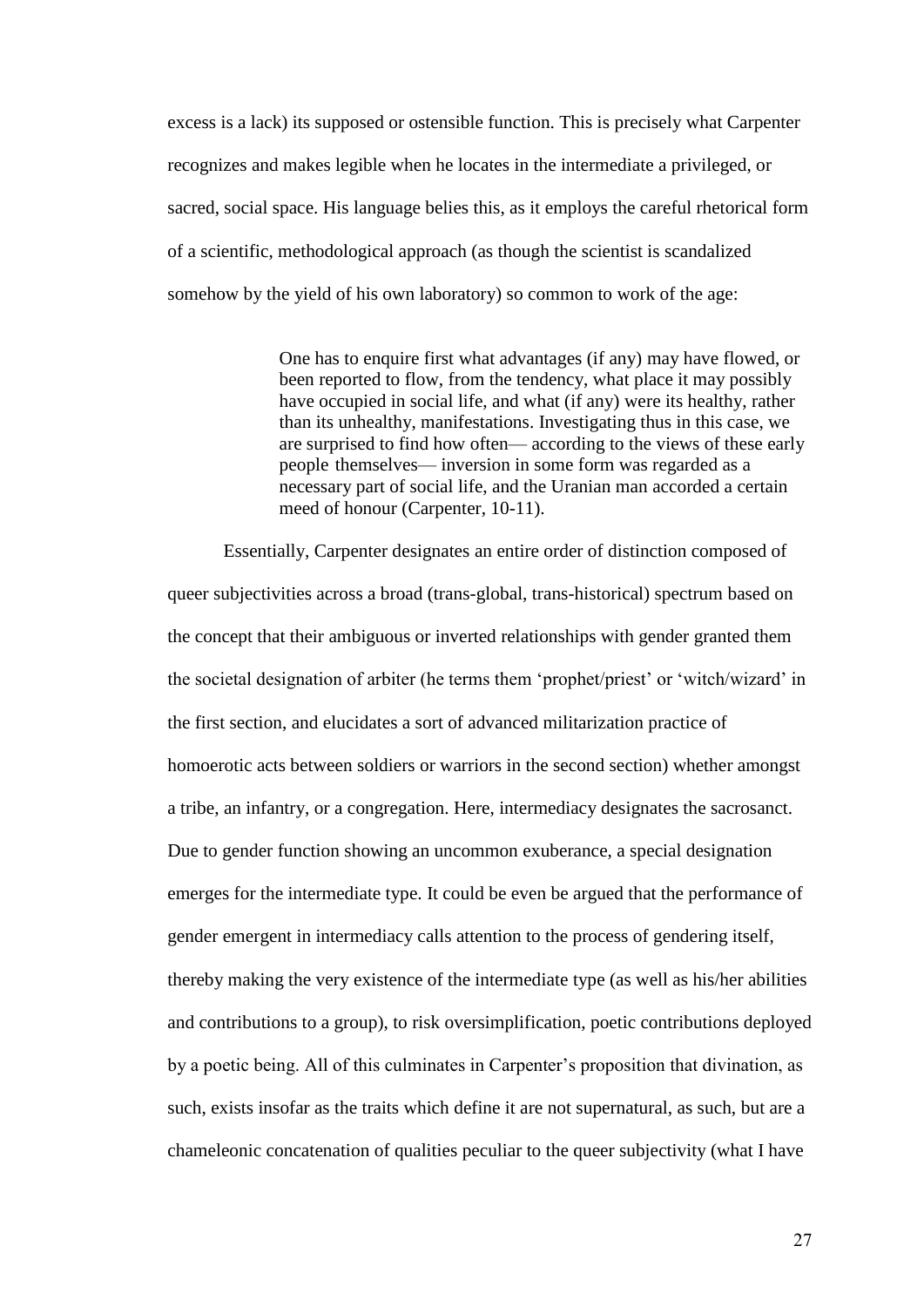thus far termed poetics) which result not in a paranormal shamanism, but what might be loosely termed a social shamanism. That is, in the intermediate type are found qualities that draw from the materials at hand in the social sphere and reformulate them so as to unlock potentials unknown to the rabble. This is a social magic "arising partly perhaps out of the homosexual taboo, but also out of their real possession and command of a double-engine psychic power" (Carpenter, 63). This social magic, as it were, defines the gay expert's role and relationship to the public, his tribe of loyal followers. This digressive historical context for the origins of gay politics aims to situate the trajectory by which homosexuals came to be not only recognized, but also valorized as having particular qualities that come to be associated with the inbuilt 'aesthetic disposition' of Pierre Bourdieu and function as a kind of charismatic authority.

However, it should be noted that this charismatic authority does not function strictly in the manner that Weber defined it; it is not connected to political leadership and does not emerge spontaneously. Rather, what I am arguing is that the gay expert subjectivity is a strategic evocation of charismatic authority, possible only under the conditions of "late capitalism" that we find ourselves in the West in which a citizen's relationship to the marketplace is one of the primary markers of his worth, and it emerges through a public's recognition of an inbuilt superlative (or superior) aesthetic disposition that presides over the matter of aesthetics, style, and culture. Once the implications of what an arbiter of aesthetics can truly do in terms of influence is illuminated, we can see that this is actually quite a significant prestige to bear, and it has the potential indeed to translate into acts of power: the manner by which objects are designed, the way that important events are planned, and even the honing of particular qualities in men and women that aid and abet their own reproductive goals.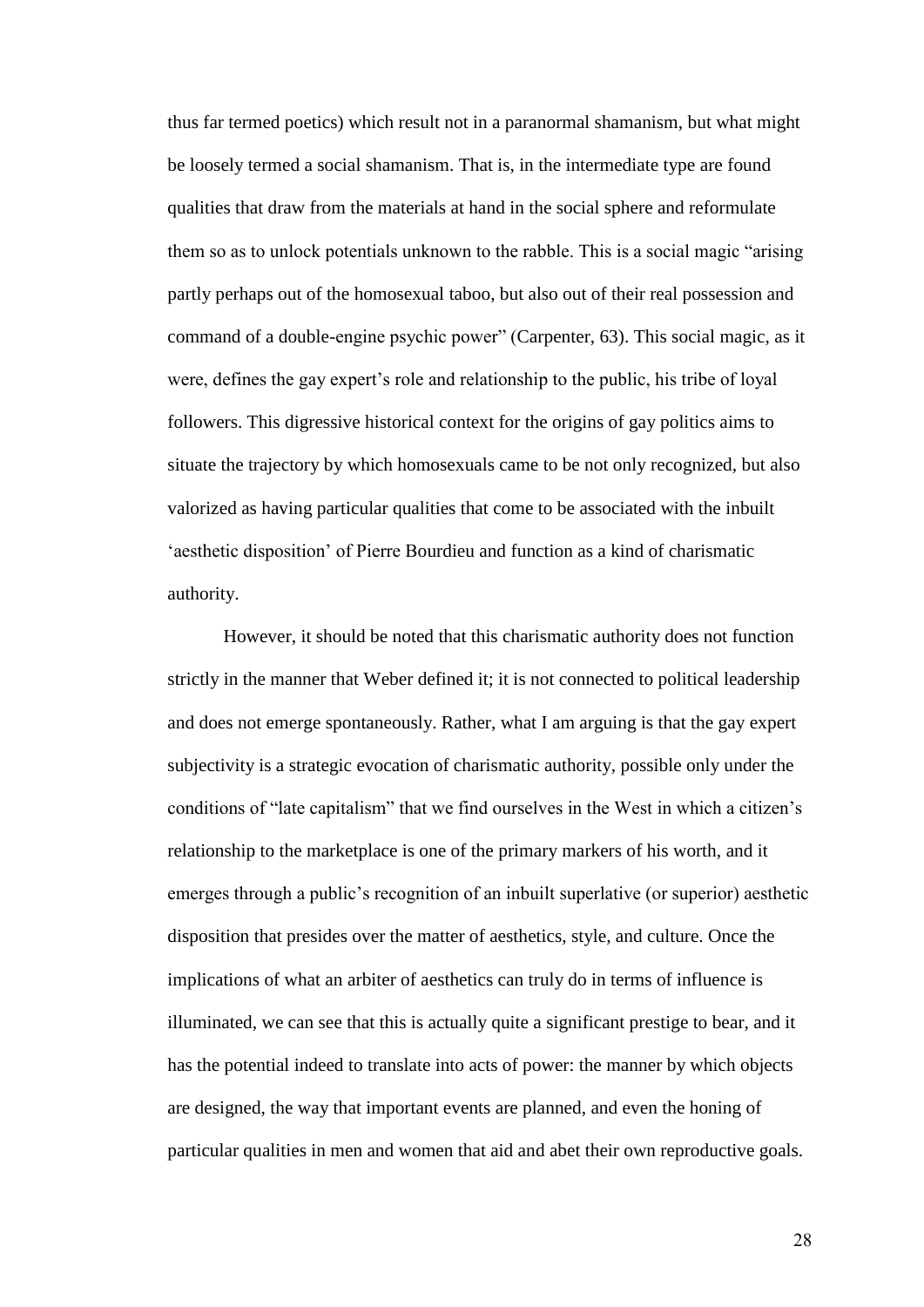Of course, this prestige does not come without its detractors, who see it as a strictly damaging template that interferes with and obfuscates gay/queer radical liberatory politics. In fact, this example of the gay expert is a good way of determining what exactly the distinction between gay/queer as a binary comes to mean for many using the terms as opposing descriptors. As Jasbir Puar so polemically states in *Terrorist Assemblages: Homonationalism in Queer Times*, using the term 'queer' when she perhaps means gay: "The proliferation of queer caricatures in the media and popular culture…all function as directives regarding suitable and acceptable kinship, affiliative, and consumption patterns, consolidating a deracialized queer liberal constituency that makes it less easy to draw delineations between assimilated gay or lesbian identities and ever-so-vigilant and –resistant queer identities" (Puar, 46). Since the aesthetic disposition is, in Bourdieu's view, a disposition always turned towards the trappings of the ruling class – that is, always an aspirational taste, one might say that its very function lies in contrast to the anti-capitalistic model employed by radical queer politics. In fact, gay experts not only act as representatives of refined aesthetic consumerism, they enforce it with authoritative deployments of taste. They are, in this light, foot soldiers of the capitalist State.

In her 1964 "Notes On Camp", Susan Sontag declared that homosexuals "constitute themselves as aristocrats of taste" (Sontag, 4). Given the argument of distinctions between gay and queer political affiliations, this can be read as an oracular warning. Sontag understood camp as an alternative sensibility: a mode of seeing and enjoyment peculiar to male homosexuals, although her specificity of address remained implicit. In this analysis perhaps began an abstract formulation or prediction toward the super-modern, artificial construct of the gay expert, the moment when the distinction of gayness as an authoritative "way of seeing" becomes prestige,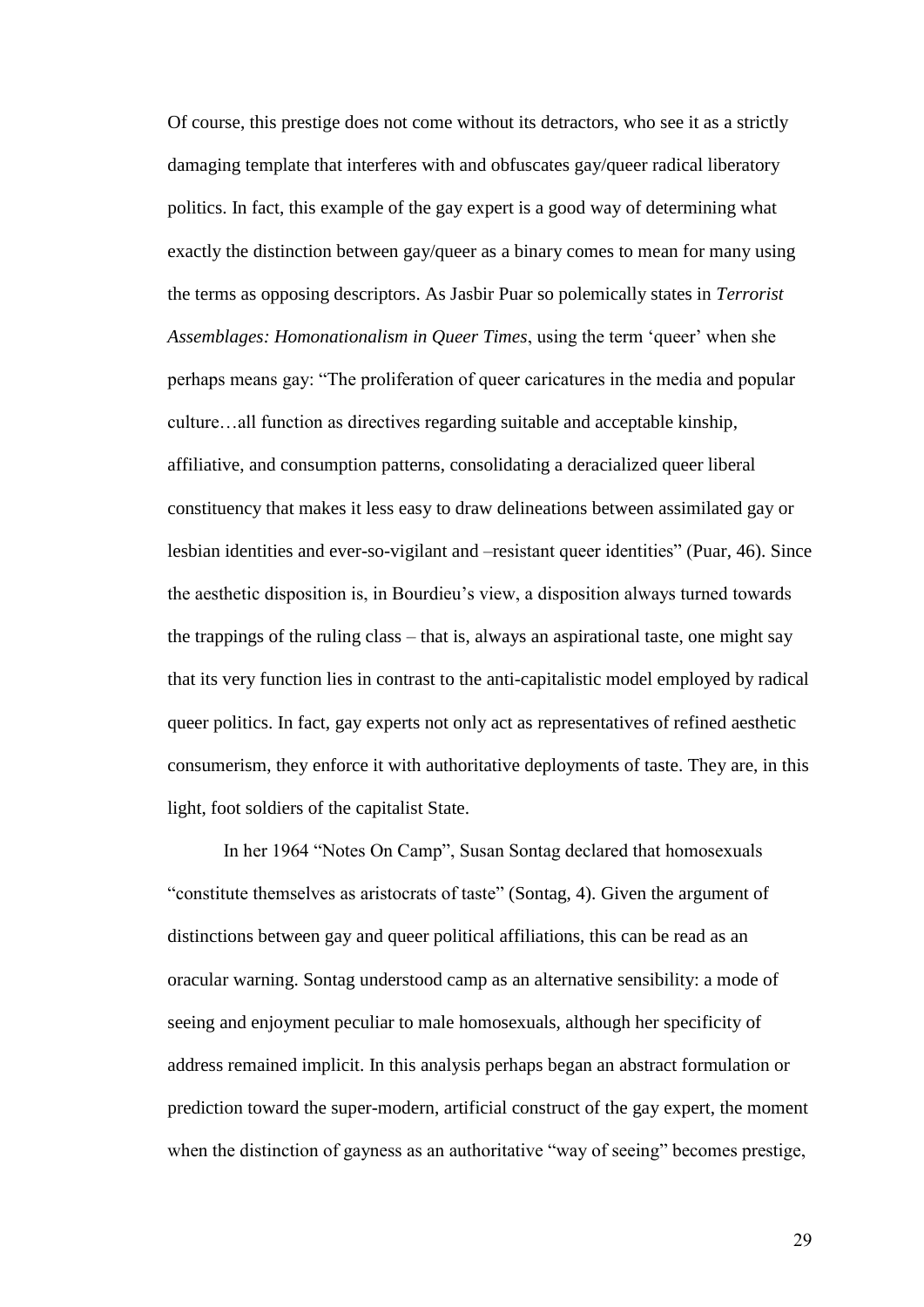as well as a way into understanding the mechanics of how standards of taste regulate normalcy. In the half century that has followed Sontag's proclamation, we can readily observe a multitude of spaces by which the utilization of both taste and camp are weapons of social enforcement and exclusion; not only exercised amongst the homosexual tastemakers, but also upon the heteronormative public for whom this process of taste-policing has become an expected and encouraged performance. A caricature has crystallized into an ideal mode in which camp, which I see as emerging most saliently through a hazily locatable set of behaviors called gay expertise, is one of the dominant means by which one achieves perfect taste or is merely recognized as "having" taste in the public sphere. This concept follows Bourdieu's Anti-Kantian notion of taste as determined by the structures of the ruling class. Similarly for Sontag, the homosexual performs a ventriloquizing of aristocratic judgment. Gay expertise, then, is the manner by which gay men perform their peculiarly attuned mode of being. In effect, it is instrumentalized as a service rather than released as some sort of queer force of potentiality.

In the premiere episode of early 2000s Emmy Award winning reality show series *Queer Eye For The Straight Guy* (later shortened to *Queer Eye*), which began the now-familiar tradition of the gay expert program, lead stylist Carson Kressley exclaims "We're here, we're queer, we're checking out your shoes!" (*Queer Eye*) to a female interviewer. He thus repurposes the political chant of the 1970s gay liberationists "We're here, we're queer, get used to it!" or its popular variant "We're here, we're queer, we've come to fuck your daughters!" in order to fit the functionality of the gay expert's aesthetic disposition as a service of productivity for the heterosexual female consumer. The seamless productivity of the gay expert is always dependent upon his ability to unlock a set of codes that are peculiar to his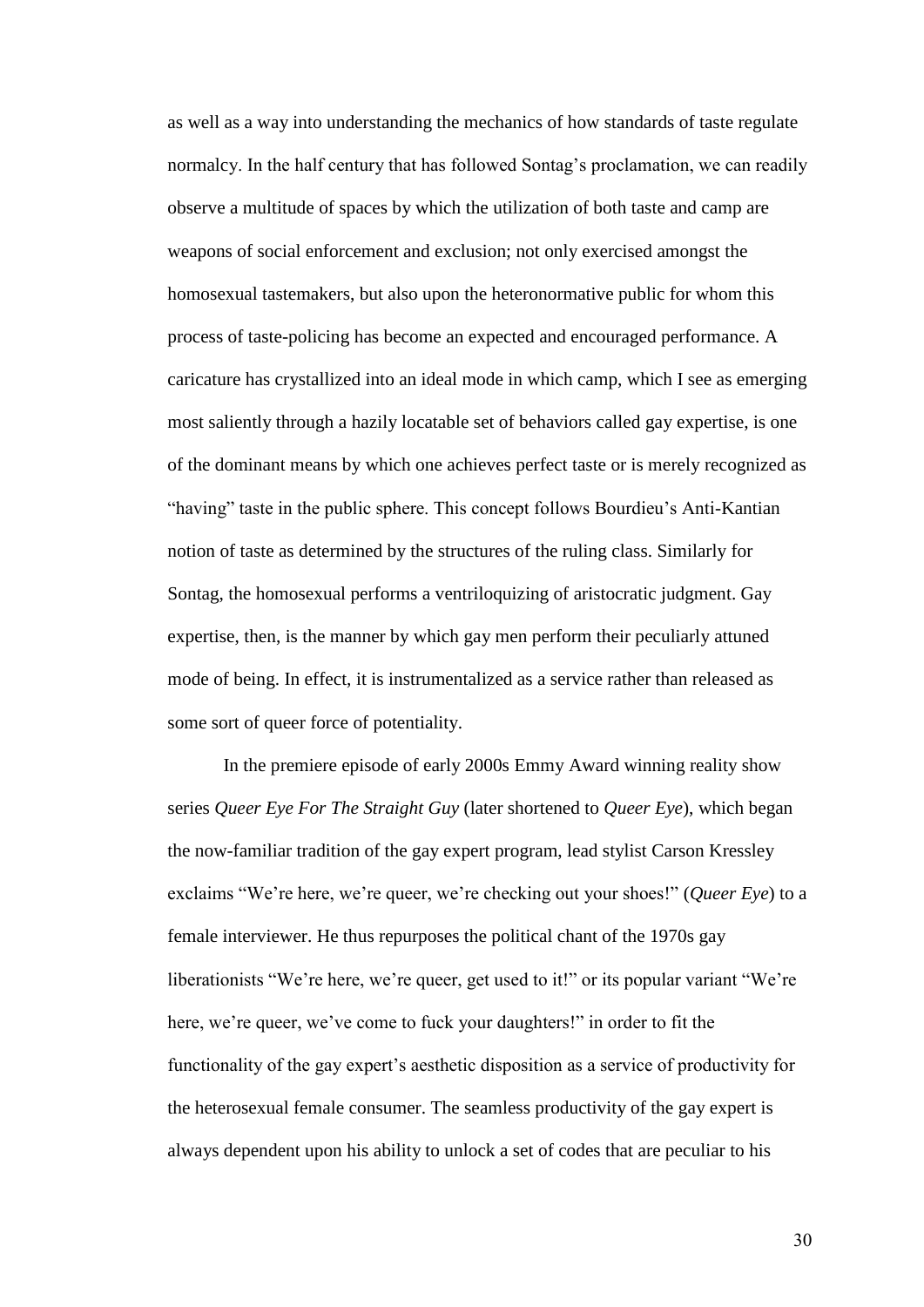kind: the aesthetic code. I deliberately say *the* aesthetic code rather than only *an*  aesthetic code. For, in the confines of a reality television segment, the subject in question travels along a line of progress within a flattened zone of possibility that Bourdieu would possibly identify as an authoritarian aesthetic disposition that claims an air of objectivity with regard to taste and also performs a type of "symbolic violence" on the public. The subject of a reality television segment, for instance is typically unaware or unhappy about a particular aspect of his/her aesthetic life, and he/she will be transported into the process of heteronormative optimization that only a gay expert can provide: the proper wardrobe, the proper menu, the proper wedding plan, the proper conduct at table, the proper design for a bedroom or bathroom, even the proper pageant choreography. Of course, this is always delivered to the heteronormative subject under the illusory construct of personal style– for instance, a Style TV advertisement for Queer Eye member Thom Filicia's show *Dress My Nest* premiere declares: "But when it comes to your home - sometimes it takes an expert to bring your personal style into your space!" (*Dress My Nest*) However, after watching countless episodes of gay expert reality programs in which the living room, say, is totally revamped, one comes to realize the very limited repertoire of styles available. Efforts are made by the gay experts not to discover or help unearth the personal style of the client; rather, a seemingly arbitrary yet fully planned assignation is made based upon predetermined corporate sponsorships through the programs' affiliations with various furniture, makeup, clothing, planning, and food companies. In other words, personal style, as such, is precisely what is being erased.

In his *Economy & Society*, Max Weber states that bureaucracy lives "off of" the world, while charisma lives "in" the world. This distinction strikes me as one of the more important categorical separations in Weberian comparative sociology. While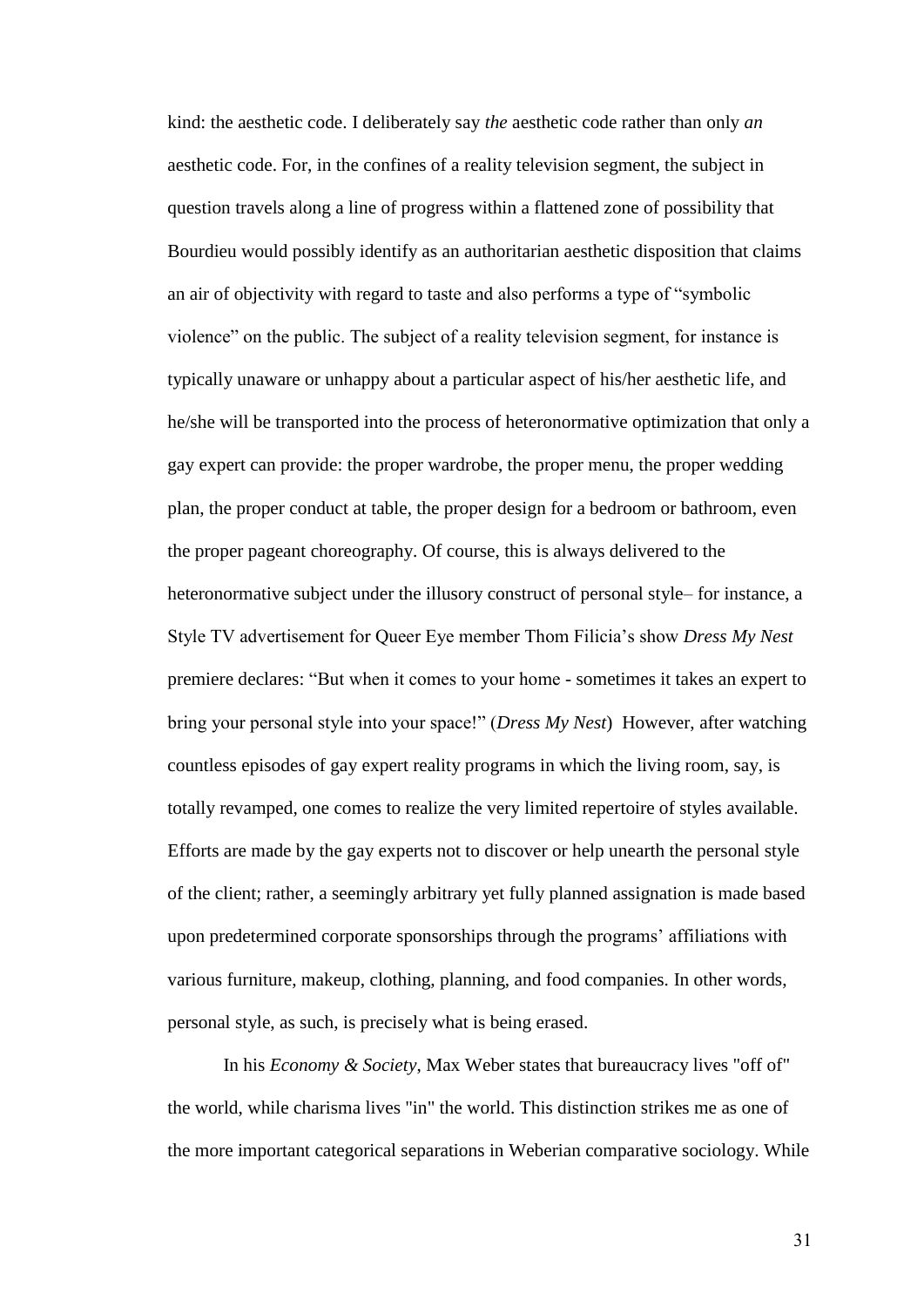bureaucratic rationalism makes use of the external forces of a society in order to create a system of efficiency and practicality, charisma and charismatic leadership emerge from the singular, 'divine' presence which is referred to here as having "supernatural qualities and which often carries the mark of revolution". It seems almost a romantic turn in Weber's text, as bureaucratic rationalism is positioned as the inevitable downfall and a type of stagnation into a fixed system that quenches the fire of charisma; charisma is always temporary and its routinization is a matter of course. We might even suggest that Weber sees the inevitable turn towards rational bureaucracy as a somehow parasitic relation when he characterizes it as 'living off' of the world -- that is, having a formation that is sustained by using the energy, as it were, of another system to endure. In the end, we understand bureaucratic rationalism and charisma as inextricably linked, and it is through this distinction that we might be able to rationalize further the mode of aesthetic disposition that is commonly recognized as 'inbuilt' in the homosexual. Indeed, when Weber describes and laments the 'routinization' of charisma, the description is almost too similar to the argument made about queerness being routinized (in this case, by gay expertise) to not compare them.

I want to turn to an unpublished book manuscript by anthropologist Ward Keeler, which describes everyday life, masculinity, and attachments at a Theravada Buddhist monastery in Burma. It becomes clear that there is a primary element of similarity in the manner by which the relationship between monks and laypeople is similar to the relationship between gay experts and their publics. When Keeler states: "The exchange between monks and laypeople is one wherein material goods and obeisance are given (or rather, raised) up in return for immaterial instruction and merit" (Keeler, 12), he is describing an exchange of money for prestigious instruction.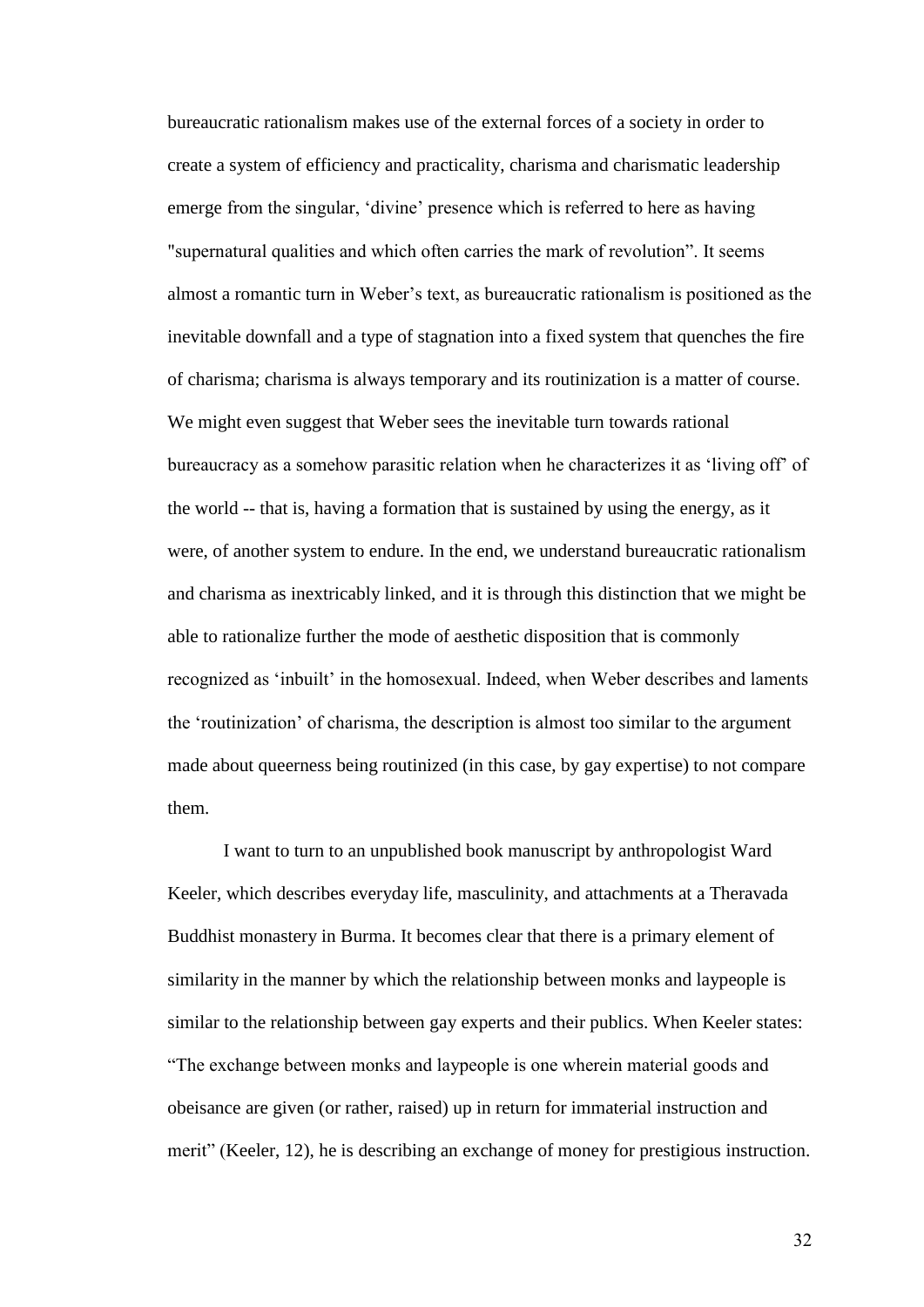In the case of the gay expert, whose services are mainly immaterial in the sense that they are basically instructing and coaching on the ability for social actors to attune more skillfully in aesthetic matters, there is a clear mirroring of the type of relationship Keeler describes. I would hazard a theoretical suggestion here: that gay experts' relationships with their publics is partly a recuperative performance on the part of the homosexual to get into the good graces of heteronormative society, but also (and this is key) a logical evolutionary social relationship that has its origin in the intermediate expertise described by Edward Carpenter, in which social actors with non-normative relationships to sex or gender are charismatic spiritual-aesthetic guides – their charismatic authority imbues the public with a type of consumerist savvy, a distinction in the sense that Bourdieu defined it. This is to say that gay expertise not only bestows the public with taste, it also supplies it with the competency to detect and harness cultural capital. During our present historical moment in which images of gayness are taken up and used, these distinctions play such an important role in the shaping of discourses and rhetoric about what gayness means and what it can do. For example, in the opening montage of a child pageant show entitled *Little Miss Perfect*, ultra-femme host Michael Galanes declares: "So I'll open my doors to anyone who needs my advice." (*Little Miss Perfect*) This introductory montage is followed by Galanes instructing a girl of about 6 to perform in child pageantry. She contorts her face visibly to find the perfect smile as he shouts "Bigger smile! That's a good smile! That's a weird smile!" (Ibid.) thereby marking off the boundaries of what becomes too excessive in her performance of smiling.

The image of the 'gay expert' is ostensibly borne by the effort to present a queer life as productive, happy, contributory, and safe, to avoid and help to enforce the avoidance of what Sara Ahmed calls the "affect alien" status of the "unhappy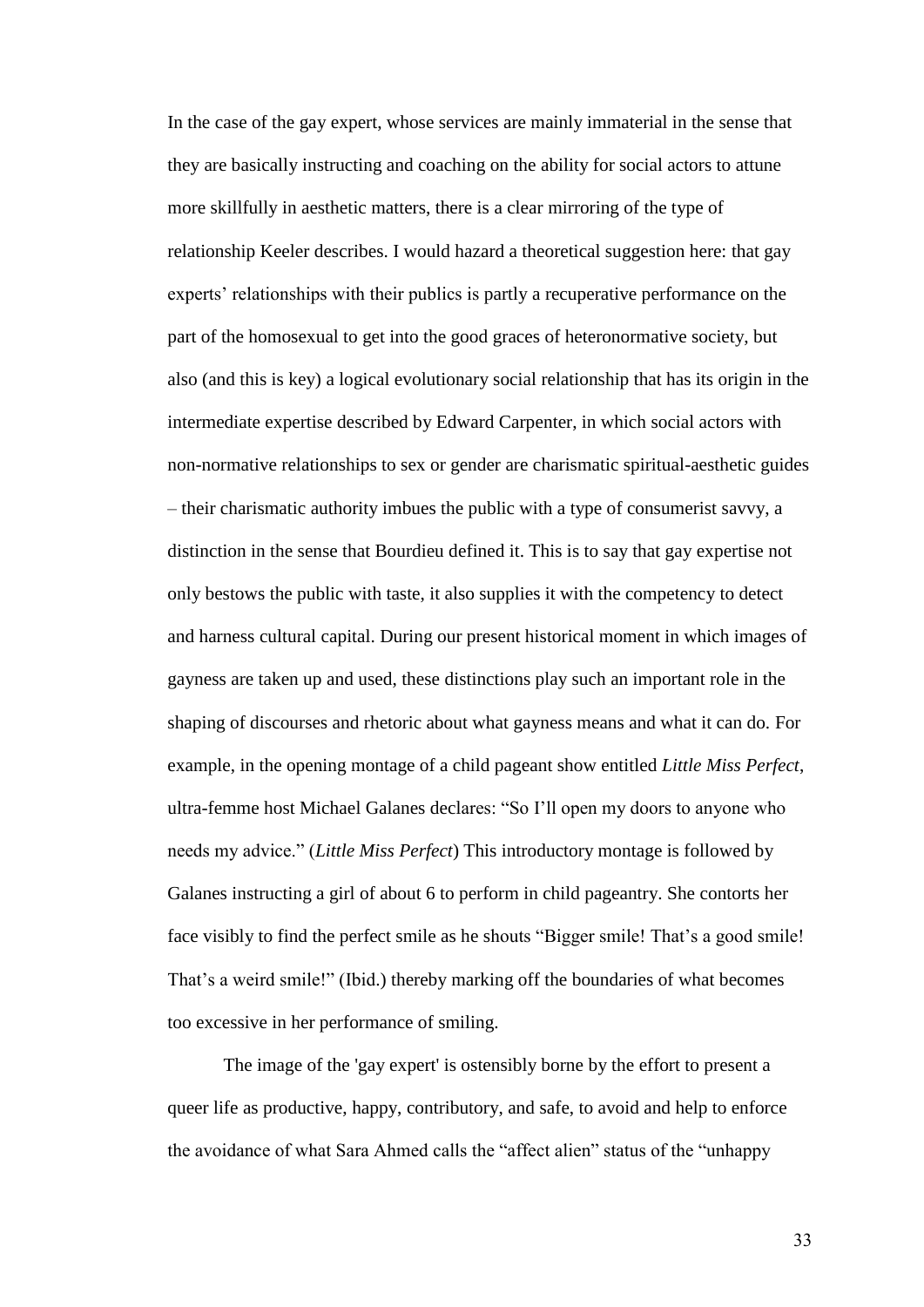queer" (Ahmed, 23). Yet these very factors are always bound up in a strictly delimited zone; a queer life can only be presented as such if it follows a very particular path. Predominantly, the queer life must be white or turned towards whiteness, it must be comical, and it must convey white happiness *seamlessly* and *productively*. The seamless productivity of the gay expert is always dependent upon his ability to unlock a set of codes that are peculiar to his kind: the aesthetic code. I deliberately say *the* aesthetic code rather than only *an* aesthetic code. For, in the confines of a reality television segment, the subject in question must travel along a line of progress within a flattened zone of possibility. He or she is unaware or unhappy about a particular aspect of his/her aesthetic life, and he/she will be transported into the process of heteronormative optimization that only a gay expert can provide: the proper wardrobe, the proper menu, the proper wedding plan, the proper conduct at table, the proper design for a bedroom or bathroom, even the proper pageant choreography. It is only when these particular services are required that what Muñoz might call the 'surplus value' of queer performativity is allowed to *produce*  heteronormative optimization. That this process is nearly always in the service of some heteronormative scheme is usually buffered by the illusion of mutuality. The gay expert embodies perfect aesthetics, yet has no productive use for aesthetics in his own empty life; he merely wears the styles like a mannequin. Yet here, he is performing a task for his betters. In return, he is granted a bit of time in the king's court.

This analogy is not inaccurate; the gay expert performs a function akin to the court jester of yore, whose ebullient performativity is directed at the production of the monarch's pleasure. Should the court jester fail to produce, there are various processes in place to remove him. Happiness functions on a similar level within this scheme.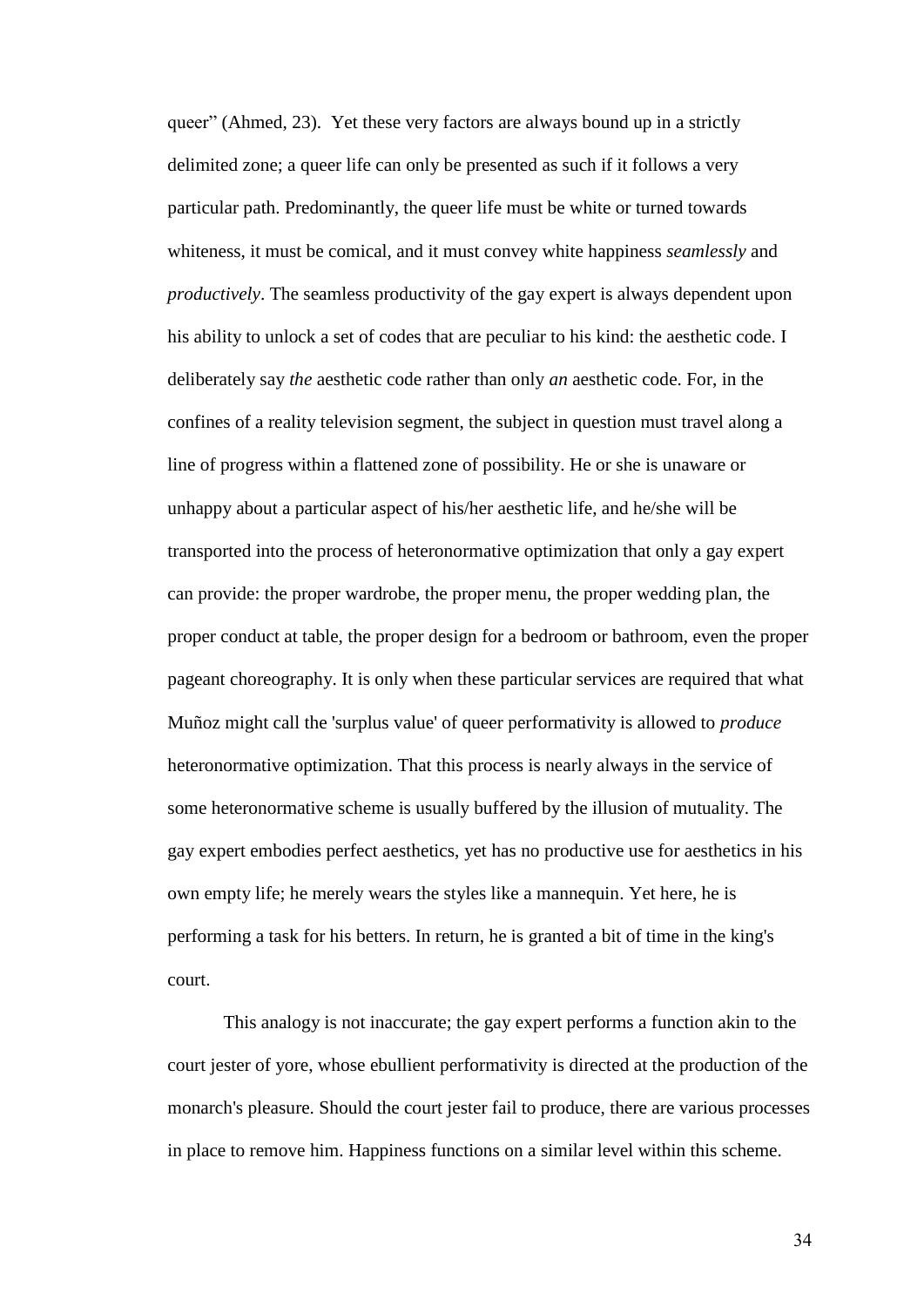The gay expert's (who is always either maniacally happy or else playfully snarky: the snark further bolsters the illusion of mutuality) happiness is a kind of mutation: the 'surplus value' of his queer performance conveys a happiness that has no placement other than to serve the process of unlocking the aesthetic code. If, absurdly, the reality-program were for some reason to focus upon the happiness of the gay expert on his day off in which it is shown that he lives a life completely disconnected from this manacle of queer servility (an unlikely scenario), it would run the risk of alienating its viewers with the image of disturbing happiness. If the gay expert were revealed as being happy in having no part of traditional happiness, he would be a real 'downer'. As Ahmed states: "Although we can live without the promise of happiness and can do so 'happily,' we live with the consequences of being a cause of unhappiness for others." (Ahmed, 44) The gay expert does not cause this type of 'unhappiness for others', his remains an unthreatening mask, even when he is instructing a female body how to be sexy or giving hygienic or body-language advice in order to hone the predatory acumen of a heterosexual man's social games. He can instruct upon, but never display sexiness, unless it is through a cartoonish manner, which is to say de-sexed in the normative sense. The gay expert references and performs sex *to death*, up until the moment when it no longer carries any weight. Death and finitude are treated in this regard with an air of superficiality bordering on cruelty that has become hallmark of fabulousness – at any cost, one must maintain one's appearance. In a season 2 episode of *Queer Eye*, the experts are sizing up photos of a client on their cellphones before meeting with him – he is a recent widower and has long hair, of which they always disapprove as it does not exemplify heteronormative maleness. In connecting his long hair with the stagnation of mourning, stylist and "grooming expert" Kyan Douglas states: "He's got a long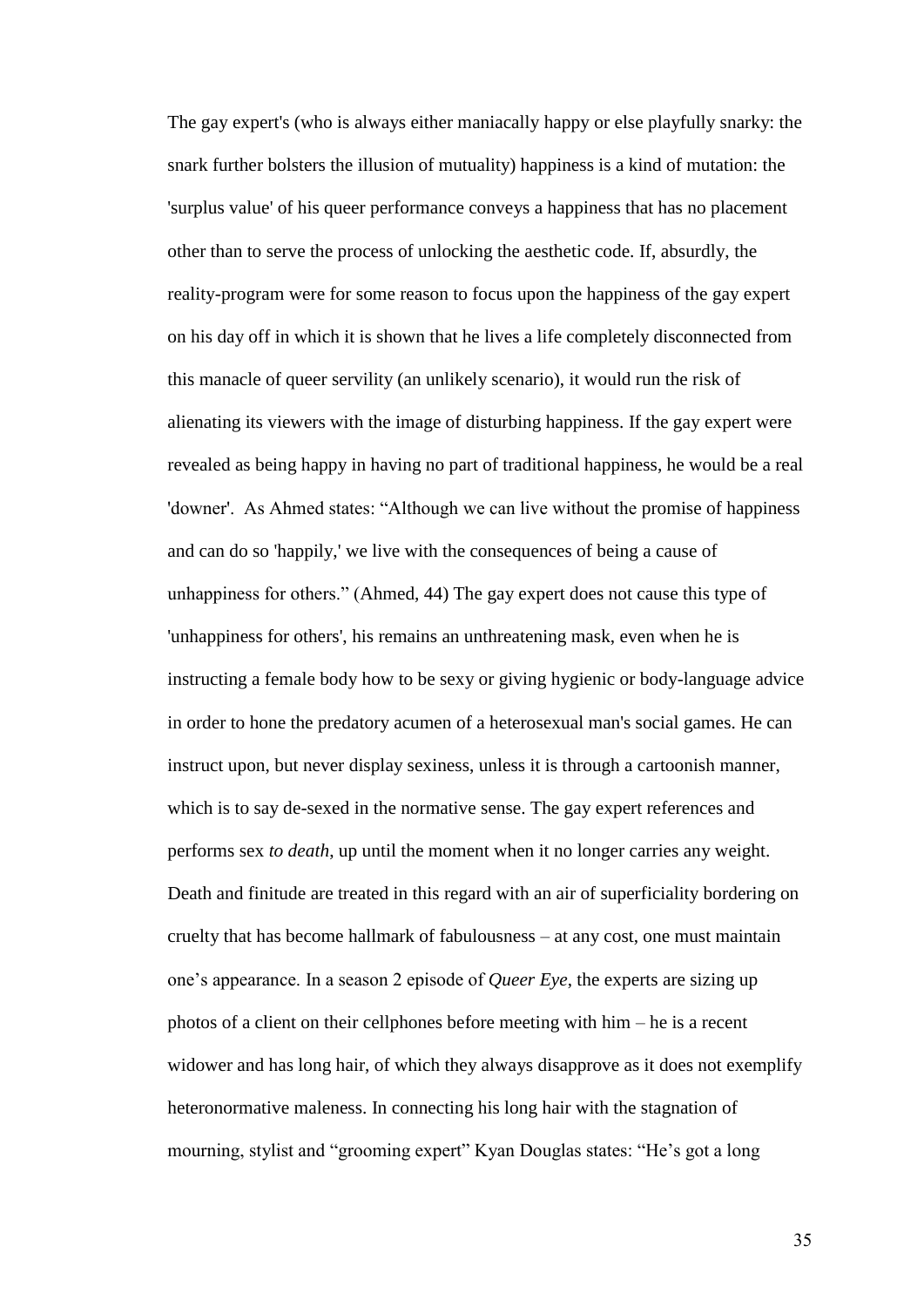ponytail, but the thing is he stopped cutting his hair once his wife died. The first key to, like, getting on the right track is to get your hair cut." (*Queer Eye*) This statement leads the other stylists to declare: "A fresh haircut, a new sofa...he's ready to stop mourning and move on." (*Queer Eye*) Here, the pleasure of consumerism and an alteration of one's personal style directly connects to happiness and the avoidance, or the overcoming, of the burden of death.

The situation of where public gayness can exist and under what guidelines constantly shifts; articles on public gayness from the early 2000s by important queer scholars such as David Halperin, Michael Warner, and Katherine Sender have already been challenged by the perpetual complexifying of this situation. The onslaught of the gay expert as a ubiquitous presence on style television programs contributes, I would argue, very strongly in this regard. Michael Warner's article 'Publics and Counterpublics', published in *Public Culture* in 2002, relies upon a notion of 'stranger sociability' that creates a method of understanding how publics are formed as networks through which strangers might address each other. In relation to potentiality of audience, this notion of not only addressing, but also *obeying* and *pleasing* the projected demands of the stranger-viewer, is the defining structure of gay expertise. Referring to counterpublics, Michael Warner states: "It might even be claimed that, like dominant publics, they are ideological in that they provide a sense of active belonging that masks or compensates for the real powerlessness of human agents in capitalist society." (Warner, 15) Since what might be understood as the re-purposed counterpublic of gay expertise is strictly bound to gay servility, its particular public's stranger-sociability scheme is radically relational. The very existence of the gay expert public is a hybrid. It is formed of the ease and seamlessness of its particular transaction. There are, on one side, the avatars of gay expertise that pantomime queer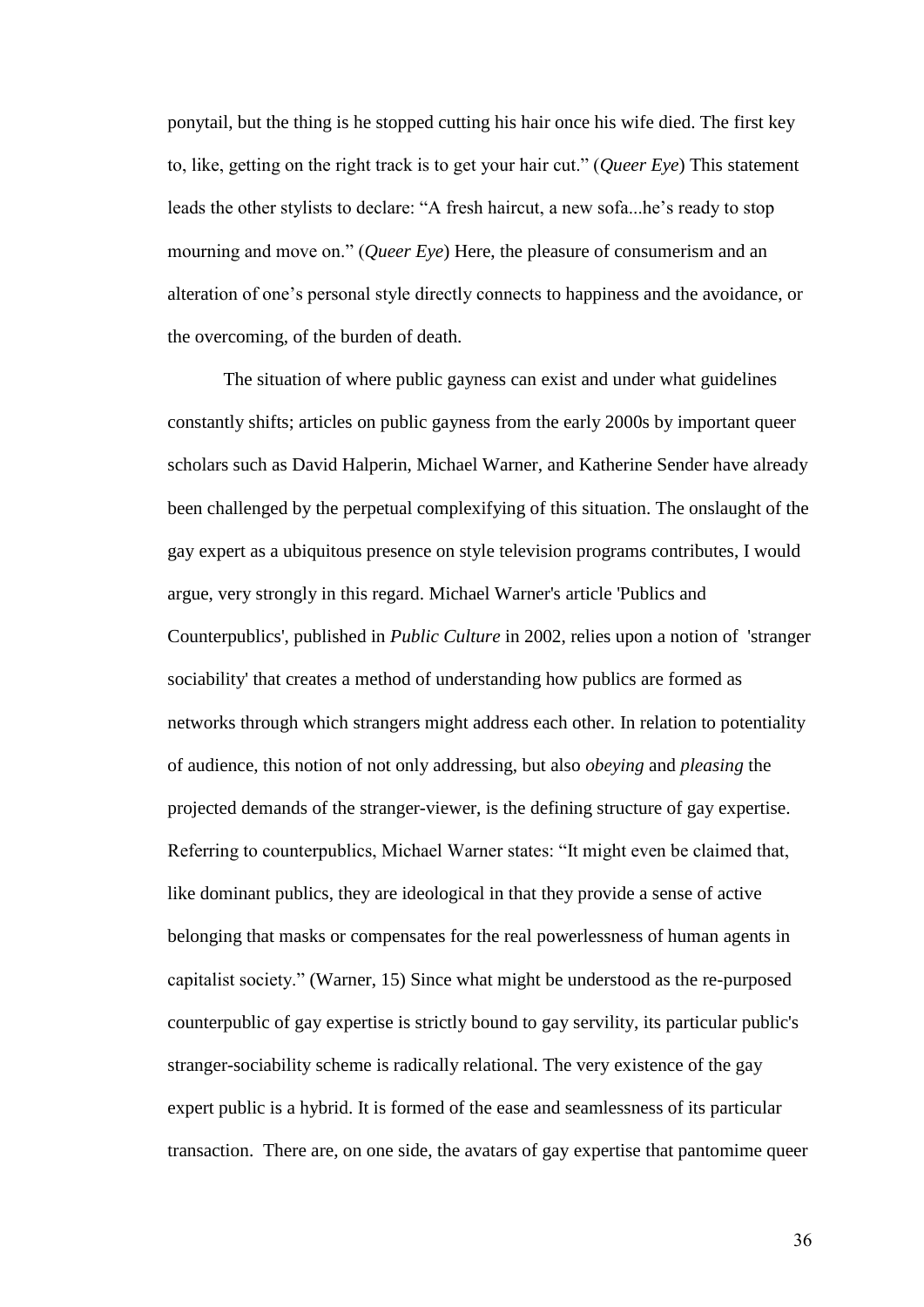performativity and disclose the secrets of aesthetic optimization; on the other side, there is the 'normative public' of consumers who are on a perpetual quest for this optimization. This relationship is both symbiotic and parasitic, in the sense that the symbiosis is illusory—the gay expert is actually harmed by his admittance into the relational structure, while the assumed hetero consumer is given a superficial leg up in some area of his or her public life. Since we are now seeing ad campaigns aggressively addressing the neoliberal utopic version of gay buyers, it might not be an exaggeration to assert that any assumed homosexual consumer is automatically produced from this gay expert relation. Of course, the gay public has its exceptions. One episode of *Queer Eye* turned its attention towards a feckless gay man who was not upholding the promise of the stylish homosexual to the public, and had to be reeducated. Even his language was coached as the stylists encouraged him to be "gayer" by referring to things as "fabulous". At the end of the episode, Carson Kressley announced to him: "Finally, you look like a homosexual!" (*Queer Eye*) This is how we see advertisements "geared towards" a gay public that are embodying a new and perfected from of savvy that is otherwise identical to the previous white, middle class ads; only these have two well-groomed and domestic, attractive (usually white) people of the same sex. The only presumed difference is the sex of our shopping partner. Of course, the gay buyer knows what he/she wants; "tastemakers" articulate and embed the very desire in our public cultures.

Relating a queer public to the defining elements of a counterpublic, Warner insists: "Counterpublics are 'counter' to the extent that they try to supply different ways of imagining stranger-sociability and its reflexivity; as publics, they remain oriented to stranger-circulation in a way that is not just strategic, but also constitutive of membership and its affects. As it happens, an understanding of queerness has been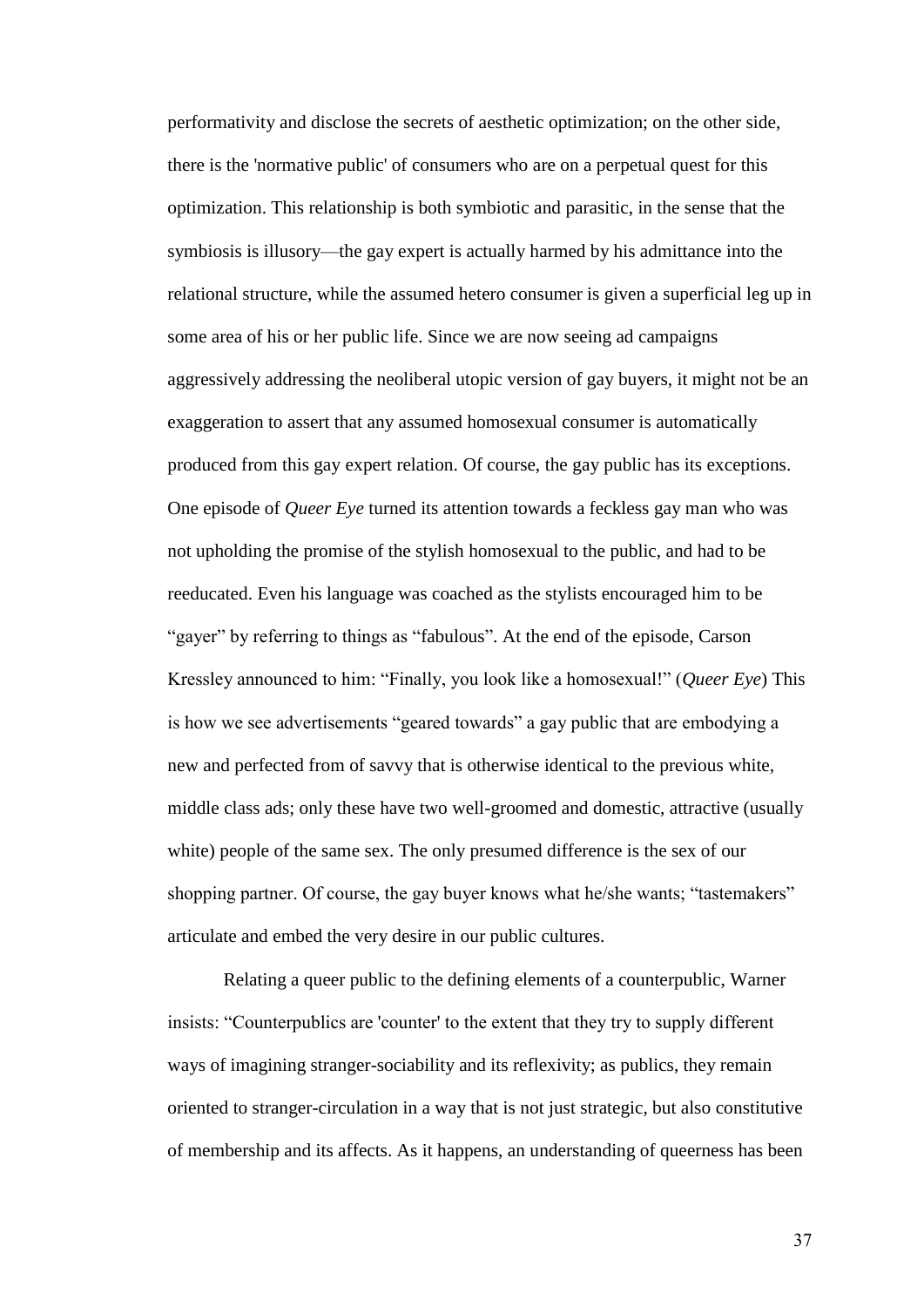developing in recent decades that is suited to just this necessity; a culture is developing in which intimate relations and the sexual body can in fact be understood as projects for transformation among strangers. (At the same time, a lesbian and gay public has been reshaped so as to ignore or refuse the counterpublic character that has marked its history.)" (87-8) Warner's assertion that counterpublics engage in 'different ways' with sociality cannot be read only as an observation. There is, in the description of how counterpublics function and how queer publics have begun to sabotage this function by socially mainstreaming themselves, both a lament and a demand for some third sort of public to perform what is most likely an impossible injunction. The sacred history of queer difference outlined in the work of predominant queer theory is thus tarnished. However, by Warner's own admission, multiple engagements in multiple publics take place within every body. What is being demanded here is exactly the opposite of this multiplicity of publics. Warner calls for a social (or asocial) prioritization of the queer counterpublic above, for instance, the priority of the public of discerning parents or the public of event planners. What I argue is that even in the assimilation of queer bodies into the normative public, there is never a seamless or totalizing erasure of queerness as such. Even in the somewhat diabolical image of the gay expert, there are always multiple points of rupture in the manner of conveyance, which is always compromised, as well as the manner of reception, which is always conditional. The poetics of the counterpublic lodge uncomfortably in the throat of the public, re-defining and mutating the original rather than completely disappearing in an act of absorption. A valorization of these mutations is not being put forth here; there is no singular, locatable queer counterpublic to point towards and to claim allegiance. In fact, to assert queerness above homosexuality does not necessitate an absolution of complicity. There is,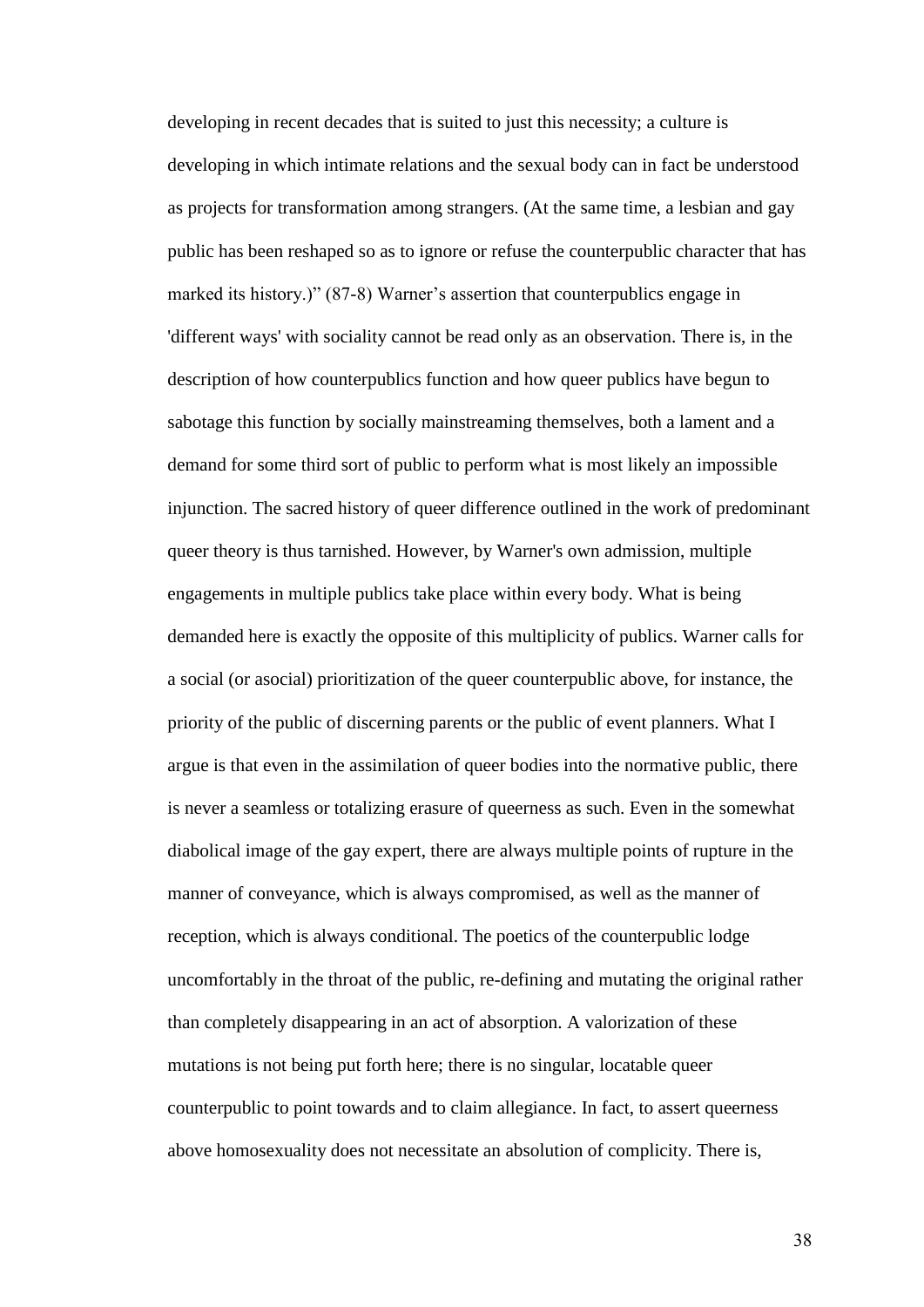however, what I consider a generative poetic element (normatively and perhaps mistakenly identified in collusion with or as representative of a queer counterpublic) that can be felt to exist in a moment of rupture. My insistence on the recognition of these mutations has much to do with questioning a totalized homogeneity in the gay expert, who is certainly the avatar of homonormativity via Duggan and of homonationalism via Puar. It is through the machinations of the gay expert that I feel Puar's concepts of "U.S. sexual exceptionalism" and "queer as regulatory" are most heavily asserted, as these elevated homosexual subjects tend to and instruct upon the very foundations of what makes a clearly defined, ethical, aesthetically optimal American hetero/homo citizen, or even a 'revolutionary' queer subject. The qualities of these citizens/subjects have become transnational templates. The gay expert, as designated taste-maker, performs the greatest travesty and falsest sense of security with regard not only to obscuring queerness' abetting of state violence and imperialism, but also with regard to the illusion of happiness and equality supposedly produced by the performance.

The public mask of the homosexual's very comportment contains an entire host of implications; gay expertise need not even be explicitly performed in order to function as potential aiding mechanism by which heterosexuals meet and copulate. In a 2012 Huffington Post online article entitled 'Gay is Okay,' Adair Lion's Pro-LGBT Youth Rap, Samples Michael Jackson' describes a pro-gay hip-hop song, with lyrics such as: "Being Christian it's hard to say this/the Bible was wrong this time" and that homosexuality occurs in "every species and every family I've met". Interpreted widely as a 'progressive' song (the comments section is filled with messages of support from the gay community and gay allies) that also contains the perplexing, predatory lyric: "the hottest chicks got a gay in their clique—remember that." In other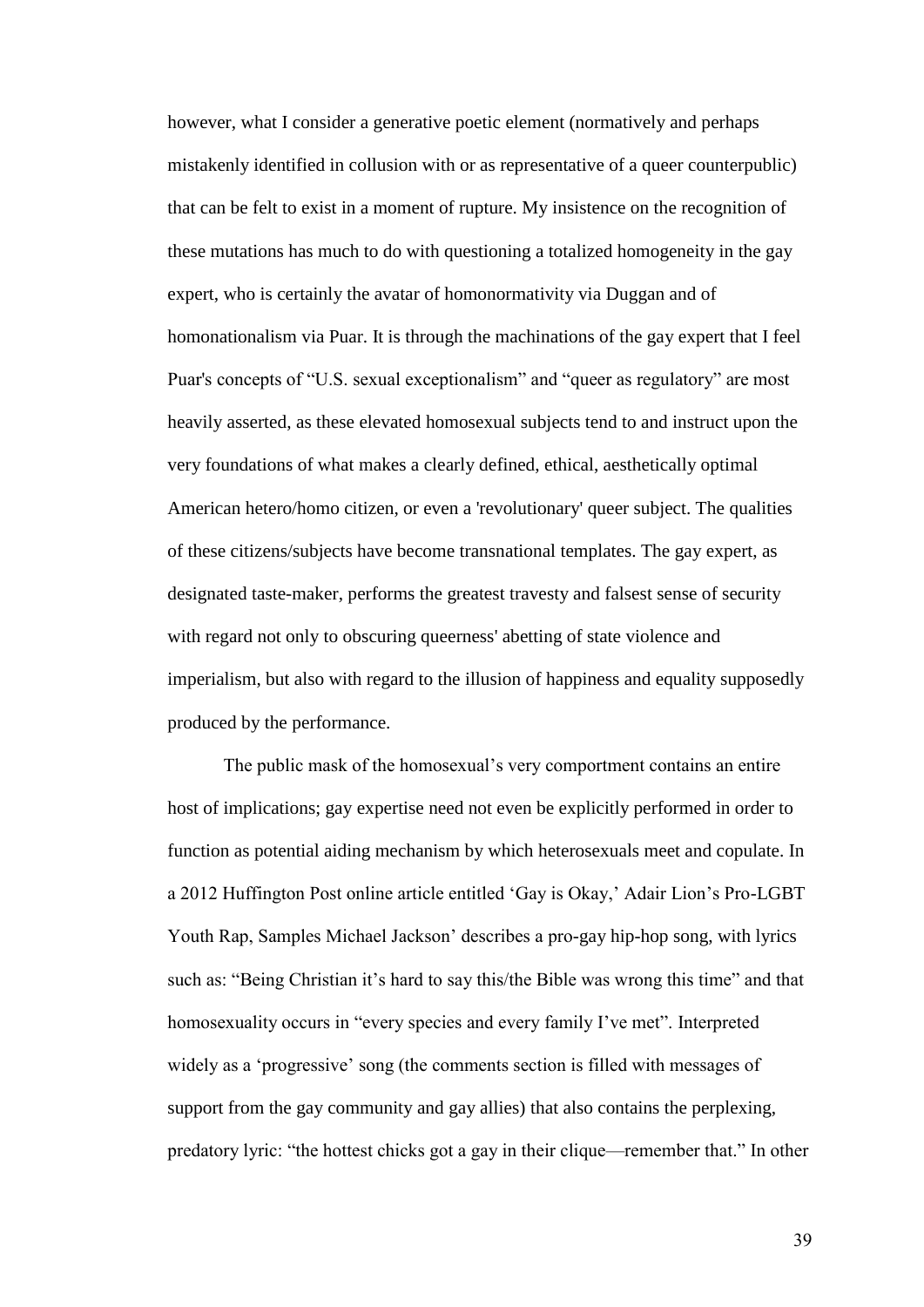words, the heteronormative male population must accept the presence of the homosexual, otherwise intolerable, in order to better the success of their sexual conquests and transactions. In order to get to the "hottest chicks" (for what gay male, the song seems to ask, would be caught dead with an ugly woman?) the straight man must adopt what is most often described as a more cosmopolitan stance towards homosexual presence. The homosexual is thus transformed into the heterosexual guarantor, and the song samples the pitch-shifted voice of popular culture's most harried and maligned queer figure, Michael Jackson, to convey this message.

So, the queer mask has at least two levels of performance: the instructive and the connotative. Its function extends beyond gay expertise; a cloud of heavy significance hangs over its mere presence as a boon for heteronormative proliferation. This is similar to the co-opted function of what might be called the queer mask of the lesbian, by which heteronormative desire is serviced by the sexual interactions of two women who perform at the implied behest of some third party. In the first instance, the mask of the gay expert is voided of sexuality. In the latter, the mask of the lesbian is loaded with a surplus of sexuality that is treated as a kind of crazed overabundance.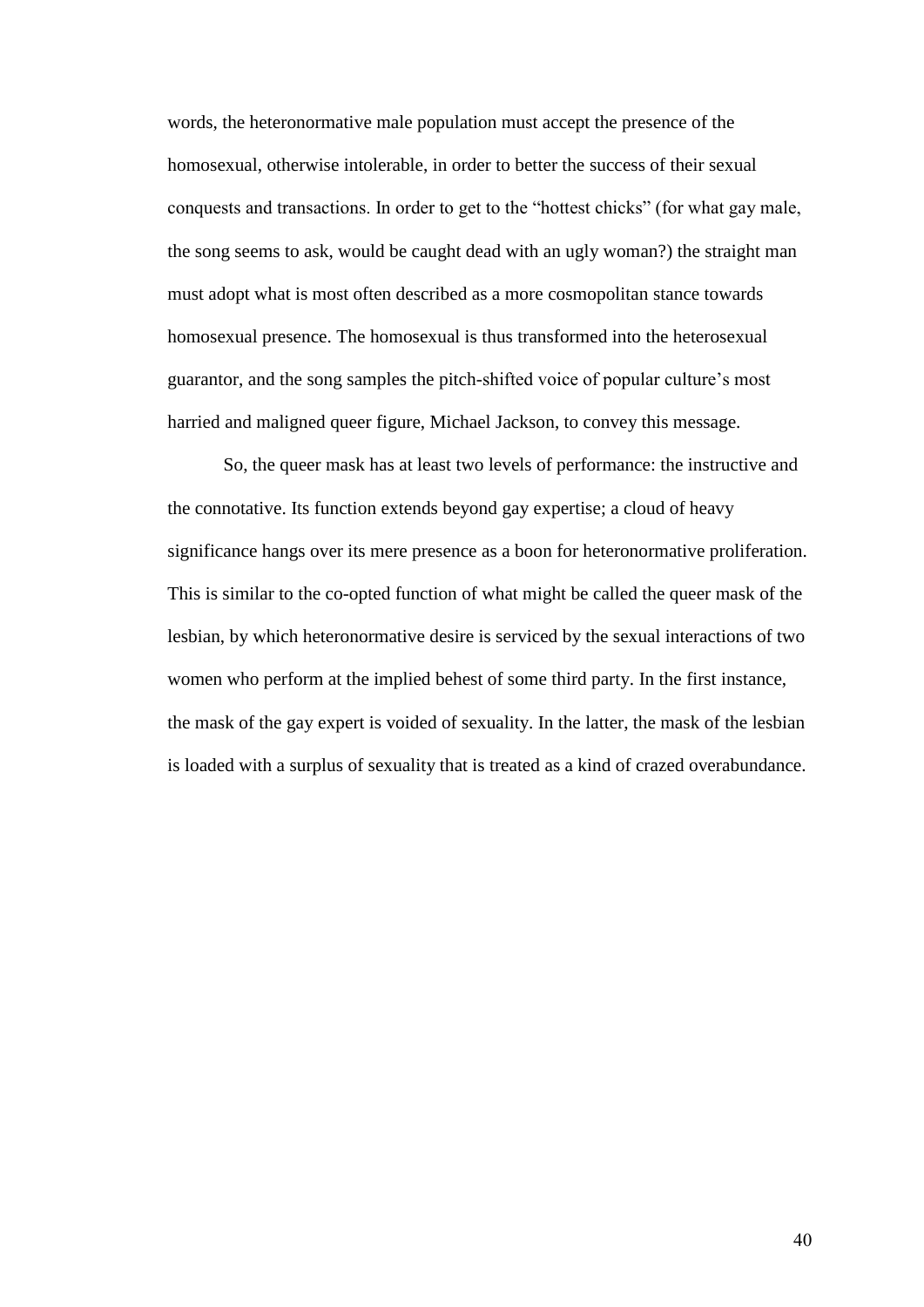## *On Guy Hocquenghem*

Hocquenghem's essay The Screwball Asses originally appeared in issue #12 of Recherches in March of 1973 on the topic of homosexuality; editor/publisher Félix Guattari was fined 600 francs by the French government for his involvement, and all copies were seized and destroyed. Hocquenghem's piece addresses: "...homosexuality that considers itself revolutionary, that in turn loses sight of the revolution, or falls prey to its pure theory, and that I will call screwball homosexuality (for fun)." (Hocquenghem Screwball Asses, 6) While this statement is problematic in that Hocquenghem himself flirts (perhaps strategically, perhaps not) with overtheorization at various points in this text, it is very important to the idea that the work is always attempting to recover: Hocquenghem is attacking what he sees as a paralysis within the gay milieu of which he is a part, both in the context of the methods of organization and language as well as the paralysis of enacting and placing homosexual desire in that space. His engagement with theory is always tactical; he is either dismantling psychoanalytic theory via Deleuze/Guattari or re-working various concepts to de-stabilize the notion of homosexual desire. Thus, this work begins on a 'revolutionary' note in the sense that it seeks to revise, not merely analyze, a way of being that is somehow conducive to 'true' or 'pure' revolutionary rhetoric. There is something of the political manifesto in this work that is appreciated and emulated by a great deal of contemporary work in queer studies and elsewhere. In Hocquenghem there is an early example of cultural studies that seriously engages with the continental theory prevalent in the 20th century. I am also addressing and questioning the framework of that group. (More intro, cultural studies history)

Hocquenghem's *Homosexual Desire* emerged from a feeling of frustration he explains by relating two stories about his life during that time: First, when attempting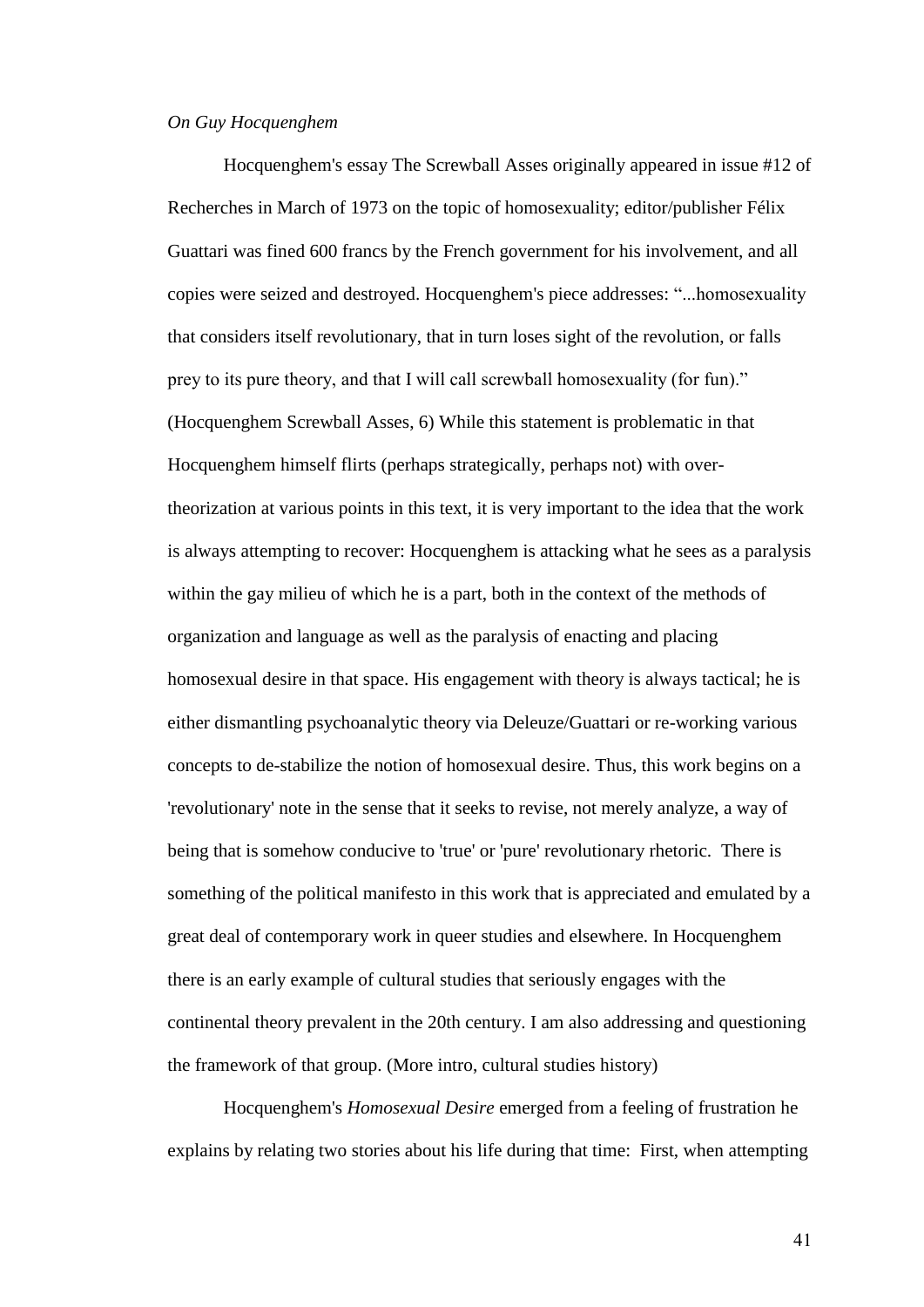to discuss queer desire with other gay members of the FHAR (Front homosexuel d'action révolutionnaire), one of them suggests that they begin the discussion by exploring or addressing the "homosexual desire that exists between us and knowing how it circulates, or does not circulate, in this room" (SA, 7). Hocquenghem cites the effects of this statement upon the group as the paralyzing factor that rendered the group's speech completely useless and caused for no constructive discussion to take place. Second, Hocquenghem tells of a moment in which he is seduced by another fellow member of the FHAR in the bathrooms of the École des Beaux-Arts in Paris after a meeting. In the damp, fetid, anonymous atmosphere of the toilets, Hocquenghem's seducer asks him if he is ashamed. "Well, yes, I was ashamed. But I was ashamed of my shame. It is as if homosexual desire could only be inscribed where repression has inscribed it." (SA, 8) In other words, Hocquenghem is addressing the policing of the homosexual upon his own body. This moment creates a necessary paralysis in the so-called homosexual life within Hocquenghem, and exposes the bind of enacting homosexual desire. The meeting they have both just come from concerns the liberation of homosexual desire, the gays of the FHAR feel the need to have their sex in a restroom, the 'classic' site of gay transactions that marks them mythically as secret and forbidden. This paralyzing apprehension is present in most writing about minority-identity politics. If we, the homosexuals are legitimizing ourselves through organization, if we are even "proud" (as we are told we must be by normative gay identity politics) of our sex, the sex that we have with one another, then why is it that we must go to the bathroom or the park instead of the bedroom for our sex? The second part of the paralyzing bind, which speaks back to the first idea, is one of association, of Bersani's relationality. Specifically, the question of how to analyze the public face of homosexuality in terms that should perhaps resist using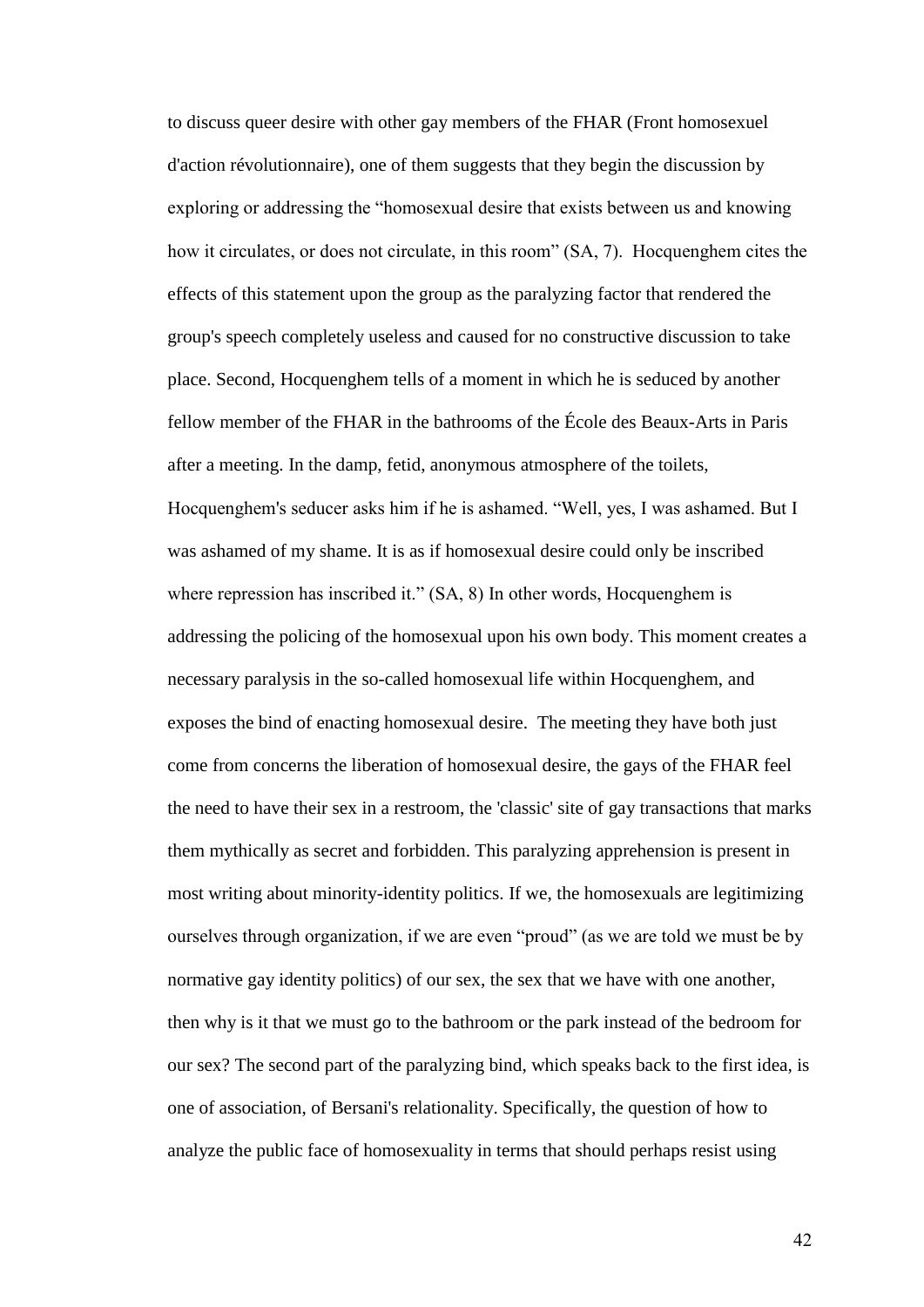what Bersani calls 'heteroized sociality' if public homosexuality might be considered as tactical not through its assimilable but through its dissonant quality. Why is the secretive associated with shame? How can a discussion of gay sex emerge not only through its relation to straight sex? Is the bathroom a place of shameful sex because straight people do not have sex in public toilets? The question of non-relationality Bersani posed in Homos bears further consideration.

Even what much of academia considers 'radical queer politics' finds itself in the bind of at once valorizing the cruise and yet also purporting the idea that the act of sex between two members of the same sex is itself an act of transgression, and has the potential of somehow becoming a revolutionary act. The paralyzing question of visibility can always be a stick in the gears of this particular line. Why is the transgression enacted in the darkness of the bathroom, where the revolution is not visible? Why does the homosexual transgress only in relation to the dichotomy of gay/straight? Why, in other words, does it matter where the heterosexuals have their sex? Is it not conceivable to speak of homosexual desire as not some dark underside to heterosexual desire, but instead to consider it within a separate sphere? Is it not possible, for instance, to imagine that sex between homosexuals in a bedroom rethinks the utility of the bedroom, of domesticity in general?

Or must we chide Hocquenghem for his uptightness, for a bourgeois sensibility of looking down his nose at the dank toilet? Mute Magazine ran a review of The Screwball Asses on metamute.org, authored by B.T.F.A., "an anonymous, reader-led, queer cruising zine". Directions to a "fuckhouse" in Greenpoint, Brooklyn immediately follow a quote from Hocquenghem on "the cruising machine" as both a "defense mechanism against the intrusion of relations of power" and "a romantic resurgence of the desire to love what can only occur once". When Hocquenghem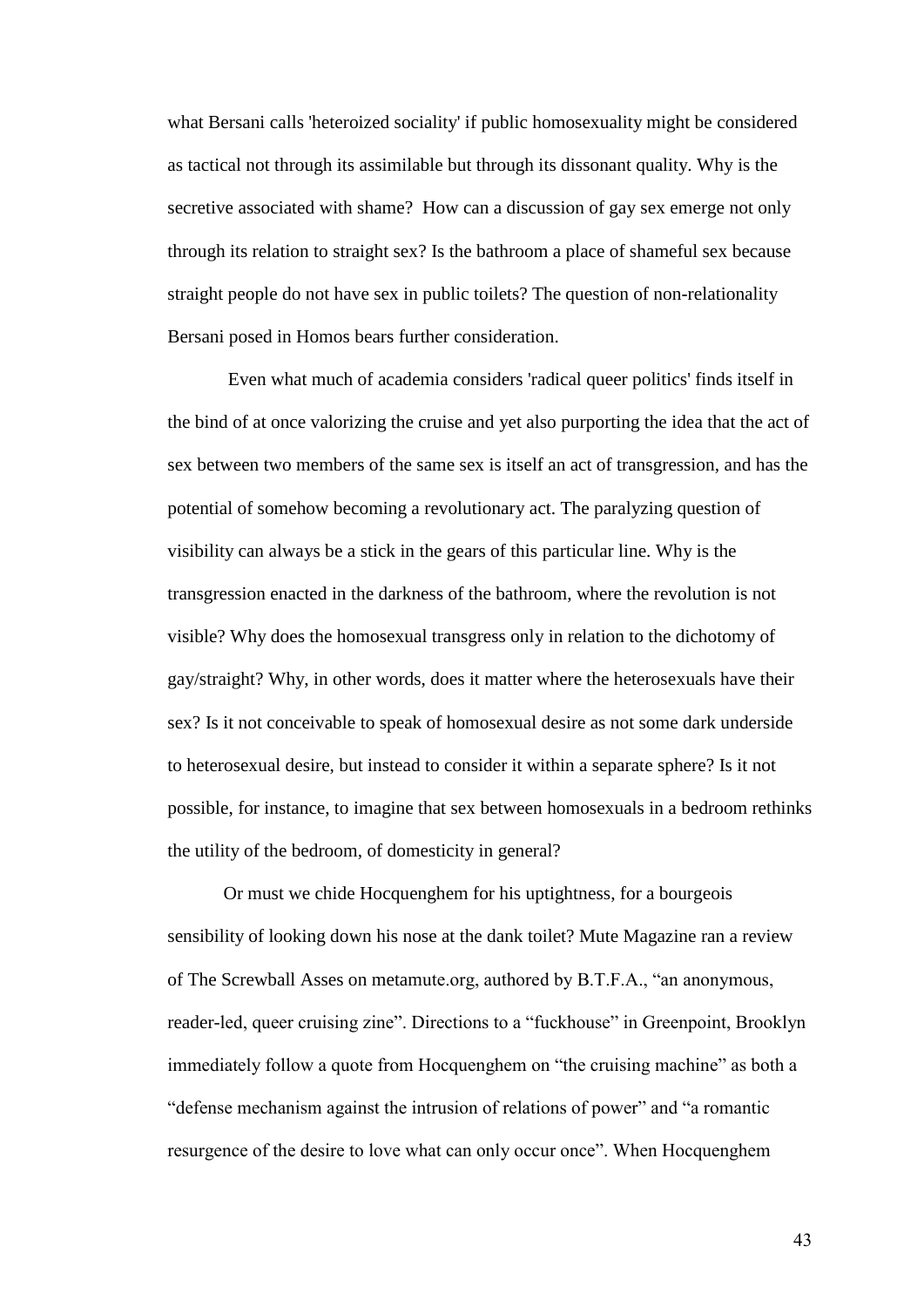describes the cruising machine as a defense mechanism, it seems overly simple to merely read this as literal. In order to "defend" against "power", one deploys the "mechanism" of cruising. If this is not an oversimplification of matters, then it should be, especially for a reader of Hocquenghem who is living and declaring polymorphic desire in the 21st century of ingrained stereotypical masks and 'post-AIDS' forgetfulness. Hocquenghem actually goes on to defend, or at least partially justify, the fact that he had been in a monogamous relationship for nearly two decades. Perhaps the intentions of Hocquenghem not to valorize cruising but to complexify our relation to it as a 'queer community' was lost upon the authors, or maybe it is a deliberate rejection of his ideas. One wonders how the authors of the review would respond to the arrival at their fuckhouse of a person who is not privy to the online articles of Mute Magazine. There is no discussion of how Greenpoint is one of the rapidly gentrifying neighborhoods in Brooklyn, upon which any staged "fuckhouse" scenario is only utopic insofar as the 'bad element' has been barred from the space. They can speak as if the space is open because it is safe to assume its exclusivity. Does this suggest that there is an illusory pantomiming in the supposed revolutionary desire inherent in sexual behavior? It clearly is questionable to practice a sort of revolutionary promiscuity within a regimented framework: 'I will go to the cruising spots every day and I will have sex with everyone who I meet there of the same sex as myself' or 'My wife and I will go to the swinger's club and we will go home with different married couples this weekend' or 'I will design my profile in a certain way in order to attract a certain type of person on a polyamorous website'. The fact of queerness in a body does not necessitate subversion. Subversion is funded, encouraged, practiced by tourists, and ultimately comfortably enveloped within the paradigm of capitalist/oedipal/family that so many so-called sexually liberated seek to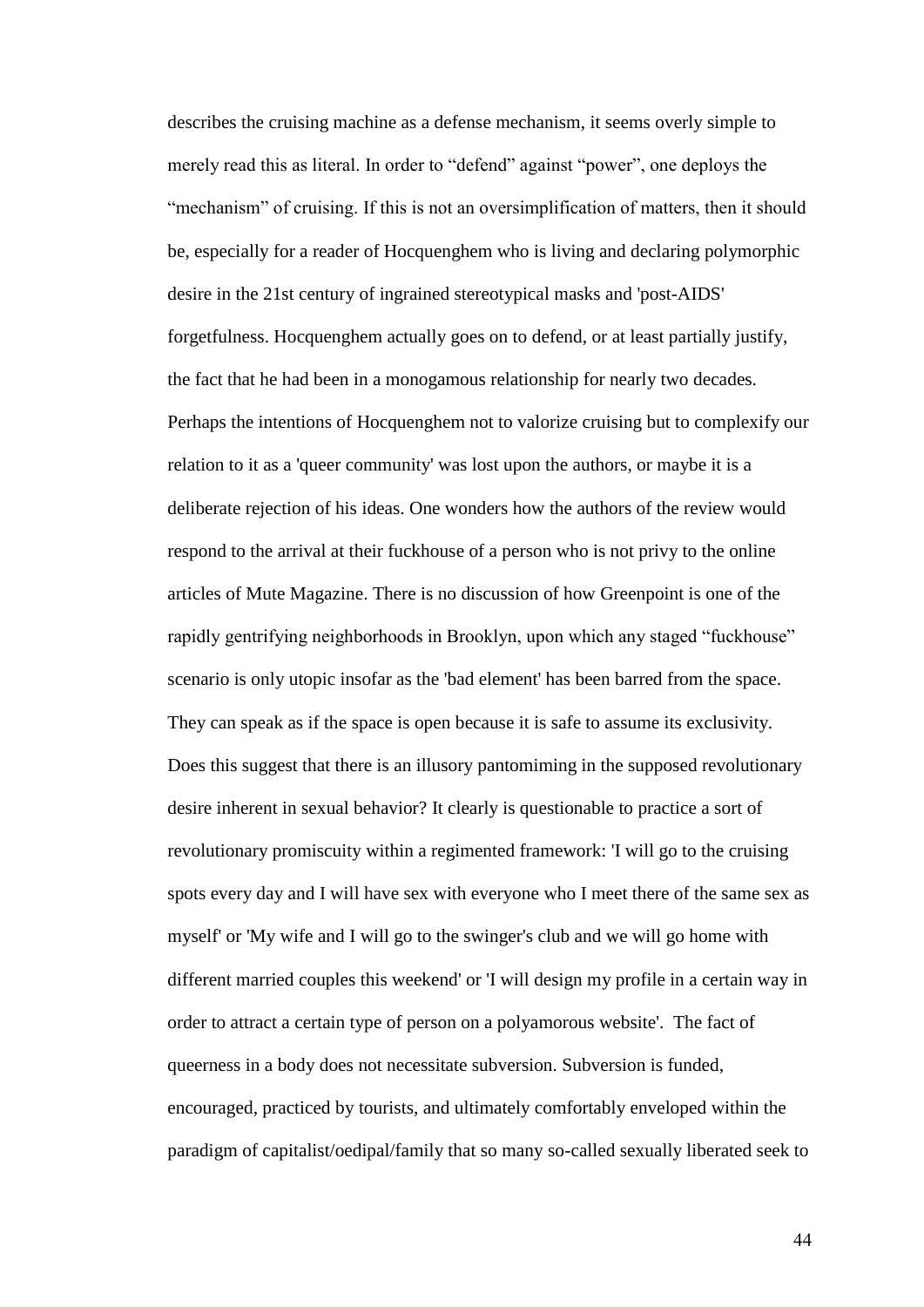evade. Due to the manner in which these behaviors are advertised and given exposure on talk shows and late-night television, "alternative lifestyles" in many cases actually help to reassure the heteronormative family unit that they are dominant, healthy, and in a position to laugh condescendingly.

Hocquenghem goes on to consider another of the articles appearing in the same issue of Recherches alongside his essay, called "Arabs and Us". In this anonymous article, in which the authors describe a scene in the countryside of Morocco that is host to sexual encounters between themselves (presumably French, Caucasian homosexual males) and the fantastically eroticized image of rustic Arabic farmers. The scenario is framed as "uncontaminated as yet by urban capitalist relations and where a subsistence economy subsists [sic]...But return to Paris is inevitable, and there, Arabs are no longer admirable Arcadian shepherds but industrial sub-proletarians. And that is where things get complicated." (Hocquenghem, 10) In attempting to reverse modes of power via sex, in allowing the Arab to anally penetrate them, the authors enact what Hocquenghem exposes as a hypocritical reversal of its aim. For this is precisely what the act is, an "allowing" of transgression; the French man fantasizes that he is somehow avenging the oppressed population by opening his body to be sodomized, but what he is actually doing is reifying the otherness (and therefore the subordination and political impotency) of his sexual partner. "What an extraordinary desire, not only does it satisfy itself, it commits a political act as an alibi: I get fucked in the ass by the people my father and grandfather have fucked in the colonial wars, before doing so in their factories. But such an equation is absolutely false: I lend my ass for fifteen minutes to someone that the bourgeoisie has mythically sodomized its entire life, to the point of perfecting in him the male pride that was already instilled by Islam." (Ibid, 11) Moreover, by using anal penetration as a symbol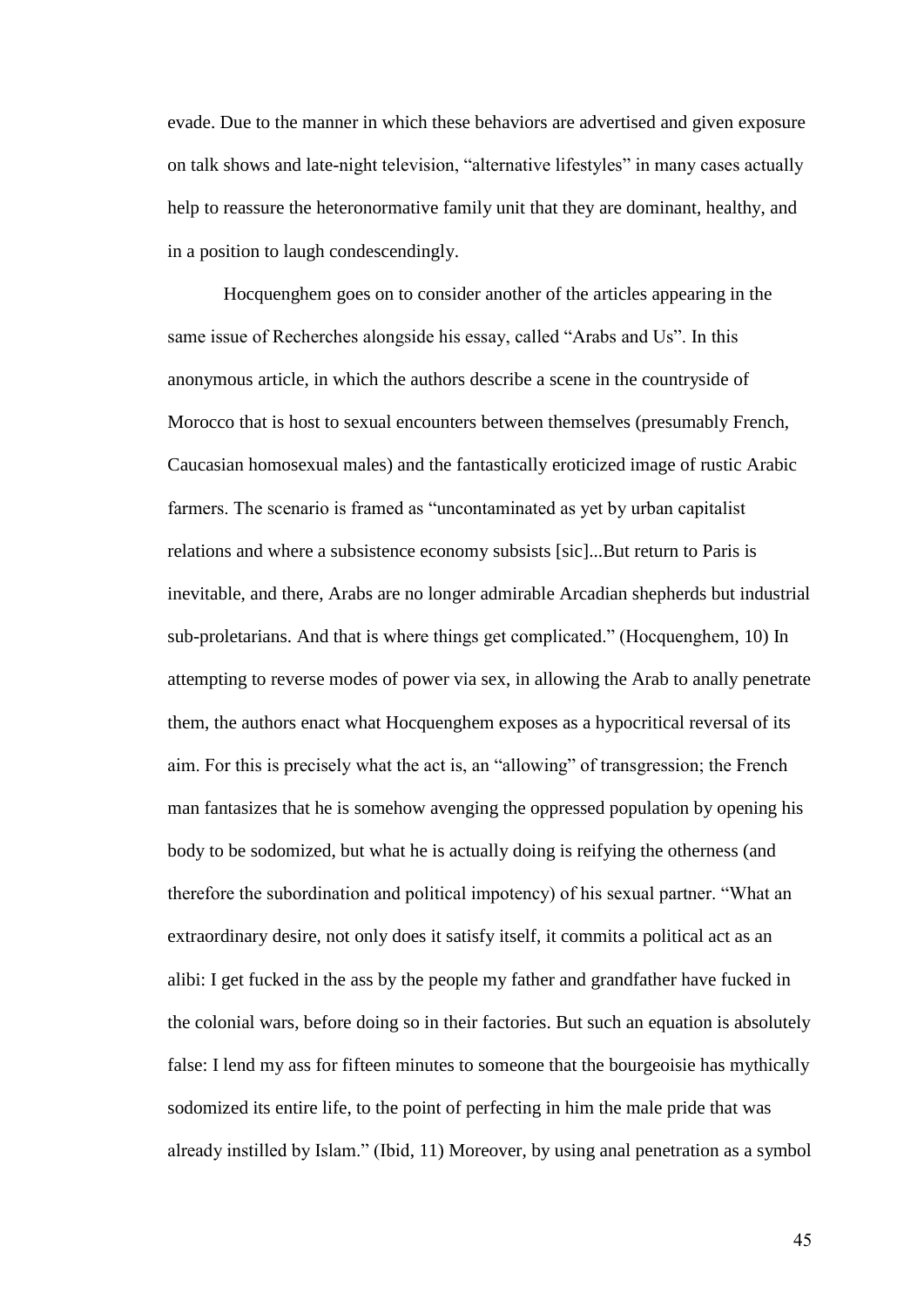of punishment and of an assertion of authority, the entire anecdote can be said to not only expose the immense political travesty of this utility of anal sex but also its potential as 'revolutionary' in the first instance.

Hocquenghem addresses the hierarchies of sex by reading through psychoanalytic theory and invoking the reconceptualizing inclination of Anti-Oedipus: "Today's homosexual does not embody polymorphic desire: he moves univocally beneath an equivocal mask. His sexual objects have already been chosen by social or political machination." The insistence here is that homosexual desire does not escape the hierarchies imposed upon desire by bourgeois culture, that in fact homosexual desire is only enacted via these very rules, materialized in dichotomies such as top/bottom. Actually, the top/bottom dichotomy continues in 2011 to structure normative male homosexual desire relations, with the proviso that "versatile" be included as a kind of mediating category. One can categorize themselves as versatile, as if to say: "I can do anything", when in actuality it merely translates to: "I will top or bottom." Rarely does one hear (in nearly any documented or discussed instances of sexual rules between 'groups' of gay men throughout various histories and cultures) that anal sex is not necessarily the manner by which gays "go all the way." There are and have always been alternative practices in BDSM and other sexual spaces, yet it cannot be denied that anal sex still occupies the space of actual sex. "In sum, reintroducing the anus can degrade the phallic signifier only if it reaches all society, and furthermore, only if anal penetration is performed in both directions, in couples considered to be the elementary component of study. However, we know that the heterosexual couple can only reach this stage by using accessories and fetishes." (Ibid, 24)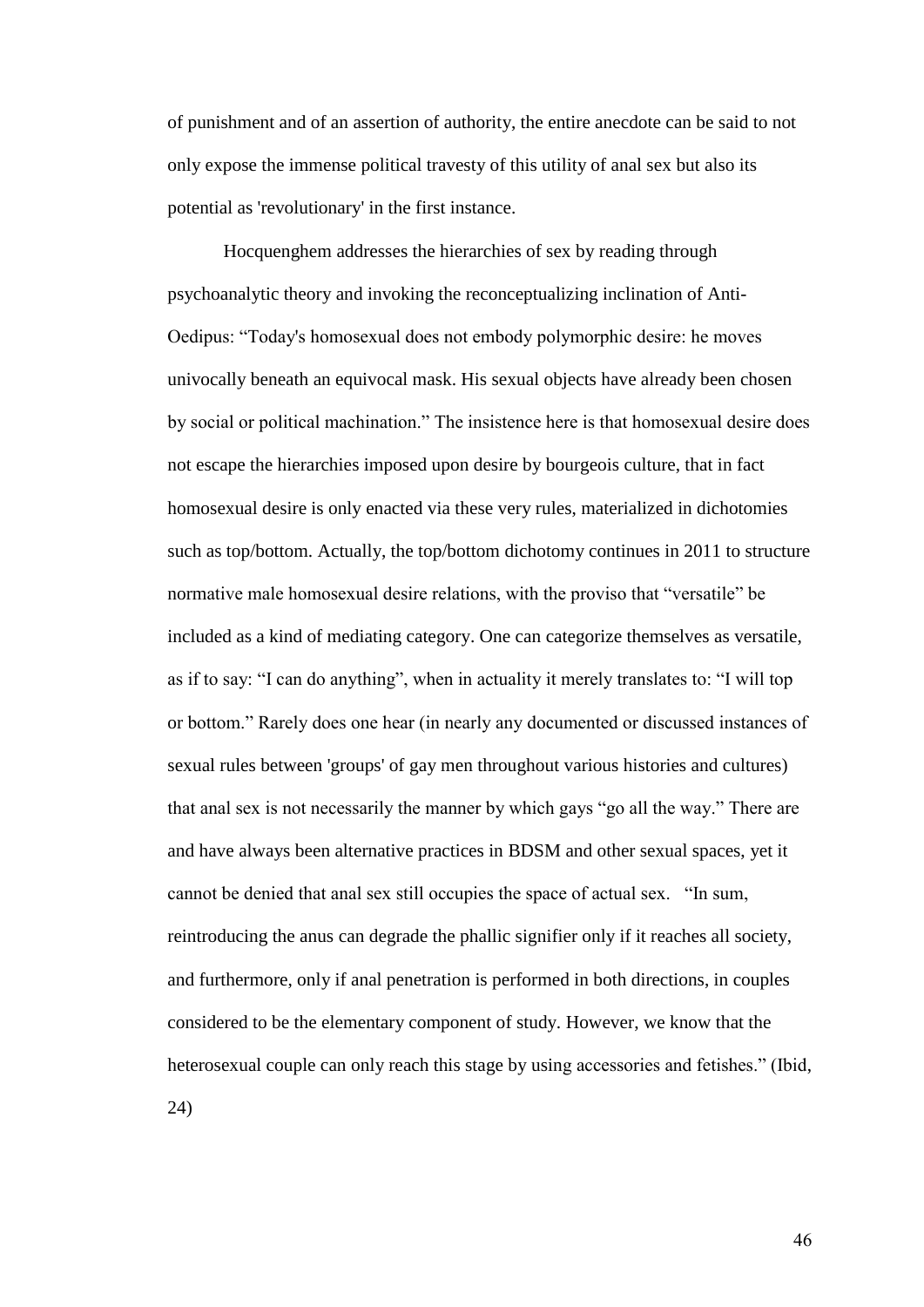As Hocquenghem states, to ask is to de-sexualize oneself amongst the population of askers, what Hocquenghem refers to as speech bodies. "...those who have power through speech without having lost power through the body could desire anyone. But the West has instilled in us such a dichotomy between the body and speech that having power through speech will eventually make us suspect that we have lost the desirability of the body. And so speech bodies refuse to make love to other speech bodies, speech against speech in the tumble of bodies, for they are afraid of abdicating their power of speech in the fray." (Ibid, 18) It is difficult to speak of persecution; any claim to victimization can be met with scorn and derision, and perhaps rightfully so. The common argument against the rhetoric of victimhood has its place in a refusal to acknowledge the self as victim as well as a refusal to acknowledge the static boundaries of, say, the State and the People. Jacques Ranciére, perhaps one of the canon's most vehement refusers of the canonical, famously states in Disagreement: Politics and Philosophy: "The notion of a state apparatus is in fact bound up with the presupposition of an opposition between State and society in which the state is portrayed as a machine, a 'cold monster' imposing its rigid order on the life of society." (Ranciére, 29) Much queer/postcolonial theory labors over the assertion that matters are never as simple as persecutor/persecuted. In many ways, there is no better case study of the self-policing and turncoat, self-sabotaging nature of revolutionary desire than in the scenario of the male homosexual in the Western kingdoms of the United States of America and the United Kingdom. Perhaps it is tactically idealistic to attempt to prove such a concept, that there was something that was betrayed in homosexual/queer desire, something that was co-opted and tarnished and made into a function of repression, homogeneity (both of the self and the other). I cannot help but to pursue this hypothesis, because not only is that something still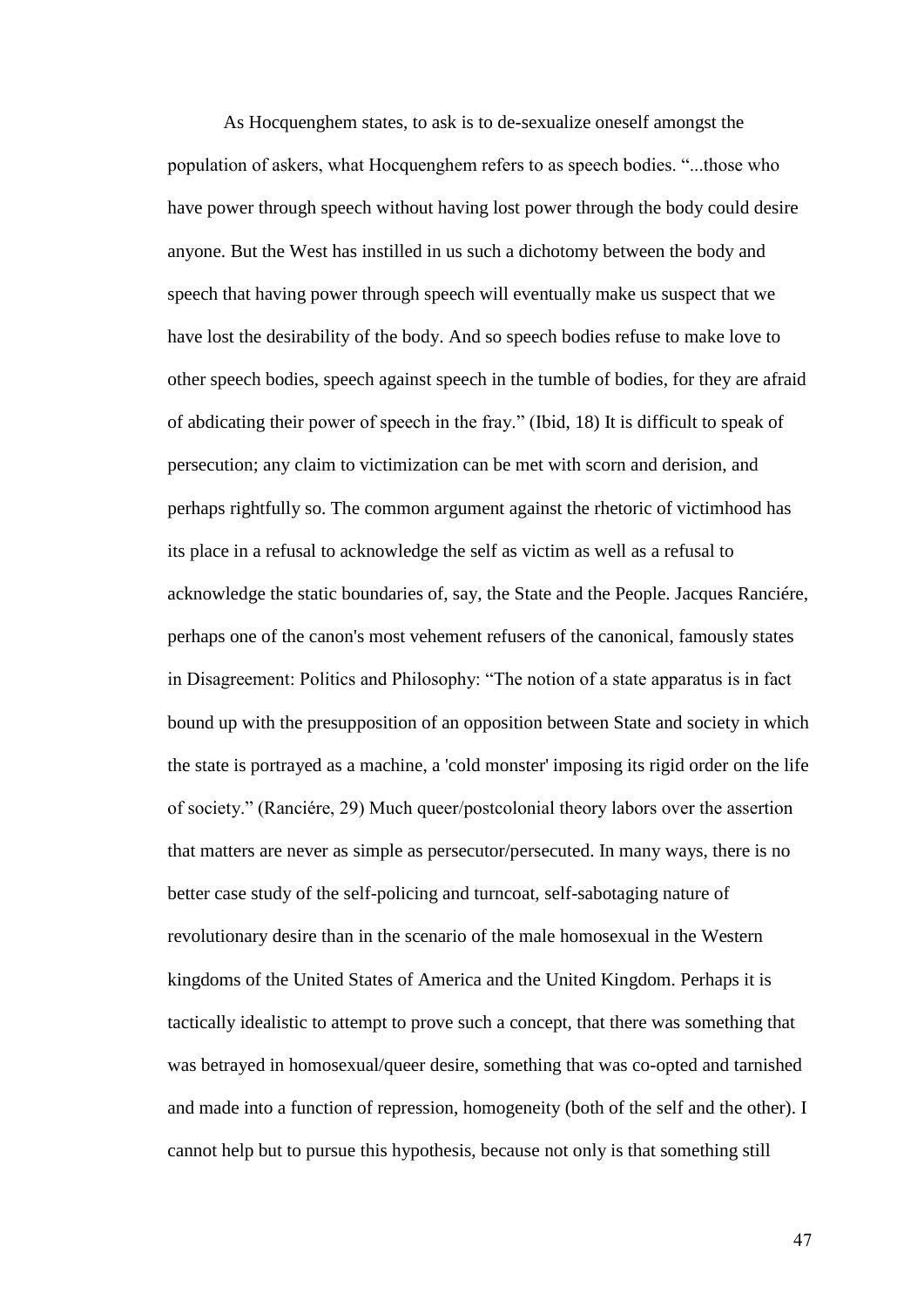present in certain bodies and discourses, and not only does that something arise unexpectedly and uninvited into bodies and media and discourse, but it also is more complicated than merely being a something. This was of great significance for Hocquenghem, as Michael Moon points out in his introduction to Homosexual Desire: "While 'homosexual desire' does not exist, properly speaking, Hocquenghem is unwilling to let matters rest there; the book that ensues follows from his perception that there is something there about what is commonly thought of as homosexuality or 'homosexual desire' that has extraordinary and, indeed, unique effects on everyone in our culture." (Moon, 17) Homosexuals, like any public 'group', are in the world and not in the world: that is, they are making themselves present all the time, whether or not we wish to negate them through ideological erasure or academic sleight of hand. They are present and grouping themselves constantly and perpetually in different formations and new manifestations as varying groups of human beings with both static and stagnant images and highly regimented 'fluid' images. So, I will speak of persecution (as well as the entire lexicon of homosexual trappings) as a multi-faceted and slippery mechanism by which to further unpack the ongoing paradox of uncovering the something in queerness.

"The persecution of homosexuality has its source in a homosexual desire." (Hocquenghem, 21) It is safe to say, even in 2011, that our media outlets, our psychoanalysis, our churches (both religious and secular) continue to be so obsessed with homosexuality that the relation between persecutor and persecuted has edified into a perpetual, erotic farce. Hocquenghem finds an explanation of this obsession through a reading of Freudian and post-Freudian psychoanalysis. To be fair, most of Hocquenghem's critiques arise from readings (many of which he terms 'misappropriations') of Freud's studies on homosexuality. He structures his ideas in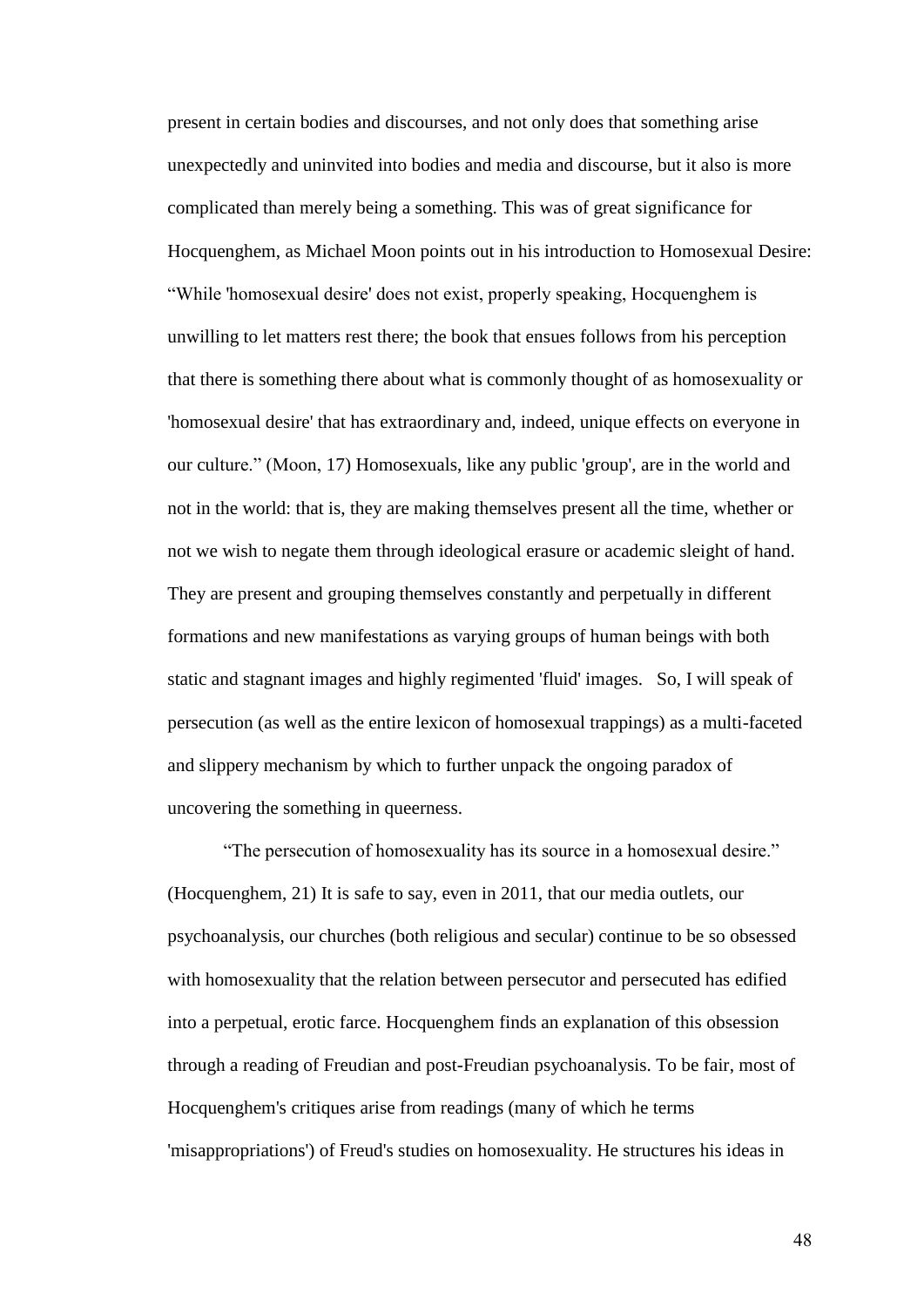connection with Lacan and with Deleuze and Guattari's anti-oedipality. One major contention with Freud lies in the hypothesis of 'persecutory paranoia', in which the homosexual subject's repression of his own libido causes him to see homosexuality (in various threatening and hidden forms) manifest around him constantly. Hocquenghem saw this hypothesis as playing out exactly in the reverse: society's paranoia towards it's own homosexual libido causes it to obsessively pursue and police perceived homosexual emergences. Additionally, Hocquenghem sees Freud's idea of homosexuality leading to paranoia reversed in the work of some scholars, who essentially posited that paranoia causes homosexuality. "In 1965, during the Stockholm conference on homosexuality, W.H. Gillespie reverted to Rosenfeld's assertions on the relation between homosexuality and paranoia, describing homosexuality as 'one of the most frequent defence mechanisms used against paranoid anxiety'." (Hocquenghem, 60-1)

What is interesting here is that Hocquenghem is basing the discussion of paranoia around a study Freud made of Daniel Paul Schreber, a prominent German judge who made his 'condition' of experiencing the desire to 'experience sex as a woman' public. Freud conceptualizes Schreber's condition as being out of his hands; in a sense, he has been victimized by society. As Hocquenghem states: "For Freud, too, the emergence of Schreber's homosexuality in the form of paranoia is due to some fault in the repressive social machinery..." (Ibid, 59) What psychoanalysis 'does' to the homosexual is of great concern; however, that psychoanalysis would come to be in cahoots with a particular and fascistic brand of expressing homosexuality is perhaps only hypothesized. The relationship has become more complex, in that psychoanalysis of the late 20th early 21st century has various strategies and interpretations of homosexual desire that range from outward condemnation to a near-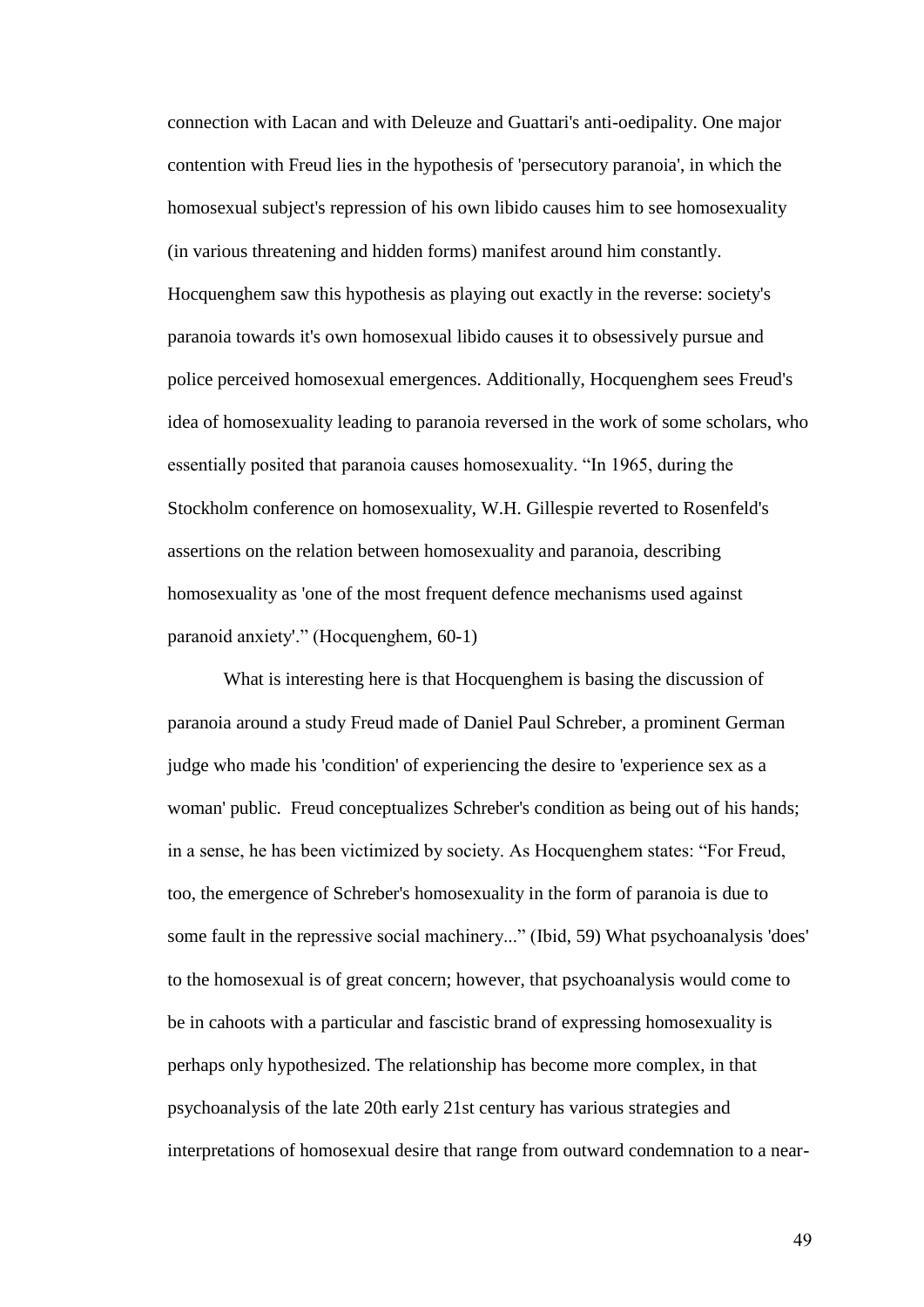proselytization. It no longer merely attempts to "trumpet[s] the existence of homosexuality everywhere" (Hocquenghem, 22) while creating a panic amongst the public with regard to the safety of heteronormativity, it now also reassures the public and the homosexual subject (who it continues to diagnose: homosexuals are treatable now not necessarily as subjects to convert per se, but to convert into normative homosexual subjects. This has become its own psychoanalytic end.) that homosexual desire is safe, assimilable, profitable, and even humorous insofar as it is both harmless and entertaining.

Hocquenghem also shows how Freud's concept of the "polymorphously perverse", in which desire is understood as "fundamentally undifferentiated and ignorant of the distinction between homosexuality and heterosexuality..." (Hocquenghem, 74) was distorted by a number of figures (such as W.H. Gillespie) in order to subsequently dismiss his concept of bisexuality as being founded on "a mechanical relationship between neatly defined psychological and biological elements..." (Ibid, 76) What many critics identify as "popular psychology", sometimes maligned as that faux-ideology that has seeped into every level of public discourse: the home, the workplace, the military, the talk show, the podcast does nothing less than to police the behavior and self-conceptualization of the homosexual. This is nothing new: during the early 20th century, psychology/sexology worked diligently to maintain the strict compartmentalization and medicalization of the homosexual, amongst both outright condemners and those that were supposedly 'sympathetic' to the plight of the homosexual. As Jeffrey Weeks states in the preface to Homosexual Desire: "Even the reformers, such as Magnus Hirschfeld in Germany or Havelock Ellis in Britain, worked within the framework of homosexuality as a specific individual 'variation' or 'anomaly'. This much was common throughout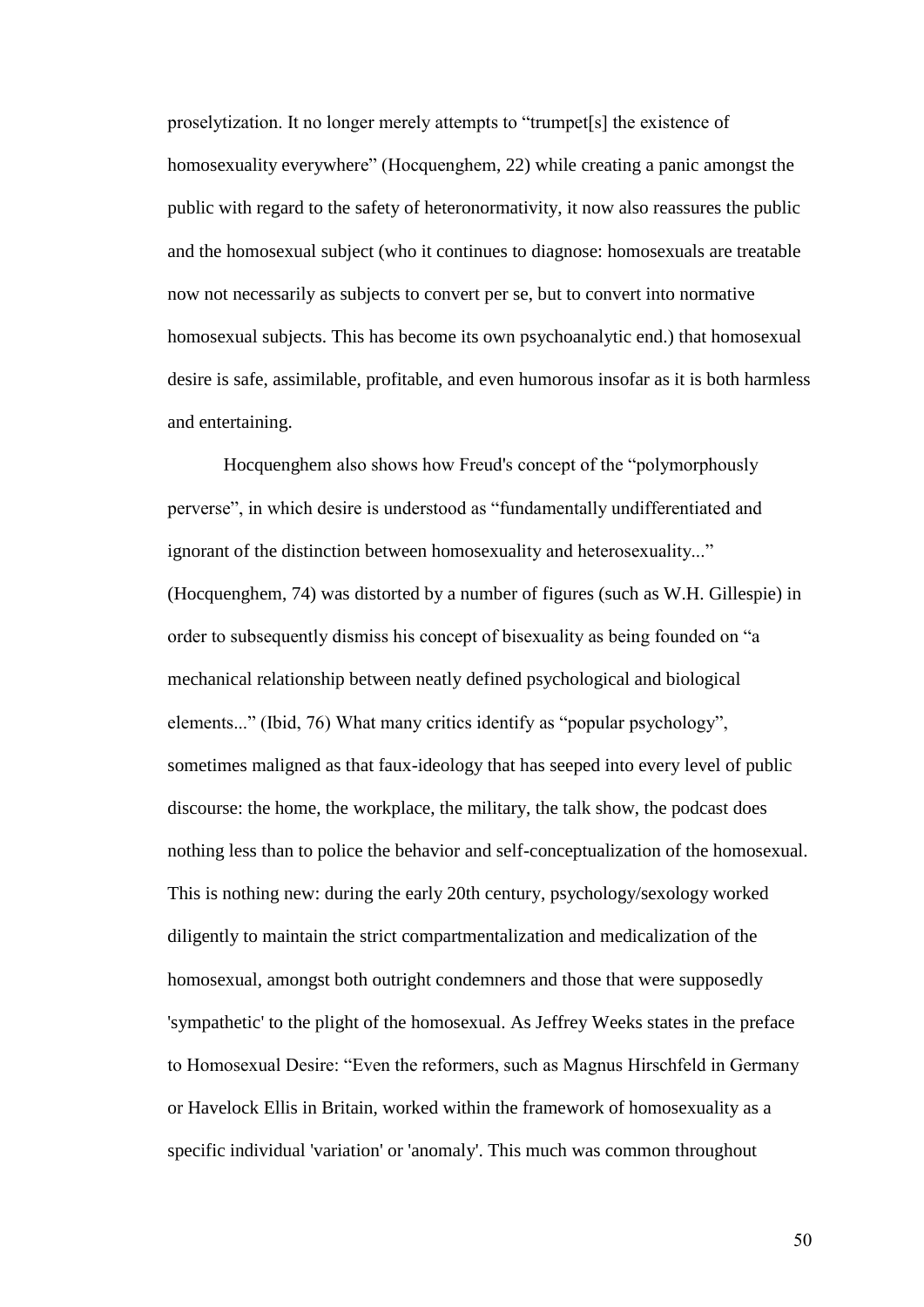America and Western Europe." (Weeks, 24) Homosexuality still retains a polemical status within the realm of contemporary psychoanalysis, and has developed an even more refined political position on both sides of the debate. We still see homosexuals being subjected to conversion therapy, which amounts to torture, in an effort to eradicate their desire; this is almost always presented as being a practice of psychoanalysis that is explicitly connected to some shadowy right-leaning, religious backing. In countries like the US and UK, torture of homosexuals is presented by the media as occurring in places like Africa, South America, and the Middle East. Thus, attention to the more hidden and discursive processes of torture that occur in the West are deflected. These images may serve as satisfying to those that merely abhor homosexuality, but for those who 'tolerate' homosexuals, these images are used to prove economic and social progressiveness at home, and barbarism abroad. Unharmed homosexuals are one of the symbols of progress of leftist rhetoric.

The Left's much more complicated relationship with homosexuality has embraced homosexual desire as a workable psychoanalytic process, whereas it used to be that the chief aim of psychoanalysis, before it fragmented and became co-opted by bipartisan politics, was to either convert the homosexual to heterosexual or to absolve him or her of their desire altogether, exposing the heterosexuality which always lurked beneath. By workable, I mean to suggest that psychoanalysis working under the banner of neoliberalism now works with the homosexual subject in 'dealing with' or 'coping with' their desire not in order to repress or sublimate it, but to 'adjust' to it. This means by first embracing homosexual desire as normative and then assimilating it into popular psychoanalytical discourse. This is not to say that much of our culture does not still (rather covertly) consider the homosexual to be a sick sub-human; it merely implies that the means of manipulating and playing with that concept have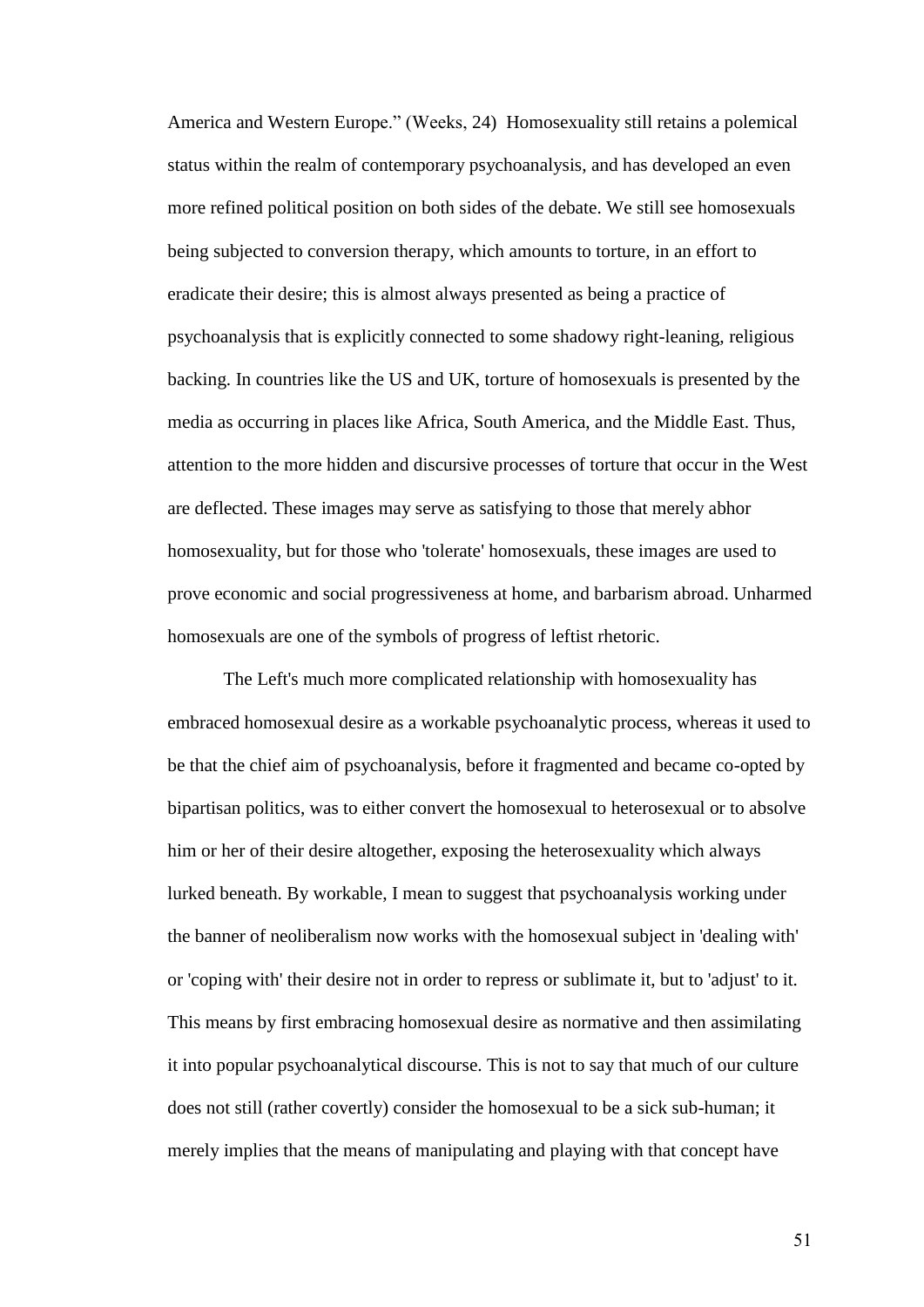multiplied and become more sinister. In fact, homosexual 'reality' television figures such as the fellows from Queer Eye for the Straight Guy in the U.S. And Gok Wan from the U.K.'s How to Look Good Naked actually perform routine psychological magic tricks upon the public via the style-less subjects whom they are coaching. For instance, Gok Wan might tell a woman (and always does, for this is what the program is based upon) who feels physically unattractive that she must think of herself as attractive in order to feel attractive. He cites being fat as a youngster and his homosexuality as ways of evoking the archetypal outcast. Homosexuality has become a tool for engaging instantly with the public under the boo-hooing illusion of the alienated viewer, of conjuring a particular type of pre-programmed sympathy and of embodying a particular type of wisdom: the wisdom of the inhuman body. However, the message here is that the inhuman/less-than-human must always be humanized.

Leo Bersani, in his seminal work Homos, begins to outline a concept of homosexuality as strategically anti-social: "Perhaps inherent in gay desire is a revolutionary inaptitude for heteroized sociality. This of course means sociality as we know it, and the most politically disruptive aspect of homo-ness I will be exploring in gay desire is a redefinition of sociality so radical that it may appear to require a provisional withdrawal from relationality itself." (Bersani, 7) One question Bersani pushes emerges form his background in psychoanalysis: why the notion of the homosexual as having 'failed' to engage in the Oedipal relation rose to such prominence amongst psychoanalysts of the 20th century. He questions why the male homosexual was not instead understood as defying the relationality (Bersani is also interested in understanding the possibilities inherent in reworking relationality) of heteronormative oedipality. In other words, why were homosexuals seen as psychological anomalies and failures rather than successes? Why weren't they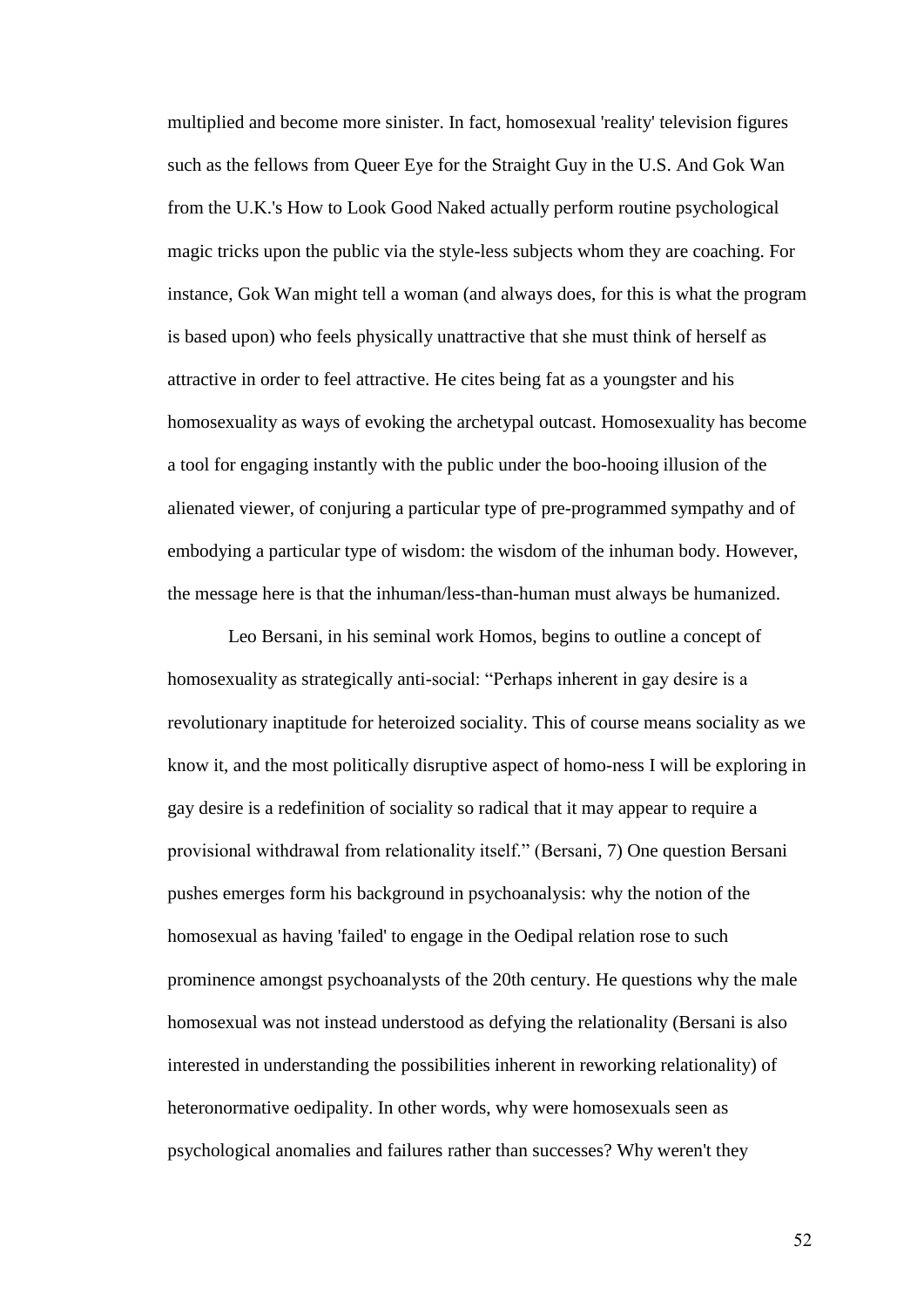understood as latently expressing a comfortable level of femininity within themselves which transports them along a different trajectory altogether than the Oedipal relation? And if the homosexual successfully evades the Oedipal relation, what is the potential of reconceptualizing or discarding oedipality as the fulcrum of family relations? What underlies Bersani's Homos is a similar question of the anti-social that Hocquenghem started with *Homosexual Desire*. The entire work (and much of what is now considered canonical queer theory, such as Lee Edelman's No Future) focuses on holding up these questions of sociality that continue to concern queer studies. Damon Young and Joshua J. Weiner's GLQ introductory article "Queer Bonds", puts forth some interesting concepts, astutely describes the pull between the social/anti-social tendencies in queerness: "The most prominent debates in queer theory of recent years have located the political promise of queerness in the espousal of one of two positions: one must be 'for' (a queer version of) the social or one must be, as queer, 'against' the social (as we know it)." (Young & Weiner, 224)

What Hocquenghem saw as a true obsession with homosexuality is still very much a prevalent mode of thought in today's public and academic spheres. Bersani also mentions that "homophobic America itself appears to have an insatiable appetite for our presence." (Bersani, 11) It is just that the methods and mediums by which this obsession can be expressed have exploded onto the multiples stages of media that have emerged even since Homos was published in 1995: the obligatory homosexual lifestyle op-eds in every "leftist" editorial, the bromantic trope of the gay elephant in the room (whether it is the gay man or the lesbian who is clowned) that has seeped into, has become ingrained within the template of any film about men in conversation with one another (buddy movies, farcical physical gag comedies, action movies, maleoriented rom-coms, horror films, etc.), the ever-present homosexual style guru on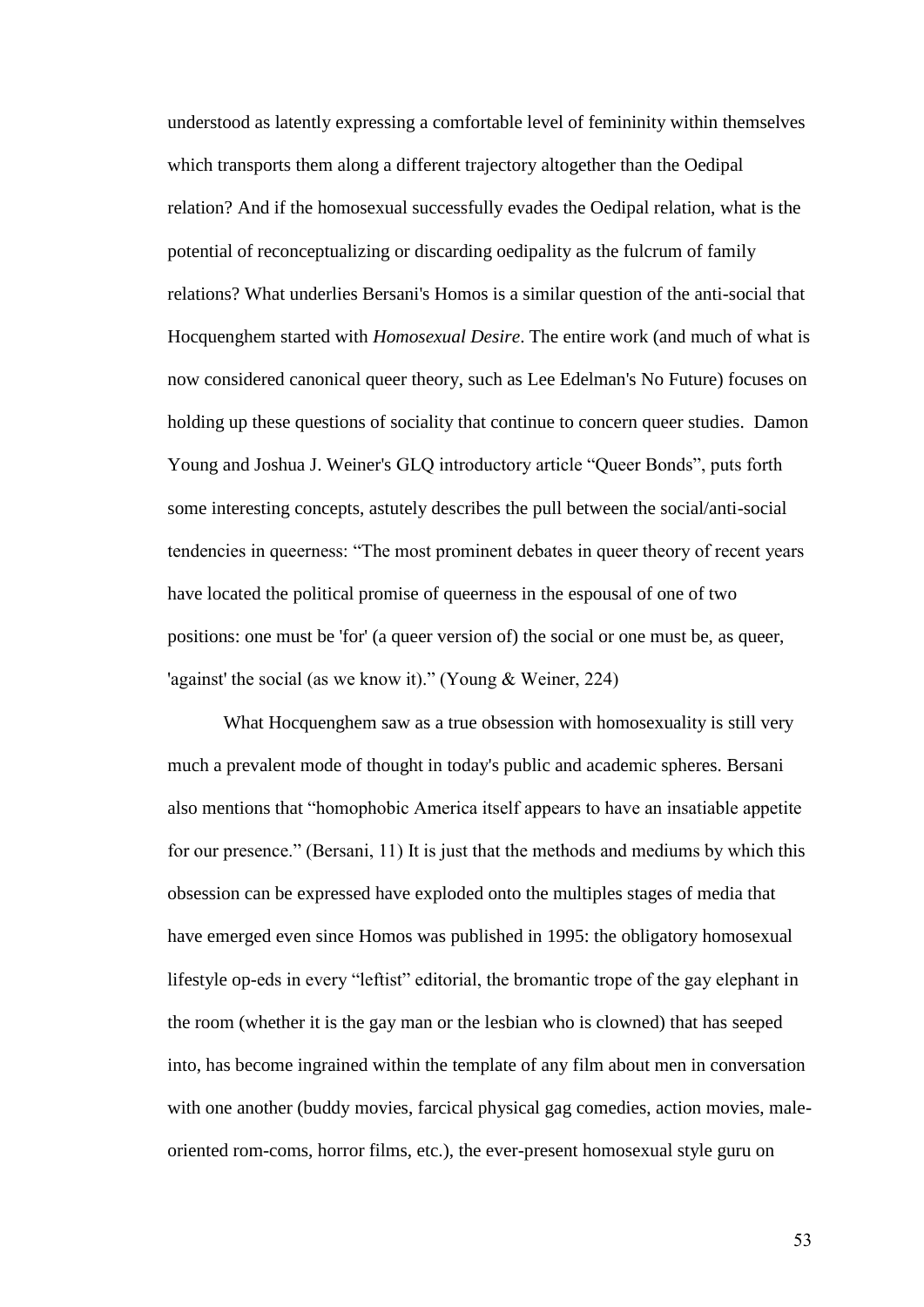every reality television program, the lesbian embrace which is a universal mode of arousal and is present in nearly any advertisement, film, television program, pornography aimed at men, etc., the church that obsesses itself with excluding and condemning gays, or else the church that obsesses itself with using gays as a gateway into the expensive house of liberalism, or even the church that is mired in gay scandal, the presence of the homosexual as a mascot for money, economic growth and development (see pinkwashing) in all business-related and public relations ventures. The homosexual has become synonymous with imperialism of the highest order, and this is seen as a great success. Homosexuals wrapped in American flags with no penises, homosexuals with guns in fatigues who promise not to look in the showers, homosexuals with children at the PTA meetings who have finally given up expelling their seed into a void, homosexuals on Wall Street (both in the ivory towers and occupying), homosexual psychoanalysts who smile on television and reassure the public of homosexuality's benevolent nature, it goes on... – "Almost all homosexual behavior is bourgeois, and this is not meant in the moral sense in which workerism denounces a class spirit or bourgeois stigmata. It is meant in the sense that homosexual desire is mechanically recited rather than invented. It is because this desire functions exclusively around sex, and not the totality of the body. It is because it is not so indisputable that the anus ignores sexual difference, because it is not so certain that the reinvestment of the anus will weaken the great phallic signifier, since the desiring use of the anus calls for the phallus just as strongly as does the orthodox social usage of the vagina, even if it passes over shame." (Ibid, 23) In Hocquenghem's epiphany, the homosexual's sexual interaction is just as much of a "ghetto" as the heteronormative one: "As long as we are not burned at the stake or locked up in asylums, we continue to flounder in the ghettoes of nightclubs, public restrooms and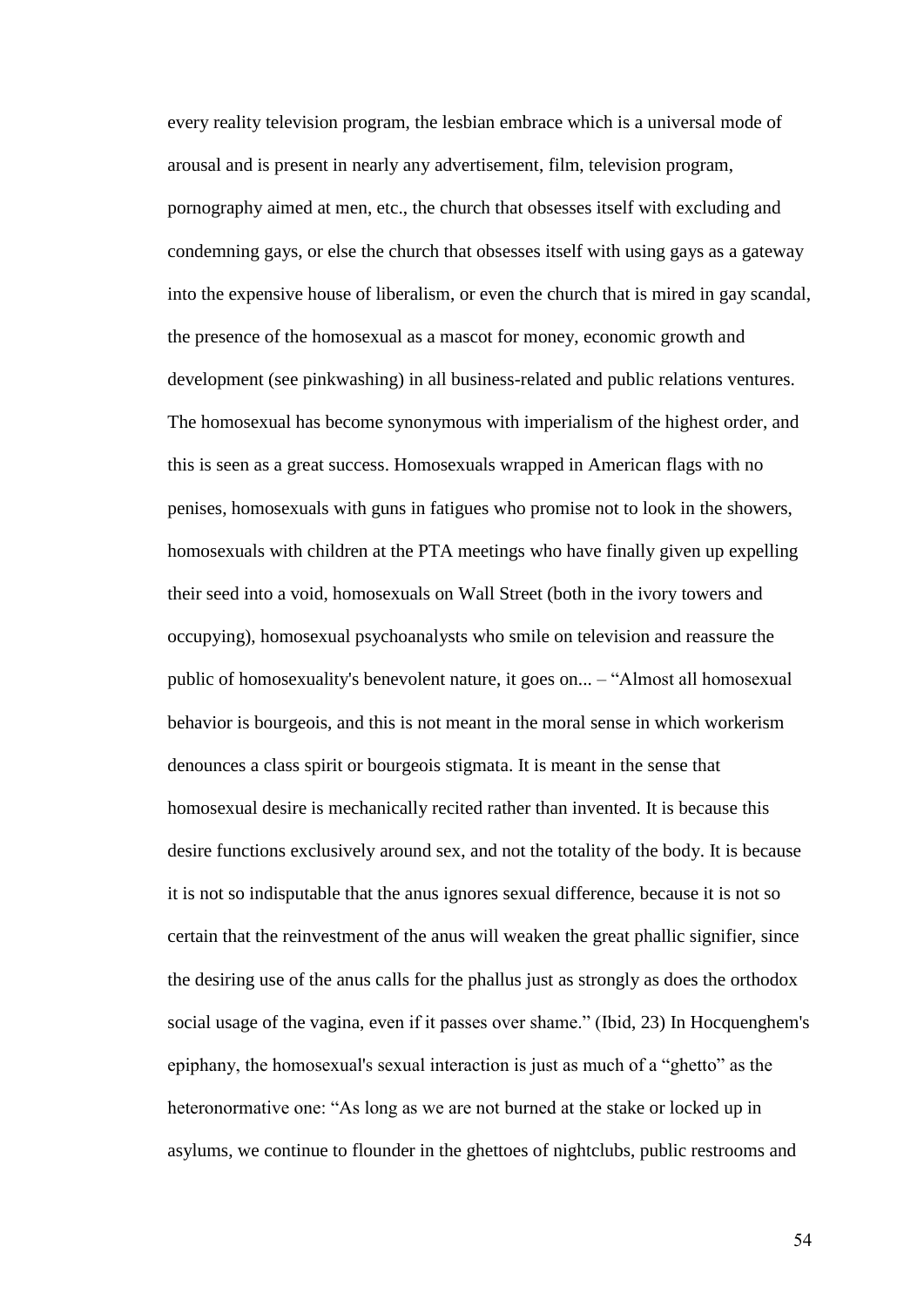sidelong glances, as if that misery had become the habit of our happiness. And so, with the help of the state, do we build our own prison." (Ibid, 25) An addendum must be supplanted with this statement in our modern time where a glorious negation, alas, cannot. The homosexual still does bask in the cruise, the restroom, and in many cultural situations merely for nostalgic purposes and not to protect the body from harm. However, now there is a reflection, a monstrous, hall of mirrors visage that returns the evil gaze of the evil gays, and that is the public face of the homosexual. Surely, Hocquenghem could not have predicted that not only has the homosexual community helped the state in its private imprisonment, but has also ascended to the roster of the shining faces that are representative of "public imprisonment" itself, and not only of ourselves but of women who come to us for advice and coquettishness, of men who want to be hip, of voters who want to be "open-minded", of politicians who want to wear a new face, of governments who long for malls to be built upon the ruins of their old places, of viewers who long for a taste of what is "fabulous", meanwhile only ever sabotaging what was perhaps useful in public queerness: making a good parent instead of questioning the coupling and reproductive mechanism, marrying pride to militarism instead of protesting systemic slaughter, marrying each other in churches and on the steps of city halls instead of demanding the rights and benefits of the "married" (who are statistically the eventually-divorced) and refusing to kowtow to its broken ritual. Is this not the reaction, en masse, of a queer "group" which screams of refused victimhood to the oppressive heteronormative public, as though victimhood were not also a mantle we voluntarily place upon our heads because it is easy to do so? This is precisely because the monstrous has become itself co-opted by us and against us for them, and by that I mean to say that being a queer monster now means something that can be worked out on TV, it something that is relatable. The de-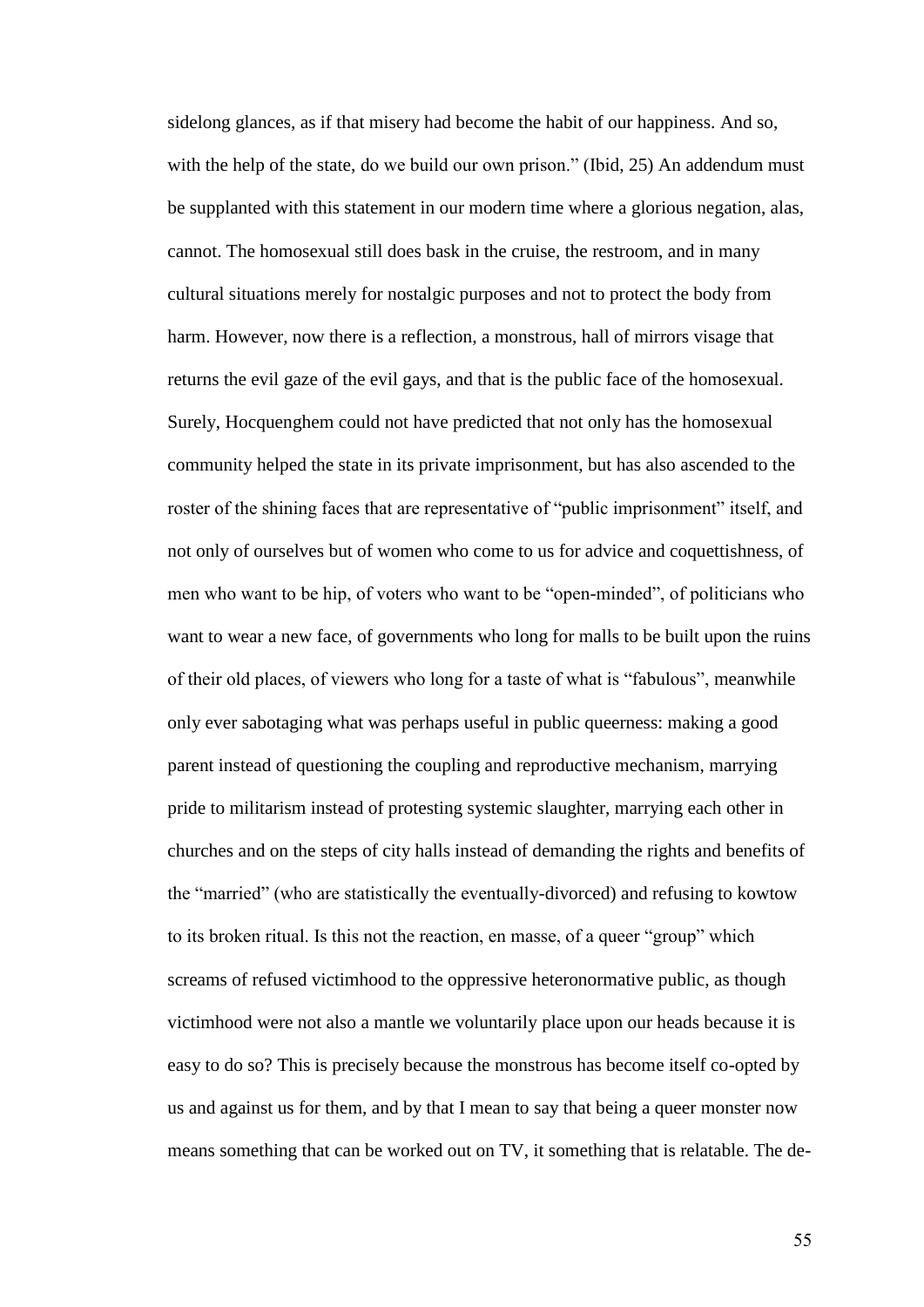monsterization of the public faces of queerness fits a template that is useful to bipartisan squabbling and strategies like pinkwashing.

This public face can only ever revert to a monstrous quality that is mediated by its handlers. That is, the original monstrousness that is non-relational, amoral, and poetic is supplanted with monstrousness that is a shadow of heteronormativity, immoral, and banal. As Bill Marshall points out in his work Guy Hocquenghem: Beyond Gay Identity, Hocquenghem lamented these emergences as practically inevitable in a 1977 collection of essays, La Dérive homosexuelle: "The time will come when the homosexual will be no more than a sex tourist, a nice Club-Med member who has been a bit further than the rest, whose horizon of pleasure is a bit broader than his average contemporary." (Hocquenghem, 132) The problematic reconfiguration of public homosexuality as comfortably occupying its own niche of consumption, as not merely acceptable as public mask but enjoyable insofar as it remains compartmentalized, these fears gripped Hocquenghem fervently. Bill Marshall further quotes La Dérive in its rejection of "this movement of closure which is founding new sexual bourgeoisies." (Marshall, 18).

Where Hocquenghem falters in The Screwball Asses, if it is indeed a faltering, comes during his attempt to theorize "true" homosexual desire. I question whether or not he falters because I perfectly understand the desire to utilize the language which repels you, attempts to control you, dismisses you as inverted, narcissistic, and paranoid: I am of course speaking about theories of psychoanalysis that Hocquenghem is constantly engaging with, struggling against, and attempting to repurpose. If this engagement falters, then so be it. It is composed of a necessary desperation, like most of Hocquenghem's language it strives to regroup what is essentially impossible to grasp, attempts to make use of various violent acts of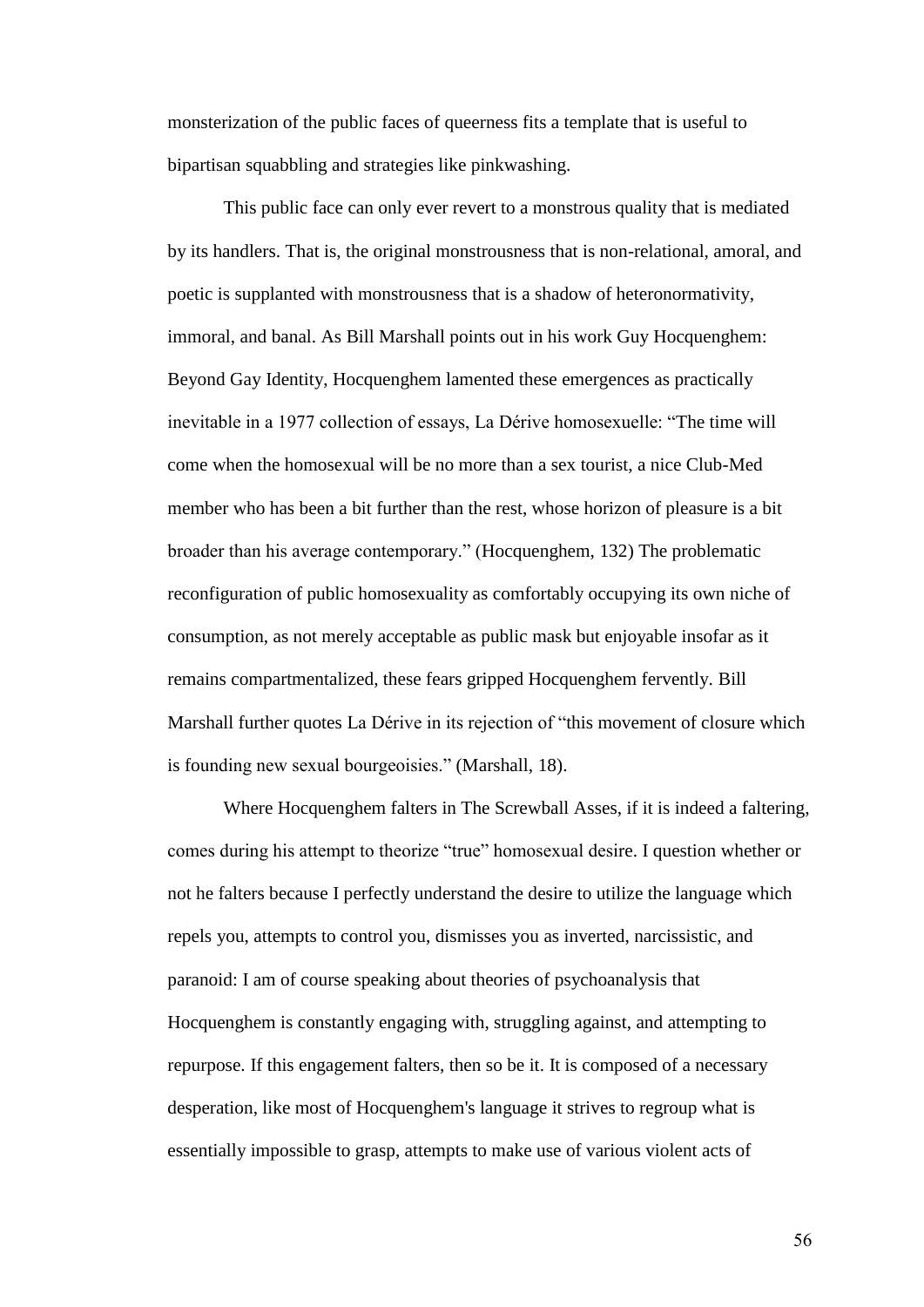language aimed at the desire and the perpetually contradictory community that he finds himself a part of and yet despises. Hocquenghem asserts: "The social sphere, in any case, is nothing but a chaotic mix of phantasms which all stem socially from the unique model of heterosexuality, a model that has circulated an incredible number of clichés issuing from classical psychoanalysis. It is assumed for example, that homosexuality is narcissistic. But the heterosexual, naively searching in vain for his homologue in the other gender, is branded by narcissism as much as the homosexual, who searches for his opposite in the same gender, imprinted with the heterosexual model that he refuses to follow and yet mimics." (Hocquenghem, 44-5) A double bind emerges here in which Hocquenghem insists upon the gross miscalculations of psychoanalysis in diagnosing the homosexual subject, yet he simultaneously falls back upon many of these very psychoanalytic formulations in order to bring forth certain assertions on homosexual and heterosexual desire. In the quotation above, for instance, he denies the narcissism that is branded upon homosexual desire, yet concedes to the notion that the homosexual "searches for his opposite in the same gender, imprinted with the heterosexual model..." a quotation that seems to significantly problematize everything that has preceded it. That is, if Hocquenghem wishes to conceptualize homosexual desire as indeed being non-relational, as not being the shadow of heterosexuality, then he must formulate a rejection of psychoanalysis that is not conditional. Of course, one might argue that he is speaking about that concept of homosexuality that is screwball homosexuality. In fact, throughout this work Hocquenghem does fluctuate between speaking of the screwball asses and what might be called the asses of the ideal image, the asses that are not, for Hocquenghem (and for other thinkers), real yet. As Young and Weiner point out: "For these thinkers, far from recognizable "liberal" identities, homosexual and lesbian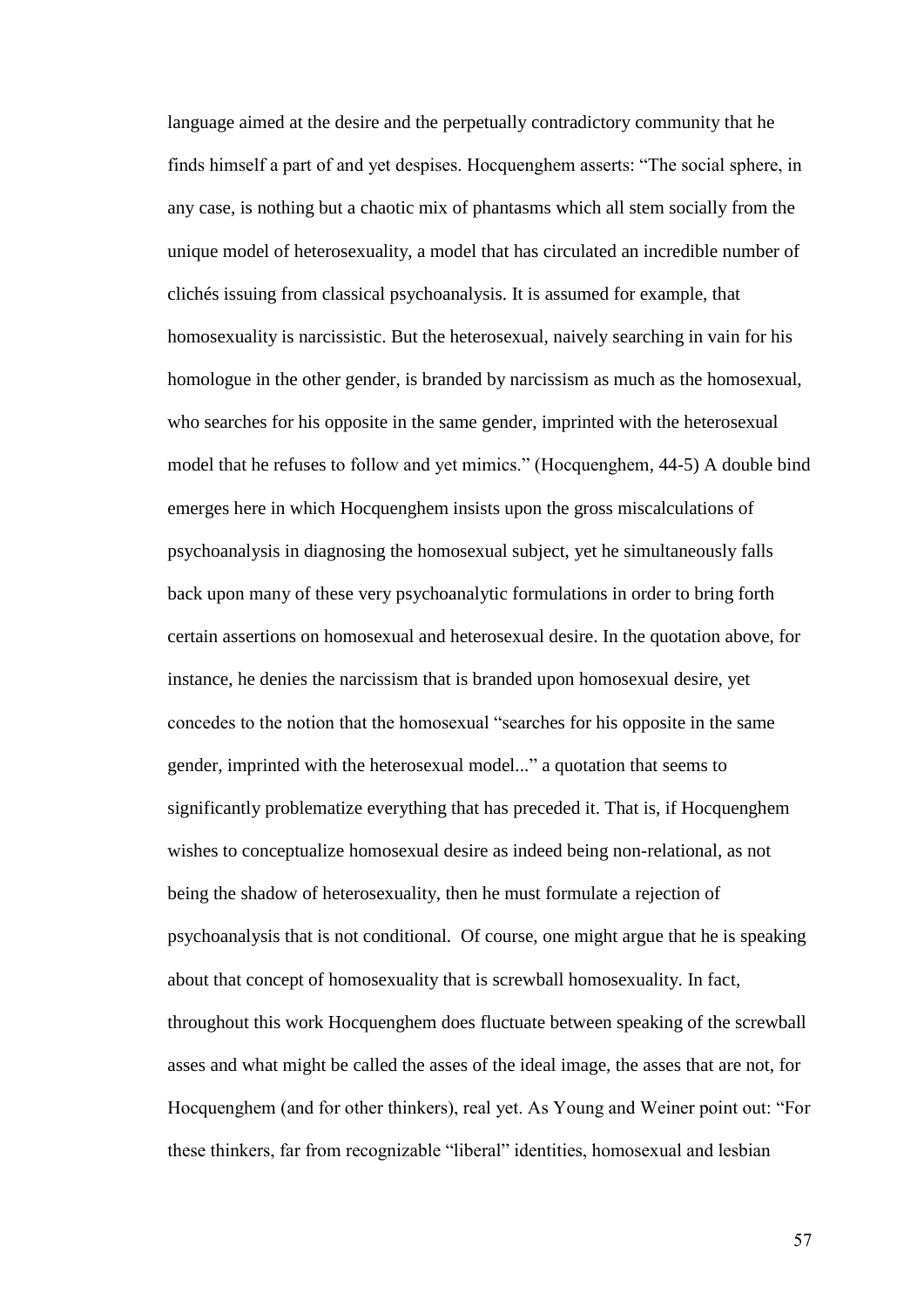name something that does not yet exist: in Foucault's words, "it's a matter of constructing [new] cultural forms'--which also means destroying old ones." (Young & Weiner, 225) Essentially, by declaring that homosexuality "refuses to follow and yet mimics" heterosexuality, Hocquenghem is making a larger assertion that by enacting homosexual desire, a body automatically and always traps itself within extremely strict boundaries. The heterosexual model that has carved indelible routes into the pathway of enacting desire delimits these boundaries. The very indelibility of these pathways is one source of contention one might find with this argument; the other is the idea of "true" homosexual desire.

The following two very short chapters in The Screwball Asses vigorously defend this idea that Hocquenghem insists upon, the idea of "true" homosexual desire potentially manifesting. What is ironic is that, for Hocquenghem, this truth can only emerge through various psychoanalytic and linguistic games. I refer to them as games because, while they are diverting in terms of conceptual efficacy (in that Hocquenghem is always hinging on possibility: perhaps they could work, perhaps not) they are unquantifiable manifestations of psychoanalytic formulation that seem to point to a homosexual subject who has fallen prey to a paranoia imposed upon him precisely by psychoanalytic rhetoric. Hocquenghem's doubts of true homosexuality are healthy, even revolutionary (as he would have it), up until the point that he devolves into these exercises. They are based on the idea that sublimation is the gateway into "making love", and that non-desire and the "desire to desire" must meet in this formula in order to produce this problematic enactment of truth. This is not to disavow Hocquenghem entirely, merely to state that it is puzzling that in The Screwball Asses as well as in Homosexual Desire, he makes every effort to repurpose Marxism and psychoanalysis to counteract these very paranoias. To use the terms of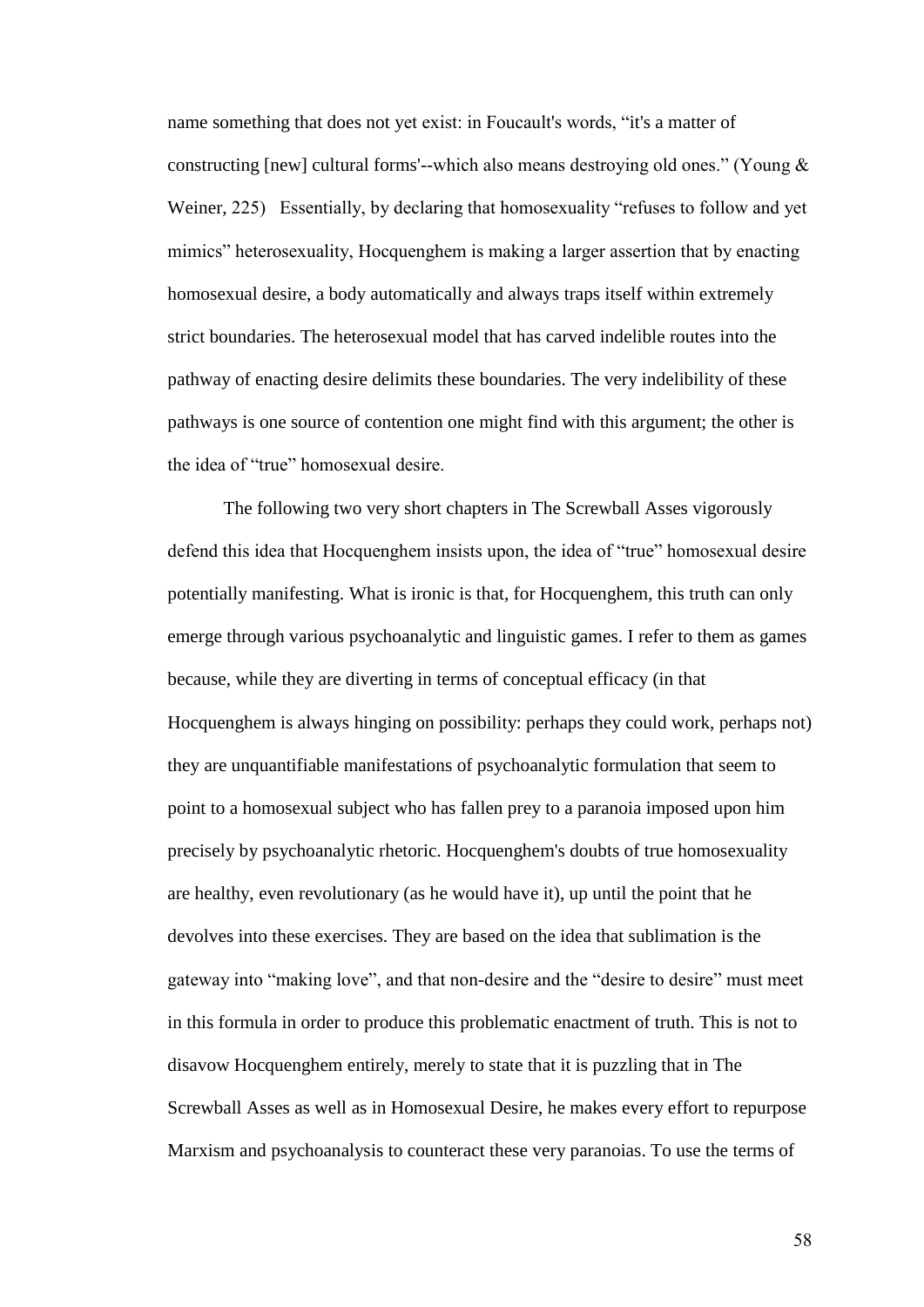the oppressive regime of language as the escape route does not, at this juncture, seem beneficial to either Hocquenghem or the community he seeks to awaken or to dissolve. He begins: "If we examine the limit case of the transvestite, we realize that he is more woman than women, since he desires to be a woman whereas a woman is subject to her gender. And since the only image of woman is a masculine one, this man shall recite woman a thousand times better, without intermediaries, without any orders being transmitting [sic] to the other, once he has decided to apply that image to his own body, instead of to his mother, his sister or his wife. The transvestite is the most perfect image of the woman man desires and the image farthest removed from the woman whose existence man obstructs." (Hocquenghem, 45) While this concept is thrilling, even utopic in that it transforms what Butler might call 'gender performativity' into an avatar of 'pure' womanhood, I also feel that it is problematic. It is based on the notion that the transvestite is ordered under a 'univocal' sign, the very sign that Hocquenghem reviles. Under this sign, the Hocquenghemian transvestite is always desiring to be a woman rather than desiring to be a man dressed as a woman or desiring to be an embodiment of indeterminacy. This makes the following assertion about the self-application of the sign of the woman rather murky. We can never know if the transvestite not only declares and performs woman in his own body but also inscribes this mask onto his mother or sister or wife. It is simply not tenable to assume that he does not. There are multiple ways of enacting the transvestite, both through the mouth of the transvestite and the sneering public. Jennie Livingston's documentary about the drag scene in Harlem, Paris is Burning (released in 1990, two years after Hocquenghem's death, and being shot while he undoubtedly suffered from the immortal tagline of so many gay deaths, and the same for many of Paris is Burning's subjects: AIDS-related illness) reveals a spectrum of transvestite self-philosophy,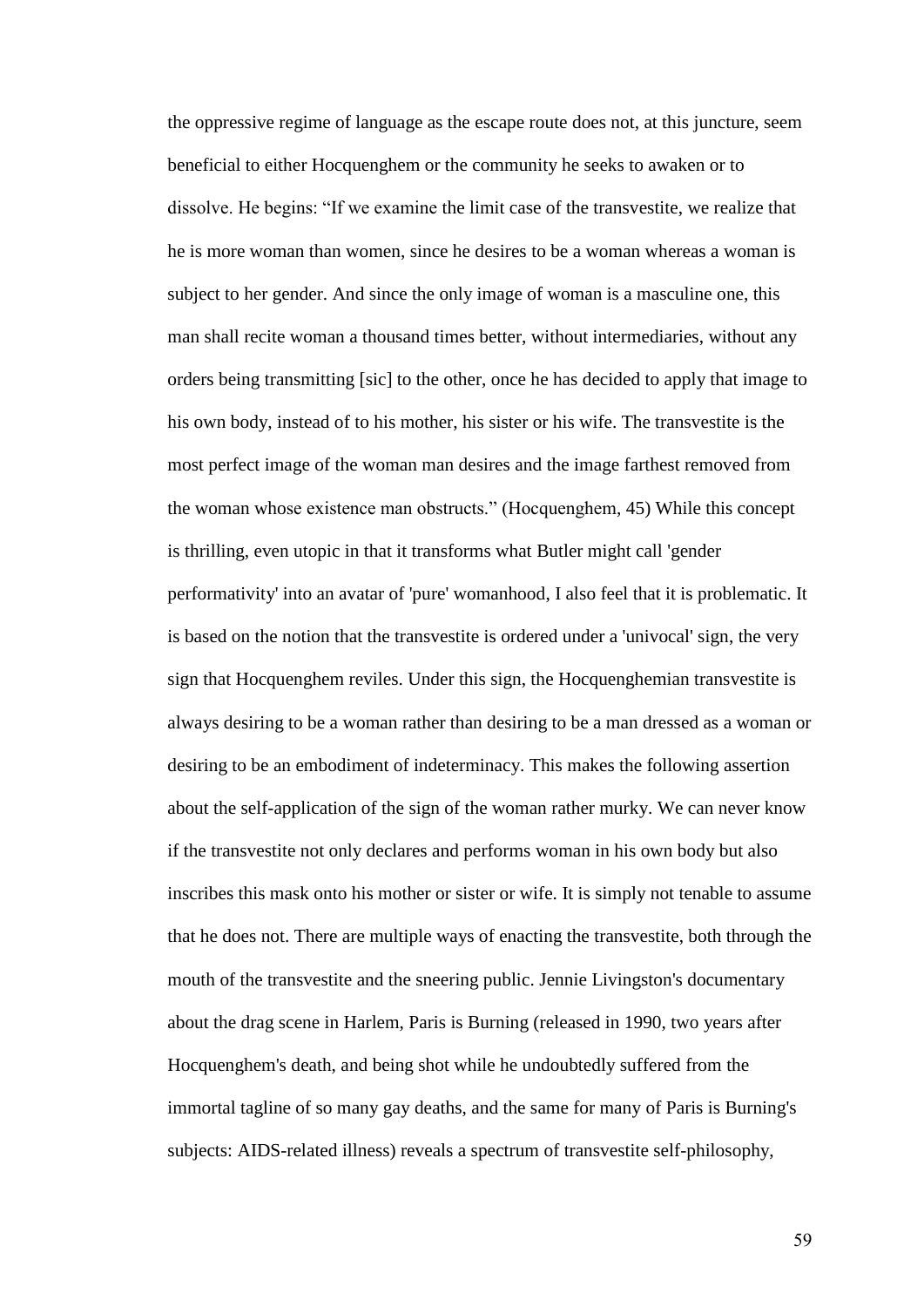ranging from emulation to self-protection to exuberance to subversion. Today, on programs such as RuPaul's Drag Race, we are offered an image of drag that is either playful in the name of fabulousness, or else sentimentalized in the vein of Oprah-style personal freedoms. There are always exceptions, of course. Tammie Brown, a drag queen from the show's first season, perfectly encapsulated a paradoxical queer manifestation of transvestitism that simply could not assimilate itself comfortably into the machinations of the program. This created moments of poetic indeterminacy, uncomfortable comedy, and, of course the early elimination of Tammie from the show. This is why we cannot accept the idea of transvestitism as Hocquenghem presents it.

Among the various other hypotheses Hocquenghem comes up with in this concept of true homosexual desire, most notably is the idea of his having to conceive of some kind of coupling between himself and a lesbian. He finishes by saying: "Suddenly, I feel my attempt to describe this couple has gone too far, that its experience can't escape being theoretical, tinged with Machiavellianism and terribly experimental. And then I laugh and I don't give a fuck. I know the time will come when the desire to desire shall be stronger than the desire to dissect. In a month, in a year, what difference does it make? I know that hands and mouths arouse penises and clitorises. Must they necessarily belong to the same gender as ours, under the pretense that all policing enforces their belonging to the other? (Ibid, 68-9) This text generates a fair amount of paradoxical and contradictory mysteries and pleasures.

Hocquenghem openly admits this and even encourages the idea that it is unavoidable, that his very speech is phallic, invoking psychoanalytical apologist rhetoric of having opened his mouth in the first place. I believe that this particular movement in his writing has derailed the readings of the aforementioned queer zine or the MIT Press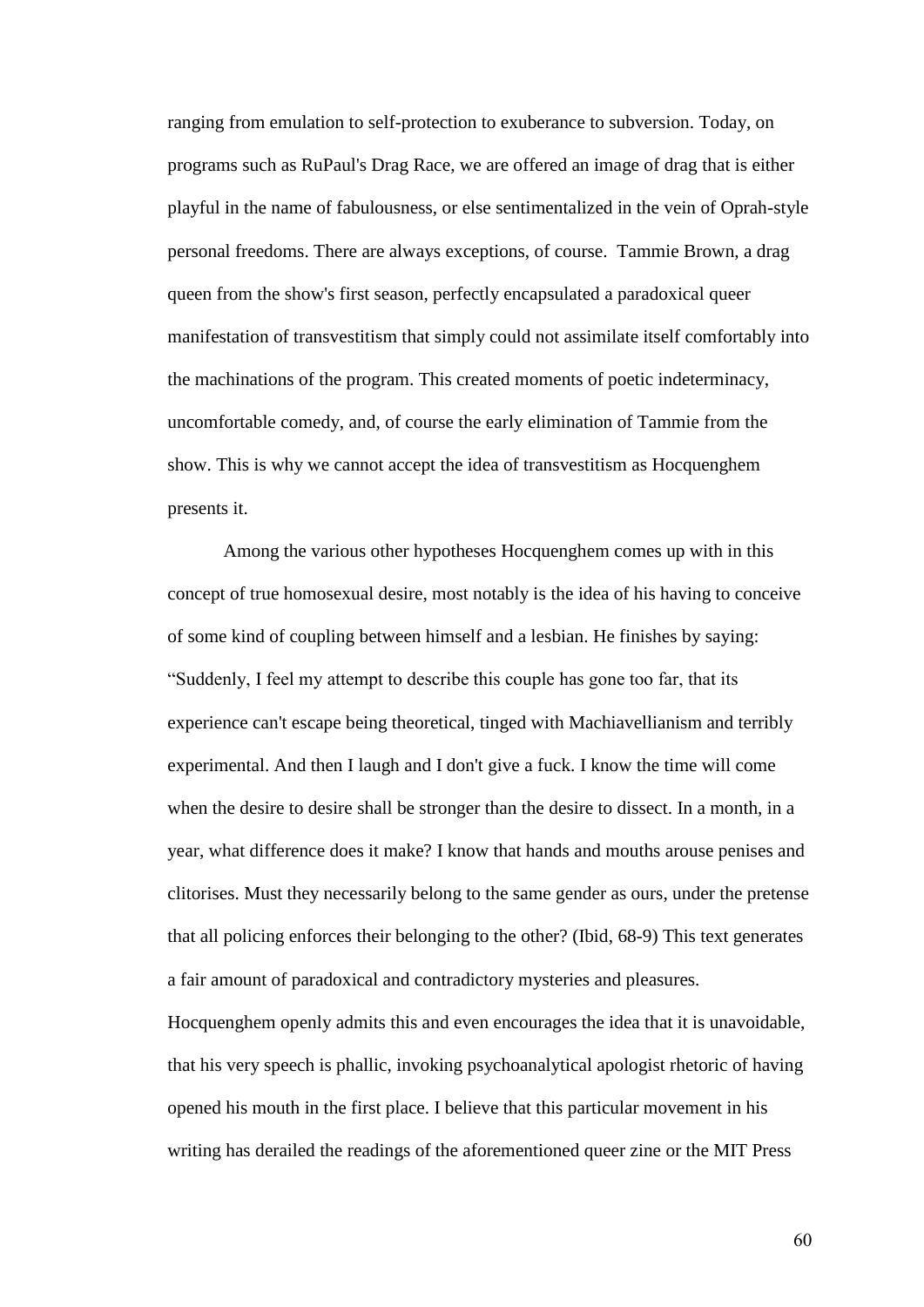who distributes the semiotext(e) intervention edition. Their website features quotations from the book that, in their isolation, actually sorely misrepresent the purpose of the work. Also, in reprinting this idea, which is printed everywhere that Hocquenghem's name is invoked, that Hocquenghem is "often considered the father of Queer Theory", they seem again to misunderstand the author's intention. For, one major aspect of queer theory (whose ideas have become canonical) was to perform a number of interpretations that result in systematically removing homosexual desire from the homosexual subject rather than attempting a synthesis of enacted homosexual desire as simultaneously manifesting in certain subjects and in every socio-cultural manifestation imaginable. Conflating the differences in homosexuality as present within a body and present within a text, even. Perhaps it is precisely those passages where Hocquenghem missteps in conflating the potentiality of desire into a universal enactment that nominate him as father of queer theory.

Hocquenghem's work often stands in direct contrast to much of what we now call queer theory; in this work he is not rejecting the idea of homosexual desire, he is merely problematizing it. Bersani, in the section of Homos which focuses on the Butlerian (as well as Wittig, Halperin, and Warner) desexualizing of queer desire, states: "There is a more radical possibility: homo-ness itself necessitates a massive redefining of relationality. More fundamental than a resistance to the normalizing methodologies is a potentially revolutionary inaptitude—perhaps inherent in gay desire—for sociality as it is known." (Bersani, 76) It is the way in which homosexuality is conceived by both the straight and gay public, and the way in which homosexuals police themselves in their speech, thoughts, and actions (thereby sabotaging action or real desire) that he is attacking. It goes unspoken within this work, and perhaps I am projecting my own desires into the work of Hocquenghem,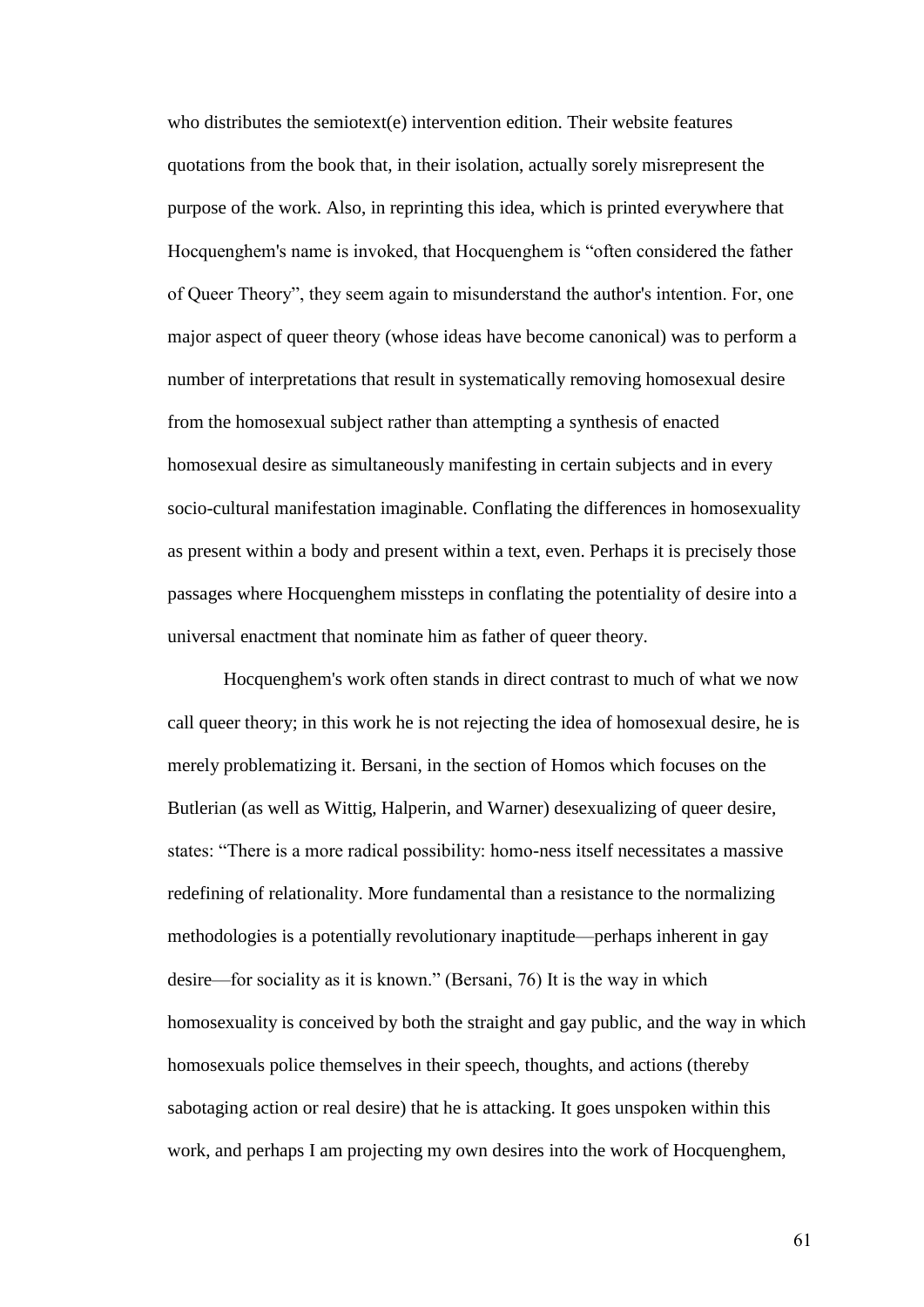but there seems to be an underlying sense that although Hocquenghem rejects the notion of homosexuality as categorical otherness, he still looks toward the notion of the queer subject who is fragmented yet constantly working within this fragmentation to possibly convey or deliver some kind of strategic moment of deliverance to the public, even if this is merely remote and temporary.

The daunting task of 'speaking of' homosexuality (and its emergence in the body, in the law, on the screen) is challenging primarily for the reason that any attempt to address the actions of a specified group of human beings conjures up one of the great academic arguments: that of the problem of identity. Various discursive interventions within academia challenge any 'simplified' notion of the social: the fallacy of conflating the 'Social with the Real', or speaking of 'the Real' in general, for instance, is another area of conflict. However, my analysis begins with two presuppositions: that any analysis or diagnosis of a particular group is already to some extent the analysis of an illusory construct, and that the particular illusory construct in question (the illusion of the homosexual) is, strictly speaking, very complex and eminently contradictory. That is, to speak of homosexuality is to speak of a specific method of constructing 'identity' that belongs to 'the West' and which is part of a mechanism of what is often called 'neoliberal' imperialism. The traditional narrative within this mechanism is that homosexuality 'emerges' in a society when certain indicators and specific routes of economic and social 'growth' or 'progress' are recognizable. So, without imposing upon every culture this concept of homosexuality, without placing it where it is most certainly does not occur without the prodding of specific mechanisms, I wish instead to focus on it's inevitability as an emergence that is bound up within imperialism and the implications of this inevitability as an 'unsustainable' (to borrow a phrase from environmentalism) realization of desire. I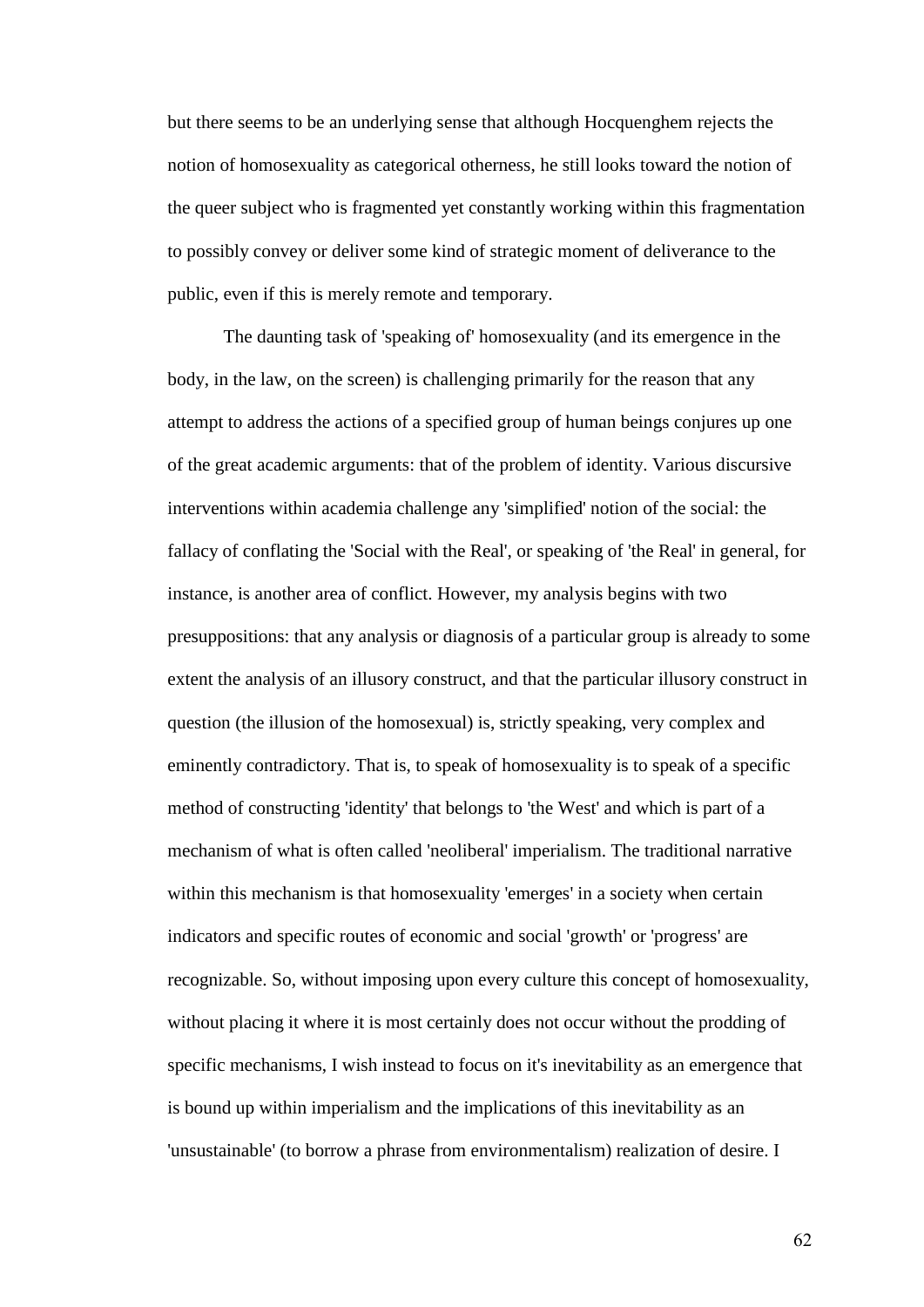wish to build upon the analogy of the harnessing of 'raw' desire (in the Hocquenghemian sense) into the specificity of what I call the unsustainable 'public mask' of the homosexual. For while I agree to a certain point with Hocquenghem's assertion in The Screwball Asses that "there are two sexes on earth, but this is only to hide the fact that there are three, four, ten, thousands, once you throw that old hag of the idea of nature overboard. There are two sexes but only one sexual desire." I feel that the assertion needs certain modifications. The first part of the statement, that there are two recognized sexes on earth insofar as the bourgeoisie would have us believe, we must allow for the moment to remain unmodified. Any dissent from this point that Hocquenghem challenges is usually met with a simple biological argument which dismisses the claims of trans/inter/asexual as merely re-combinations of male and female. Rather than concede to the idea of a third sex, public discourse has us shift the narrative of the trans body or the intersexed body (using the weapons of psychoanalysis and biology) into a question of organs. The organs will 'out', so the story goes: the person's gender (what Hocquenghem seems to actually be speaking of) may be 'indeterminate', but then they are suffering psychologically. But biological sex is never a case of indeterminacy under this view. If they have genitalia, they are sexed. If they have the genitalia of both sexes, one must be removed. In this manner one can see the way in which this argument might develop and has indeed developed on both sides of the debate. Many sound arguments have been put forward in academia and elsewhere.

My issue is with the second part of Hocquenghem's statement, that there is only one sexual desire. This strikes me as extremely challengeable on a variety of levels. Throughout his career, Hocquenghem understood this process, to oversimplify, as the harnessing of a kind of raw desire which only manifests as 'hetero', 'homo', or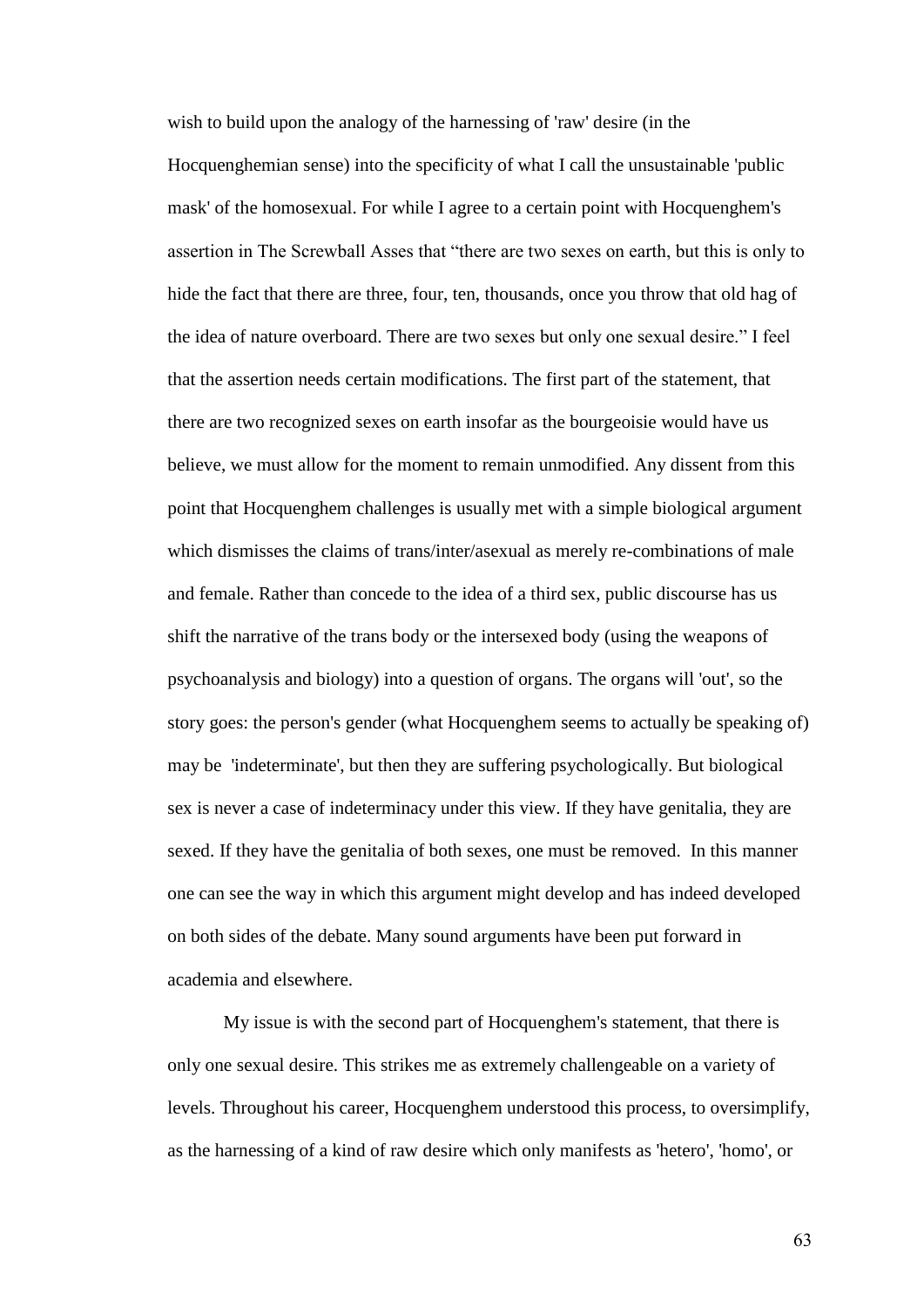'other' due to the political machinations of a society whose sole purpose is to compartmentalize and whose citizens are manipulated into reproduction and the enforcement and worship of reproduction. Or else, those unfortunate enough to emerge as dissonant or incompatible with this process of harnessing have the displeasure of being fed into a different sort of ensnarement. Having failed the illusion of the Oedipus complex, they settle for the game of the homosexual. The mask is taken up, automatically cementing the sociocultural position of that individual into a behavioral, cultural template. Hocquenghem laments as a reduction of the potential of desire; its multiplicities having been reduced to mere 'inversion' or 'anomaly', the blueprint for enacting 'new social forms' (as Foucault would have it) is nullified. For although the masks might have slight variations (different colors or expressions, for instance) and while they might have a rubbery quality which gives ever so slightly to allow for the movement of the face beneath, they express a unilateral mechanism that is the mechanism of the homosexual.

In this section, I have spoken of a group that is defined and regulated by the law of the public mask and is maintained and proliferated by various laws of media and within various public spaces. Therefore, we address the unilateral illusion and the consequences of that illusion's being put forth into the world as a 'real' singularity. Such consequences necessarily affect the human beings who are subjected to the illusory construct of their being gay people who act and look and exist in particular ways. This is what I hope had been made clear as being at stake for this project: What is this illusion, how does it play out in the public sphere in the media, on television, in film, literature, and therefore in the lived experiences of human beings? How is it enforced? How is it resisted? The refusal or resistance of gay identity takes shape throughout various modes of discourse, often from opposing points of view. Jasbir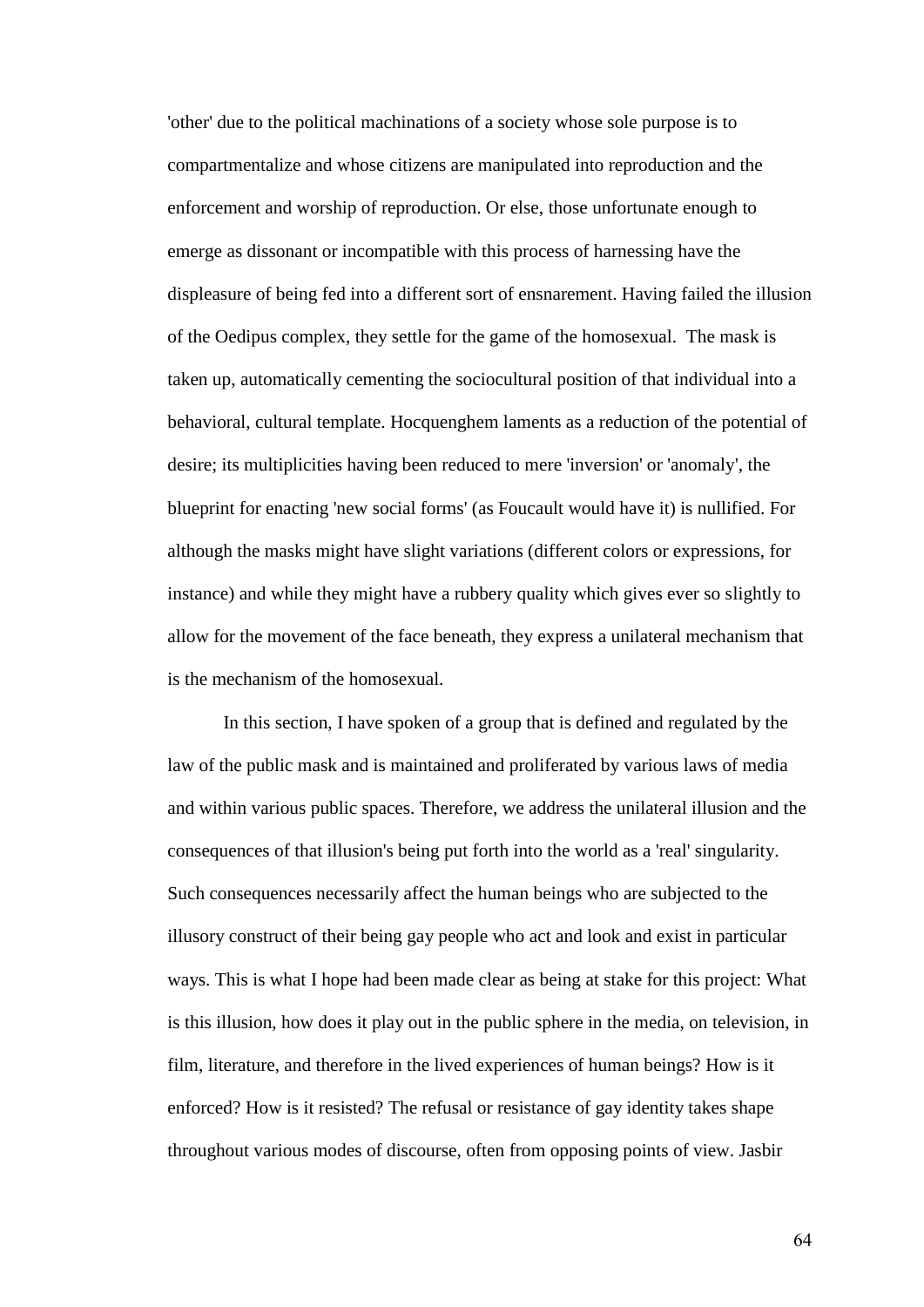Puar's *Terrorist Assemblages* and Donovan's *Androphilia* have in common only this immediate refusal; their respective messages can be said to directly oppose one another. For one thing, Puar writes from the context of a platform of urgent ethnic positioning to question and problematize neoliberal queer discourse. Not only is the question of queerness wrapped up in notions of ethnicity, it creates vital strategies in using queer political action to undergird the issue of colonialism, for instance in the question of Israeli-Palestinian conflict. It must be said as well that Puar's text is academic in the sense that it uses a language whose tradition can be traced back through queer theory and philosophical texts. It is not a text that everyone will read, but it is also a text that everyone cannot read, at least without familiarizing themselves with a large body of theoretical, queer, and post-colonial discourses. On the contrary, Donovan's text is eminently readable in the sense that it is written in extremely plain language and repeatedly reminds the reader of its 'populist' inclination. It is also not a text that everyone will read, but is certainly a text that everyone can read. It lacks the editorial precision and numerous citation of an academic text to a nearly ridiculous degree, having its fair share of typos and sections that are virtually repeated. Given its use of a sort of idealized notion of maleness/masculinity, these flaws can almost be read to work for the text. Donovan defies popular theoretical discourse primarily by basing his discussion around what would undoubtedly be considered a naïve travesty in his declaration of maleness as its own formation of ethnicity. In many ways, Donovan is simply reinstating a masculinist worldview that theorizes the position of the androphile amongst this milieu. That is, *Androphilia* attempts to re-frame the notion of maleness along a line of logic that is sometimes insightful and revisionist, and sometimes naïve. Rather than merely dismissing this construct as misguided or reactionary, or to deride it as merely another form of identity-compartmentalization, it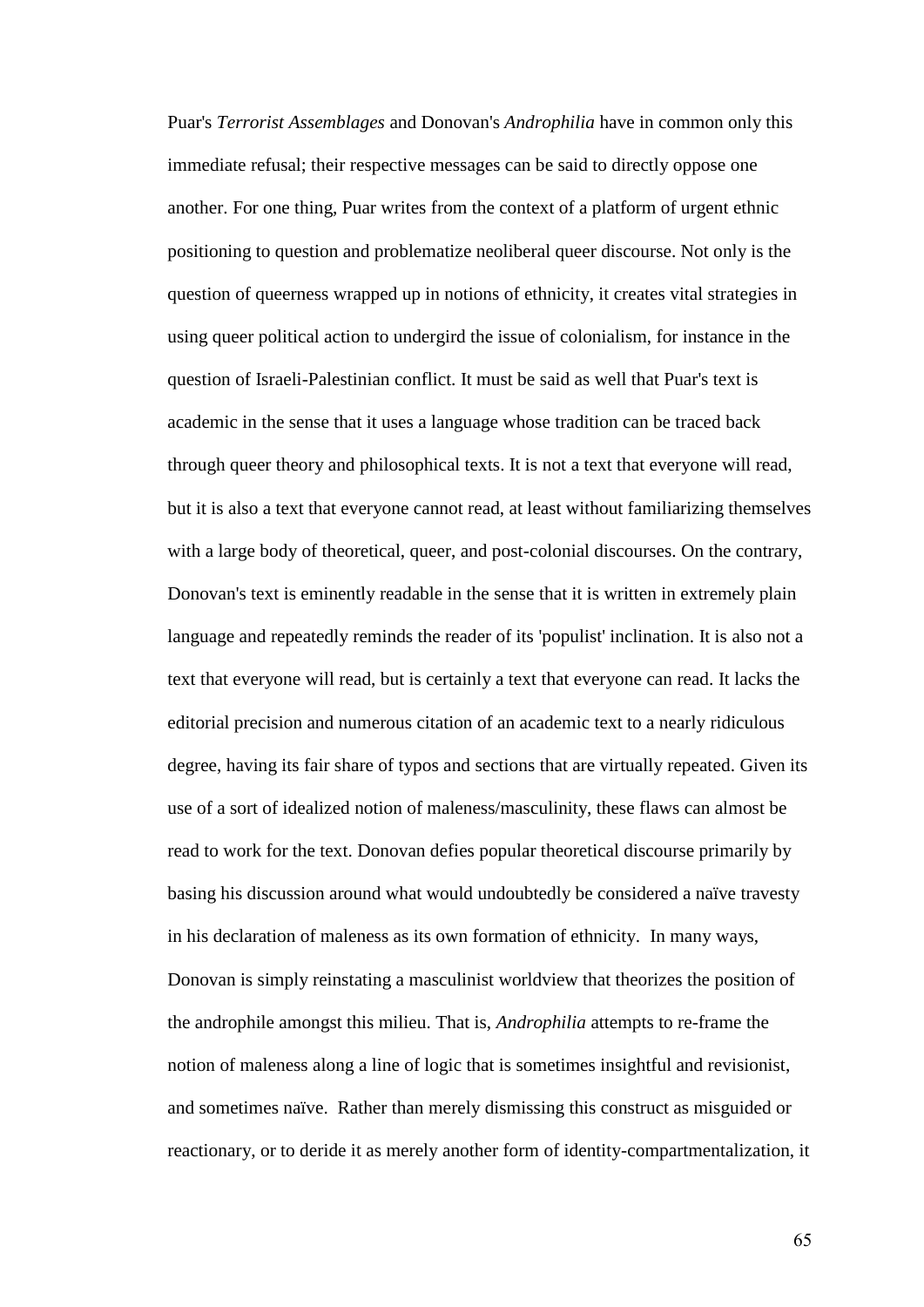is perhaps beneficial to identify both the effective and regressive or counterproductive moments in the text. One moment of allegiance with much of queer theory lies in Donovan's use of the term 'heteronormative' to question the idea of gay marriage. Although he privileges the same-sex relation between men as a poetic kind of fraternal bond, he does so via the refusal of the marriage ritual as a 'heteronormative' act of assimilation.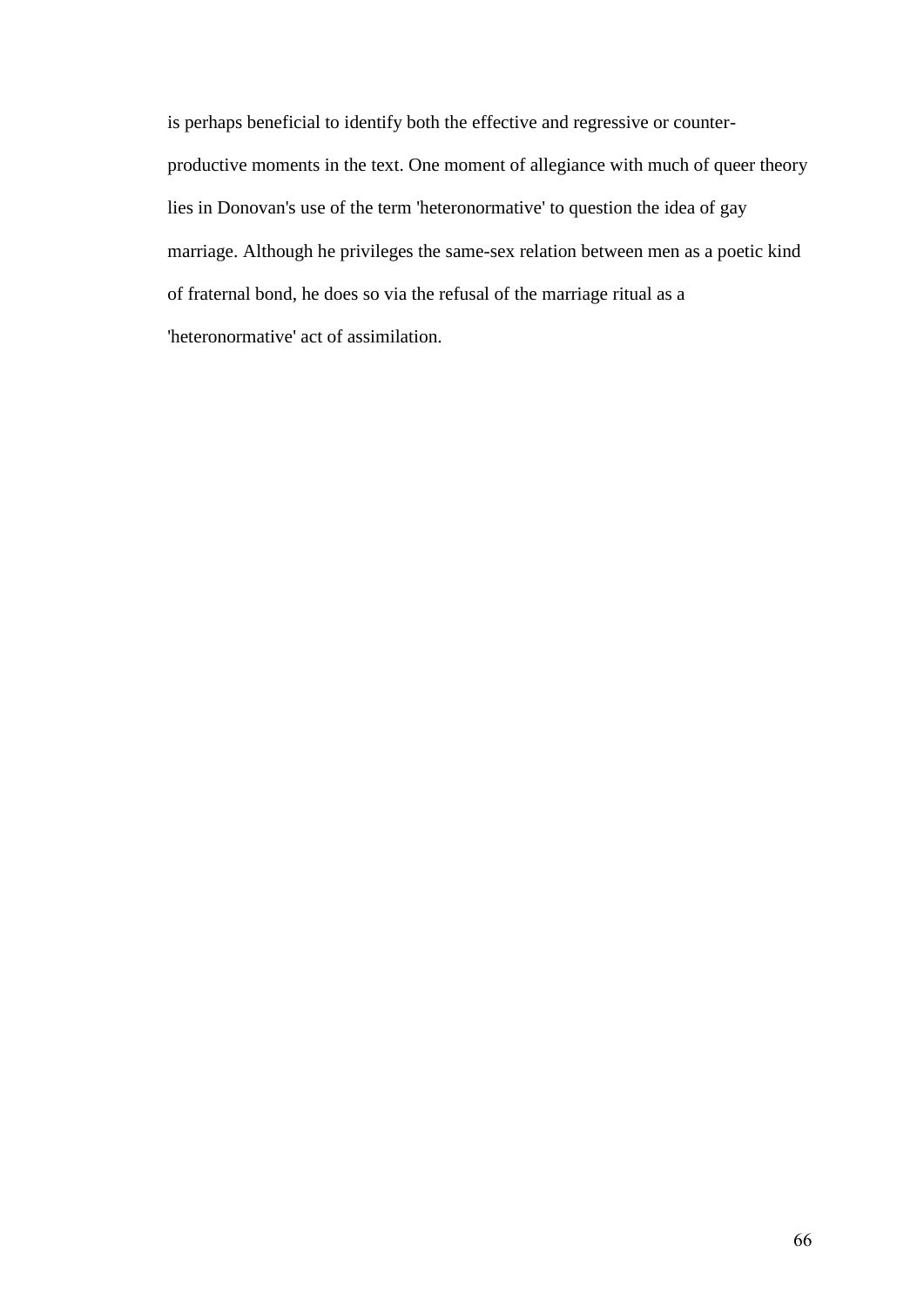## *Wrestling With Queer Avatars*

*'Mmmm, I am big. It's the pictures that got small. Sunset Boulevard, 1950.'-Goldust, (quoting Gloria Swanson) appearing on a parody of Piper's Pit, 1996.*

The world of professional wrestling is a theatrical multitude: atmospheres conjured instantly and without warning as characters make their entrances and exits, emerge victorious or meet defeat, in a convoluted stream of interweaving stories and vignettes. The structure of the programming plays like a real-time soap opera, in which the narrative is backed by what is known in the industry as 'kayfabe', the underlying 'suspension of disbelief' sub-narrative that portrays the events that occur outside of the main plot (that which occurs in the ring/arena) as 'real'. Good guys are called 'faces' or 'babyfaces', while villains are called 'heels'. 'Heat' is generated by a wrestler as a force that acts upon the real-time atmosphere of the narrative. The audience responds passionately to the presence of the face or heel. A common criticism of professional wrestling is the obvious fiction it portrays and the manner in which its audience is perceived as being 'tricked' by said fiction, but I would argue that this is a severe underestimation of the affective atmosphere generated by these events. The athletes/actors that portray the complexly evolving (some actors will have as many as ten different 'ring names' over the course of their career, with different histories and rivalries, personas and signature moves) must be trained in 'ring psychology', a method by which a particular mentality and performativity is cultivated. Further, the templates of character that are performed are quite rigidly attached to some of the most exaggerated stereotypes available; therefore, moments of rupture from such templates as 'the angry native' (originated by Abdullah the Butcher in 1958), the 'buffoon hick', or 'the mystical warrior' give way to some of the most interesting, inadvertent escapes from pre-programmed performances of template recorded on television.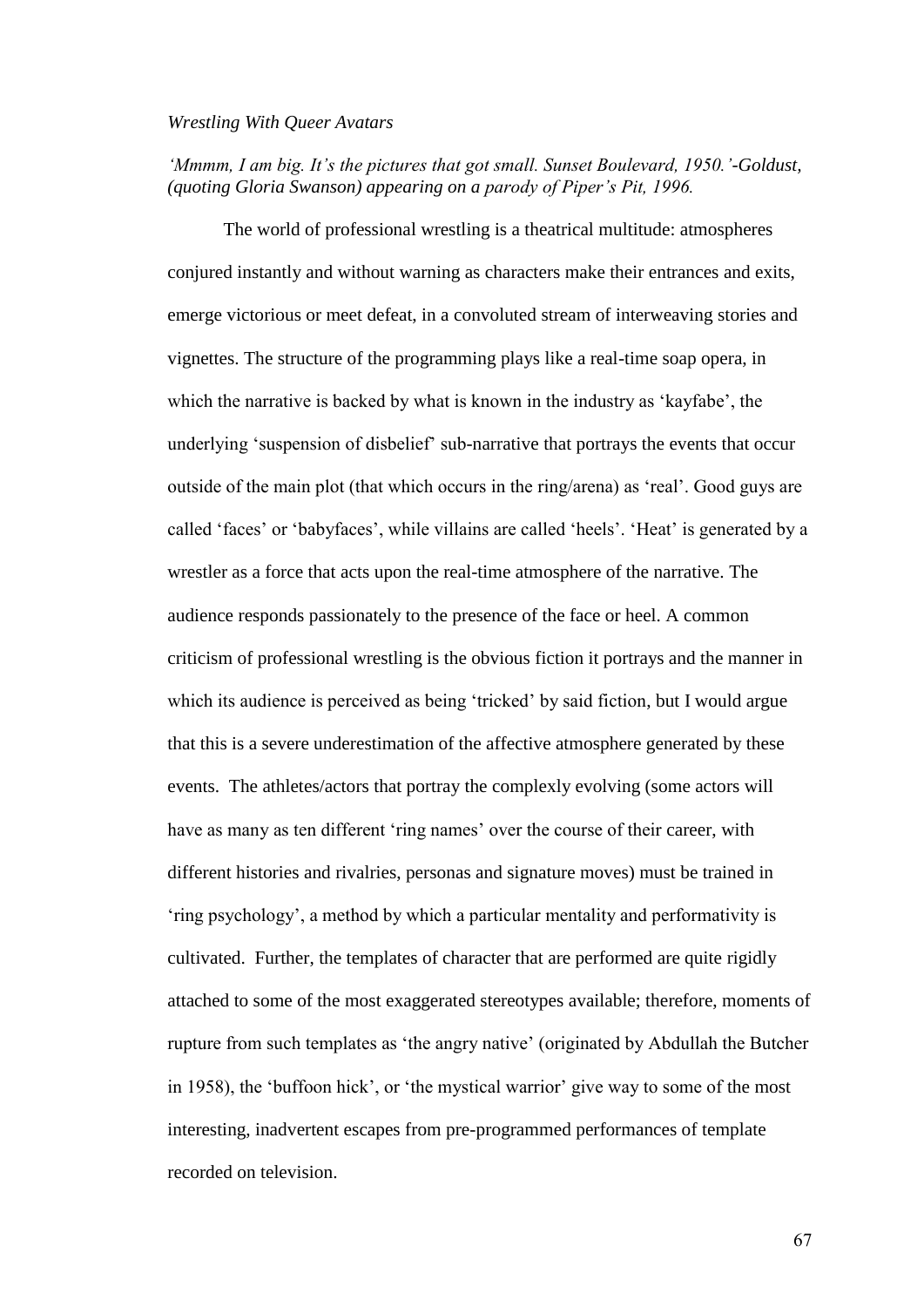One of the most interesting moments in US professional wrestling was marked by the emergence of a "violent, unhappy queer" template that I categorize as 'strategic queerness' enacted within the entertainment industry. This was the result of an evolution of flamboyant performativity that could be partially traced back to the legendarily effeminate (heterosexual George Wagner) Gorgeous George of the Golden Age of Wrestling in the 1950s, whose valet sprayed his feet and the ring with perfume and sanitizer before each match and was the only person allowed to touch him during matches. Gorgeous George, also known as "The Human Orchid" and "The Toast of the Coast", and "The Sensation of the Nation" was the American Wrestling Association World Champion of 1950. He wore beautiful robes from a collection that the announcer would insist had an alleged value of over \$200,000, caused riots in which people were stabbed, threw leis and gold "Gorgeous Georgie pins" (as opposed to bobby pins) at the audience, all the while referring to them as peasants. Both James Brown and Muhammad Ali cited George as influencing their style, and I believe these unlikely testimonials from public figures associated with the virility of heterosexual maleness serve to illustrate the evolution of the violent, unhappy queer monster from the "cowardly pretty-boy" antics of George (which are always based in class) to the contemporary trans-horror of Goldust.

During the 1980s, a Welsh wrestler known as "Exotic" Adrian Street (who began his career in the 1950s as a 'physique model') further evolved the queer/androgynous persona by deploying a camp, European sensibility that presented a number of odd behaviors new to the WWF at that time. After being heckled by an audience one evening, Street decided to exaggerate his queer behaviors; this resulted in an overwhelming reaction of homosexual shame-horror. It also created the unspoken understanding of queerness template that Goldust later used to exaggerated effect;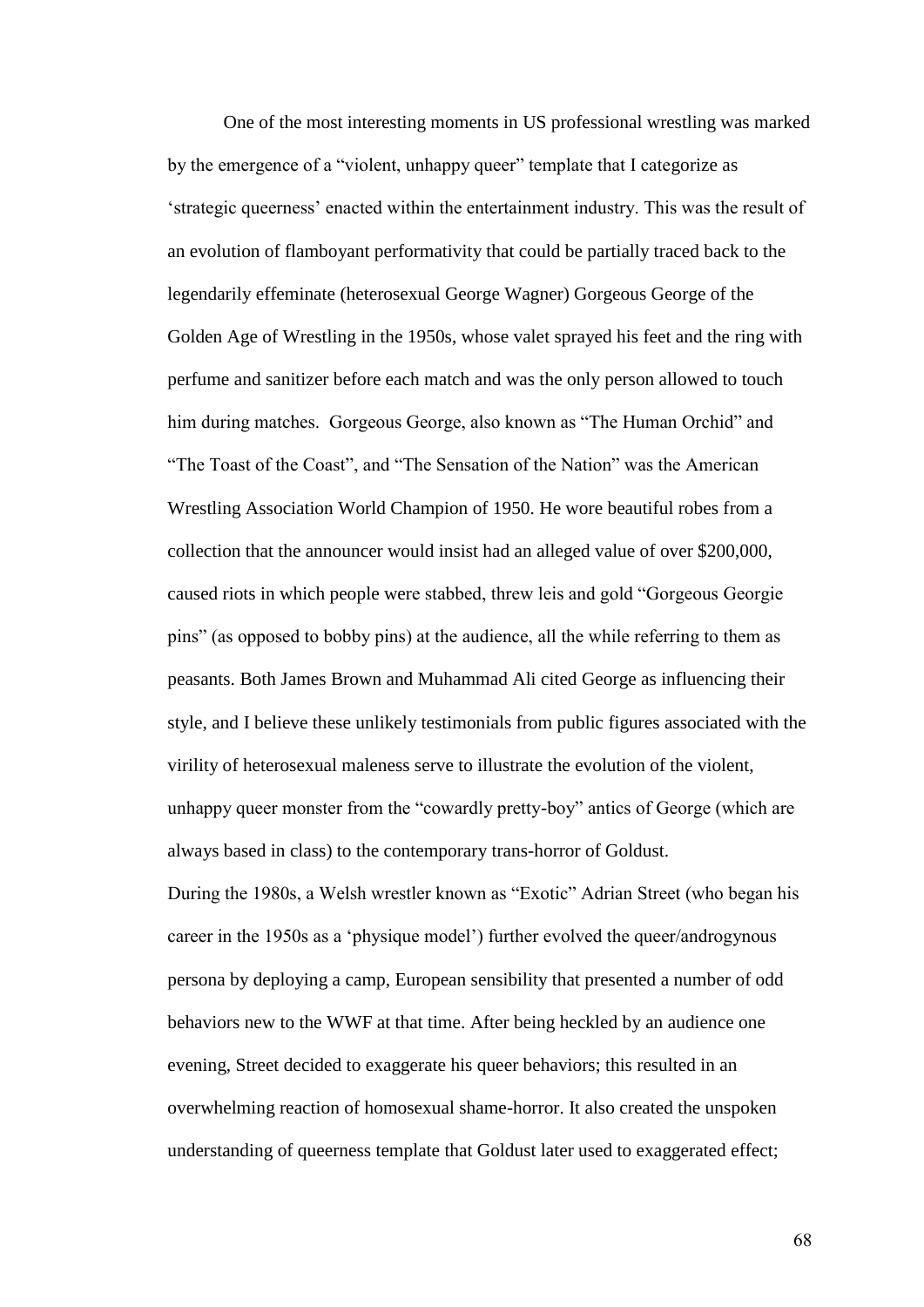Street never declared his queerness, but repeatedly and antagonistically reminds the audience through his actions. For instance, he *designed* and wore outrageously camp drag outfits, he articulated an exaggerated narcissism, he was brought out to the ring on a sedan chair covered in balloons and held aloft by shirtless men, and he performed in various music videos. In one, he proclaimed himself "as tough as Marciano and as sexy as Mae West". Street started the ploy of kissing his opponents as an evasive action (once prompting the statement "A man kissing another man! I can't believe it!" from the ring announcer), and even put make-up on his felled rivals before kicking them daintily in the face with a high-heeled boot. This was considered an inordinately outrageous defilement by the audience, as their most virile and heteronormative heroes were most often the victims of this attack.

Most notably, however, was the appearance of Miss Linda, Street's valet and real-life spouse. She was one of the first female valets in the industry, and supplanted the traditional male managerial role with fey, primping attention to Street's person. She combed his blonde pigtails and rubbed his chest continuously during promos, for instance. This relationship allowed for a fetishization of Miss Linda that was not sexual; rather, it uses her body to exalt the body and sensibility of Street's exaggerated narcissism. During an interview with Street, rival wrestler Jimmy Valiant interrupts and gives Miss Linda an "unwanted" kiss, prompting the following diatribe from Street:

> "That's the sort of thing that I—(*slaps Miss Linda, who is smiling, in the head*) don't you laugh, wipe that silly smile off your face! Don't you dare, don't you dare smile! I caught you smiling! (*To interviewer*) That's the sort of thing that happens in New York, I've heard about it; but this is ridiculous, absolutely ridiculous! As far as I'm concerned, all those blue-bleached, fat, waddling American women that hang around with him—the likes of him and Dusty Rhodes and all those people—are far better off getting themselves a ticket and going off to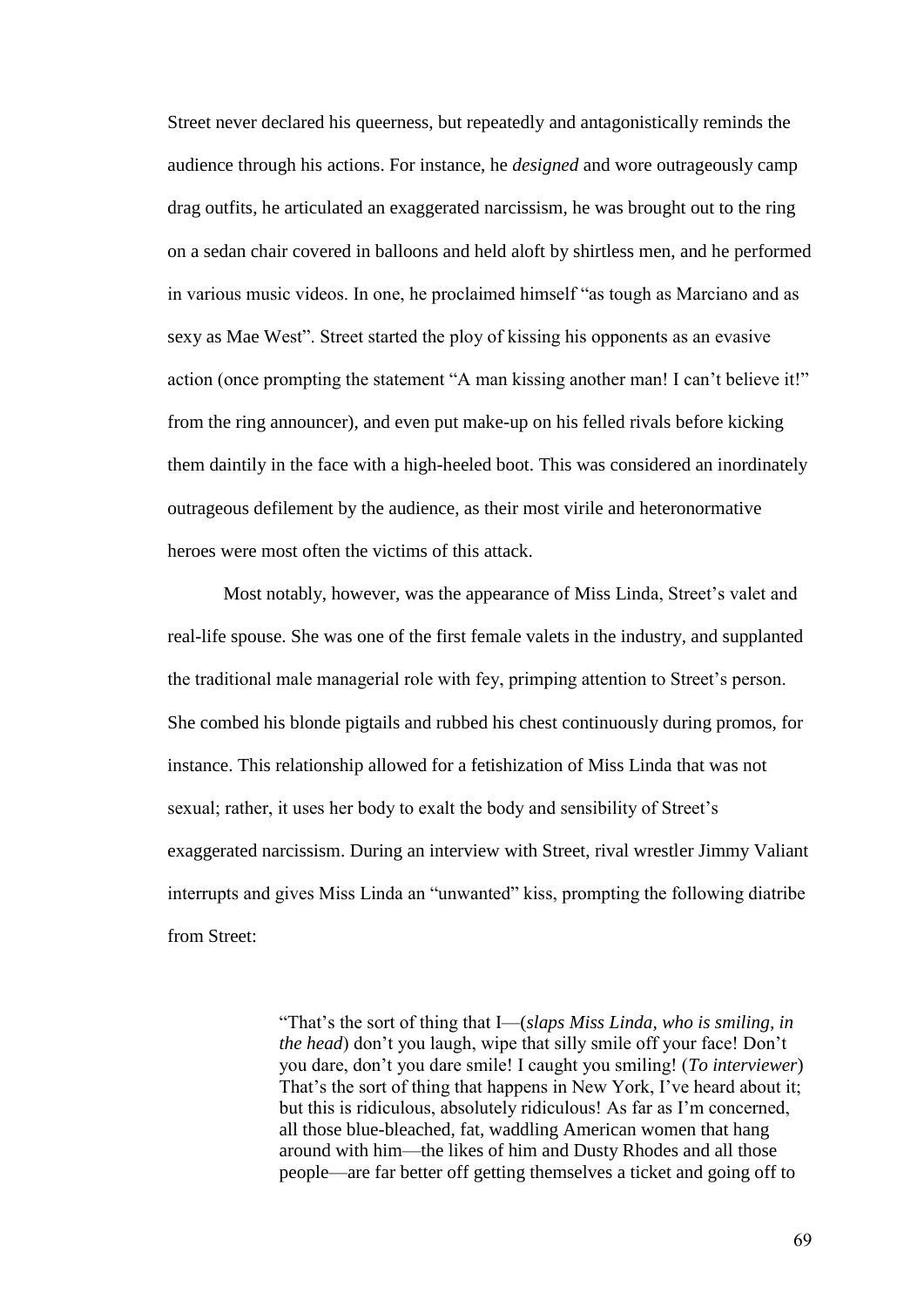India, because in India, cows are worshipped! I tell you what, if it hadn't been for the fact that I was afraid of messing up my beautiful gown, I would've smashed him to the floor and I would've kicked every one of his teeth out! How dare he?"

Here, Adrian Street articulates a stereotype of gay male misogyny in its most exaggerated form. At one point, after Street interrupts Dusty Rhodes by poking at him suggestively, he throws Miss Linda in between himself and the provoked Rhodes. He uses her body as a shield from harm that aligns his faggotry with the expected accompanying cowardice; yet Miss Linda is also a means of access to the pleasure that, for him comes accompanies contact with the male bodies of his rivals. He lures them in and then harms them while they are weak by displaying her. This utility of the female body often renders the opponent physically unable to perform, as though her presence has put them under some sort of spell. This is indicative of an old-time cartoon in which a character like Bugs Bunny is transformed into a kind of dysfunctional, babbling buffoon by the kiss or merely the passing by of a woman. Street sabotages the man-to-man template of the wrestling match by introducing an element of chaos or variable that causes the heteronormative flow of the wrestling match to malfunction. In so doing, he creates a negatively charged atmosphere of nonsexual tension between himself and the female subject that brings to him the prize of contact with men's bodies that supplants the sweat required (and the supposed nondesire) with a 'dishonest' strategy and erotic play. In his refusal or lack of desire to engage sexually with his valet, Adrian Street creates an exuberance of atmosphere that so markedly possesses and horrifies the audience. He is cheating them of the seamless procedural elements of wrestling by changing the order and hierarchy of possible moves. He cheats the system by mining for pleasure in sacred male spaces. Portrayed by heterosexual actor Dustin Rhodes (Dustin Runnels), Goldust's queer persona (the aspect of his performance which expressed a frightening, abominable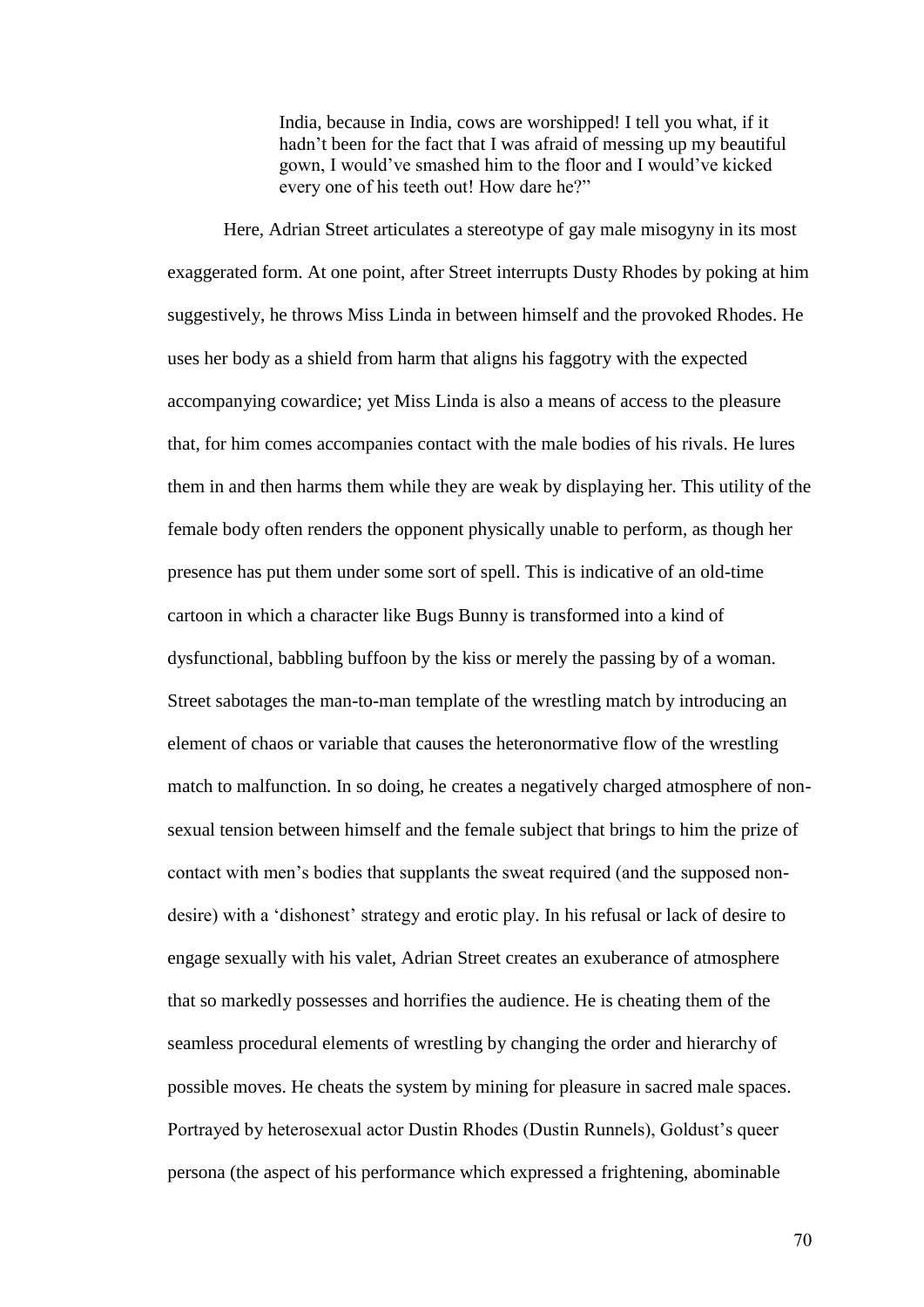desire for other male performers) eventually disintegrated to make way for more palatable forms of aberrance. Goldust's early significance stemmed from his particular method of generating heat, via an explicitly queer, predatory mask. During the character's early years, at the beginning of what has come to be called the 'Attitude Era' of WWF, he was known to molest his opponents in the ring, obsess romantically over them during ongoing 'feuds', and maintain a preoccupation with Hollywood's 'golden era'.

One of Goldust's early rivalries/obsessions was with industry favorite Rowdy Roddy Piper: a macho, kilt-wearing heel turned face who had an entertaining kayfabe feud with Cyndi Lauper and hosted the often hilarious interview vignette sequence "Piper's Pit" during the 1980s. In the incredible hype sequences leading up to the match, Piper promised to 'make a man' out of Goldust at Wrestlemania XII. The two met before the match for what was called the "Hollywood Backlot Brawl" during which Goldust ran over Piper in his Gold Cadillac. This was followed with a chase scene down the Anaheim freeway with Piper in hot pursuit in his Ford Bronco in a parody of the O.J. Simpson car chase footage. During the subsequent match, Goldust pinned Piper and loomed threateningly over him: as his face lowered towards Piper's, the arena announcer cried out: 'Oh, it's going to kiss him!' The rage-shock level of the crowd reached a fever pitch, and the kiss, an aggressive re-appropriation of Adrian Street's evasive kiss move, sent Piper into a convulsive fit of anger. This tactic of creating a frenzied queer panic brilliantly served the remainder of the match, as Piper humiliated Goldust by kissing him back, spanking him, forcefully grabbing his penis, and finally stripping him down to lady's lingerie. Goldust fled the arena ashamed, covering his chest like an exposed woman as his valet concealed him with his cloak: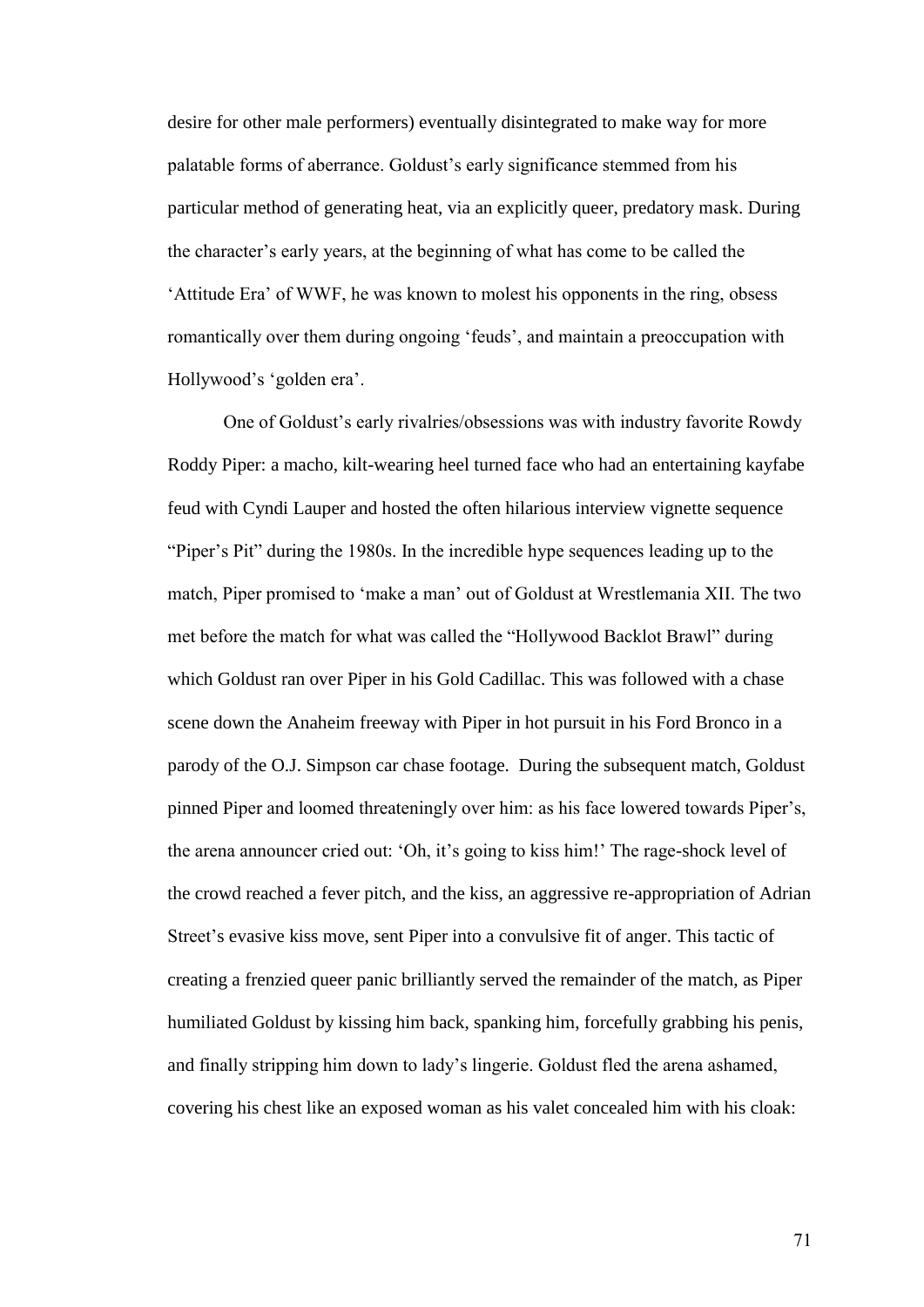an utterly abject queer monster stripped of the ornaments necessary to seduce and frighten the 'heteronormative' audience.

Goldust appears in quasi-drag and gold body paint, calling to mind the 'violent camp' aspect of John Waters' film work in that his drag *fails deliberately* in order to transform ambiguity into true abjection: there is no doubt that the hulking mass beneath the blonde wig and gold corpse paint is a man. Rather than create an illusion which creates a desire in the beholder and which is later the subject of embarrassment and shame, Goldust's drag seems to mock desire itself. He is an imposing figure; humorous, large, foreboding, queer, not vastly different from a Divine or Leigh Bowery presence in terms of the overall affect his performativity generates. Goldust's early monologues created bizarre and erotic atmospheres that underpinned his rivalries, for example his early feud with wrestler Razor Ramon seemed to convey something else entirely, some incantatory queer poetics:

> "Hollywood is my home park, my home territory—the town that put the (*long inhalation, gropes chest*) '*Gold*' into Goldust--the city where the myth was born. But, hark! Who goes there? Someone who claims to shine like a star? (*Scoffs*) Well, I apologize, but the sun beating down off of one's gold-plated razor doesn't tend to have the same glow as the golden light sabers which *explode* from my precious metal. (*Long inhalation, sweeps hair back*) Ooh, hot—like the Jurassic lizard, I must guard what is rightfully mine. I must let no man think that his star *shines* brighter than mine. I must secure the legend; I must live up to the name—(*whispered slowly*) *Goldust*. (*Kisses the air*)" (transcript from televised WWF Goldust 'pre-debut vignette', 1995)

I use the example of Goldust's queer mask for two reasons: First, the presence and popularity of such a character exemplifies the so-called alliance of homosexuality with the 'death drive' in a manner that literally performs its effects before an audience. His actions, even his very presence, contain the very death of their contentment as a group of people gathered in an arena in order to enjoy a performance. A stick is wedged in the gears of seamlessness. Second, the supremely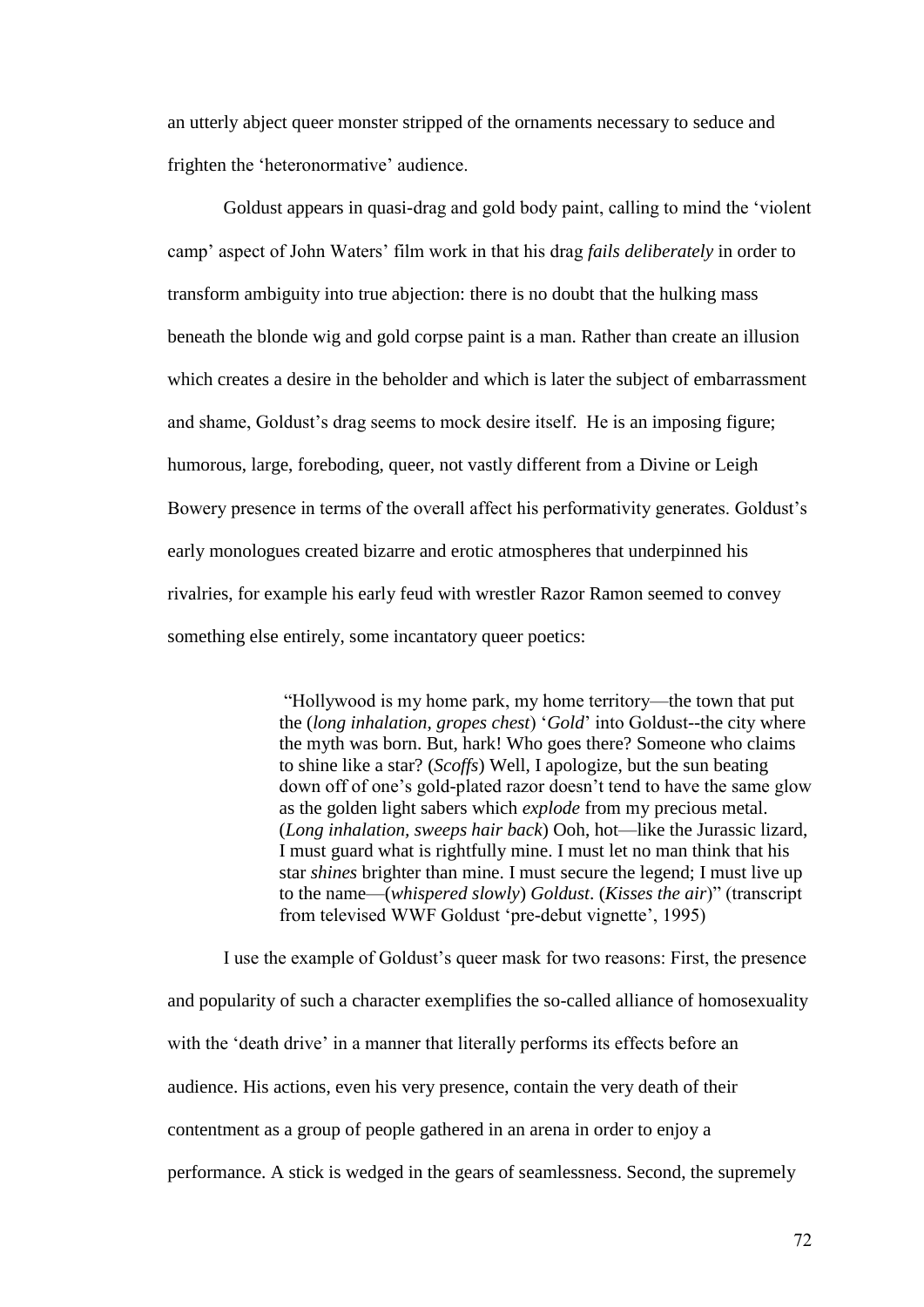negative heel heat generated by Goldust's presence, while normatively read as a creation of 'homosexual panic', would here seem to signify something much more complex. It might even help to understand homosexual panic not as a basic fear of being penetrated or converted into a homosexual or a fear of losing one's maleness or virility, but as an actual *betrayal*, performed publicly, of the utterly silent homosexual desire-bond (commonly read as 'homosociality' for fear of suggesting that heteronormative populations might experience moments of actual desire for one another's bodies that does not transform them wholly and without question into fullblown homosexuals) that exists publicly between men. This draws and extends upon David Halperin's discussion of the difference between 'effeminates' and 'passives' via the trope of "'Softness', either may represent the specter of potential gender failure that haunts all normative masculinity, an ever-present threat to the masculinity of every man, or it may represent the disfiguring peculiarity of a small class of deviant individuals. Effeminates are men who *succumb* to a tendency that all normal men have and that all normal *men have to guard against or suppress in themselves*…" Goldust is an avatar of shame-horror, a caricatured version of the professional athlete or soldier who comes out of the closet, only to be scorned for 'lowering morale'. Morale, in this instance, is almost certainly not morale per se, but a code of silence between men that essentially requires an upkeep of silent, fraternal desire to exist between their bodies. When this desire surfaces, the mystique is shattered. The desire, so expertly concealed and perhaps even enacted 'privately' in silent cruises or moments of admiration in some locker room, in pats on the ass out on the field and kisses in the pub, must now be addressed and crystallized in a public forum, before an audience. The Cuban adage for down-low homosexual encounters, '*se dice nada, se hace todo*' (say nothing, do everything) has been violated. What redeemed Goldust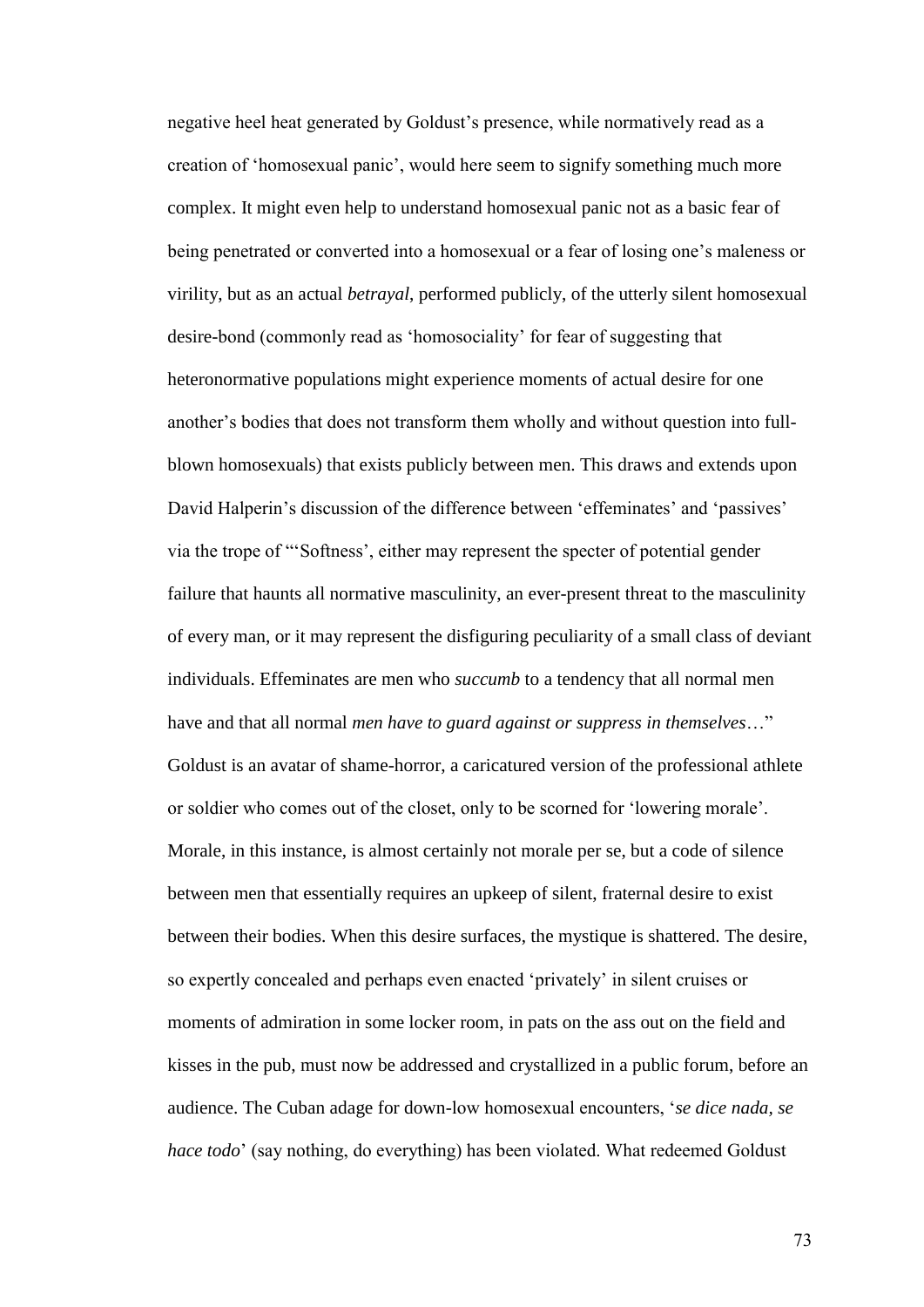was the kayfabe storylines that accompanied his queer presence: like Adrian Street, he was always associated in some manner with a female valet, Marlena (played by his then real-life spouse, Terri) and his orientation was always suggestive rather than explicit. His queerness could only remain a flirtation, as any truly queer desire in the narrative would probably not have allowed his character to achieve crossover status with fans. He was portrayed during later vignettes as harmless, comically afflicted with Tourette's syndrome, servile to "Stone Cold" Steve Austin (who suggestively shoved a hot dog into Goldust's mouth when his Tourette's outbursts became uncontrollable), and accompanied by a leg-humping dwarf called Hornswoggle who he dressed up like himself and nicknamed 'Minidust' in homage to Austin Powers. Moreover, the integrity of Goldust's character-identity is much more malleable than what is typical even in the chameleonic pro-wrestling industry. Generally, an actor will debut a character and play out that character's narrative along a linear progression before retiring the name or suspending it in hiatus—whereas, Goldust's character evolved into a queer jester role in which he unprecedentedly reinvented himself as parodies of various other wrestlers or even as public figures such as the aforementioned Powers, Prince (The Artist Formerly Known As Goldust), Marilyn Manson, and Steve 'The Crocodile Hunter' Irwin in irreverent and campy referential riffs on popular culture, yet maintained his underlying identity as Goldust. The most creative Goldust scenario involved Dustin Rhodes' rejection of the Goldust mantle and subsequent burning of the Goldust costume as he faked a transformation into born-again Christian and was often seen in the audience in mock protest of the sinful nature of the WWF, holding signs with messages such as "He Is Coming". These turned out to be referencing the messianic return of the Goldust character later in the season.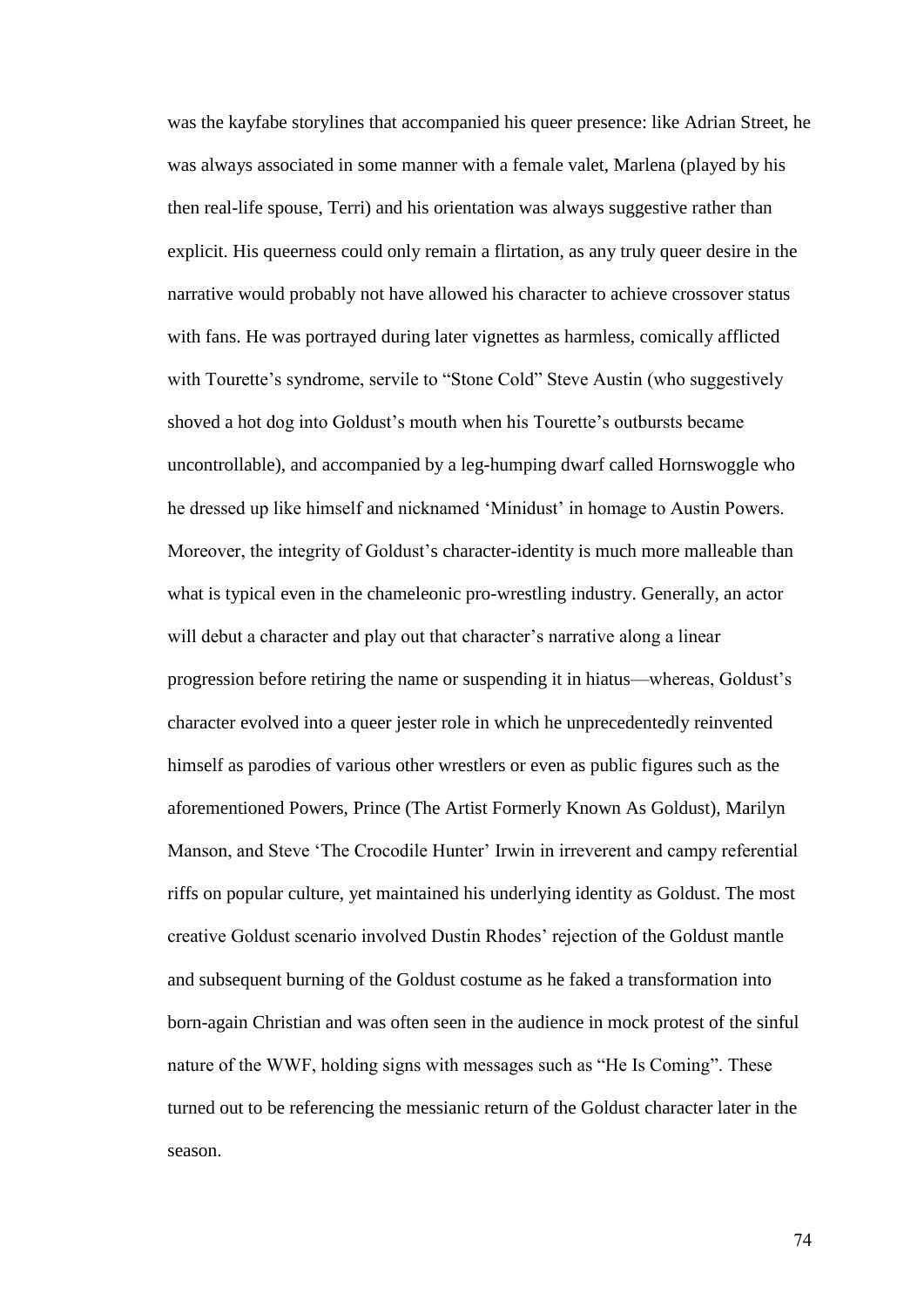How can this simple relation encompass Goldust, how can he merely be a figure wearing a queer mask through which an audience could express hatred and disgust at the disclosure of some secret desire? In the specificity of his movements, his speeches, the poetic gesture of his very presence, there is something larger and perhaps indescribable at work, something that I can impotently call 'poetic' or refer to as 'affect' for lack of proper language to describe its strength. Indeed, this fleeting element of the queer monster is fading with the onslaught of neoliberal LGBT dogma. The trailer for a 2006 documentary called "Changing Perceptions: Profile Of An Openly Gay Pro Wrestler" produced and edited by Victor Rook, can be viewed on YouTube. [\(http://www.youtube.com/watch?v=IJ0Q0uL3a0Q&feature=endscreen\)](http://www.youtube.com/watch?v=IJ0Q0uL3a0Q&feature=endscreen) It depicts a rather 'homophobic' interview with Adrian Street, and counterbalances it with a testimonial from a 'real-life" homosexual professional wrestler called Simon Sermon. Sermon states that he is not interested in incorporating "the make-up and the flowers", not interested, in short, in what he rejects as an outmoded and antiprogressive queer performativity. His performativity is embedded in the heterosexual wrestling scene: he is merely wrestling *as* a gay man, not disrupting the flow of wrestling as a queer abomination. He makes a statement peculiar to homosexuals of the contemporary public scene who are interested in social acceptance and victory via relationality. The performance of homosexuality is therefore hijacked from its unproductive or untethered status as interruptive force and rerouted into the productive pathway; Sermon is most interested in 'using' his gayness to 'do straightness better'.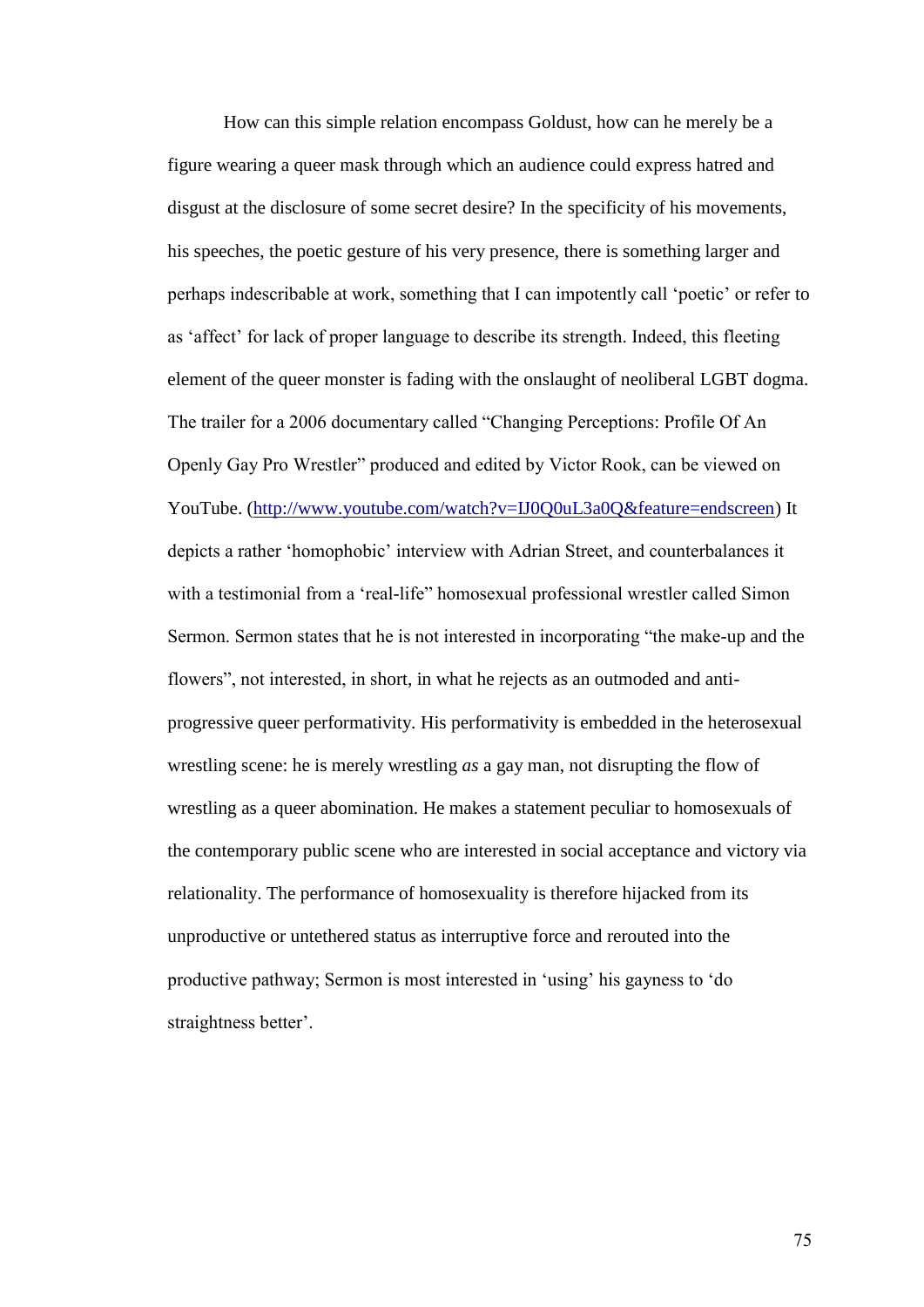## *Queer Exuberance - Satire*

A middle-aged white woman, a citizen of the United States, appears before the city of Lincoln, Nebraska in opposition to a proposed 'LGBT protection ordinance'. Her speech essentially "wants" to call for the censorship and strict policing of homosexuals in the public sphere, yet instead produces a sort of aimless, improvised rant. This woman is Jane Svoboda, a 52 year old resident of Lincoln and the inspiration for a Facebook page entitled 'Crazy Blue Protesting Lady' that, at last count, had over 3,500 'likes'. Ms. Svoboda is evidently a staple on the University of Nebraska-Lincoln's campus, where she is often seen dressed in a blue jacket, handing out literature and pamphleteering to students. Svoboda's entire five-minute 'proposal' reads like a transcript from a performance art piece, as the woman inadvertently reflects on queer abjection, the death drive, masks, and the demise of Whitney Houston:

"I'm Jane Svoboda. *Winter Wipeout* TV show had broken bones and manslaughter every minute. *Winter Wipeout* show is produced in Holland by gays, bis, and orgiers. Why do gays like to see people *perishing*? P-E-N-I-S goes into the anus to rupture intestines. More a man does this the more likely he'll be a fatality or a homicider. Getting pleasure while the other man passes away reverberates another homicide later. UNESCO United Nations has gender and bioethics conferences combined. Only gays go to gender studies. Gays are the bioethics genociders in hospitals. Uh, 'Children can be eliminated,' the feds stated in this December eleventh article, uh, the Lincoln Journal Star, page six. Gays should not be employed in hospitals or any health occupation. Whitney Houston was found without clothes in a bathtub. Every corpse found without clothes has a partner that did away with them. (*Clears throat*) Lesbians and gays rarely live past forty years old because it is common for a partner to do away with them, or they self-inflict. (*Clears throat*) We want everyone to live as long as possible, to be *eighty* years old instead of *forty* years old. *Don't go gay*, it's not healthy. Anus licking causes sepsis. If not given antibiotics within a half hour, they perish. Uh, have no gays in education. A high percent of gay men in school grounds molest boys, partly because they don't have AIDS yet. Be on the side of the innocent boy who gets F's and D's (*clears throat*) a year after being molested. *Don't allow hundreds of molestations a year—with this equality-ordinance!* Where are our schoolteachers who should be speaking about this today? Hillary Clinton's roommate four years in college was Eleanor or 'Elde' Acheson, a gay woman, daughter of Dean Acheson. To avoid going gay like Hillary Clinton did,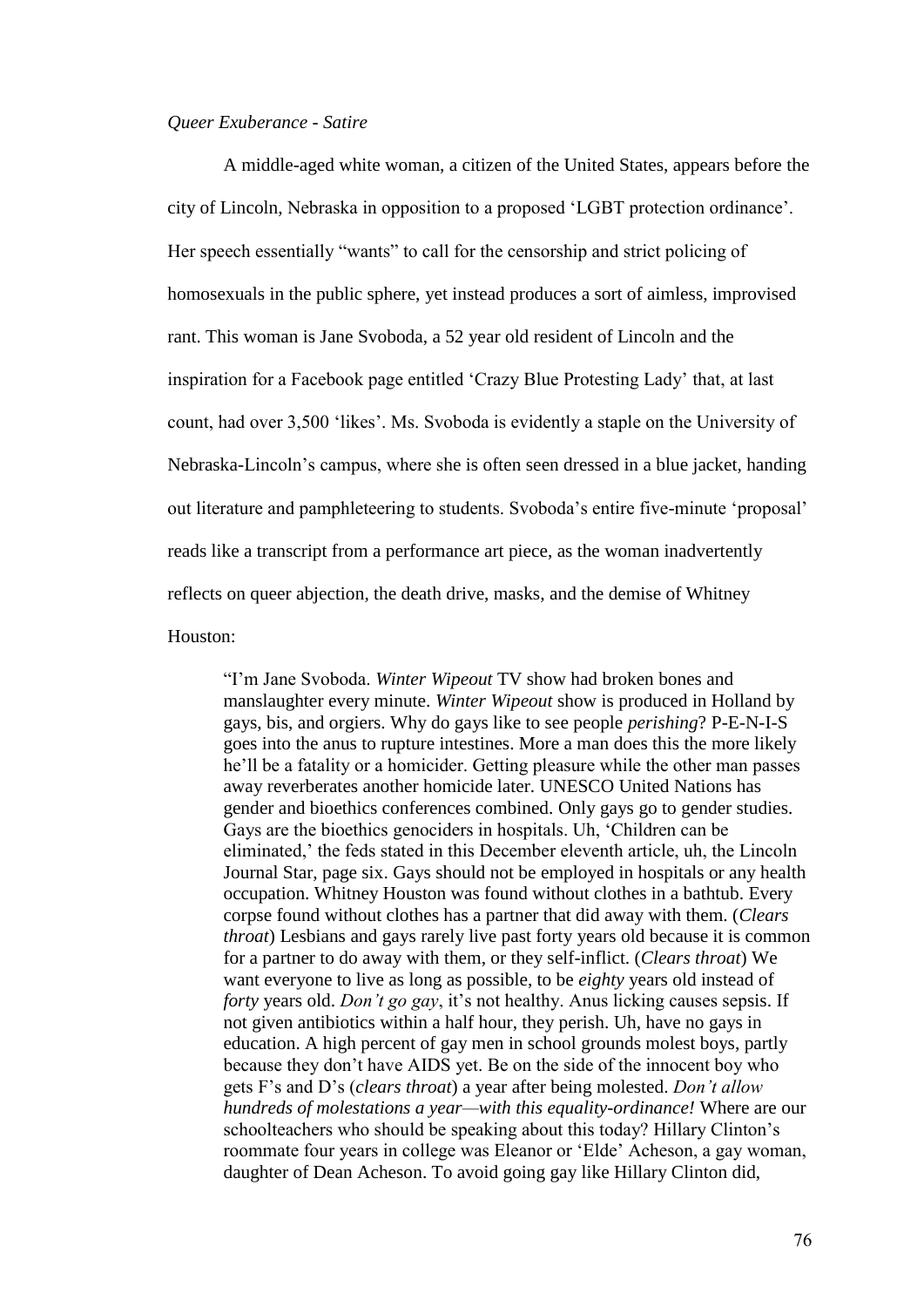college students need single rooms and single gender dorms. Going lesbian is not normal; a college woman is seduced with illegal Rohypnol to go gay. Otherwise they think is ab-*horrent*. Lesbian professors state: 'Wives are enslaved by their husbands'. All you married councilmen know this is not true! And this is deranged thinking. The Can—Have no gays in education, The Canadian Gaëtan Dugas was the first person to get AIDS in 1980. He d epressed his immune system with pot; he ruptured intestines as his partner became a *corpse*! Candida fungus grows hugely on a *corpse*! AIDS is a Candida fungus disease. Roman senators went to Roman baths to be promiscuous gay, bis, and orgiers, then went to the Coliseum to watch Christians get mauled and *perish*! Do gays become diss-sasdistic? *Yes*! They cuss after coupling, don't like the land they lay on, and eighty percent of those that did treason by the year 2000 were gays. Don't employ gays in military, education, health, or psychology. They are the genociders, molesters, treasoners, and deranged. Gay is not a behavior, by the way— a gay *is* a behavior, it's not an identity. Shoplifters don't make good salespersons; gay's behaviors aren't needed for military, health, education, and psychology. Don't encourage gays, do not harm gays. Gays can transform (Mediator: 'One minute') I have—let's see, gays can transform to be celibate to live to be eighty years old. Uh-- (*pause*) Gay persons want to adopt children. The California Board of Education said last year 'Children in San Francisco have the worst scholastics, failing all subjects, all grade levels. They cry all day and rape each other hetero without being told not to.' Give us your molested children deranged by seeing only gays kissing. Don't ask, don't tell what you do in your bedroom and you'll be respected for your work. Read the book *Nijinsky*, uh, to understand that bisexuals always become insane. A wedding dress is for a woman, not for a man. Jesus was kissed by Judas, a homo, who tried to sabotage Jesus' kind ideas. Do you choose Jesus, a celibate, or Judas, a homo? You *have* to choose. This is a result of a ten-year study by over seven hundred psychologists PhDs, read 'Crisis of Generational Pursuits (Mediator: That's your five minutes) at any Lincoln City School.' (Mediator: Thank you.)" –(2012 YouTube video:

http://www.youtube.com/watch?v=nMANMIe0ZZI)

awkward manner, is assuredly "offensive". However, to naively allow the reading of this performance (for this is undoubtedly what it is) to end there is not only to give undue and misplaced credit to the tirade, but also to entirely obscure its layers of poetic humor, overabundance of unbridled, absurd mental atmospheres, and overall extremely *queer* nature. Miss Svoboda's presence at the public hearing, dressed in solid white with matching white hat in what is possibly an unconscious homage to queer sex columnist Dan Savage's re-appropriation of *santorum* as a frothy mixture of

The overwhelming tone of this screed, delivered in a most bizarre and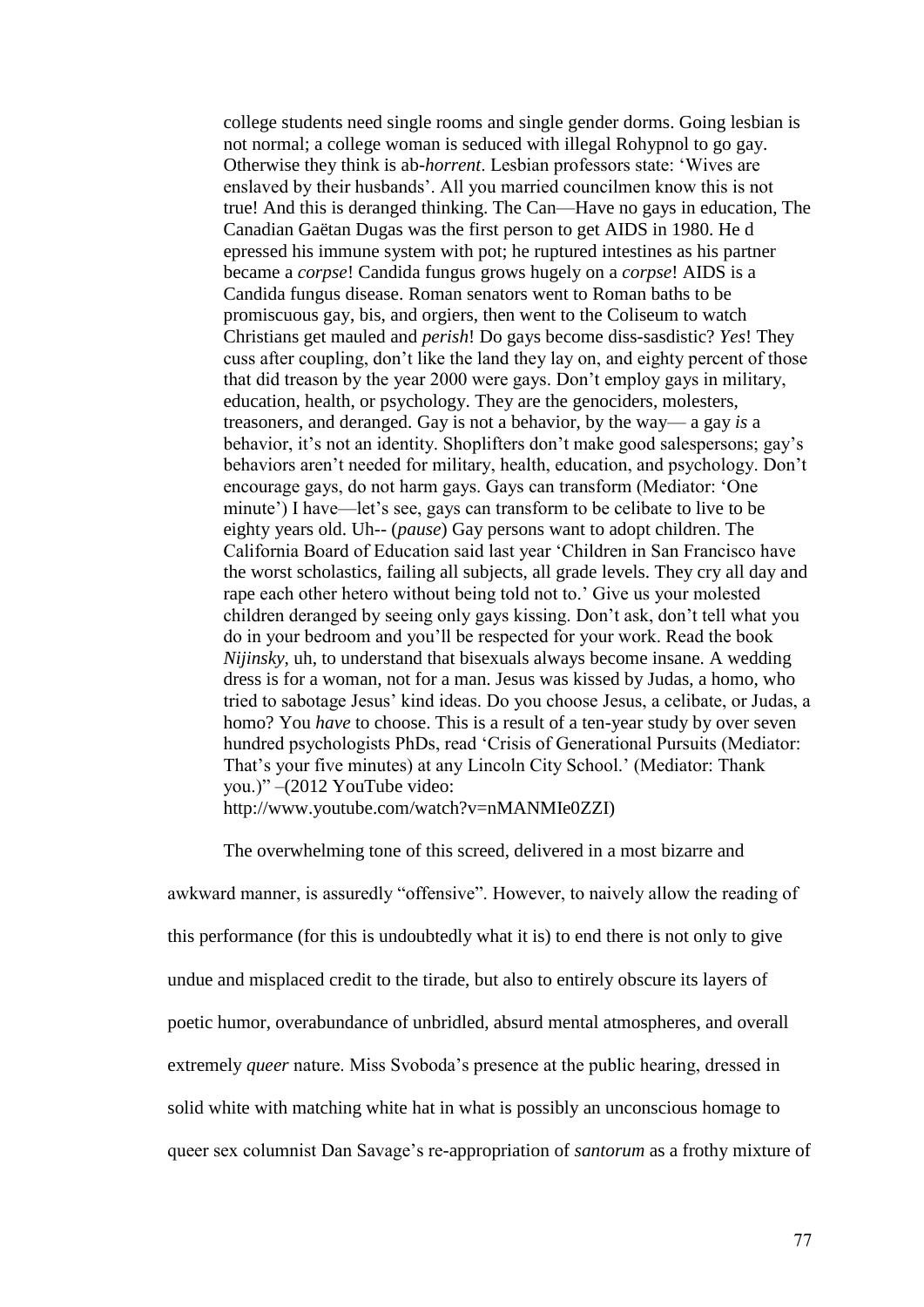semen, feces, and blood that is excreted from the rectum following (what must be a particularly violent and badly timed) bout of anal sex, creates a palatable sense of discomfort amongst the audience members. One can sense, even from only viewing the proceedings on YouTube, that her presence was queer insofar as she disrupted the flow of the meeting with a moment of rupture so absurd that is actually strengthens any attack on 'right-wing lunacy' purported by 'liberal' discourses and the dominant discourse on 'gay marriage equality' by presenting an image of the most extreme facets of anti-gay propaganda as queer caricature. She *goes too far*, as it were, thereby betraying any allegiance to the moderate Right (although she almost certainly has some connection to the Tea Party, which is a kind of repository for disgruntled pseudo-libertarians and religious fanatics) via espousing views that have no political tether with which to be comfortably sold to a significant number of voters. Her explicit and mythic discussions of sex project outwards into the space of the council room like poisonous arrows, exploding the anti-sex Santorum speaking points into a form of stream-of-consciousness incantation. She seems to be articulating a series of vignettes in a display of what comedienne Maria Bamford might refer to as 'Unwanted Thoughts Syndrome'. We see a young man who is seated behind her squirm uncomfortably; he bursts into laughter, covers his mouth with a folder or sheet of paper, shakes his head in disbelief, and looks left and right in a desperate plea to connect with others who might be experiencing the powerful affect generated by Ms. Svoboda's speech.

A few days after the original YouTube video went viral, an article entitled: 'Video of testifier's anti-gay words goes viral, but there's more to the story' appeared on the Lincoln Journal Star website, which revealed that Ms. Svoboda is a diagnosed schizophrenic. It was revealed that Ms. Svoboda appears quite often before the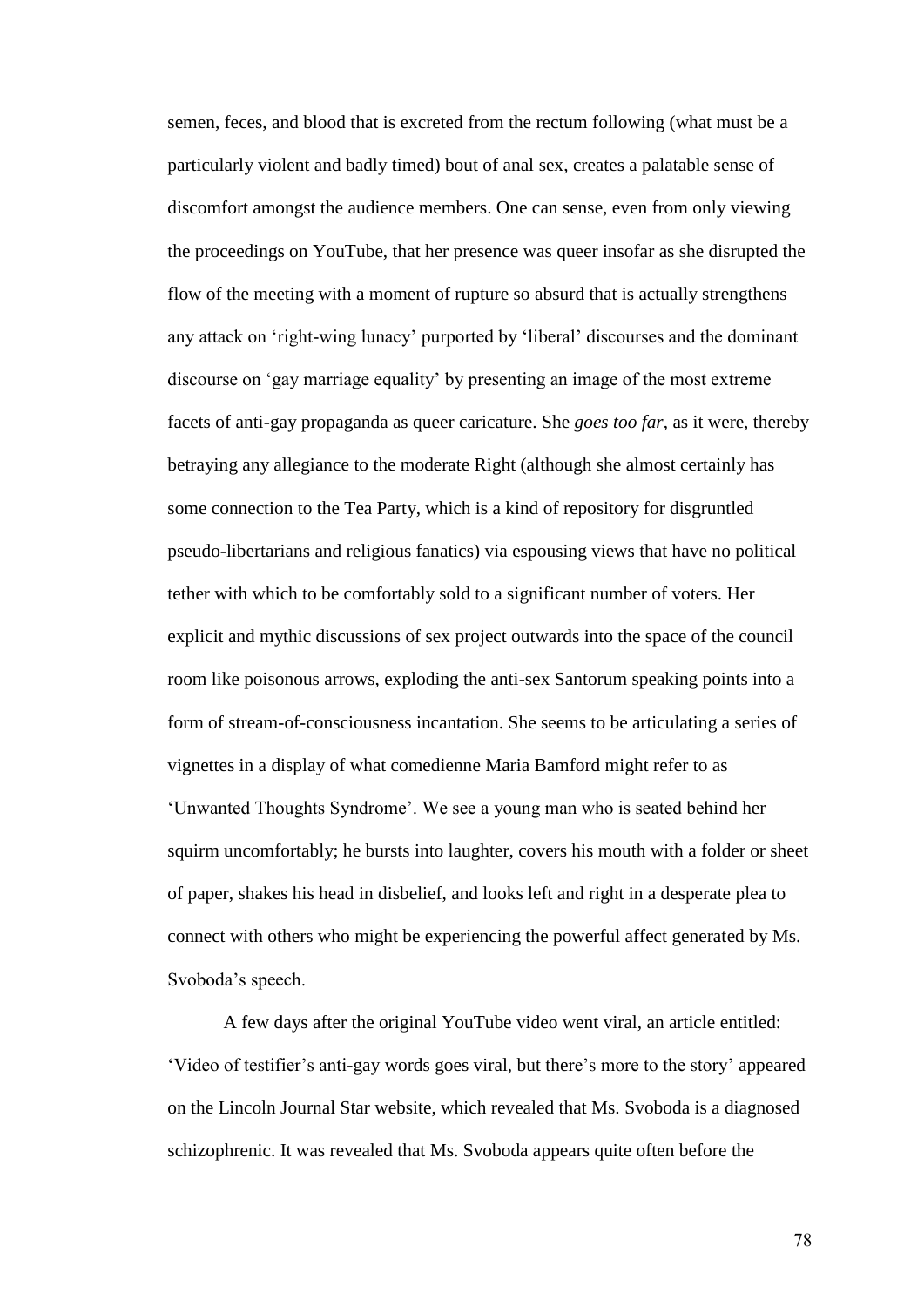Lincoln City Council, and is a 'registered lobbyist'. The article treads a fine line between aiding in the ridicule attached to Svoboda's image and attempting to cast her as a sympathetic figure with quotes like: 'She once brought in a large stick figure that she said was her mother's ghost, but the council told her not to bring in props anymore.' The article laments the overwhelmingly callous and insensitive responses that had appeared in the comments sections of the various websites that had reported upon her tirade. Two rather interesting things occur in this article: first, the manner in which the author of the article fails to understand (and in so doing, provides a counterattack for liberal media) that the reason behind any misapprehension of Ms. Svoboda's condition is undoubtedly because it is Tea Party rhetoric *par excellence*, here taken to an unprecedented, unbalanced 'queer' performative. For many undiscerning viewers of Svoboda's speech, this was simply an especially insane person from a growingly insane set of messaging that is not too far removed from "the real thing". The line between mental illness and Tea Party rhetoric is thus obscured. More urgently, however, is the instant disqualification of Ms. Svoboda's rights to speak as human via the conjuring of her illness. It is as though a schizophrenic is incapable of harboring a viewpoint, and that any affirmation of agency can be nullified by invoking their illness: they are not really a person, but a chaotic assemblage of irrationalities and neurons misfiring, and so their words are meaningless. This is an issue that has been taken up by psychiatrist and author Thomas Szasz and others. Further, in momentarily using the common parlance of "queering" that had currency in certain critical theory practices over the past few decades ("queering" the text, for example), Ms. Svoboda's illness makes her *too queer* to speak on queers; yet, her "sane" counterparts deploy the very arguments she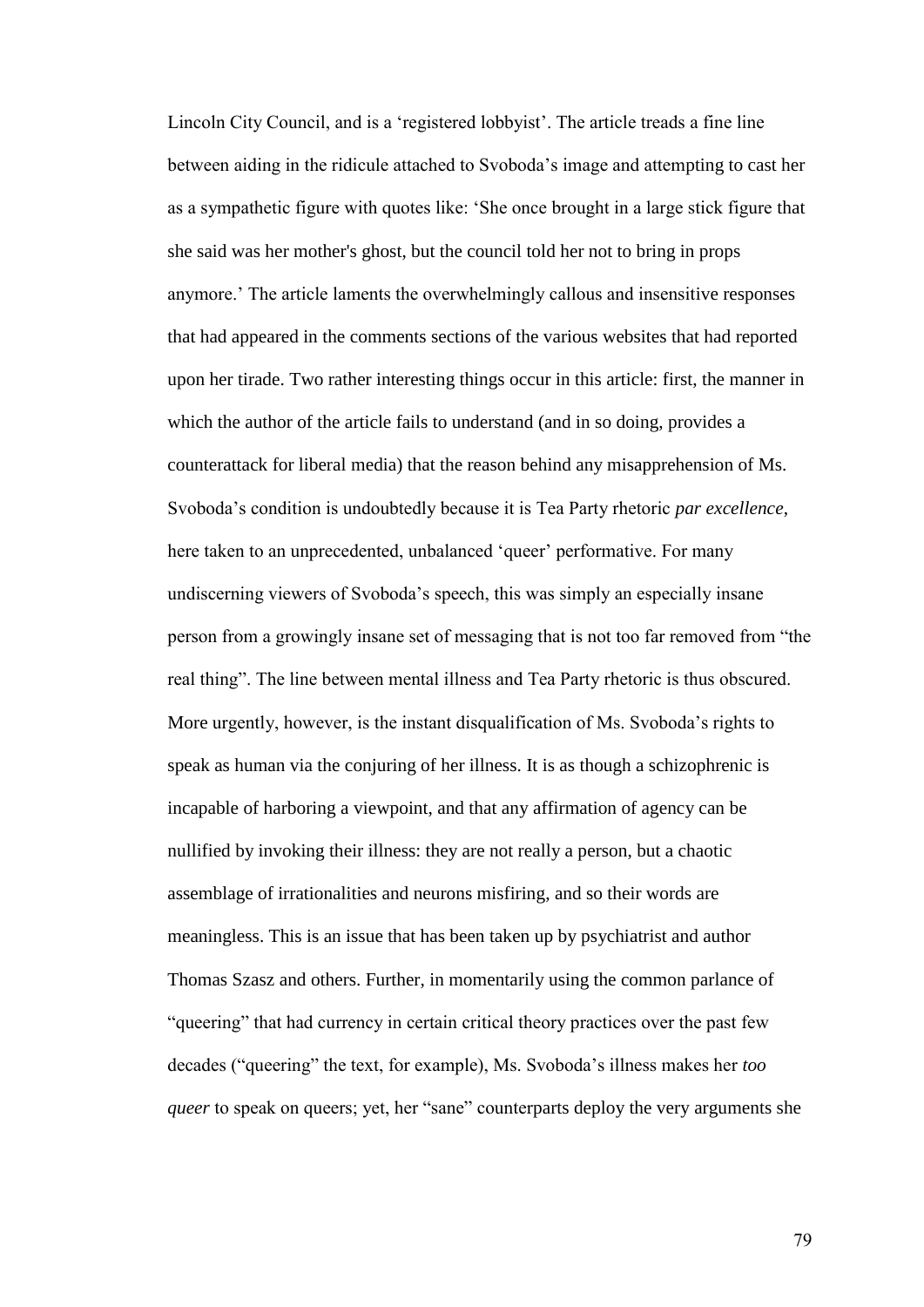puts forth, and often via methods that are scarcely less performative than Svoboda's tirade.

There is perhaps no greater example of this overabundance of sabotaging fanatical rhetoric than its current deployment as satirical commentary on the website ChristWire.org, whose byline reads "Conservative Values for an Unsaved World". The website frequently attracts the ire of unwittingly complicit liberal reactionaries as well as support from overzealous Christians, and creates a stirring and effective discussion around these notions of taking discourse too far, to the point where it "fails" by betraying the subject it so vehemently and mythically espouses. Notable figures duped by ChristWire's brilliant satire include Howard Stern and Rachel Maddow.

The website's most infamous author is one Stephenson Billings; his author byline on ChristWire describes him as an "investigative journalist, motivational children's party entertainer, and antique soda bottle collector all in one special, blessed package." Billings' articles tend toward the vehemently anti-gay, with a brilliant twist: he almost always implicates himself as a repressed homosexual and often as a pedophile via his musings. His profile on ChristWire goes so far as to explicitly eroticize his experience of being born again at age 33, when he: "…wept such hot, messy tears like a child. That's the experience I want to share with young people. That's what gets me up in the morning and keeps me awake at night." Billings' tears are suggestively his ejaculate, hot and messy, and the gift of orgasm bestowed from adult to child is the gateway to spiritual rebirth. As Hocquenghem 's "libidinal reinvestment of the anus" seeks to destabilize heteronormativity via the enactment of anality (rimming, anal sex) as epiphany, Billing's "hot, messy tears" satirically destabilize and make explicit the pedophilic relation that has become the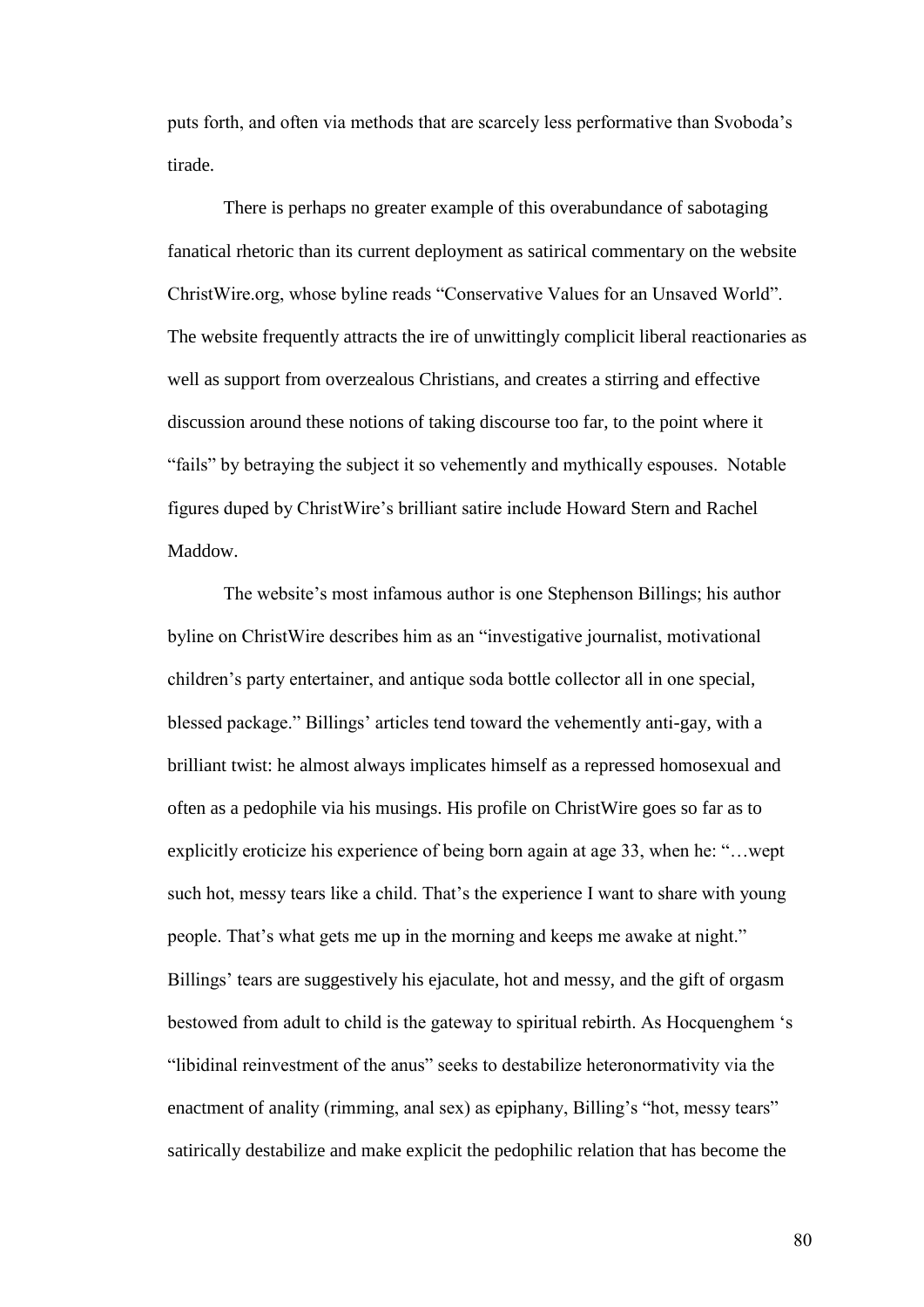unspoken code, for instance, of the discourses surrounding Catholicism in contemporary media coverage. The priest's erotic pleasure in the body of the young boy is the path to Christ. Not only that, but this is Billings' very ontological mode. It "gets him up' in the morning" and fills his nights with preoccupation. He performs the predator, with special emphasis placed on the exaggeratedly oblivious form of the messaging.

In an interesting development, ChristWire creators Bryan Butvidas and Kirwin Watson gave an interview where they admitted to the site's satirical nature but added that Billings was a mysterious figure who had begun sending them unsolicited articles and whose actual levels of satirical elbow-jabbing were unknown to them, being that he refused to meet them personally or appear in public. I am personally convinced of Billings' being in on the joke, as it were. I am a friend of his on Facebook and daily marvel at his posts, which present him as a clown fetishist and yet continue to draw in duped individuals to post incredulous and enraged comments, from both sides of the debate. Billings, regardless of allegiances, is quite a brilliant online presence. His ability to enrage and confuse is nearly unprecedented; further, a number of the topics he chooses to rail against, especially concerning homosexual males, are often thinly veiled and astute commentaries on homonationalism, homonormativity, and the body fascism of homosexual public scenes. He is undoubtedly Puar's most unlikely ally. My first encounter with Billings' work was in 2009; he wrote an article entitled '*The Golden Girls: How One TV Show Turned A Generation Of American Boys Into Homosexuals*', which brilliantly skewers the 1980s sitcom (one of my favorites, incidentally) in a manner that, like Ms. Svoboda, also replicates queer strategies of critique. For Billings, this is conveyed in the stereotypically 'catty' tone peculiar to homosexuals in his discussions of the actresses' wardrobes, personalities, and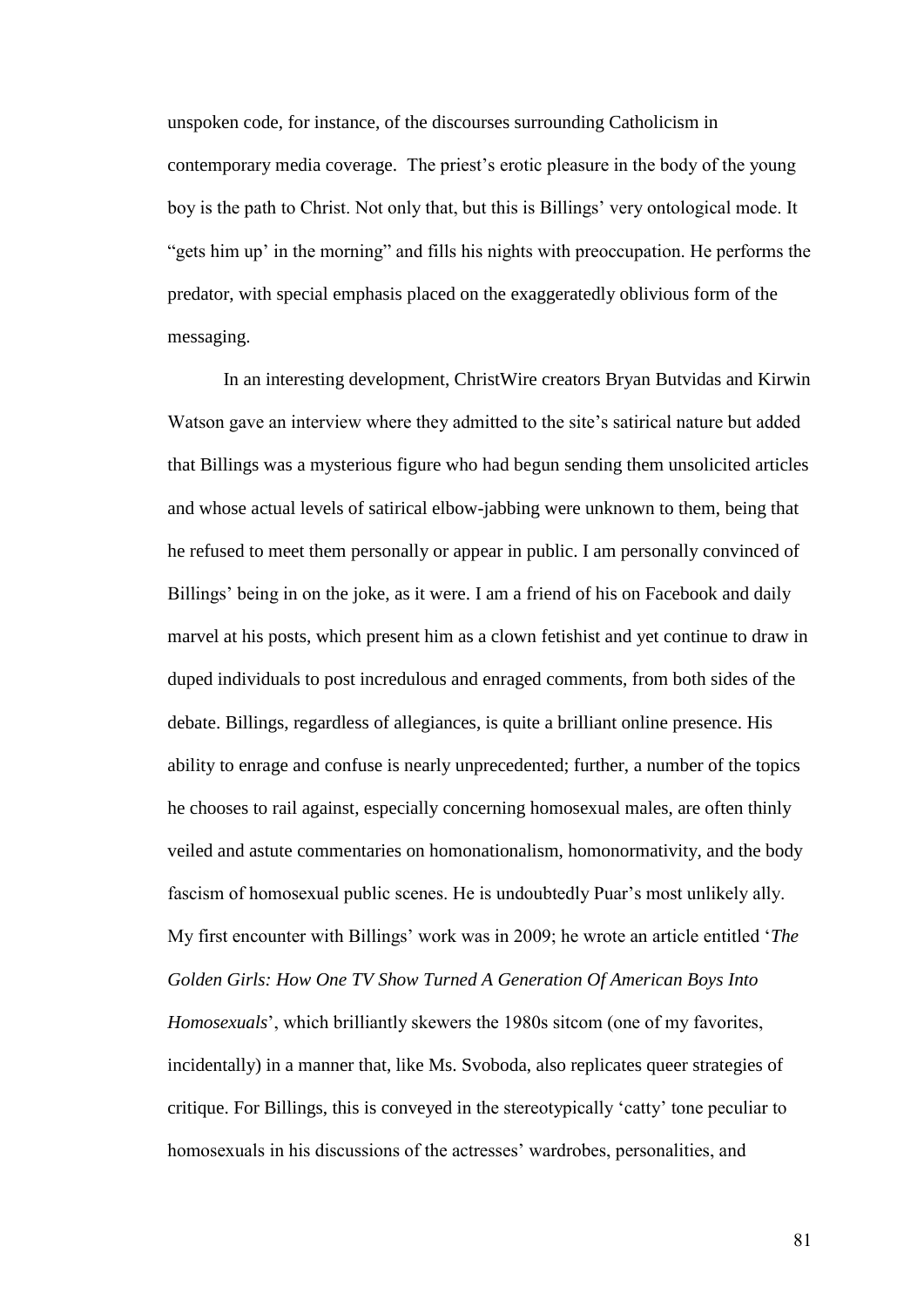mannerisms. For instance, the first line of Billings' article reads: 'The Golden Girls television program was never much to look at.' This barbed insult is a classic example of what, in the drag world, is known as 'throwing shade'. The manner of delivery is veiled, indirect, and carries the weight of implication. What is so brilliant about this method of attack is that it is one of the most prominent comedic devices of *The Golden Girls* deadpan character Dorothy Zbornak (portrayed by the late, great Bea Arthur) during one of her trademark criticisms of one of the other characters on the show. Dorothy would often finger a bit of lint, unseen to the viewer, on the sleeve of her victim's sweater as she nonchalantly insulted them, as if examining a sub-par specimen that is nearly unfit for her discerning eyes. Thus, an unlikely bridge is formed between Billings and the object of his supposed attack. He conveys a bitterness and hidden desire of contact with the decadent homosexual bodies he 'attacks'; it is highly reminiscent of the famous moment in Thomas Mann's novel *Death In Venice*, when the protagonist Aschenbach is on a boat to Venice and expresses a kind of fascinated disgust with an older homosexual man he meets there whom he identifies with the transfixed public mask of queerness. As the novel progresses, Aschenbach begins to recognize his own impending transformation into this sort of man; it is a plunge into the abyss.

Billings also criticizes the women of *The Golden Girls* in a misogynistic turn that recalls the very sexist tactics peculiar to homonormative gender policing. It is characterized by an exceptionalism based in a false sense of familiarity with the subject one is criticizing; a gay man claims an entitlement to speak viciously of women because he invokes the mask of the gay expert in matters of femaleness. This is an unspoken weapon in Billings' either satirical or else brilliantly oblivious bag of tricks. One of the great travesties of anti-queer sentiment centers around the notion of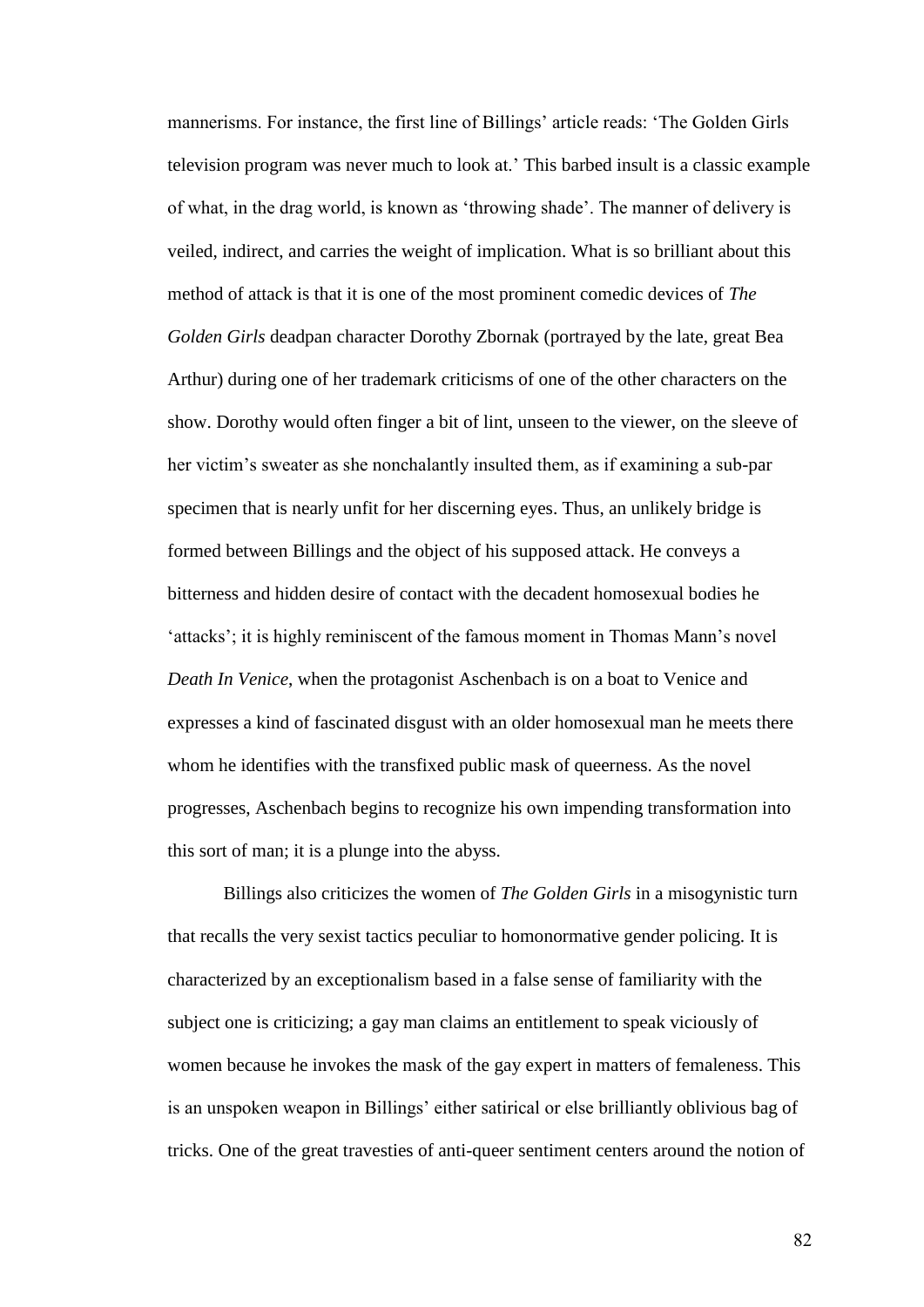"lifestyle choice", in which critics question and reject the selection of queerness as a practice. What is often undisclosed or even unrealized about this rejection is the idea that the object of obsession is not a lifestyle per se, but merely the choice to engage in or to avoid queer sex. Abstinence is held up as the escape route. And yet, the socialities of queerness, the ways in which queer bodies articulate publicly, show themselves undeterred in some of our contemporary scene's most supposedly conservative zones. In fact, a number of prominent anti-queer voices employ the performative sociality of faggotry, which I will describe shortly, as *the* means by which their most venomous views are expressed. I argue that since there are a number of accompanying presuppositions embedded within Western faggotry that embody presentability, cruelty, precise and cutting criticality, and fascistic wisdom or expertise, that it provides an ideal template in matters of persuasive public conveyance. Of course, the American public constantly hears stories about those male political and religious figures that enforce anti-queer rhetoric most vehemently engaging covertly in the very practices that they deplore. These are all well documented scenarios, and they are reported upon luridly and with a sort of perverse pleasure by the media at a constantly multiplying rate. Yet, what seems more compelling is not that queer desire flows amongst these forbidding bodies, but that the most performative queer socialities are their weapons and that these socialities have the uncanny ability to conjure an ambiguous and fruitful zone of possibility. Fascinatingly, this figure aligns themselves with some basic tenets of radical queer thought by sabotaging the message that he is ostensibly supporting. He does this by positioning the homosexual as the centerpiece of the dissolution of American values and giving voice to the national obsession with homosexuality. In this way, the performance of a figure like radio presenter Michael Savage illustrates this point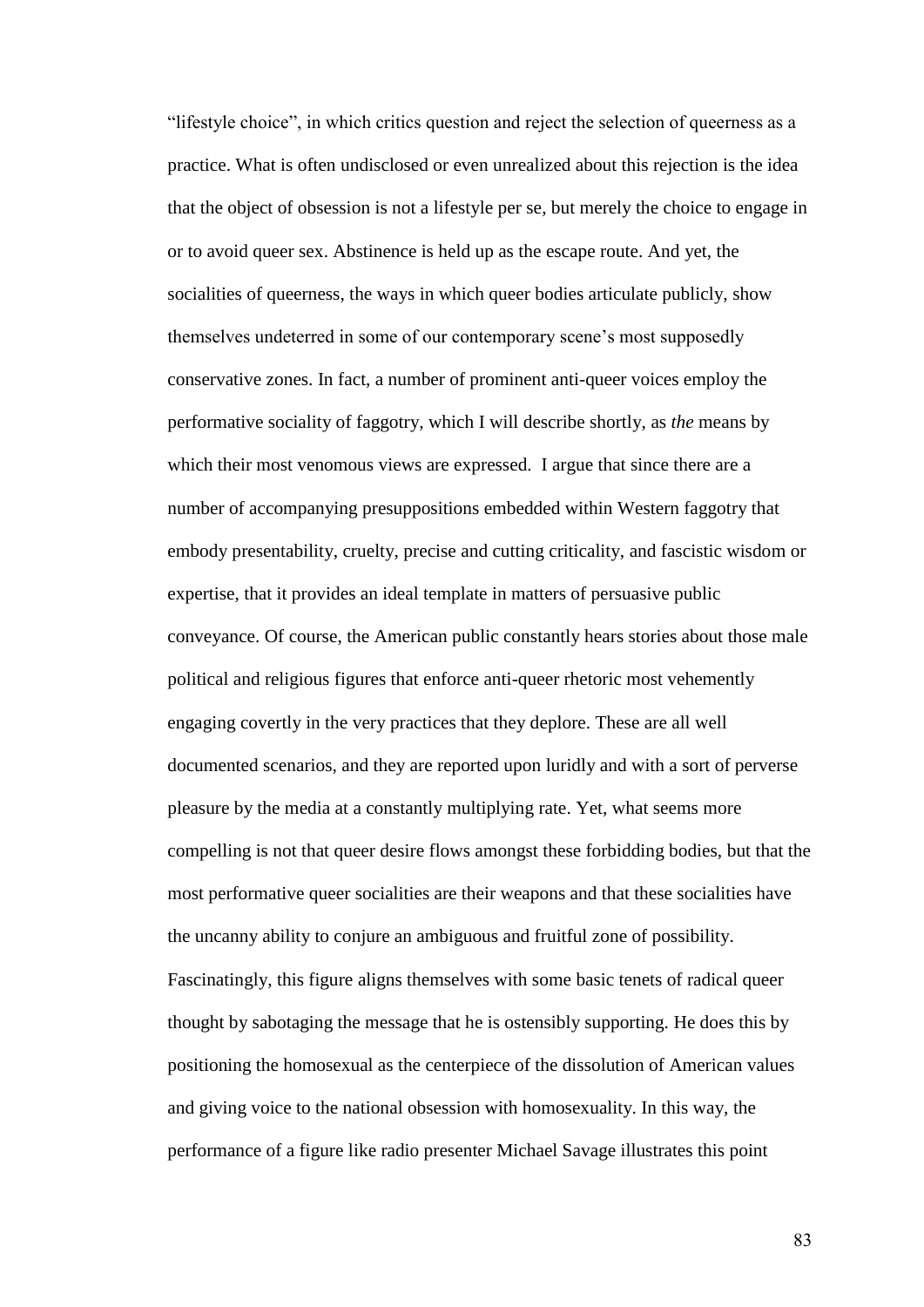repeatedly. During one of his trademark anti-gay marriage broadcasts from 2009 which has since been uploaded to YouTube, he describes a clandestine group of "white communists" who use a fictitious category of people, namely the "homosexual community", to "push a radical Marxist agenda" onto America by using gay marriage as a tool for sabotaging and dissolving the heteronormative family unit. Savage, perhaps inadvertently, voices the potentiality of queerness as an instrumentalized event; that which has the "power" to dissolve normalcy. He voices this threat cloaked in the sociality of faggotry: a voice that many gay people identify as homosexual, a manner of critique that "reads" politicians for not being as well-read as he, and an assurance of experience that ensures the listener of eventual epiphany and gratitude. With Savage, whose real name is Michael Weiner, there has been an exhaustive effort by the media to paint him as a closeted, self-loathing homosexual by uncovering his past associations with Allen Ginsberg and quoting excerpts from a semiautobiographical novel he wrote in 1983 called *Vital Signs*: "I choose to override my desires for men when they swell in me, waiting out the passions like a storm, below decks." (Weiner, 23) So, the figure that emerges through the various signals occupies an indeterminate zone: a figure who might or might not be queer, who might or might be aware of the potentiality of his language, and whose history, or what is known of it publicly, might or might not have steered his behavior towards this space.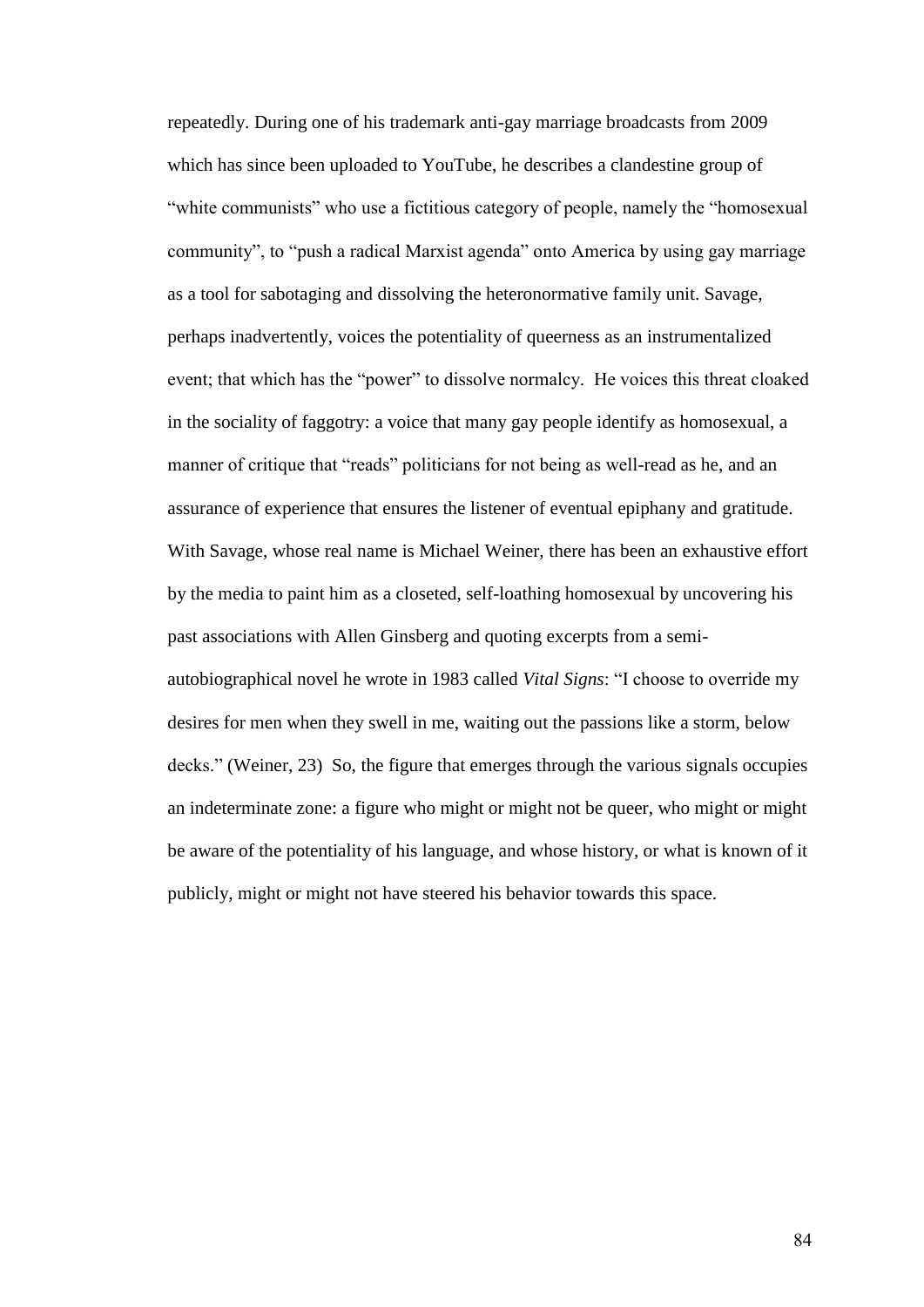## *Conclusion*

This thesis has attempted to reconcile two major conceptual forces at play within the framework of homosexual public representation and functionality; namely, containment and excess. It has tried, in the course of its analyses, to begin the work of mapping a historical trajectory. In this trajectory, the figure of the homosexual is first located in his excessive form; he is reviled, policed, murdered, experimented upon. His birth, as such, is an aberration. Ultimately, his sociality is contingent upon the possibility of his containment. This is to say that in order for homosexual to exist publicly, his public mask (as I have perhaps questionably referred to his sociality in this work) had to, through various means, be molded in order to fit pre-existing, recognizable social templates. The monster that he was recognized as had to be tempered to a less threatening, or at least less excessive, force. In the gay expertise analyses I have attempted to reconcile the method by which this containment comes into play as a largely self-styled apparatus in the postmodern age. I have positioned this as a contemporary,  $21<sup>st</sup>$  century phenomenon that is conveyed to the public via the genre of reality television and, specifically, the sub-genre of the lifestyle expert program beginning in 2003 with *Queer Eye*. Moreover, I have attempted, through a survey of the work of such early gay liberationist figures as Edward Carpenter, to connect this phenomenon to a sort of logical, linear tradition in which the homosexual approaches the social as a figure of wisdom.

Second, I have explored the notion of queerness in its relation to the discipline of queer theory and queer analyses of texts, beginning with the work of radical theorist and activist Guy Hocquenghem. In a sense, what this historical trajectory reveals is a cyclical scheme that the figure of the homosexual traverses across time, and which splits off into various sub-trajectories. Some of these, such as the radical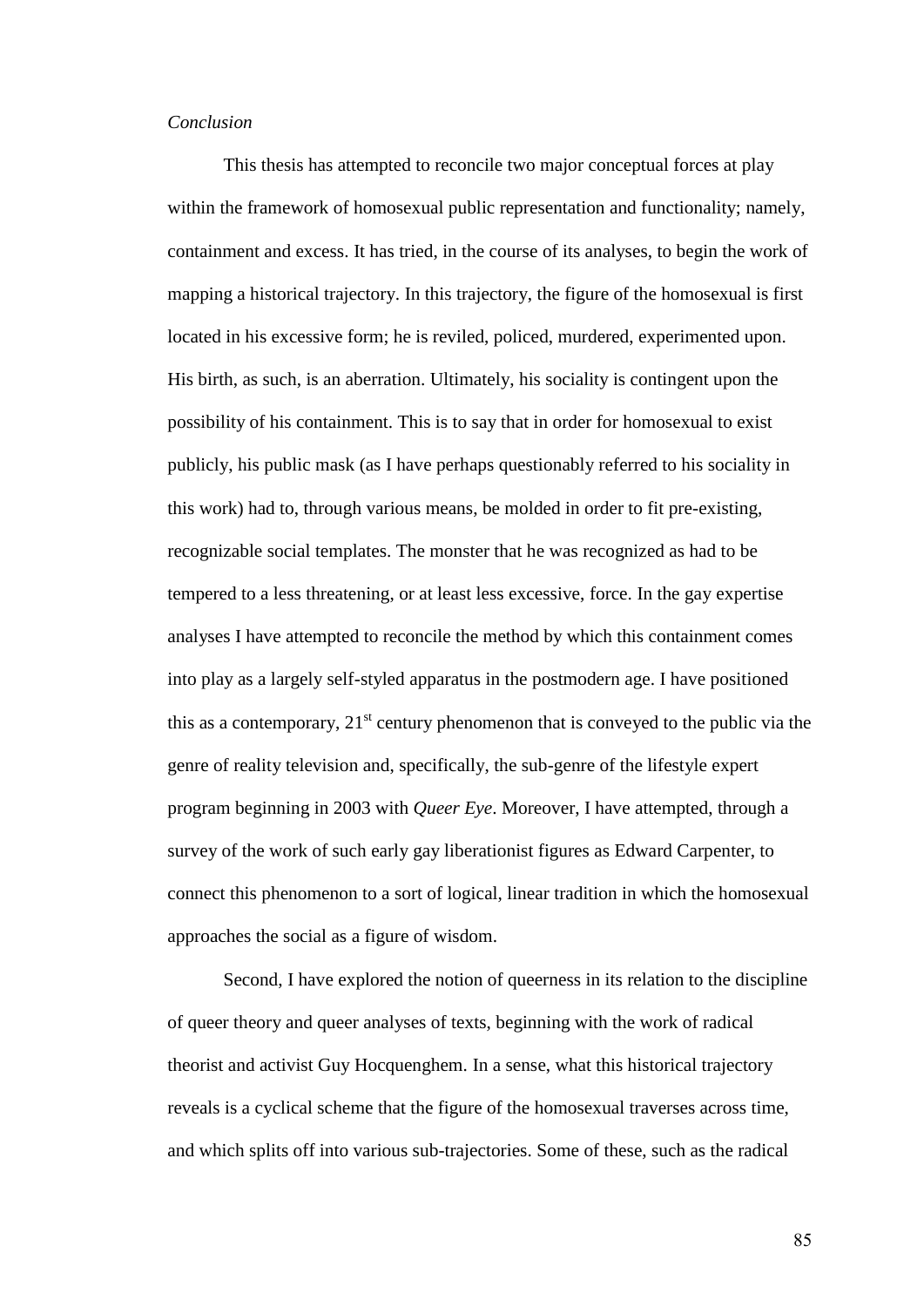queer politics trajectory, attempt to recuperate and functionalize the notion of excess for political, strategic ends. So, the cycle fluctuates between moments wherein containment and excess are necessary states of being given to particular modes of representation and political ends. The debate, as it stands within current queer studies conversations, still rests within this polarity. The details of its arguments modify and shift with time, and as the analyses within this thesis attempt to show, often lead to dead end conversation, stifled by the repetition of the ages. Yet, as I have also shown, there are also moments in which potential to alter the substantive elements of the debate appear in the form of potentialities, shifts of affect, strategic discursive impulses, and utopic divergences.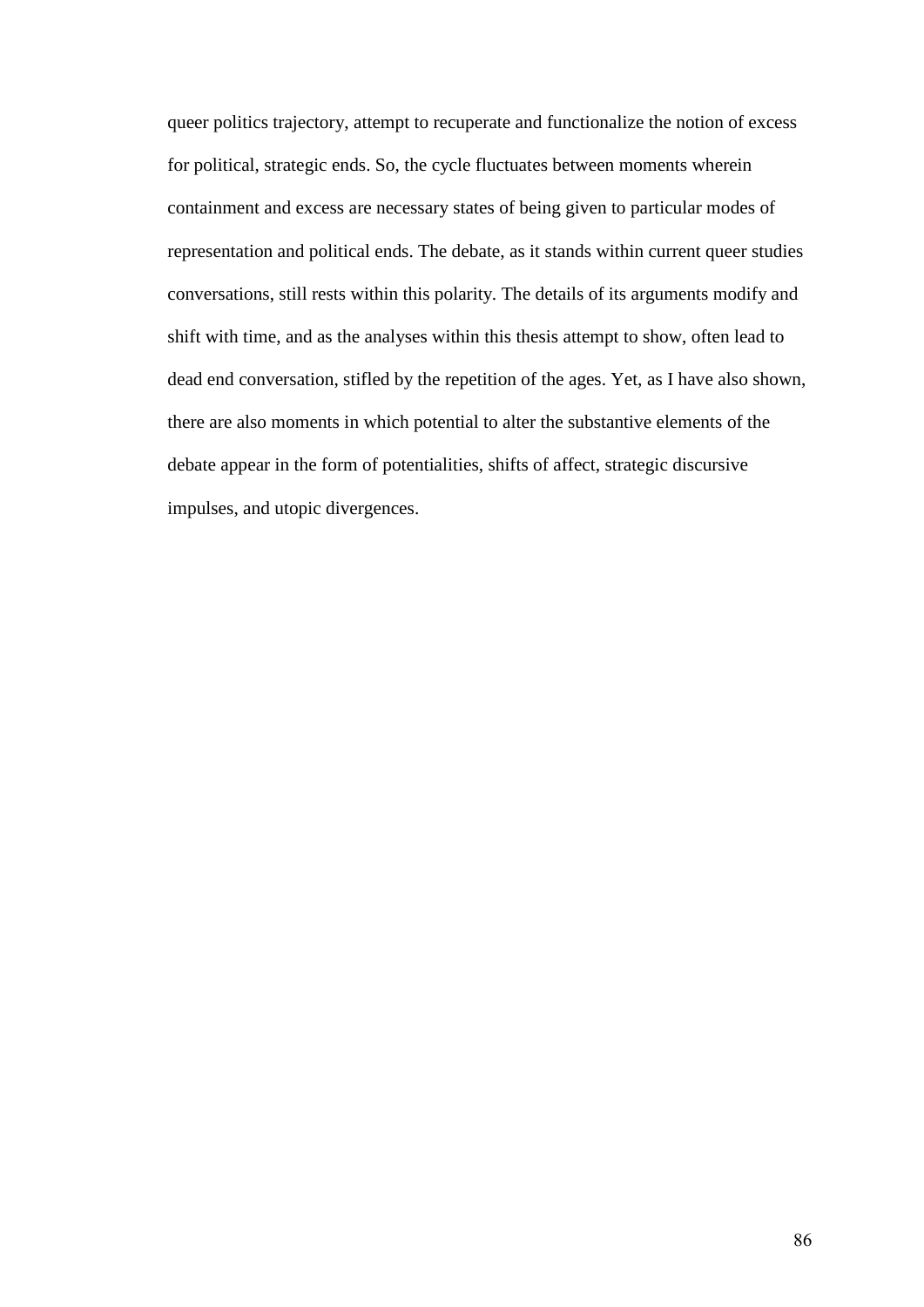## **References**

- Ahmed, Sara. 2010. *The Promise of Happiness*. Durham NC: Duke University Press Books.
- Bersani, Leo. 1996. *Homos*. Reprint edition. Cambridge, Mass.: Harvard University Press.
- Bourdieu, Pierre. 1984. *Distinction: A Social Critique of the Judgment of Taste*. London: Harvard University Press.
- Brady, Anita, and Tony Schirato. 2011. *Understanding Judith Butler*. Los Angeles, Calif. ; London: SAGE.
- Butler, Judith. 2006. *Gender Trouble: Feminism and the Subversion of Identity*. 1 edition. New York: Routledge.
- Carpenter, Edward. 2009. *Intermediate Types among Primitive Folk*. 1.0 edition. Evinity Publishing Inc.
- Carpenter, Edward, Judy Grahn, Malcolm Boyd, Geoff Mains, Mark Thompson, William S. Burroughs, and Harry Hay. 2013. *Gay Spirit: Myth & Meaning*. White Crane Books.
- Carter, Brendon, Joshua Seftel, Max Makowski, and Michael Selditch. 2005. *Queer Eye - The Fab Five Collection*. Genius Entertainment.
- Duggan, Lisa. 2004. *The Twilight of Equality?: Neoliberalism, Cultural Politics, and the Attack on Democracy*. Boston: Beacon Press.
- Dumont, Louis. 1981. *Homo Hierarchicus: The Caste System and Its Implications*. 2nd edition. Chicago: University Of Chicago Press.
- Edelman, Lee. 2004. *No Future: Queer Theory and the Death Drive*. Durham: Duke University Press Books.
- Galloway, Alexander R. 2015. "Queer Atonality | Alexander R. Galloway." Accessed July 6. http://cultureandcommunication.org/galloway/queer-atonality.
- Halberstam, Judith. 2011. *The Queer Art of Failure*. Durham: Duke University Press Books.
- Hocquenghem, Guy. 2009. *The Screwball Asses*. Translated by Noura Wedell. Los Angeles, CA : Cambridge, Mass: Semiotext.
- Hocquenghem, Guy, Michael Moon, and Jeffrey Weeks. 1993. *Homosexual Desire*. Translated by Daniella Dangoor. Durham: Duke University Press Books.
- Jakobson, Roman. 1995. *On Language*. Cambridge, Mass.; London: Harvard University Press.